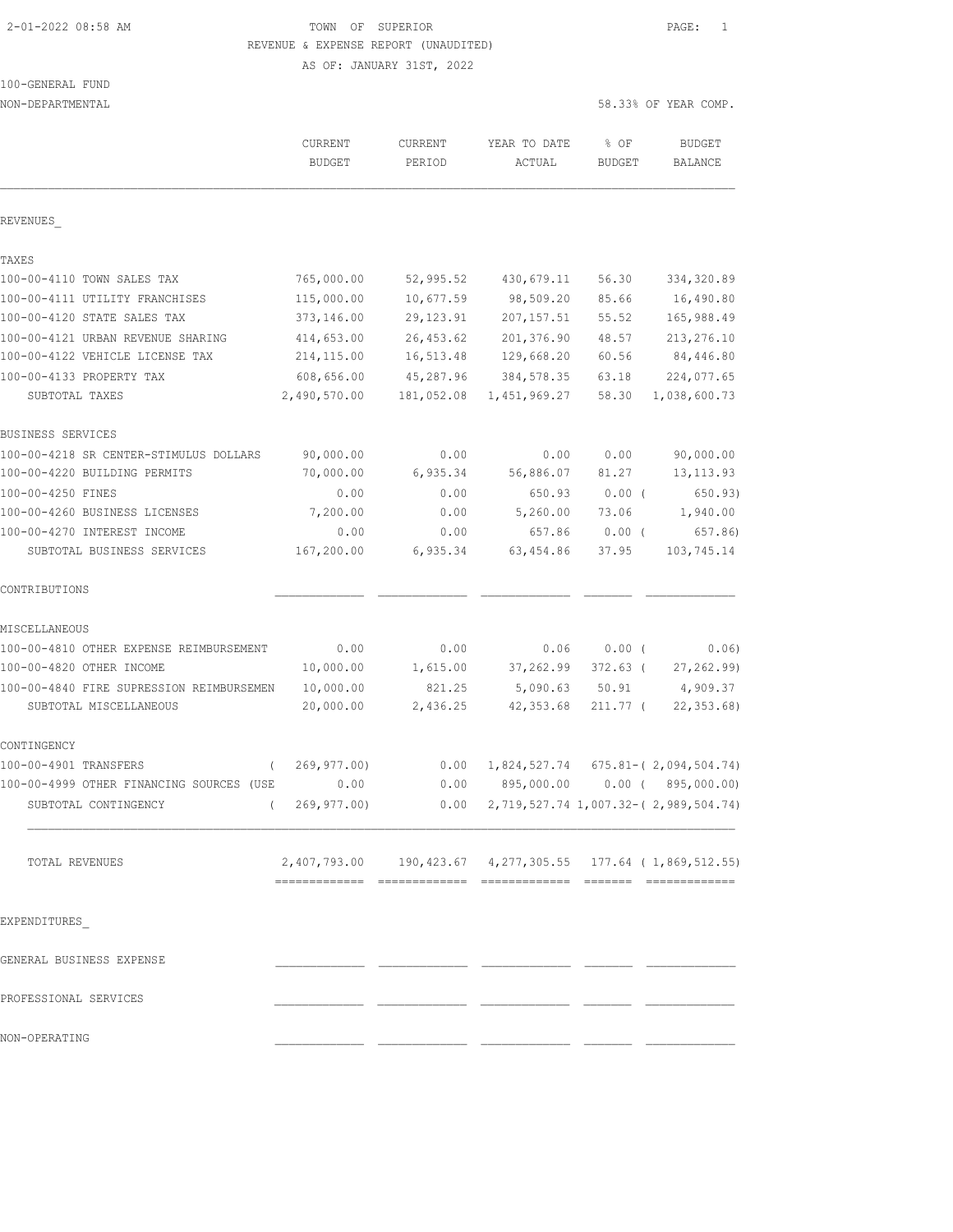| 2-01-2022 08:58 AM                 | TOWN<br>OF                           | SUPERIOR                  |                                      |                  | $\mathcal{L}$<br>PAGE: |
|------------------------------------|--------------------------------------|---------------------------|--------------------------------------|------------------|------------------------|
|                                    | REVENUE & EXPENSE REPORT (UNAUDITED) |                           |                                      |                  |                        |
|                                    |                                      | AS OF: JANUARY 31ST, 2022 |                                      |                  |                        |
| 100-GENERAL FUND                   |                                      |                           |                                      |                  |                        |
| NON-DEPARTMENTAL                   |                                      |                           |                                      |                  | 58.33% OF YEAR COMP.   |
|                                    | CURRENT                              | CURRENT                   | YEAR TO DATE                         | $\textdegree$ OF | BUDGET                 |
|                                    | BUDGET                               | PERIOD                    | ACTUAL                               | BUDGET           | BALANCE                |
| DEBT SERVICE                       |                                      |                           |                                      |                  |                        |
|                                    |                                      |                           |                                      |                  |                        |
| REVENUES OVER/(UNDER) EXPENDITURES |                                      |                           | 2,407,793.00 190,423.67 4,277,305.55 |                  | (1, 869, 512.55)       |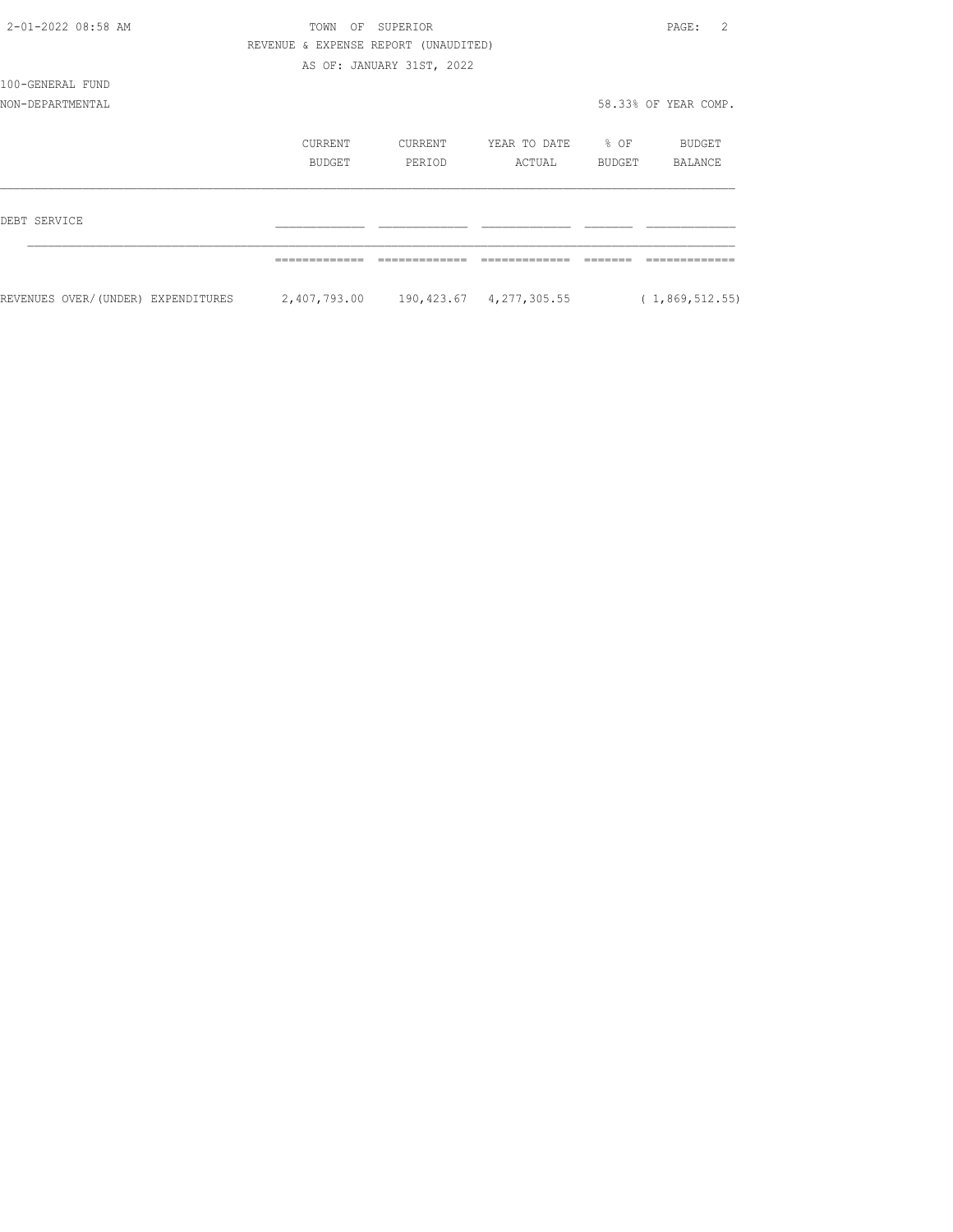# TOWN OF SUPERIOR **PAGE:** 3 REVENUE & EXPENSE REPORT (UNAUDITED)

AS OF: JANUARY 31ST, 2022

| 100-GENERAL FUND |  |
|------------------|--|
|                  |  |

MAYOR AND COUNCIL SERVICE SERVICE SERVICE SERVICE SOME SOLUTION OF THE SOLUTION SERVICE SERVICE SERVICE SERVICE

|                                                | CURRENT<br><b>BUDGET</b>   | CURRENT<br>PERIOD        | YEAR TO DATE<br>ACTUAL | % OF<br><b>BUDGET</b> | <b>BUDGET</b><br><b>BALANCE</b> |
|------------------------------------------------|----------------------------|--------------------------|------------------------|-----------------------|---------------------------------|
|                                                |                            |                          |                        |                       |                                 |
| EXPENDITURES                                   |                            |                          |                        |                       |                                 |
| PERSONEL                                       |                            |                          |                        |                       |                                 |
| 100-01-5100 SALARIES                           | 15,600.00                  | 0.00                     | 0.00                   | 0.00                  | 15,600.00                       |
| 100-01-5151 FICA                               | 967.20                     | 0.00                     | 0.00                   | 0.00                  | 967.20                          |
| 100-01-5152 MEDICARE                           | 226.20                     | 0.00                     | 0.00                   | 0.00                  | 226.20                          |
| SUBTOTAL PERSONEL                              | 16,793.40                  | 0.00                     | 0.00                   | 0.00                  | 16,793.40                       |
| SUPPLIES                                       |                            |                          |                        |                       |                                 |
| 100-01-5299 OPERATING SUPPLIES                 | 0.00                       | 0.00                     | 6,433.31               | $0.00$ (              | 6, 433.31)                      |
| SUBTOTAL SUPPLIES                              | 0.00                       | 0.00                     | 6,433.31               | $0.00$ (              | 6, 433.31)                      |
| UTILITIES                                      |                            |                          |                        |                       |                                 |
| 100-01-5350 TELEPHONE                          | 4,500.00                   | 409.68                   | 2,272.10               | 50.49                 | 2,227.90                        |
| SUBTOTAL UTILITIES                             | 4,500.00                   | 409.68                   | 2,272.10               | 50.49                 | 2,227.90                        |
| GENERAL BUSINESS EXPENSE                       |                            |                          |                        |                       |                                 |
| 100-01-5420 DUES & SUBSCRIPTIONS               | 7,000.00                   | 0.00                     | 7,096.00               | $101.37$ (            | 96.00                           |
| 100-01-5425 CONFERENCES & TRAINING             | 2,000.00                   | 0.00                     | 755.24                 | 37.76                 | 1,244.76                        |
| 100-01-5470 TRAVEL                             | 8,000.00                   | 0.00                     | 748.16                 | 9.35                  | 7,251.84                        |
| SUBTOTAL GENERAL BUSINESS EXPENSE              | 17,000.00                  | 0.00                     | 8,599.40               | 50.58                 | 8,400.60                        |
| PROFESSIONAL SERVICES                          |                            |                          |                        |                       |                                 |
| TOTAL EXPENDITURES                             | 38,293.40<br>============= | 409.68<br>-------------- | 17,304.81<br>========  | 45.19<br>--------     | 20,988.59                       |
| REVENUES OVER/(UNDER) EXPENDITURES<br>$\left($ | $38, 293.40$ (             | $409.68$ ) (             | 17, 304.81)            | $\left($              | 20,988.59)                      |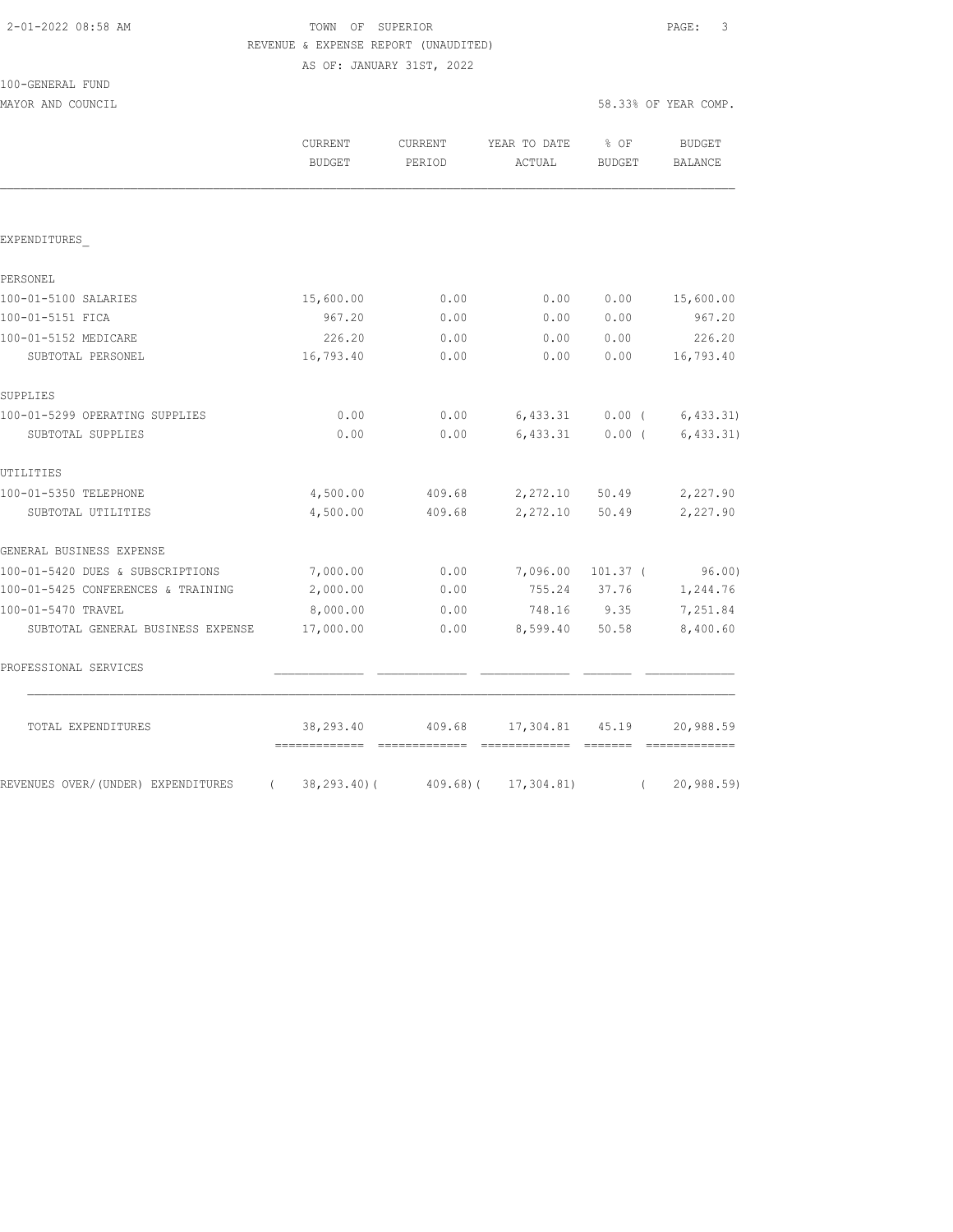# 2-01-2022 08:58 AM TOWN OF SUPERIOR PAGE: 4 REVENUE & EXPENSE REPORT (UNAUDITED)

AS OF: JANUARY 31ST, 2022

TOWN MANAGER SERIES AND THE SERIES OF THE SERIES OF THE SERIES OF SERIES OF THE SERIES OF THE SERIES OF THE SERIES OF THE SERIES OF SERIES OF THE SERIES OF THE SERIES OF THE SERIES OF THE SERIES OF THE SERIES OF THE SERIES

| EXPENDITURES<br>PERSONEL<br>100-02-5100 SALARIES<br>100-02-5151 FICA<br>100-02-5152 MEDICARE<br>100-02-5153 STATE UNEMPLOYMENT<br>100-02-5154 WORKERS COMP INSURANCE<br>100-02-5161 ARIZONA STATE RETIREMENT<br>100-02-5162 LIFE INSURANCE<br>100-02-5163 HEALTH INSURANCE<br>100-02-5164 DENTAL INSURANCE<br>SUBTOTAL PERSONEL<br>SUPPLIES<br>100-02-5210 OFFICE SUPPLIES<br>100-02-5299 OPERATING SUPPLIES<br>SUBTOTAL SUPPLIES | 88,397.00    |                 |                                         |            |            |
|-----------------------------------------------------------------------------------------------------------------------------------------------------------------------------------------------------------------------------------------------------------------------------------------------------------------------------------------------------------------------------------------------------------------------------------|--------------|-----------------|-----------------------------------------|------------|------------|
|                                                                                                                                                                                                                                                                                                                                                                                                                                   |              |                 |                                         |            |            |
|                                                                                                                                                                                                                                                                                                                                                                                                                                   |              |                 |                                         |            |            |
|                                                                                                                                                                                                                                                                                                                                                                                                                                   |              |                 |                                         |            |            |
|                                                                                                                                                                                                                                                                                                                                                                                                                                   |              | 2,779.23        | 40,299.22                               | 45.59      | 48,097.78  |
|                                                                                                                                                                                                                                                                                                                                                                                                                                   | 5,481.00     | 172.31          | 2,498.52                                | 45.59      | 2,982.48   |
|                                                                                                                                                                                                                                                                                                                                                                                                                                   | 1,282.00     | 40.30           | 584.35                                  | 45.58      | 697.65     |
|                                                                                                                                                                                                                                                                                                                                                                                                                                   | 193.00       | 28.98           | 52.24                                   | 27.07      | 140.76     |
|                                                                                                                                                                                                                                                                                                                                                                                                                                   | 234.00       | 0.00            | 0.00                                    | 0.00       | 234.00     |
|                                                                                                                                                                                                                                                                                                                                                                                                                                   | 10,970.00    | 343.66          | 4,805.98                                | 43.81      | 6,164.02   |
|                                                                                                                                                                                                                                                                                                                                                                                                                                   | 64.00        | 6.70            | 53.60                                   | 83.75      | 10.40      |
|                                                                                                                                                                                                                                                                                                                                                                                                                                   | 21,167.00    | 1,322.97        | 10,583.76                               | 50.00      | 10,583.24  |
|                                                                                                                                                                                                                                                                                                                                                                                                                                   | 326.00       | 31.58           | 252.64                                  | 77.50      | 73.36      |
|                                                                                                                                                                                                                                                                                                                                                                                                                                   | 128,114.00   | 4,725.73        | 59,130.31                               | 46.15      | 68,983.69  |
|                                                                                                                                                                                                                                                                                                                                                                                                                                   |              |                 |                                         |            |            |
|                                                                                                                                                                                                                                                                                                                                                                                                                                   | 0.00         | 0.00            | 174.57                                  | $0.00$ (   | 174.57)    |
|                                                                                                                                                                                                                                                                                                                                                                                                                                   | 0.00         | 0.00            | 66.00                                   | $0.00$ (   | 66.00)     |
| UTILITIES<br>100-02-5350 TELEPHONE                                                                                                                                                                                                                                                                                                                                                                                                | 0.00         | 0.00            | 240.57                                  | $0.00$ (   | 240.57)    |
|                                                                                                                                                                                                                                                                                                                                                                                                                                   |              |                 |                                         |            |            |
|                                                                                                                                                                                                                                                                                                                                                                                                                                   | 0.00         | 644.16          | 1,175.22                                | $0.00$ (   | 1, 175.22) |
| SUBTOTAL UTILITIES                                                                                                                                                                                                                                                                                                                                                                                                                | 0.00         | 644.16          | 1,175.22                                | $0.00$ (   | 1, 175.22) |
| GENERAL BUSINESS EXPENSE                                                                                                                                                                                                                                                                                                                                                                                                          |              |                 |                                         |            |            |
| 100-02-5425 CONFERENCE & TRAINING                                                                                                                                                                                                                                                                                                                                                                                                 | 4,000.00     | 0.00            | 4,833.94                                | $120.85$ ( | 833.94)    |
| 100-02-5470 TRAVEL                                                                                                                                                                                                                                                                                                                                                                                                                | 1,000.00     | 0.00            | 0.00                                    | 0.00       | 1,000.00   |
| SUBTOTAL GENERAL BUSINESS EXPENSE                                                                                                                                                                                                                                                                                                                                                                                                 | 5,000.00     | 0.00            | 4,833.94                                | 96.68      | 166.06     |
| REPAIR/MAINTENANCE                                                                                                                                                                                                                                                                                                                                                                                                                |              |                 |                                         |            |            |
| DEBT SERVICE                                                                                                                                                                                                                                                                                                                                                                                                                      |              |                 |                                         |            |            |
| 100-02-5999 CONTINGENCY FUND                                                                                                                                                                                                                                                                                                                                                                                                      |              | 0.00(41,208.15) | 0.00                                    | 0.00       | 0.00       |
| SUBTOTAL DEBT SERVICE                                                                                                                                                                                                                                                                                                                                                                                                             |              | 0.00(41,208,15) | 0.00                                    | 0.00       | 0.00       |
| TOTAL EXPENDITURES                                                                                                                                                                                                                                                                                                                                                                                                                |              |                 | 133, 114, 00 ( 35, 838, 26) 65, 380, 04 | 49.12      | 67,733.96  |
| REVENUES OVER/(UNDER) EXPENDITURES                                                                                                                                                                                                                                                                                                                                                                                                | 133, 114.00) | 35,838.26 (     | 65,380.04)                              |            |            |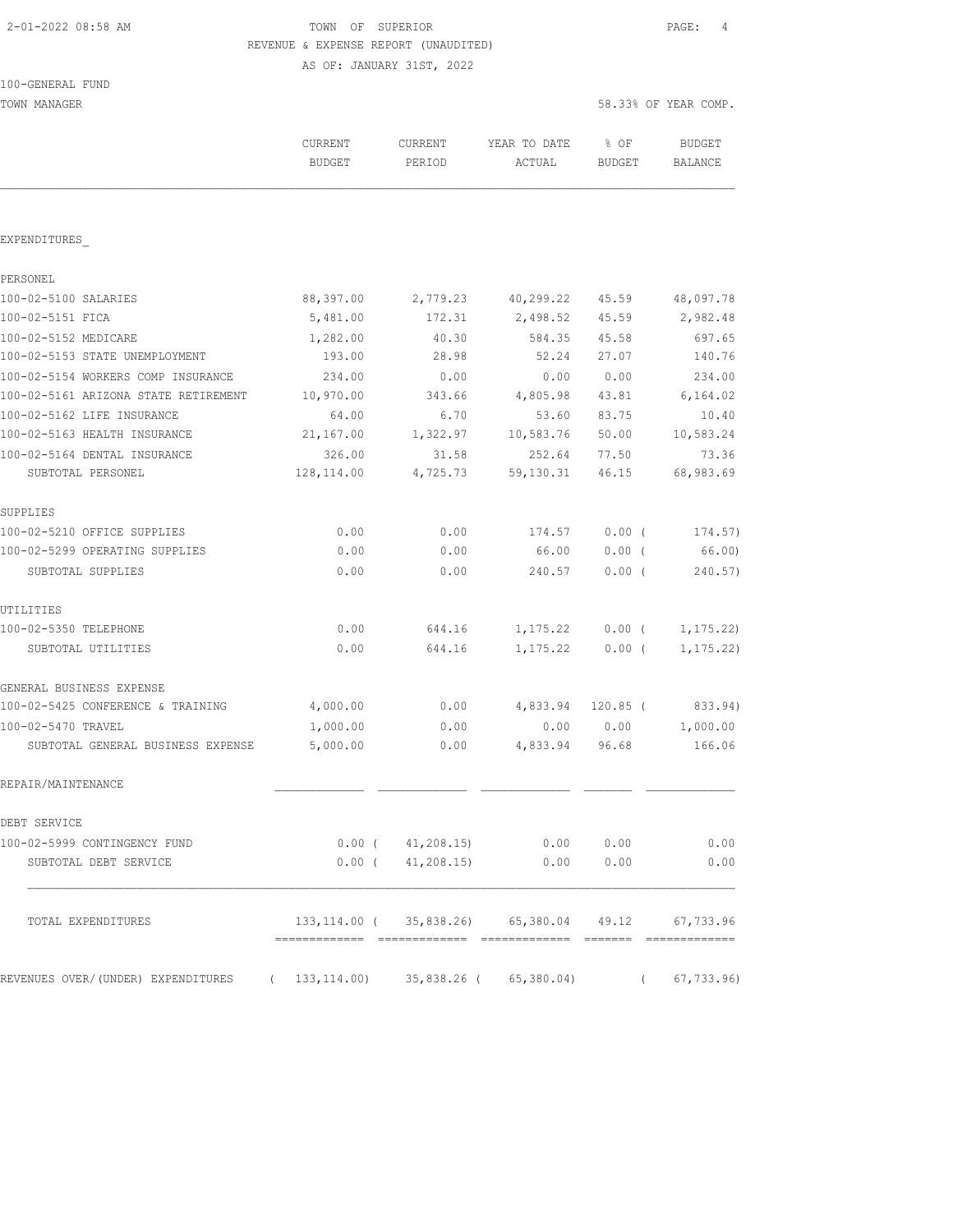| 2-01-2022 08:58 AM |  |
|--------------------|--|
|                    |  |

# TOWN OF SUPERIOR **PAGE:** 5 REVENUE & EXPENSE REPORT (UNAUDITED)

AS OF: JANUARY 31ST, 2022

#### 100-GENERAL FUND

| CURRENT | CURRENT | YEAR TO DATE % OF |        | <b>BUDGET</b> |
|---------|---------|-------------------|--------|---------------|
| BUDGET  | PERTOD  | ACTUAL            | BUDGET | BALANCE       |
|         |         |                   |        |               |
|         |         |                   |        |               |

#### EXPENDITURES\_

| PERSONEL                           |                         |          |            |       |            |
|------------------------------------|-------------------------|----------|------------|-------|------------|
| SUPPLIES                           |                         |          |            |       |            |
| PROFESSIONAL SERVICES              |                         |          |            |       |            |
| 100-03-5540 LEGAL SERVICES         | 63,000.00               | 0.00     | 31,500.00  | 50.00 | 31,500.00  |
| SUBTOTAL PROFESSIONAL SERVICES     | 63,000.00               | 0.00     | 31,500.00  | 50.00 | 31,500.00  |
| TOTAL EXPENDITURES                 | 63,000.00<br>---------- | 0.00     | 31,500.00  | 50.00 | 31,500.00  |
| REVENUES OVER/(UNDER) EXPENDITURES | 63,000.00)              | $0.00$ ( | 31,500.00) |       | 31,500.00) |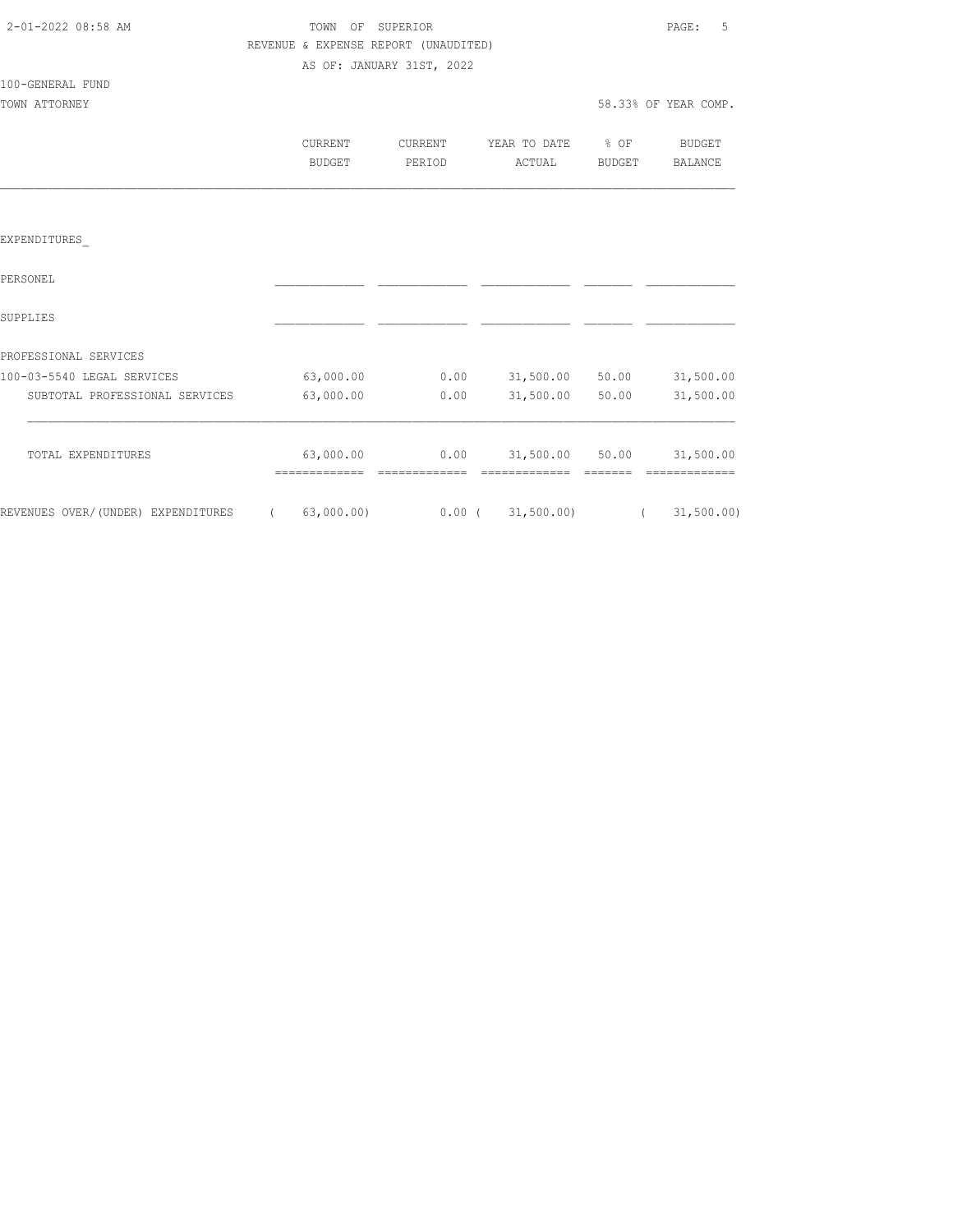### 2-01-2022 08:58 AM TOWN OF SUPERIOR PAGE: 6 REVENUE & EXPENSE REPORT (UNAUDITED)

AS OF: JANUARY 31ST, 2022

|  |  |  | 100-GENERAL FUND |  |
|--|--|--|------------------|--|
|--|--|--|------------------|--|

| MAGISTRATE                                     |                          |                   |                                            | 58.33% OF YEAR COMP. |                                                                                                                                                                                                                                                                                                                                                                                                                                                                                                     |
|------------------------------------------------|--------------------------|-------------------|--------------------------------------------|----------------------|-----------------------------------------------------------------------------------------------------------------------------------------------------------------------------------------------------------------------------------------------------------------------------------------------------------------------------------------------------------------------------------------------------------------------------------------------------------------------------------------------------|
|                                                | CURRENT<br><b>BUDGET</b> | CURRENT<br>PERIOD | YEAR TO DATE<br>ACTUAL                     | % OF<br>BUDGET       | BUDGET<br>BALANCE                                                                                                                                                                                                                                                                                                                                                                                                                                                                                   |
|                                                |                          |                   |                                            |                      |                                                                                                                                                                                                                                                                                                                                                                                                                                                                                                     |
| REVENUES                                       |                          |                   |                                            |                      |                                                                                                                                                                                                                                                                                                                                                                                                                                                                                                     |
| BUSINESS SERVICES                              |                          |                   |                                            |                      |                                                                                                                                                                                                                                                                                                                                                                                                                                                                                                     |
| 100-04-4250 FINES                              | 0.00                     | 22.88             | 1,874.84                                   | $0.00$ (             | 1,874.84)                                                                                                                                                                                                                                                                                                                                                                                                                                                                                           |
| 100-04-4251 MFTG - MAGISTRATE COURT            | 0.00                     | 0.00              | 205.10                                     | $0.00$ (             | 205.10                                                                                                                                                                                                                                                                                                                                                                                                                                                                                              |
| SUBTOTAL BUSINESS SERVICES                     | 0.00                     | 22.88             | 2,079.94                                   | $0.00$ (             | 2,079.94)                                                                                                                                                                                                                                                                                                                                                                                                                                                                                           |
| TOTAL REVENUES                                 | 0.00<br>-------------    | 22.88             | 2,079.94                                   | $0.00$ (             | 2,079.94)<br>$\begin{array}{cccccccccccccc} \multicolumn{2}{c}{} & \multicolumn{2}{c}{} & \multicolumn{2}{c}{} & \multicolumn{2}{c}{} & \multicolumn{2}{c}{} & \multicolumn{2}{c}{} & \multicolumn{2}{c}{} & \multicolumn{2}{c}{} & \multicolumn{2}{c}{} & \multicolumn{2}{c}{} & \multicolumn{2}{c}{} & \multicolumn{2}{c}{} & \multicolumn{2}{c}{} & \multicolumn{2}{c}{} & \multicolumn{2}{c}{} & \multicolumn{2}{c}{} & \multicolumn{2}{c}{} & \multicolumn{2}{c}{} & \multicolumn{2}{c}{} & \$ |
| EXPENDITURES                                   |                          |                   |                                            |                      |                                                                                                                                                                                                                                                                                                                                                                                                                                                                                                     |
| PERSONEL                                       |                          |                   |                                            |                      |                                                                                                                                                                                                                                                                                                                                                                                                                                                                                                     |
| 100-04-5100 SALARIES                           | 14,012.00                | 511.20            | 7,156.80                                   | 51.08                | 6,855.20                                                                                                                                                                                                                                                                                                                                                                                                                                                                                            |
| 100-04-5151 FICA                               | 869.00                   | 31.69             | 443.66                                     | 51.05                | 425.34                                                                                                                                                                                                                                                                                                                                                                                                                                                                                              |
| 100-04-5152 MEDICARE                           | 203.00                   | 7.41              | 103.74                                     | 51.10                | 99.26                                                                                                                                                                                                                                                                                                                                                                                                                                                                                               |
| 100-04-5153 STATE UNEMPLOYMENT                 | $321.00$ (               | 40.34)            | 42.39                                      | 13.21                | 278.61                                                                                                                                                                                                                                                                                                                                                                                                                                                                                              |
| 100-04-5154 WORKERS COMP INSURANCE             | 203.00                   | 65.00             | 221.99                                     | $109.35$ (           | 18.99)                                                                                                                                                                                                                                                                                                                                                                                                                                                                                              |
| 100-04-5161 ARIZONA STATE RETIREMENT           | 1,739.00                 | 12.06             | 557.22                                     | 32.04                | 1,181.78                                                                                                                                                                                                                                                                                                                                                                                                                                                                                            |
| SUBTOTAL PERSONEL                              | 17,347.00                | 587.02            | 8,525.80                                   | 49.15                | 8,821.20                                                                                                                                                                                                                                                                                                                                                                                                                                                                                            |
| SUPPLIES                                       |                          |                   |                                            |                      |                                                                                                                                                                                                                                                                                                                                                                                                                                                                                                     |
| 100-04-5210 OFFICE SUPPLIES                    | 886.00                   | 0.00              | 0.00                                       | 0.00                 | 886.00                                                                                                                                                                                                                                                                                                                                                                                                                                                                                              |
| 100-04-5299 OPERATING SUPPLIES                 | 5,000.00                 | 0.00              | 0.00                                       | 0.00                 | 5,000.00                                                                                                                                                                                                                                                                                                                                                                                                                                                                                            |
| SUBTOTAL SUPPLIES                              | 5,886.00                 | 0.00              | 0.00                                       | 0.00                 | 5,886.00                                                                                                                                                                                                                                                                                                                                                                                                                                                                                            |
| GENERAL BUSINESS EXPENSE                       |                          |                   |                                            |                      |                                                                                                                                                                                                                                                                                                                                                                                                                                                                                                     |
| 100-04-5425 CONFERENCES/TRAINING               | 0.00                     | 0.00              | 375.00                                     | $0.00$ (             | 375.00                                                                                                                                                                                                                                                                                                                                                                                                                                                                                              |
| 100-04-5471 AUDIT & ACCOUNTING                 | 1,500.00                 | 0.00              | 1,940.90                                   | $129.39$ (           | 440.90)                                                                                                                                                                                                                                                                                                                                                                                                                                                                                             |
| SUBTOTAL GENERAL BUSINESS EXPENSE              | 1,500.00                 | 0.00              |                                            |                      | 2,315.90 154.39 (815.90)                                                                                                                                                                                                                                                                                                                                                                                                                                                                            |
| PROFESSIONAL SERVICES                          |                          |                   |                                            |                      |                                                                                                                                                                                                                                                                                                                                                                                                                                                                                                     |
| 100-04-5550 OTHER PROFESSIONAL SVC             | 2,000.00                 | 0.00              | 0.00                                       | 0.00                 | 2,000.00                                                                                                                                                                                                                                                                                                                                                                                                                                                                                            |
| SUBTOTAL PROFESSIONAL SERVICES                 | 2,000.00                 | 0.00              | 0.00                                       | 0.00                 | 2,000.00                                                                                                                                                                                                                                                                                                                                                                                                                                                                                            |
| CAPITAL OUTLAY                                 |                          |                   |                                            |                      |                                                                                                                                                                                                                                                                                                                                                                                                                                                                                                     |
| 100-04-5720 OFFICE EQUIPMENT                   | 1,000.00                 | 0.00              | 393.99                                     | 39.40                | 606.01                                                                                                                                                                                                                                                                                                                                                                                                                                                                                              |
| SUBTOTAL CAPITAL OUTLAY                        | 1,000.00                 | 0.00              | 393.99                                     | 39.40                | 606.01                                                                                                                                                                                                                                                                                                                                                                                                                                                                                              |
| TOTAL EXPENDITURES                             |                          |                   | 27,733.00 587.02 11,235.69 40.51 16,497.31 |                      |                                                                                                                                                                                                                                                                                                                                                                                                                                                                                                     |
| REVENUES OVER/(UNDER) EXPENDITURES<br>$\left($ | $27,733.00$ ) (          | 564.14) (         | 9, 155.75)                                 | $\left($             | 18, 577.25                                                                                                                                                                                                                                                                                                                                                                                                                                                                                          |
|                                                |                          |                   |                                            |                      |                                                                                                                                                                                                                                                                                                                                                                                                                                                                                                     |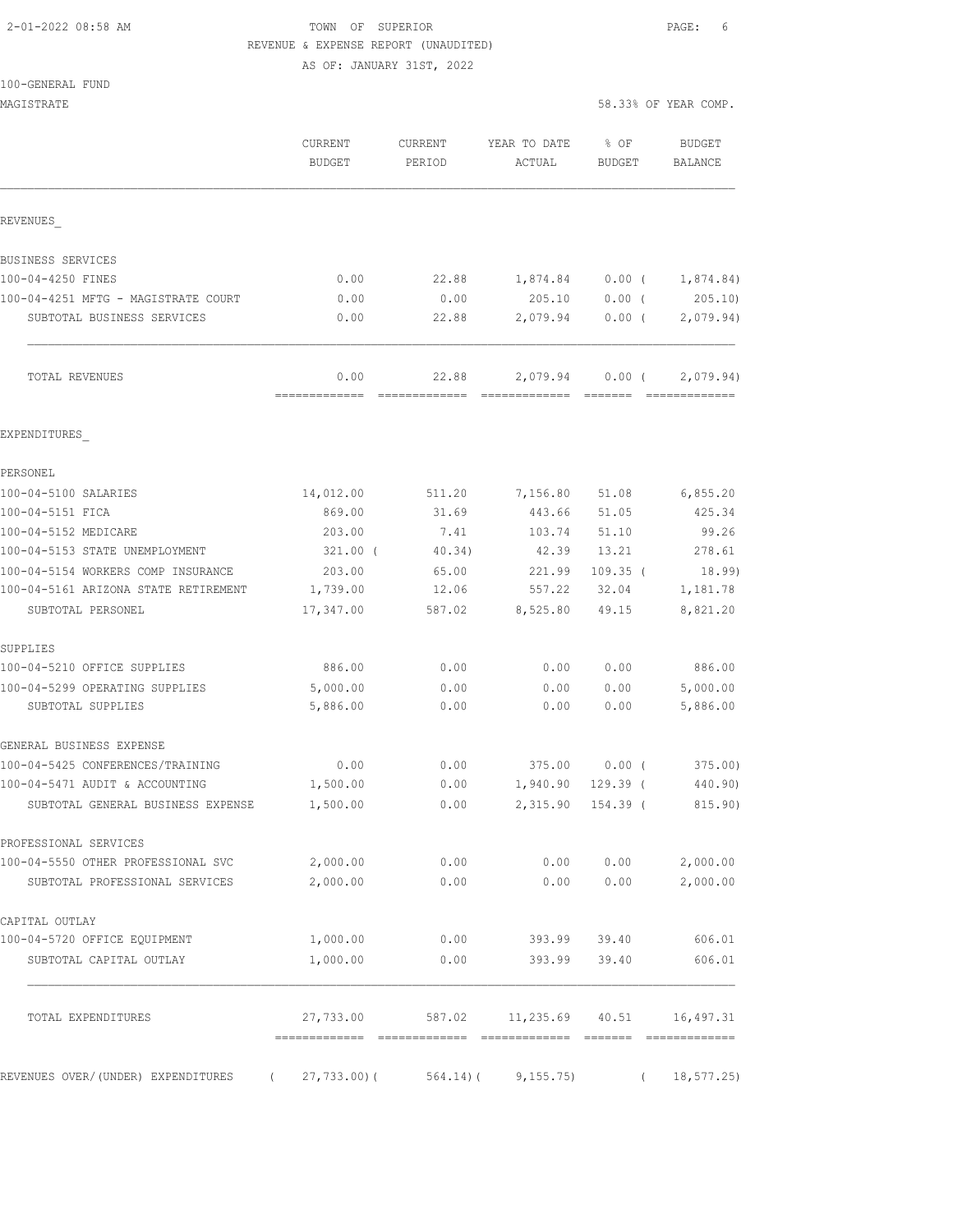#### 2-01-2022 08:58 AM **PAGE:** 7 REVENUE & EXPENSE REPORT (UNAUDITED)

AS OF: JANUARY 31ST, 2022

#### 100-GENERAL FUND

|                                                     | CURRENT<br><b>BUDGET</b> | CURRENT<br>PERIOD | YEAR TO DATE<br>ACTUAL | % OF<br><b>BUDGET</b> | <b>BUDGET</b><br><b>BALANCE</b> |
|-----------------------------------------------------|--------------------------|-------------------|------------------------|-----------------------|---------------------------------|
| REVENUES                                            |                          |                   |                        |                       |                                 |
| BUSINESS SERVICES                                   |                          |                   |                        |                       |                                 |
| 100-05-4240 ADMIN FEES (FAX/COPY/NOTARY)            | 0.00                     | 54.75             | 228.50                 | $0.00$ (              | 228.50)                         |
| SUBTOTAL BUSINESS SERVICES                          | 0.00                     | 54.75             | 228.50                 | $0.00$ (              | 228.50                          |
| GRANTS                                              |                          |                   |                        |                       |                                 |
| 100-05-4600 ADMIN RENUE                             | 27,095.00                | 1,096.48          | 1,213.12               | 4.48                  | 25,881.88                       |
| 100-05-4601 CC CONVENIENCE FEE                      | 0.00                     | 234.37            | 1,294.71               |                       | $0.00$ ( $1,294.71$ )           |
| SUBTOTAL GRANTS                                     | 27,095.00                | 1,330.85          | 2,507.83               | 9.26                  | 24,587.17                       |
| TOTAL REVENUES                                      | 27,095.00                | 1,385.60          | 2,736.33               | 10.10                 | 24,358.67                       |
| EXPENDITURES                                        |                          |                   |                        |                       |                                 |
| PERSONEL                                            |                          |                   |                        |                       |                                 |
| 100-05-5100 SALARIES                                | 112,915.00               | 2,856.96          | 46,459.95              | 41.15                 | 66,455.05                       |
| 100-05-5101 OVERTIME                                | 0.00                     | 0.00              | 1,401.07               |                       | $0.00$ ( $1,401.07$ )           |
| 100-05-5151 FICA                                    | 7,001.00                 | 171.52            | 2,919.68               | 41.70                 | 4,081.32                        |
| 100-05-5152 MEDICARE                                | 1,637.00                 | 40.11             | 682.85                 | 41.71                 | 954.15                          |
| 100-05-5153 STATE UNEMPLOYMENT                      | 364.00 (                 | 7.55)             | 78.14                  | 21.47                 | 285.86                          |
| 100-05-5154 WORKERS COMP INSURANCE                  | 294.00                   | 79.00             | 273.00                 | 92.86                 | 21.00                           |
| 100-05-5161 ARIZONA STATE RETIREMENT                | 14,013.00                | 354.55            | 5,916.90               | 42.22                 | 8,096.10                        |
| 100-05-5162 LIFE INSURANCE                          | 193.00                   | 13.40             | 113.90                 | 59.02                 | 79.10                           |
| 100-05-5163 HEALTH INSURANCE                        | 12,096.00                | 1,249.96          | 9,994.68               | 82.63                 | 2,101.32                        |
| 100-05-5164 DENTAL INSURANCE                        | 979.00                   | 94.74             | 726.34                 | 74.19                 | 252.66                          |
| SUBTOTAL PERSONEL                                   | 149,492.00               | 4,852.69          | 68,566.51              | 45.87                 | 80, 925.49                      |
| SUPPLIES                                            |                          |                   |                        |                       |                                 |
| 100-05-5210 OFFICE SUPPLIES                         | 10,000.00                | 0.00              | 5,748.59               | 57.49                 | 4,251.41                        |
| 100-05-5299 OPERATING SUPPLIES<br>SUBTOTAL SUPPLIES | 5,000.00<br>15,000.00    | 58.78<br>58.78    | 4,348.49<br>10,097.08  | 86.97<br>67.31        | 651.51<br>4,902.92              |
| UTILITIES                                           |                          |                   |                        |                       |                                 |
| 100-05-5310 ELECTRICITY                             | 18,910.00                | 0.00              | 14,094.86              | 74.54                 | 4,815.14                        |
| 100-05-5320 GAS                                     | 1,800.00                 | 0.00              | 1,347.07               | 74.84                 | 452.93                          |
| 100-05-5350 TELEPHONE                               | 4,000.00                 | 307.35            | 2,164.64               | 54.12                 | 1,835.36                        |
| 100-05-5360 WATER                                   | 2,300.00                 | 109.29            | 883.37                 | 38.41                 | 1,416.63                        |
| 100-05-5380 SECURITY                                | 1,230.00                 | 0.00              | 0.00                   | 0.00                  | 1,230.00                        |
| SUBTOTAL UTILITIES                                  | 28,240.00                | 416.64            | 18,489.94              | 65.47                 | 9,750.06                        |
| GENERAL BUSINESS EXPENSE                            |                          |                   |                        |                       |                                 |
| 100-05-5410 ADVERTISING                             | 6,000.00                 | 116.01            | 5,093.11               | 84.89                 | 906.89                          |
| 100-05-5420 DUES & SUBSCRIPTIONS                    | 9,000.00                 | 30.00             | 8,048.82               | 89.43                 | 951.18                          |
| 100-05-5425 CONFERENCES & TRAINING                  | 4,000.00                 | 0.00(             | 390.11)                | $9.75 -$              | 4,390.11                        |
| 100-05-5430 PRINTING                                | 1,700.00                 | 0.00              | 1,036.40               | 60.96                 | 663.60                          |
| 100-05-5440 ELECTIONS                               | 2,500.00                 | 0.00              | 0.00                   | 0.00                  | 2,500.00                        |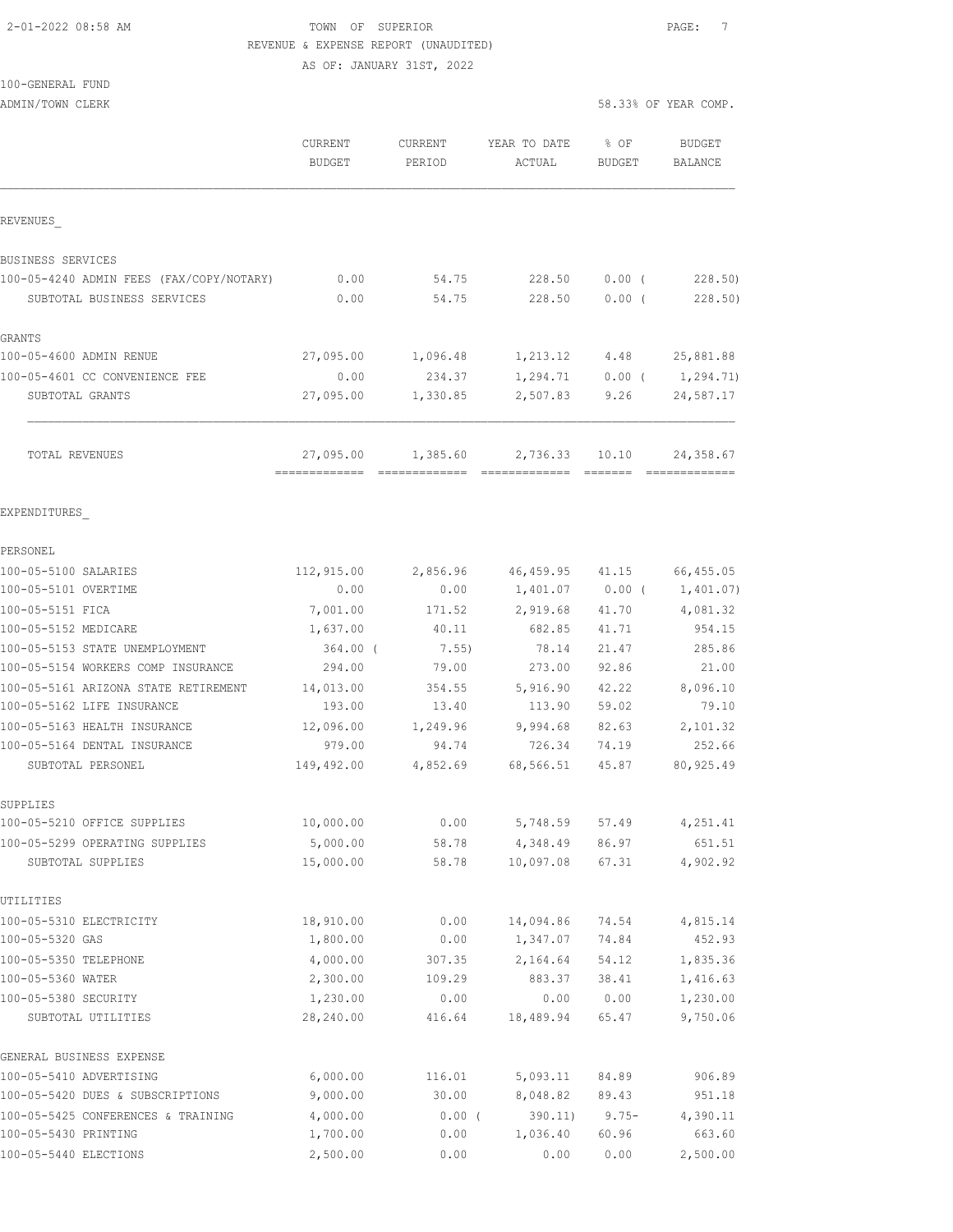#### 2-01-2022 08:58 AM TOWN OF SUPERIOR PAGE: 8 REVENUE & EXPENSE REPORT (UNAUDITED)

AS OF: JANUARY 31ST, 2022

# 100-GENERAL FUND

ADMIN/TOWN CLERK 58.33% OF YEAR COMP.

|                                                | CURRENT<br><b>BUDGET</b> | CURRENT<br>PERIOD | YEAR TO DATE | % OF<br><b>BUDGET</b> | <b>BUDGET</b>  |
|------------------------------------------------|--------------------------|-------------------|--------------|-----------------------|----------------|
|                                                |                          |                   | ACTUAL       |                       | <b>BALANCE</b> |
| 100-05-5460 POSTAGE                            | 2,200.00                 | 5.28              | 2,168.41     | 98.56                 | 31.59          |
| 100-05-5471 AUDIT & ACCOUNTING                 | 0.00                     | 0.00              | 2,314.90     | $0.00$ (              | 2,314.90)      |
| 100-05-5480 GENERAL INSURANCE                  | 12,820.00                | 0.00              | 40,438.62    | $315.43$ (            | 27,618.62)     |
| 100-05-5491 FINANCE/BANK FEES                  | 3,000.00                 | 0.00              | 1,820.36     | 60.68                 | 1,179.64       |
| SUBTOTAL GENERAL BUSINESS EXPENSE              | 41,220.00                | 151.29            | 60,530.51    | 146.85 (              | 19, 310.51)    |
| PROFESSIONAL SERVICES                          |                          |                   |              |                       |                |
| 100-05-5520 CONTRACT                           | 0.00                     | 2,200.00          | 16,795.00    | $0.00$ (              | 16, 795.00     |
| 100-05-5550 OTHER PROFESSIONAL SERVICES        | 56,000.00                | 41,208.15         | 71,562.50    | 127.79 (              | 15, 562.50     |
| 100-05-5590 AUDIT & ACCOUNTING                 | 1,545.00                 | 0.00              | 0.00         | 0.00                  | 1,545.00       |
| SUBTOTAL PROFESSIONAL SERVICES                 | 57,545.00                | 43,408.15         | 88, 357.50   | $153.55$ (            | 30, 812.50)    |
| REPAIR/MAINTENANCE                             |                          |                   |              |                       |                |
| 100-05-5641 GAS & OIL                          | 0.00                     | 0.00              | 319.99       | $0.00$ (              | 319.99)        |
| 100-05-5650 OTHER EQUIPMENT REPAIRS            | 0.00                     | 0.00              | 256.00       | 0.00(                 | 256.00         |
| SUBTOTAL REPAIR/MAINTENANCE                    | 0.00                     | 0.00              | 575.99       | 0.00(                 | 575.99         |
| CAPITAL OUTLAY                                 |                          |                   |              |                       |                |
| 100-05-5710 BUILDING                           | 5,000.00                 | 333.33            | 2,333.31     | 46.67                 | 2,666.69       |
| 100-05-5720 OFFICE EQUIPMENT                   | 5,000.00                 | 0.00              | 0.00         | 0.00                  | 5,000.00       |
| 100-05-5750 OTHER EQUIP/SMALL TOOLS            | 0.00                     | 0.00              | 150.17       | $0.00$ (              | 150.17)        |
| 100-05-5780 COMPUTER/INCODE SOFTWARE           | 32,539.00                | 0.00              | 8,845.79     | 27.19                 | 23,693.21      |
| SUBTOTAL CAPITAL OUTLAY                        | 42,539.00                | 333.33            | 11,329.27    | 26.63                 | 31,209.73      |
| DEBT SERVICE                                   |                          |                   |              |                       |                |
| 100-05-5900 DEBT SERVICE: PRINCIPAL            | 0.00                     | 0.00              | 3,054.12     | $0.00$ (              | 3,054.12)      |
| 100-05-5901 DEBT SERVCE INTEREST               | 0.00                     | 0.00              | 663.41       | 0.00(                 | 663.41)        |
| 100-05-5902 DEBT FEES                          | 0.00                     | 0.00              | 95,000.00    | $0.00$ (              | 95,000.00)     |
| SUBTOTAL DEBT SERVICE                          | 0.00                     | 0.00              | 98,717.53    | $0.00$ (              | 98,717.53)     |
| TOTAL EXPENDITURES                             | 334,036.00               | 49,220.88         | 356,664.33   | 106.77 (              | 22,628.33)     |
| REVENUES OVER/(UNDER) EXPENDITURES<br>$\left($ | $306, 941.00$ (          | 47,835.28)(       | 353,928.00)  |                       | 46,987.00      |
|                                                |                          |                   |              |                       |                |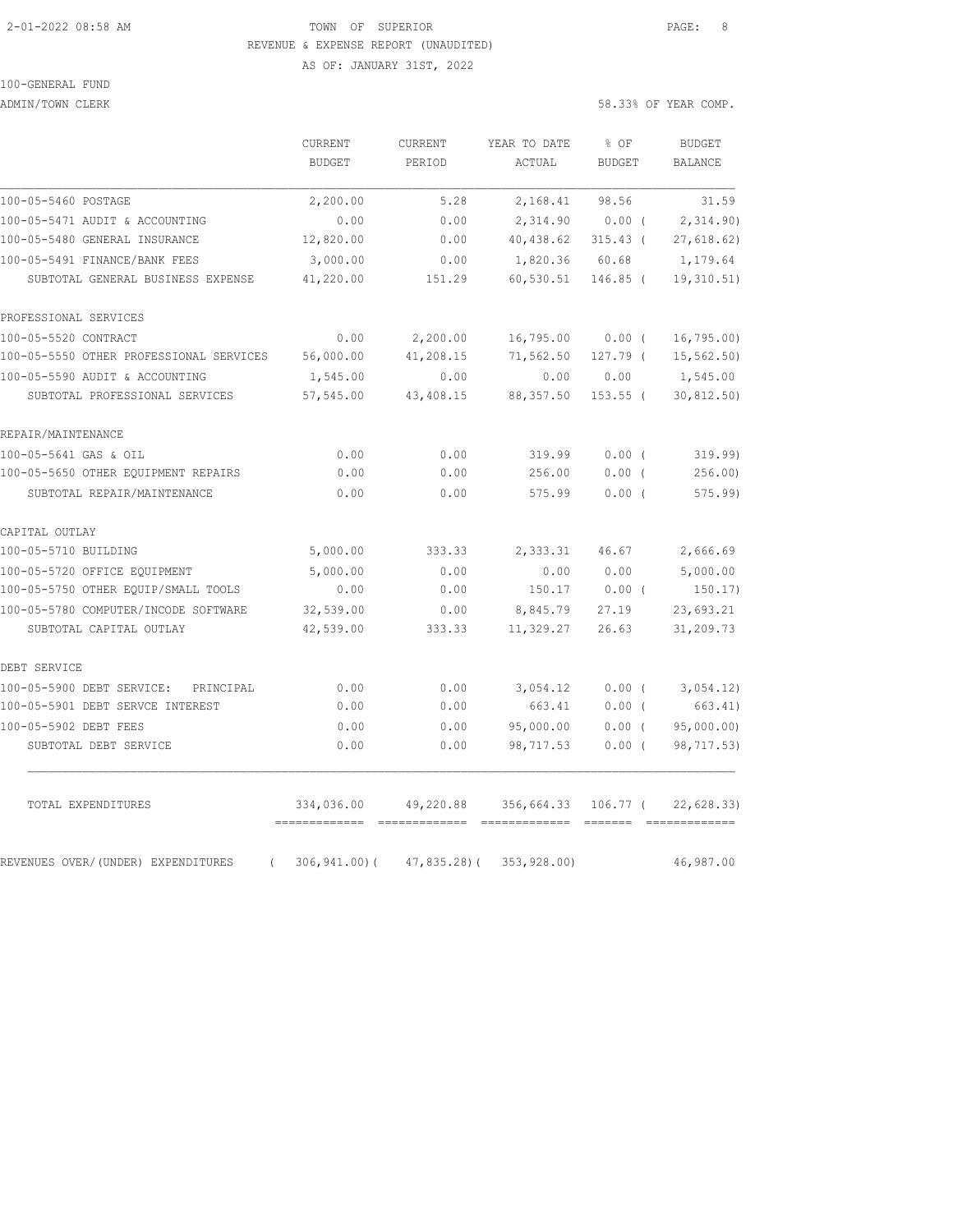| 2-01-2022 08:58 AM                                                 | TOWN OF SUPERIOR<br>REVENUE & EXPENSE REPORT (UNAUDITED) | PAGE:<br>9                |                                            |                |                             |
|--------------------------------------------------------------------|----------------------------------------------------------|---------------------------|--------------------------------------------|----------------|-----------------------------|
|                                                                    |                                                          | AS OF: JANUARY 31ST, 2022 |                                            |                |                             |
| 100-GENERAL FUND                                                   |                                                          |                           |                                            |                |                             |
| FINANCE                                                            |                                                          |                           |                                            |                | 58.33% OF YEAR COMP.        |
|                                                                    | CURRENT<br><b>BUDGET</b>                                 | CURRENT<br>PERIOD         | YEAR TO DATE<br>ACTUAL                     | % OF<br>BUDGET | BUDGET<br>BALANCE           |
| REVENUES                                                           |                                                          |                           |                                            |                |                             |
| GRANTS                                                             |                                                          |                           |                                            |                |                             |
|                                                                    |                                                          |                           |                                            |                |                             |
| EXPENDITURES                                                       |                                                          |                           |                                            |                |                             |
| PERSONEL                                                           |                                                          |                           |                                            |                |                             |
| SUPPLIES                                                           |                                                          |                           |                                            |                |                             |
| 100-06-5299 OPERATING SUPPLIES                                     | 0.00                                                     | 20.00                     | 2,335.20                                   | $0.00$ (       | 2,335.20                    |
| SUBTOTAL SUPPLIES                                                  | 0.00                                                     | 20.00                     | 2,335.20                                   | $0.00$ (       | 2, 335.20                   |
| UTILITIES                                                          |                                                          |                           |                                            |                |                             |
| GENERAL BUSINESS EXPENSE                                           |                                                          |                           |                                            |                |                             |
| 100-06-5471 AUDIT & ACCOUNTING                                     | 0.00                                                     | 0.00                      |                                            |                | $1,940.90$ 0.00 ( 1,940.90) |
| 100-06-5480 GENERAL INSURANCE                                      | 12,820.00                                                | 0.00                      | 0.00                                       | 0.00           | 12,820.00                   |
| 100-06-5491 FINANCE/BANK FEES<br>SUBTOTAL GENERAL BUSINESS EXPENSE | 9,100.00<br>21,920.00                                    | 509.80<br>509.80          | 4,656.31<br>6,597.21                       | 51.17<br>30.10 | 4,443.69<br>15,322.79       |
|                                                                    |                                                          |                           |                                            |                |                             |
| PROFESSIONAL SERVICES                                              |                                                          |                           |                                            |                |                             |
| 100-06-5550 OTHER PROFESSIONAL SERVICES                            | 54,212.00                                                | 0.00                      | 33,245.00                                  |                | $61.32$ $20,967.00$         |
| 100-06-5590 AUDIT & ACCOUNTING                                     | 9,757.00                                                 | 0.00                      | 0.00                                       | 0.00           | 9,757.00                    |
| SUBTOTAL PROFESSIONAL SERVICES                                     | 63,969.00                                                | 0.00                      | 33,245.00                                  | 51.97          | 30,724.00                   |
| CAPITAL OUTLAY                                                     |                                                          |                           |                                            |                |                             |
| TOTAL EXPENDITURES                                                 |                                                          |                           | 85,889.00 529.80 42,177.41 49.11 43,711.59 |                |                             |
| REVENUES OVER/(UNDER) EXPENDITURES (                               |                                                          |                           | 85,889.00)(529.80)(42,177.41)              |                | (43, 711.59)                |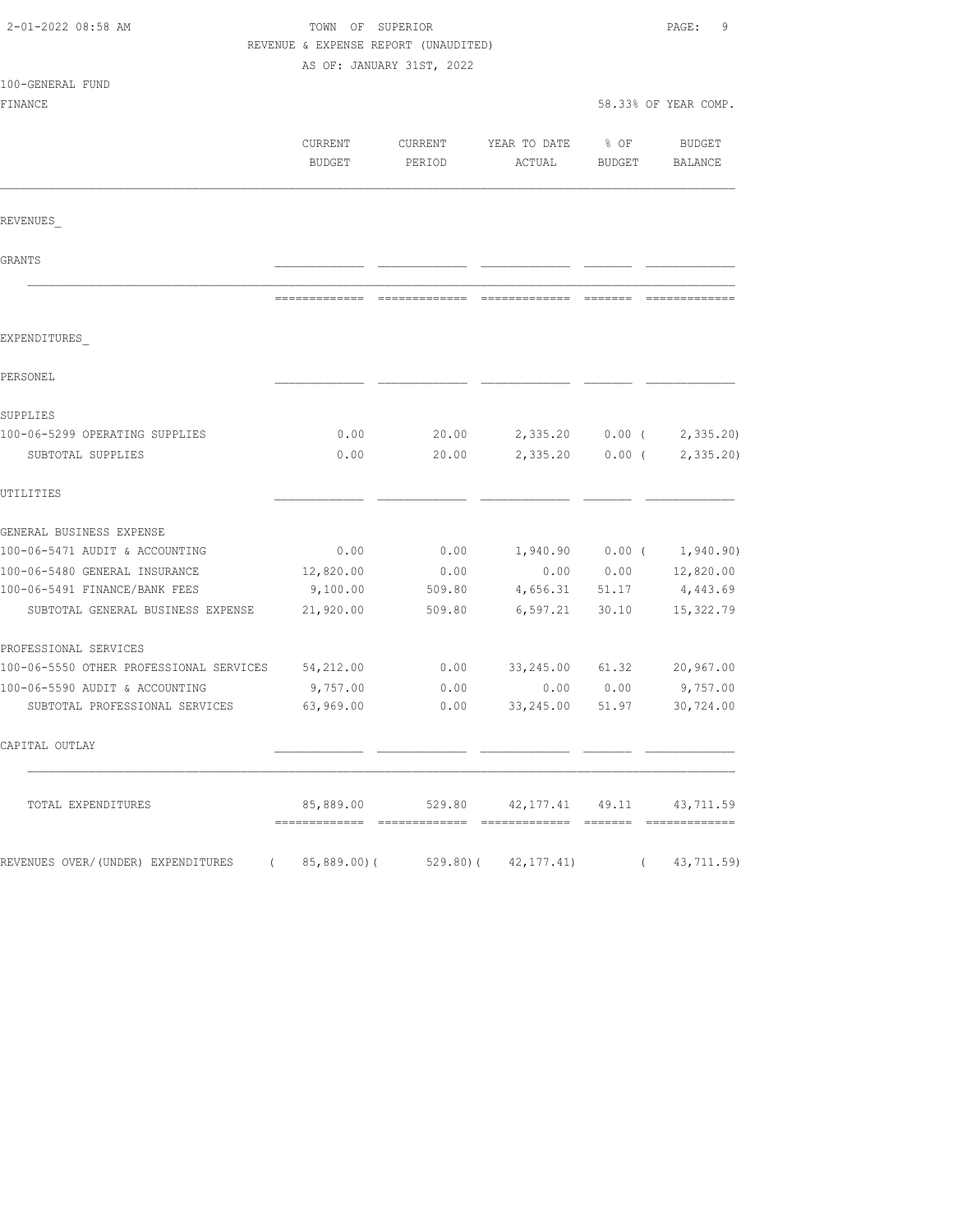#### 2-01-2022 08:58 AM TOWN OF SUPERIOR PAGE: 10 REVENUE & EXPENSE REPORT (UNAUDITED)

AS OF: JANUARY 31ST, 2022

#### 100-GENERAL FUND

| POLICE                                                       |                          |                   |                                    | 58.33% OF YEAR COMP.  |                          |  |
|--------------------------------------------------------------|--------------------------|-------------------|------------------------------------|-----------------------|--------------------------|--|
|                                                              | CURRENT<br><b>BUDGET</b> | CURRENT<br>PERIOD | YEAR TO DATE<br>ACTUAL             | % OF<br><b>BUDGET</b> | <b>BUDGET</b><br>BALANCE |  |
| REVENUES                                                     |                          |                   |                                    |                       |                          |  |
| BUSINESS SERVICES                                            |                          |                   |                                    |                       |                          |  |
| 100-07-4230 PD SERVICES-IMPOUND/FING PRI                     | 18,000.00                | 5.00              | 1,044.82                           | 5.80                  | 16,955.18                |  |
| 100-07-4250 TRAFFIC FINES                                    | 20,000.00                | 225.78            | 5,910.02                           | 29.55                 | 14,089.98                |  |
| SUBTOTAL BUSINESS SERVICES                                   | 38,000.00                | 230.78            | 6,954.84                           | 18.30                 | 31,045.16                |  |
| GRANTS                                                       |                          |                   |                                    |                       |                          |  |
| CONTRIBUTIONS                                                |                          |                   |                                    |                       |                          |  |
| 100-07-4700 Smart & Safe Revenue                             | 0.00                     | 0.00              | 10,684.39                          | $0.00$ (              | 10,684.39                |  |
| 100-07-4781 OFF DUTY VEHICLE USE                             | 0.00                     | 0.00              | 620.00                             | $0.00$ (              | 620.00                   |  |
| SUBTOTAL CONTRIBUTIONS                                       | 0.00                     | 0.00              | 11,304.39                          | $0.00$ (              | 11, 304.39               |  |
| TOTAL REVENUES                                               | 38,000.00                | 230.78            | 18,259.23                          | 48.05                 | 19,740.77                |  |
| EXPENDITURES                                                 |                          |                   |                                    |                       |                          |  |
| PERSONEL                                                     |                          |                   |                                    |                       |                          |  |
| 100-07-5100 SALARIES                                         | 561,655.00               | 17,959.55         | 256,550.42                         | 45.68                 | 305, 104.58              |  |
| 100-07-5101 OVERTIME                                         | 30,000.00                | 1,688.25          | 27, 322.42                         | 91.07                 | 2,677.58                 |  |
| 100-07-5151 FICA                                             | 3,854.00                 | 164.18            | 2,219.15                           | 57.58                 | 1,634.85                 |  |
| 100-07-5152 MEDICARE                                         | 7,898.00                 | 279.85            | 3,995.42                           | 50.59                 | 3,902.58                 |  |
| 100-07-5153 STATE UNEMPLOYMENT                               | 1,293.00                 | 81.47             | 448.81                             | 34.71                 | 844.19                   |  |
| 100-07-5154 WORKERS COMP INSURANCE                           | 33,599.00                | 7,435.00          | 23,795.00                          | 70.82                 | 9,804.00                 |  |
| 100-07-5160 PUBLIC SAFETY RETIREMENT                         | 123,244.00               | 8,627.97          | 66,880.89                          | 54.27                 | 56, 363.11               |  |
| 100-07-5161 ARIZONA STATE RETIREMENT                         | 0.00                     | 240.13            | 3,008.80                           | $0.00$ (              | 3,008.80                 |  |
| 100-07-5162 LIFE INSURANCE                                   | 925.00                   | 46.90             | 428.80                             | 46.36                 | 496.20                   |  |
| 100-07-5163 HEALTH INSURANCE<br>100-07-5164 DENTAL INSURANCE | 76,732.00                | 4,374.86          | 41,047.19                          | 53.49                 | 35,684.81                |  |
| SUBTOTAL PERSONEL                                            | 4,692.00<br>843,892.00   | 284.22            | 1,967.36<br>41, 182.38 427, 664.26 | 41.93<br>50.68        | 2,724.64<br>416, 227.74  |  |
| SUPPLIES                                                     |                          |                   |                                    |                       |                          |  |
| 100-07-5210 OFFICE SUPPLIES                                  | 2,100.00                 | 0.00              | 594.65                             | 28.32                 | 1,505.35                 |  |
| 100-07-5225 SAFETY SUPPLIES/EQUIPMENT                        | 0.00                     | 0.00              | 653.86                             | $0.00$ (              | 653.86)                  |  |
| 100-07-5227 K9 FOOD & MEDICAL SUPPLIES                       | 3,000.00                 | 0.00              | 3,970.53                           | $132.35$ (            | 970.53)                  |  |
| 100-07-5299 OPERATING SUPPLIES                               | 4,000.00                 | 16.00             | 4,051.61                           | $101.29$ (            | 51.61)                   |  |
| SUBTOTAL SUPPLIES                                            | 9,100.00                 | 16.00             | 9,270.65                           | $101.88$ (            | 170.65)                  |  |
| UTILITIES                                                    |                          |                   |                                    |                       |                          |  |
| 100-07-5310 ELECTRICITY                                      | 4,900.00                 | 0.00              | 0.00                               | 0.00                  | 4,900.00                 |  |
| 100-07-5320 GAS                                              | 200.00                   | 0.00              | 0.00                               | 0.00                  | 200.00                   |  |
| 100-07-5350 TELEPHONE                                        | 14,000.00                | 652.16            | 5,407.98                           | 38.63                 | 8,592.02                 |  |

100-07-5360 WATER 1,000.00 140.92 944.18 94.42 55.82 SUBTOTAL UTILITIES 20,100.00 793.08 6,352.16 31.60 13,747.84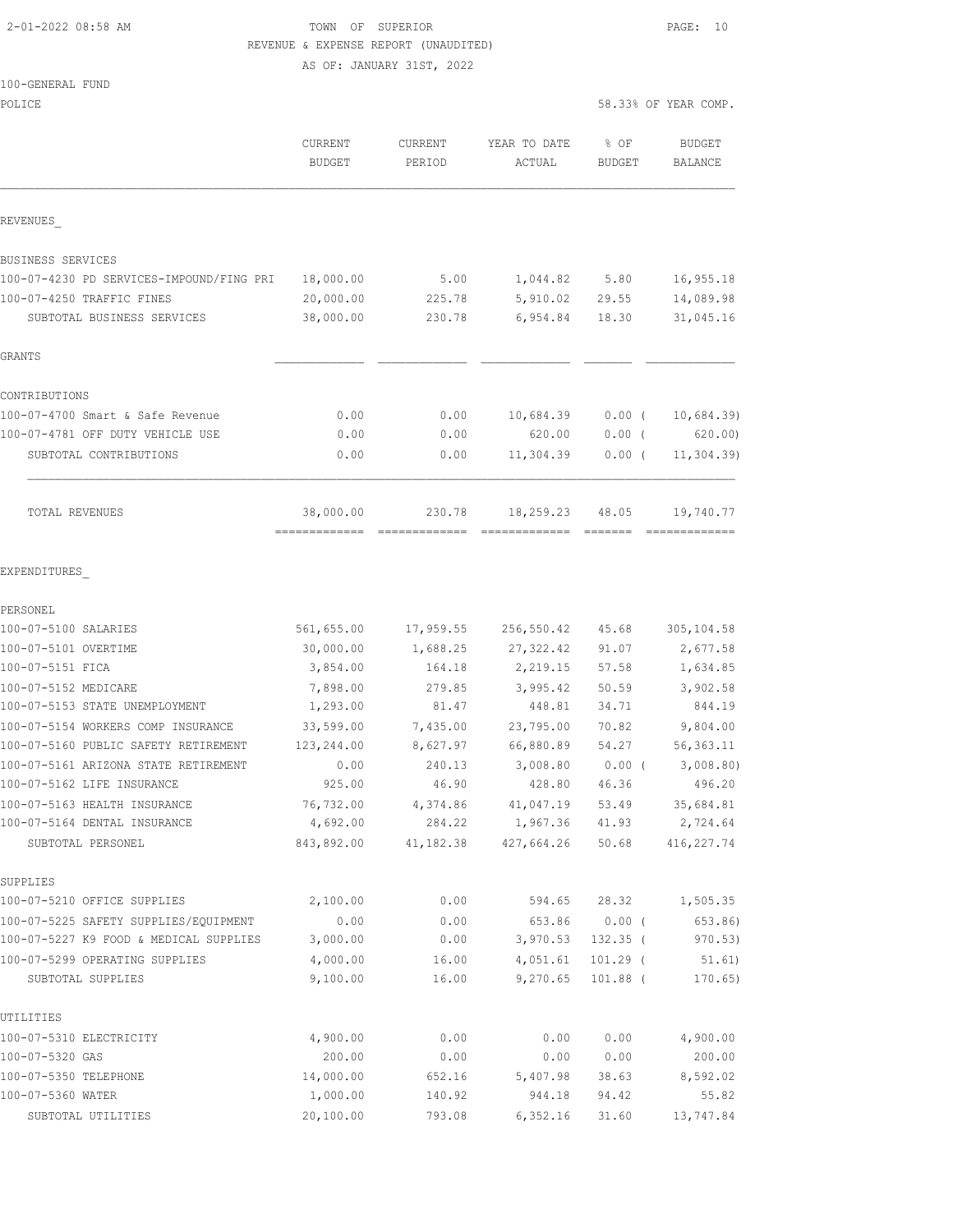#### 2-01-2022 08:58 AM TOWN OF SUPERIOR PAGE: 11 REVENUE & EXPENSE REPORT (UNAUDITED)

AS OF: JANUARY 31ST, 2022

100-GENERAL FUND

POLICE 58.33% OF YEAR COMP.

|                                                | CURRENT<br><b>BUDGET</b>                    | CURRENT<br>PERIOD                | YEAR TO DATE<br>ACTUAL            | % OF<br><b>BUDGET</b> | <b>BUDGET</b><br><b>BALANCE</b> |
|------------------------------------------------|---------------------------------------------|----------------------------------|-----------------------------------|-----------------------|---------------------------------|
|                                                |                                             |                                  |                                   |                       |                                 |
| GENERAL BUSINESS EXPENSE                       |                                             |                                  |                                   |                       |                                 |
| 100-07-5410 ADVERTISING                        | 500.00                                      | 0.00                             | 0.00                              | 0.00                  | 500.00                          |
| 100-07-5420 DUES & SUBSCRIPTIONS               | 1,000.00                                    | 0.00                             | 300.00                            | 30.00                 | 700.00                          |
| 100-07-5430 PRINTING                           | 600.00                                      | 0.00                             | 0.00                              | 0.00                  | 600.00                          |
| 100-07-5460 POSTAGE                            | 500.00                                      | 5.28                             | 488.43                            | 97.69                 | 11.57                           |
| 100-07-5471 AUDIT & ACCOUNTING                 | 1,545.00                                    | 0.00                             | 1,940.90                          | $125.62$ (            | 395.90)                         |
| 100-07-5480 GENERAL INSURANCE                  | 12,820.00                                   | 0.00                             | 1,366.02                          | 10.66                 | 11, 453.98                      |
| SUBTOTAL GENERAL BUSINESS EXPENSE              | 16,965.00                                   | 5.28                             | 4,095.35                          | 24.14                 | 12,869.65                       |
| PROFESSIONAL SERVICES                          |                                             |                                  |                                   |                       |                                 |
| 100-07-5520 CONTRACTUAL SERVICES               | 75,000.00                                   | 0.00                             | 37,500.00                         | 50.00                 | 37,500.00                       |
| 100-07-5530 Animal Control                     | 17,112.00                                   | 0.00                             | 2,335.60                          | 13.65                 | 14,776.40                       |
| 100-07-5550 OTHER PROFESSIONAL SERVICES        | 2,000.00                                    | 0.00                             | 216.00                            | 10.80                 | 1,784.00                        |
| SUBTOTAL PROFESSIONAL SERVICES                 | 94,112.00                                   | 0.00                             | 40,051.60                         | 42.56                 | 54,060.40                       |
| REPAIR/MAINTENANCE                             |                                             |                                  |                                   |                       |                                 |
| 100-07-5610 PARK & BLDG IMPROVEMENTS           | 0.00                                        | 0.00                             | 6,589.29                          | $0.00$ (              | 6,589.29                        |
| 100-07-5640 AUTO & TRUCK REPAIRS               | 0.00                                        | 0.00                             | 15, 103. 17                       | $0.00$ (              | 15, 103.17                      |
| 100-07-5641 GAS & OIL                          | 15,632.00                                   | 0.00                             | 11,333.92                         | 72.50                 | 4,298.08                        |
| SUBTOTAL REPAIR/MAINTENANCE                    | 15,632.00                                   | 0.00                             | 33,026.38                         | $211.27$ (            | 17,394.38)                      |
| CAPITAL OUTLAY                                 |                                             |                                  |                                   |                       |                                 |
| 100-07-5710 BUILDING                           | 0.00                                        | 1,063.47                         | 14,320.45                         | 0.00(                 | 14,320.45)                      |
| SUBTOTAL CAPITAL OUTLAY                        | 0.00                                        | 1,063.47                         | 14,320.45                         | $0.00$ (              | 14,320.45)                      |
|                                                |                                             |                                  |                                   |                       |                                 |
| TOTAL EXPENDITURES                             | 999,801.00<br>-------------- -------------- | 43,060.21                        | 534,780.85<br>eccessessess eccess | 53.49                 | 465,020.15<br>--------------    |
| REVENUES OVER/(UNDER) EXPENDITURES<br>$\left($ |                                             | $961, 801.00$ ( $42, 829.43$ ) ( | 516, 521.62)                      | $\left($              | 445, 279.38)                    |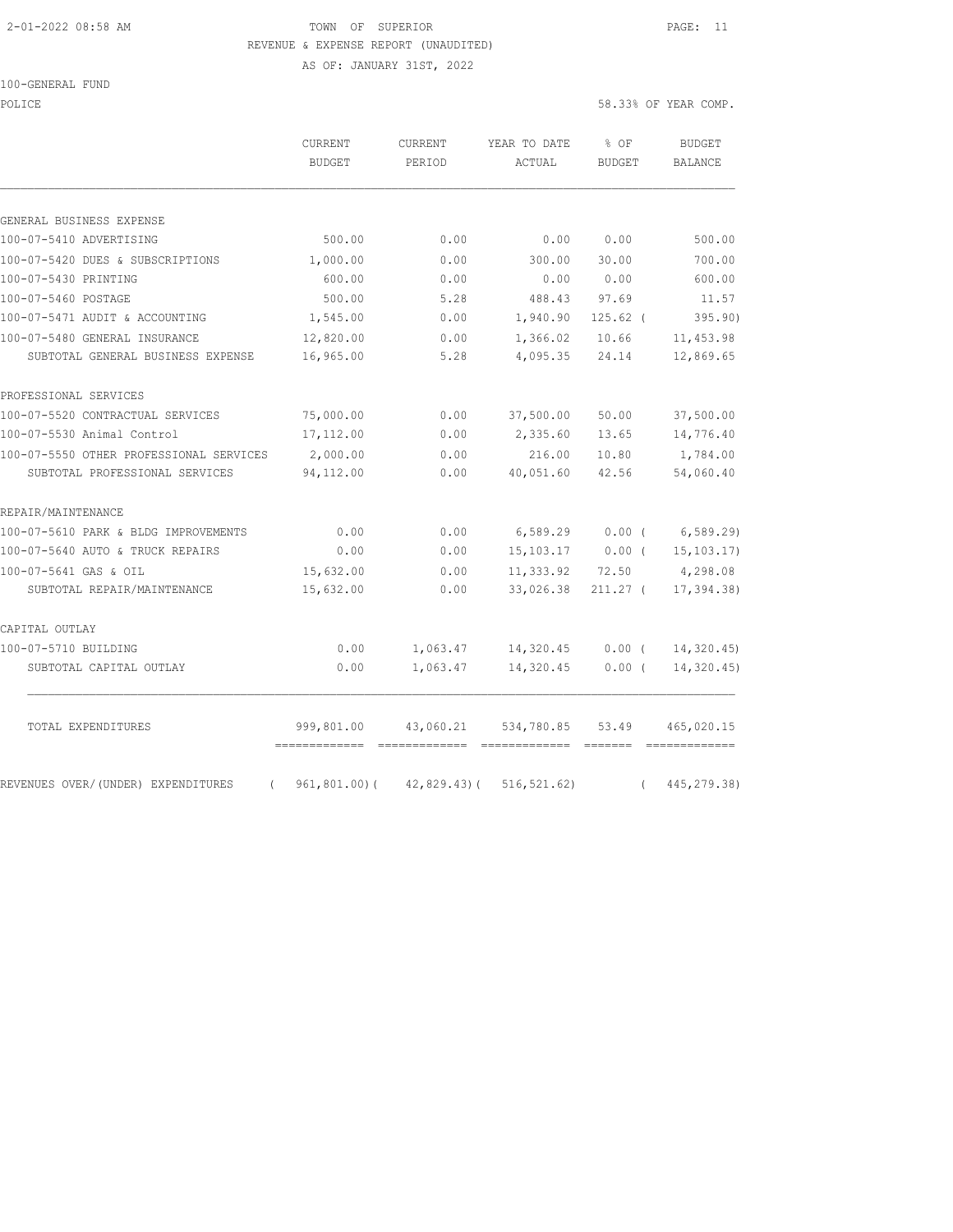### TOWN OF SUPERIOR **PAGE:** 12 REVENUE & EXPENSE REPORT (UNAUDITED)

AS OF: JANUARY 31ST, 2022

| FIRE                                                        |                          |                            |                                                                                                                                                                                                                                                                                                                                                                                                                                                                                                    | 58.33% OF YEAR COMP.  |                                 |
|-------------------------------------------------------------|--------------------------|----------------------------|----------------------------------------------------------------------------------------------------------------------------------------------------------------------------------------------------------------------------------------------------------------------------------------------------------------------------------------------------------------------------------------------------------------------------------------------------------------------------------------------------|-----------------------|---------------------------------|
|                                                             | CURRENT<br><b>BUDGET</b> | CURRENT<br>PERIOD          | YEAR TO DATE<br>ACTUAL                                                                                                                                                                                                                                                                                                                                                                                                                                                                             | % OF<br><b>BUDGET</b> | <b>BUDGET</b><br><b>BALANCE</b> |
| REVENUES                                                    |                          |                            |                                                                                                                                                                                                                                                                                                                                                                                                                                                                                                    |                       |                                 |
| BUSINESS SERVICES                                           |                          |                            |                                                                                                                                                                                                                                                                                                                                                                                                                                                                                                    |                       |                                 |
| GRANTS                                                      |                          |                            |                                                                                                                                                                                                                                                                                                                                                                                                                                                                                                    |                       |                                 |
| CONTRIBUTIONS                                               |                          |                            |                                                                                                                                                                                                                                                                                                                                                                                                                                                                                                    |                       |                                 |
| 100-08-4700 Smart & Safe Revenue                            | 0.00                     | 0.00                       | 7,715.14                                                                                                                                                                                                                                                                                                                                                                                                                                                                                           | $0.00$ (              | 7,715.14)                       |
| SUBTOTAL CONTRIBUTIONS                                      | 0.00                     | 0.00                       | 7,715.14                                                                                                                                                                                                                                                                                                                                                                                                                                                                                           | 0.00(                 | 7,715.14)                       |
| TOTAL REVENUES                                              | 0.00<br>=============    | 0.00<br>$-$ ============== | 7,715.14<br>$\begin{array}{cccccccccccccc} \multicolumn{2}{c}{} & \multicolumn{2}{c}{} & \multicolumn{2}{c}{} & \multicolumn{2}{c}{} & \multicolumn{2}{c}{} & \multicolumn{2}{c}{} & \multicolumn{2}{c}{} & \multicolumn{2}{c}{} & \multicolumn{2}{c}{} & \multicolumn{2}{c}{} & \multicolumn{2}{c}{} & \multicolumn{2}{c}{} & \multicolumn{2}{c}{} & \multicolumn{2}{c}{} & \multicolumn{2}{c}{} & \multicolumn{2}{c}{} & \multicolumn{2}{c}{} & \multicolumn{2}{c}{} & \multicolumn{2}{c}{} & \$ | 0.00(<br>--------     | 7,715.14)<br><b>CONSECTIONS</b> |
| EXPENDITURES                                                |                          |                            |                                                                                                                                                                                                                                                                                                                                                                                                                                                                                                    |                       |                                 |
| PERSONEL                                                    |                          |                            |                                                                                                                                                                                                                                                                                                                                                                                                                                                                                                    |                       |                                 |
| 100-08-5100 SALARIES                                        | 70,504.00                | 2,858.62                   | 44,813.71                                                                                                                                                                                                                                                                                                                                                                                                                                                                                          | 63.56                 | 25,690.29                       |
| 100-08-5101 OVERTIME                                        | 8,000.00                 | 13.78                      | 5,184.65                                                                                                                                                                                                                                                                                                                                                                                                                                                                                           | 64.81                 | 2,815.35                        |
| 100-08-5151 FICA                                            | 4,443.00                 | 154.93                     | 2,807.64                                                                                                                                                                                                                                                                                                                                                                                                                                                                                           | 63.19                 | 1,635.36                        |
| 100-08-5152 MEDICARE                                        | 1,039.00                 | 36.23                      | 656.63                                                                                                                                                                                                                                                                                                                                                                                                                                                                                             | 63.20                 | 382.37                          |
| 100-08-5153 STATE UNEMPLOYMENT                              | $321.00$ (               | 20.86)                     | 80.66                                                                                                                                                                                                                                                                                                                                                                                                                                                                                              | 25.13                 | 240.34                          |
| 100-08-5154 WORKERS COMP INSURANCE                          | 4,483.00                 | 0.00                       | 8,231.16                                                                                                                                                                                                                                                                                                                                                                                                                                                                                           | $183.61$ (            | 3,748.16                        |
| 100-08-5160 PUBLIC SAFETY RETIREMENT                        | 9,849.00                 | 719.79                     | 4,994.91                                                                                                                                                                                                                                                                                                                                                                                                                                                                                           | 50.71                 | 4,854.09                        |
| 100-08-5162 LIFE INSURANCE                                  | 113.00                   | 9.38                       | 71.02                                                                                                                                                                                                                                                                                                                                                                                                                                                                                              | 62.85                 | 41.98                           |
| 100-08-5163 HEALTH INSURANCE                                | 9,072.00                 | 749.98                     | 6,449.82                                                                                                                                                                                                                                                                                                                                                                                                                                                                                           | 71.10                 | 2,622.18                        |
| 100-08-5164 DENTAL INSURANCE                                | 571.00                   | 44.21                      | 246.12                                                                                                                                                                                                                                                                                                                                                                                                                                                                                             | 43.10                 | 324.88                          |
| SUBTOTAL PERSONEL                                           | 108,395.00               | 4,566.06                   | 73,536.32                                                                                                                                                                                                                                                                                                                                                                                                                                                                                          | 67.84                 | 34,858.68                       |
| SUPPLIES                                                    |                          |                            |                                                                                                                                                                                                                                                                                                                                                                                                                                                                                                    |                       |                                 |
| 100-08-5210 OFFICE SUPPLIES<br>100-08-5215 PUBLIC EDUCATION | 250.00<br>1,200.00       | 0.00<br>0.00               | 108.37<br>0.00                                                                                                                                                                                                                                                                                                                                                                                                                                                                                     | 43.35<br>0.00         | 141.63<br>1,200.00              |
| 100-08-5299 OPERATING SUPPLIES                              | 3,000.00                 | 77.59                      | 1,742.46                                                                                                                                                                                                                                                                                                                                                                                                                                                                                           | 58.08                 | 1,257.54                        |
| SUBTOTAL SUPPLIES                                           | 4,450.00                 | 77.59                      | 1,850.83                                                                                                                                                                                                                                                                                                                                                                                                                                                                                           | 41.59                 | 2,599.17                        |
| UTILITIES                                                   |                          |                            |                                                                                                                                                                                                                                                                                                                                                                                                                                                                                                    |                       |                                 |
| 100-08-5310 ELECTRICITY                                     | 2,783.00                 | 0.00                       | 1,244.86                                                                                                                                                                                                                                                                                                                                                                                                                                                                                           | 44.73                 | 1,538.14                        |
| 100-08-5350 TELEPHONE                                       | 1,000.00                 | 121.21                     | 945.48                                                                                                                                                                                                                                                                                                                                                                                                                                                                                             | 94.55                 | 54.52                           |
| 100-08-5360 WATER                                           | 1,100.00                 | 52.02                      | 400.94                                                                                                                                                                                                                                                                                                                                                                                                                                                                                             | 36.45                 | 699.06                          |
| SUBTOTAL UTILITIES                                          | 4,883.00                 | 173.23                     | 2,591.28                                                                                                                                                                                                                                                                                                                                                                                                                                                                                           | 53.07                 | 2,291.72                        |
| GENERAL BUSINESS EXPENSE                                    |                          |                            |                                                                                                                                                                                                                                                                                                                                                                                                                                                                                                    |                       |                                 |
| 100-08-5410 ADVERTISING                                     | 100.00                   | 0.00                       | 0.00                                                                                                                                                                                                                                                                                                                                                                                                                                                                                               | 0.00                  | 100.00                          |
| 100-08-5420 DUES & SUBSCRIPTIONS                            | 600.00                   | 0.00                       | 145.00                                                                                                                                                                                                                                                                                                                                                                                                                                                                                             | 24.17                 | 455.00                          |
| 100-08-5425 CONFERENCES & TRAINING<br>100-08-5430 PRINTING  | 0.00<br>700.00           | 0.00<br>0.00               | 15.00<br>221.24                                                                                                                                                                                                                                                                                                                                                                                                                                                                                    | 0.00(<br>31.61        | 15.00)<br>478.76                |
| 100-08-5460 POSTAGE                                         | 400.00                   | 5.28                       | 357.20                                                                                                                                                                                                                                                                                                                                                                                                                                                                                             | 89.30                 | 42.80                           |
| 100-08-5471 AUDIT                                           | 1,545.00                 | 0.00                       | 1,940.90                                                                                                                                                                                                                                                                                                                                                                                                                                                                                           | $125.62$ (            | 395.90)                         |
| 100-08-5480 GENERAL INSURANCE                               | 6,410.00                 | 0.00                       | 683.01                                                                                                                                                                                                                                                                                                                                                                                                                                                                                             | 10.66                 | 5,726.99                        |

SUBTOTAL GENERAL BUSINESS EXPENSE 9,755.00 5.28 3,362.35 34.47 6,392.65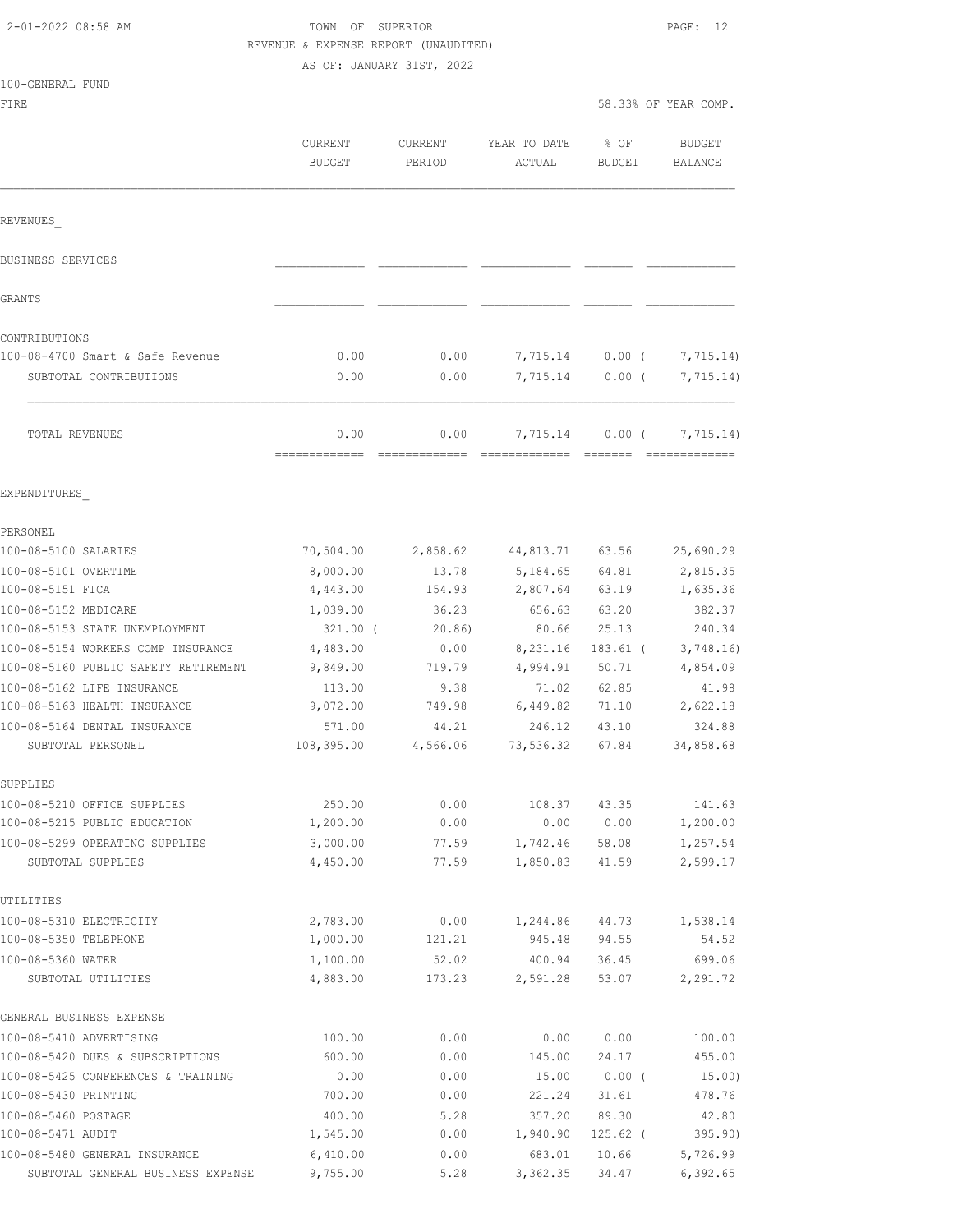#### 2-01-2022 08:58 AM TOWN OF SUPERIOR PAGE: 13 REVENUE & EXPENSE REPORT (UNAUDITED)

AS OF: JANUARY 31ST, 2022

#### 100-GENERAL FUND

FIRE  $58.33\text{*}$  OF YEAR COMP.

| $0.00$ $3,916.80$ $26.11$<br>3,916.80 26.11<br>1, 131.67 37.72<br>1, 131.67 37.72 | 11,083.20<br>11,083.20<br>1,868.33<br>1,868.33               |
|-----------------------------------------------------------------------------------|--------------------------------------------------------------|
|                                                                                   |                                                              |
|                                                                                   |                                                              |
|                                                                                   |                                                              |
|                                                                                   |                                                              |
|                                                                                   |                                                              |
|                                                                                   |                                                              |
|                                                                                   |                                                              |
|                                                                                   |                                                              |
| 69.60                                                                             | 0.00(<br>69.60)                                              |
| 69.60                                                                             | $0.00$ (<br>69.60                                            |
|                                                                                   |                                                              |
| 255.13                                                                            | 544.87<br>31.89                                              |
| 43.80                                                                             | 356.20<br>10.95                                              |
| 298.93                                                                            | 24.91<br>901.07                                              |
| 146,683.00 4,822.16 86,757.78 59.15                                               | 59,925.22                                                    |
|                                                                                   | =============<br>$146,683.00$ ( $4,822.16$ ) ( $79,042.64$ ) |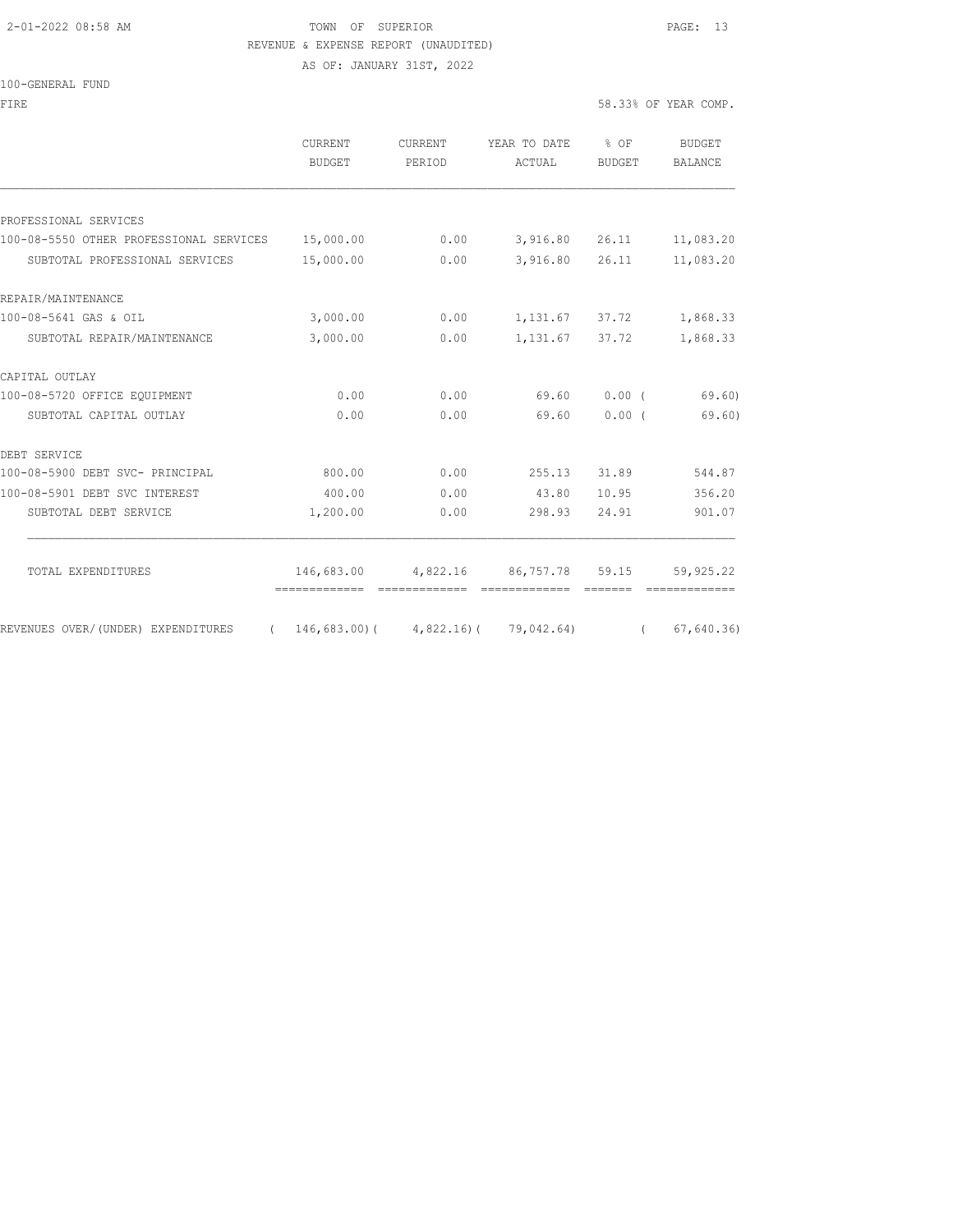|                                                                 | REVENUE & EXPENSE REPORT (UNAUDITED) | AS OF: JANUARY 31ST, 2022 |                        |                        |                          |
|-----------------------------------------------------------------|--------------------------------------|---------------------------|------------------------|------------------------|--------------------------|
| 100-GENERAL FUND                                                |                                      |                           |                        |                        |                          |
| PW-STREETS/BLDG MAINT                                           |                                      |                           |                        |                        | 58.33% OF YEAR COMP.     |
|                                                                 | CURRENT<br><b>BUDGET</b>             | CURRENT<br>PERIOD         | YEAR TO DATE<br>ACTUAL | % OF<br>BUDGET         | <b>BUDGET</b><br>BALANCE |
| REVENUES                                                        |                                      |                           |                        |                        |                          |
| GRANTS                                                          |                                      |                           |                        |                        |                          |
| MISCELLANEOUS                                                   |                                      |                           |                        |                        |                          |
|                                                                 |                                      |                           |                        |                        |                          |
| EXPENDITURES                                                    |                                      |                           |                        |                        |                          |
| PERSONEL                                                        |                                      |                           |                        |                        |                          |
| 100-09-5100 SALARIES                                            | 52,525.00                            | 2,376.18                  | 34, 275.28             | 65.26                  | 18,249.72                |
| 100-09-5101 OVERTIME                                            | 2,000.00                             | 0.00                      | 1,993.09               | 99.65                  | 6.91                     |
| 100-09-5120 INMATE LABOR                                        | 4,500.00                             | 0.00                      | 810.00                 | 18.00                  | 3,690.00                 |
| 100-09-5151 FICA                                                | 3,257.00                             | 141.11                    | 2,167.92               | 66.56                  | 1,089.08                 |
| 100-09-5152 MEDICARE                                            | 762.00                               | 33.00                     | 507.02                 | 66.54                  | 254.98                   |
| 100-09-5153 STATE UNEMPLOYMENT                                  | 324.00                               | 34.82                     | 34.82                  | 10.75                  | 289.18                   |
| 100-09-5154 WORKERS COMP INSURANCE                              | 1,142.00                             | 514.00                    | 1,714.00               | $150.09$ (             | 572.00                   |
| 100-09-5161 ARIZONA STATE RETIREMENT                            | 6,483.00                             | 174.58                    | 5,167.30               | 79.71                  | 1,315.70                 |
| 100-09-5162 LIFE INSURANCE                                      | 76.00                                | 33.50                     | 241.20                 | $317.37$ (             | 165.20)                  |
| 100-09-5163 HEALTH INSURANCE<br>100-09-5164 DENTAL INSURANCE    | 6,426.00<br>380.00                   | 1,249.96<br>94.74         | 9,999.68<br>1,240.24   | 155.61 (<br>$326.38$ ( | 3, 573.68<br>860.24)     |
| SUBTOTAL PERSONEL                                               | 77,875.00                            | 4,651.89                  | 58,150.55              | 74.67                  | 19,724.45                |
| SUPPLIES                                                        |                                      |                           |                        |                        |                          |
| 100-09-5225 SAFETY SUPPLIES/EQUIPMENT                           | 2,000.00                             | 58.38                     | 58.38                  | 2.92                   | 1,941.62                 |
| 100-09-5230 SANITATION SUPPLIES                                 | 14,000.00                            | 0.00                      | 3,715.37               | 26.54                  | 10,284.63                |
| 100-09-5240 CHEMICAL SUPPLIES                                   | 0.00                                 | 0.00                      | 9.30                   | $0.00$ (               | 9.30)                    |
| 100-09-5299 OPERATING SUPPLIES                                  | 9,000.00                             | 1,904.07                  | 17,887.18              | 198.75 (               | 8,887.18)                |
| SUBTOTAL SUPPLIES                                               | 25,000.00                            | 1,962.45                  | 21,670.23              | 86.68                  | 3,329.77                 |
| UTILITIES                                                       |                                      |                           |                        |                        |                          |
| 100-09-5310 ELECTRICITY                                         | 12,000.00                            | 0.00                      | 6,610.17               | 55.08                  | 5,389.83                 |
| 100-09-5320 GAS                                                 | 750.00                               | 0.00                      | 483.40                 | 64.45                  | 266.60                   |
| 100-09-5330 REFUSE                                              | 0.00                                 | 781.59                    | 3,985.70               | $0.00$ (               | 3,985.70                 |
| 100-09-5350 TELEPHONE                                           | 675.00                               | 79.44                     | 616.46                 | 91.33                  | 58.54                    |
| 100-09-5360 WATER                                               | 3,870.00                             | 141.28                    | 1,335.69               | 34.51                  | 2,534.31                 |
| SUBTOTAL UTILITIES                                              | 17,295.00                            | 1,002.31                  | 13,031.42              | 75.35                  | 4,263.58                 |
| GENERAL BUSINESS EXPENSE                                        |                                      |                           |                        |                        |                          |
| 100-09-5410 ADVERTISING                                         | 955.00                               | 0.00                      | 0.00                   | 0.00                   | 955.00                   |
| 100-09-5425 CONFERENCES & TRAINING                              | 2,000.00                             | 145.42                    | 304.92                 | 15.25                  | 1,695.08                 |
| 100-09-5450 UNIFORMS                                            | 4,000.00                             | 480.87                    | 4,138.48               | $103.46$ (             | 138.48)                  |
| 100-09-5460 POSTAGE                                             | 100.00                               | 0.00                      | 0.00                   | 0.00                   | 100.00                   |
| 100-09-5471 AUDIT & ACCOUNTING<br>100-09-5480 GENERAL INSURANCE | 1,545.00<br>12,820.00                | 0.00<br>0.00              | 1,940.90<br>1,366.02   | $125.62$ (<br>10.66    | 395.90)<br>11, 453.98    |
|                                                                 |                                      |                           |                        |                        |                          |

SUBTOTAL GENERAL BUSINESS EXPENSE 21,420.00 626.29 7,750.32 36.18 13,669.68

2-01-2022 08:58 AM TOWN OF SUPERIOR PAGE: 14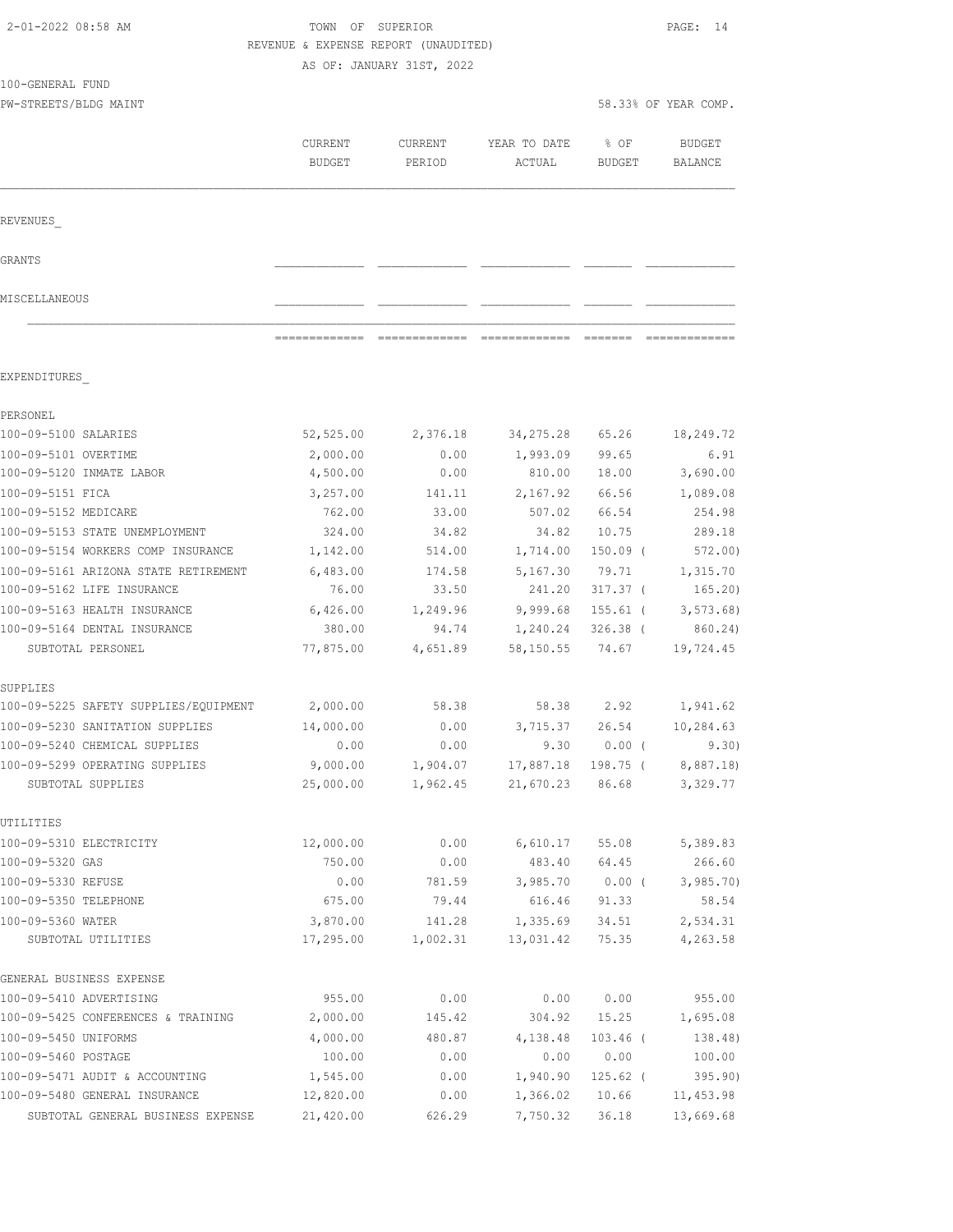#### 2-01-2022 08:58 AM TOWN OF SUPERIOR PAGE: 15 REVENUE & EXPENSE REPORT (UNAUDITED)

AS OF: JANUARY 31ST, 2022

100-GENERAL FUND

PW-STREETS/BLDG MAINT 38.33% OF YEAR COMP.

|                                         | <b>CURRENT</b><br>BUDGET                        | <b>CURRENT</b><br>PERIOD | YEAR TO DATE<br>ACTUAL | % OF<br><b>BUDGET</b> | <b>BUDGET</b><br>BALANCE |
|-----------------------------------------|-------------------------------------------------|--------------------------|------------------------|-----------------------|--------------------------|
| PROFESSIONAL SERVICES                   |                                                 |                          |                        |                       |                          |
| 100-09-5520 CONTRACTUAL SERVICESL       | 0.00                                            | 10,563.79                | 53,393.74 0.00 (       |                       | 53, 393.74)              |
| 100-09-5550 OTHER PROFESSIONAL SERVICES | 6,000.00                                        | 240.00                   | 3,717.00               | 61.95                 | 2,283.00                 |
| SUBTOTAL PROFESSIONAL SERVICES          | 6,000.00                                        | 10,803.79                | 57,110.74              | 951.85 (              | 51, 110.74)              |
| REPAIR/MAINTENANCE                      |                                                 |                          |                        |                       |                          |
| 100-09-5610 PARK & BLDG IMPROVEMENTS    | 2,980.00                                        | 16,911.26                | 29, 241.32             | $981.25$ (            | 26, 261.32)              |
| 100-09-5640 AUTO & TRUCK REPAIRS        | 4,625.00                                        | 327.11                   | 9,196.39               | 198.84 (              | 4,571.39)                |
| 100-09-5641 GAS & OIL                   | 6,310.00                                        | 0.00                     | 0.00                   | 0.00                  | 6,310.00                 |
| 100-09-5642 TIRES & TUBES               | 0.00                                            | 0.00                     | 1,174.39               | $0.00$ (              | 1, 174.39)               |
| 100-09-5643 INMATE FUEL                 | 1,000.00                                        | 0.00                     | 0.00                   | 0.00                  | 1,000.00                 |
| 100-09-5650 OTHER EQUIPMENT REPAIRS     | 4,000.00                                        | 2,613.07                 | 2,613.07               | 65.33                 | 1,386.93                 |
| SUBTOTAL REPAIR/MAINTENANCE             | 18,915.00                                       | 19,851.44                | 42, 225.17             | $223.24$ (            | 23, 310.17)              |
| CAPITAL OUTLAY                          |                                                 |                          |                        |                       |                          |
| 100-09-5710 BUILDING                    | 0.00                                            | 0.00                     | 217.02                 | 0.00(                 | 217.02)                  |
| 100-09-5711 MAGMA BUILDING              | 2,000.00                                        | 0.00                     | 0.00                   | 0.00                  | 2,000.00                 |
| 100-09-5712 ROOSEVELT BUILDING          | 5,000.00                                        | 0.00                     | 0.00                   | 0.00                  | 5,000.00                 |
| 100-09-5750 OTHER EQUIP/SMALL TOOLS     | 10,000.00                                       | 580.19                   | 1,865.54               | 18.66                 | 8,134.46                 |
| SUBTOTAL CAPITAL OUTLAY                 | 17,000.00                                       | 580.19                   | 2,082.56               | 12.25                 | 14,917.44                |
| DEBT SERVICE                            |                                                 |                          |                        |                       |                          |
| 100-09-5900 DEBT SVC - PRINCIPAL        | 0.00                                            | 0.00                     | 633.57                 | 0.00(                 | 633.57)                  |
| 100-09-5901 DEBT SVC - INTEREST         | 0.00                                            | 0.00                     | 23.94                  | $0.00$ (              | 23.94)                   |
| SUBTOTAL DEBT SERVICE                   | 0.00                                            | 0.00                     | 657.51                 | 0.00(                 | 657.51)                  |
| TOTAL EXPENDITURES                      | 183,505.00                                      | 39,478.36                | 202,678.50             | $110.45$ (            | 19, 173.50)              |
| REVENUES OVER/(UNDER) EXPENDITURES      | ------------- --------------<br>$183, 505.00$ ( | 39,478.36)(              | 202,678.50)            |                       | 19, 173.50               |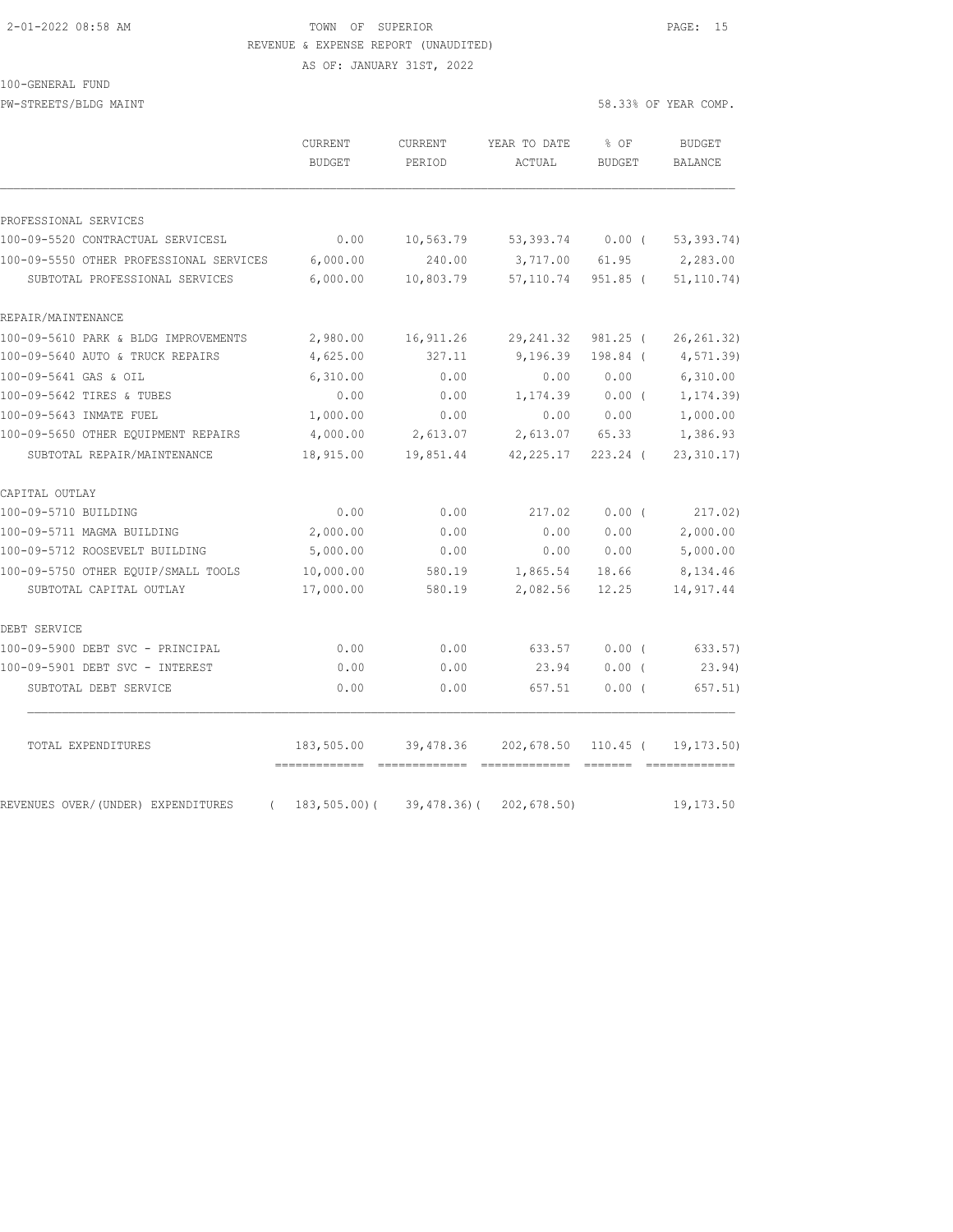| 2-01-2022 08:58 AM                                                             | TOWN OF SUPERIOR         |                                      |                        |                       | PAGE: 16                 |
|--------------------------------------------------------------------------------|--------------------------|--------------------------------------|------------------------|-----------------------|--------------------------|
|                                                                                |                          | REVENUE & EXPENSE REPORT (UNAUDITED) |                        |                       |                          |
| 100-GENERAL FUND                                                               |                          | AS OF: JANUARY 31ST, 2022            |                        |                       |                          |
| PW-BLDG REGS/ZONING                                                            |                          |                                      |                        |                       | 58.33% OF YEAR COMP.     |
|                                                                                |                          |                                      |                        |                       |                          |
|                                                                                | CURRENT<br><b>BUDGET</b> | <b>CURRENT</b><br>PERIOD             | YEAR TO DATE<br>ACTUAL | % OF<br><b>BUDGET</b> | <b>BUDGET</b><br>BALANCE |
|                                                                                |                          |                                      |                        |                       |                          |
| REVENUES                                                                       |                          |                                      |                        |                       |                          |
| BUSINESS SERVICES                                                              |                          |                                      |                        |                       |                          |
|                                                                                | =============            | - =============                      | $22222222222222$       | --------              |                          |
| EXPENDITURES                                                                   |                          |                                      |                        |                       |                          |
| PERSONEL                                                                       |                          |                                      |                        |                       |                          |
| 100-10-5100 SALARIES                                                           | 39,035.00                | 1,394.00                             | 19,482.02              | 49.91                 | 19,552.98                |
| 100-10-5151 FICA                                                               | 2,420.00                 | 86.43                                | 1,207.91               | 49.91                 | 1,212.09                 |
| 100-10-5152 MEDICARE                                                           | 566.00                   | 20.21                                | 282.45                 | 49.90                 | 283.55                   |
| 100-10-5153 STATE UNEMPLOYMENT                                                 | 54.00                    | 21.33                                | 21.33                  | 39.50                 | 32.67                    |
| 100-10-5154 WORKERS COMP INSURANCE                                             | 63.00                    | 0.00                                 | 0.00                   | 0.00                  | 63.00                    |
| 100-10-5161 ARIZONA STATE RETIREMENT                                           | 4,844.00                 | 173.00                               | 2,415.19               | 49.86                 | 2,428.81                 |
| 100-10-5162 LIFE INSURANCE                                                     | 40.00                    | 6.70                                 | 53.60                  | $134.00$ (            | 13.60)                   |
| 100-10-5164 DENTAL INSURANCE                                                   | 204.00                   | 0.00                                 | 0.00                   | 0.00                  | 204.00                   |
| SUBTOTAL PERSONEL                                                              | 47,226.00                | 1,701.67                             | 23,462.50              | 49.68                 | 23,763.50                |
| SUPPLIES                                                                       |                          |                                      |                        |                       |                          |
| 100-10-5299 OPERATING SUPPLIES                                                 | 500.00                   | 0.00                                 | 226.89                 | 45.38                 | 273.11                   |
| SUBTOTAL SUPPLIES                                                              | 500.00                   | 0.00                                 | 226.89                 | 45.38                 | 273.11                   |
| UTILITIES                                                                      |                          |                                      |                        |                       |                          |
| 100-10-5350 TELEPHONE                                                          | 0.00                     | 178.43                               | 650.89                 | $0.00$ (              | 650.89)                  |
| SUBTOTAL UTILITIES                                                             | 0.00                     | 178.43                               | 650.89                 | 0.00(                 | 650.89)                  |
| GENERAL BUSINESS EXPENSE                                                       |                          |                                      |                        |                       |                          |
| 100-10-5420 DUES & SUBSCRIPTIONS                                               | 500.00                   | 0.00                                 | 50.00                  | 10.00                 | 450.00                   |
| 100-10-5425 CONFERENCES & TRAINING                                             | 2,000.00                 | 0.00                                 | 785.22                 | 39.26                 | 1,214.78                 |
| 100-10-5430 PRINTING                                                           | 0.00                     | 0.00                                 |                        | 561.81 0.00 (         | 561.81)                  |
| 100-10-5470 TRAVEL                                                             | 1,000.00                 | 0.00                                 |                        | 0.00 0.00             | 1,000.00                 |
| SUBTOTAL GENERAL BUSINESS EXPENSE                                              | 3,500.00                 | 0.00                                 | 1,397.03               | 39.92                 | 2,102.97                 |
| PROFESSIONAL SERVICES                                                          |                          |                                      |                        |                       |                          |
| 100-10-5550 OTHER PROFESSIONAL SERVICES                                        | 30,000.00                | 1,975.00                             | 23,218.80              | 77.40                 | 6,781.20                 |
| SUBTOTAL PROFESSIONAL SERVICES                                                 | 30,000.00                | 1,975.00                             | 23,218.80 77.40        |                       | 6,781.20                 |
| REPAIR/MAINTENANCE                                                             |                          |                                      |                        |                       |                          |
| CAPITAL OUTLAY                                                                 |                          |                                      |                        |                       |                          |
| 100-10-5710 BUILDING                                                           | 0.00                     | 0.00                                 | 51.92                  | $0.00$ (              | 51.92)                   |
| 100-10-5780 COMPUTER/INCODE SOFTWARE                                           | 0.00                     | 0.00                                 | 2,328.48               | $0.00$ (              | 2,328.48                 |
| SUBTOTAL CAPITAL OUTLAY                                                        | 0.00                     | 0.00                                 | 2,380.40               | $0.00$ (              | 2,380.40                 |
| TOTAL EXPENDITURES                                                             | 81,226.00                |                                      | 3,855.10 51,336.51     | 63.20                 | 29,889.49                |
|                                                                                |                          |                                      |                        |                       |                          |
| REVENUES OVER/(UNDER) EXPENDITURES     (  81,226.00)(   3,855.10)(  51,336.51) |                          |                                      |                        |                       | (29,889.49)              |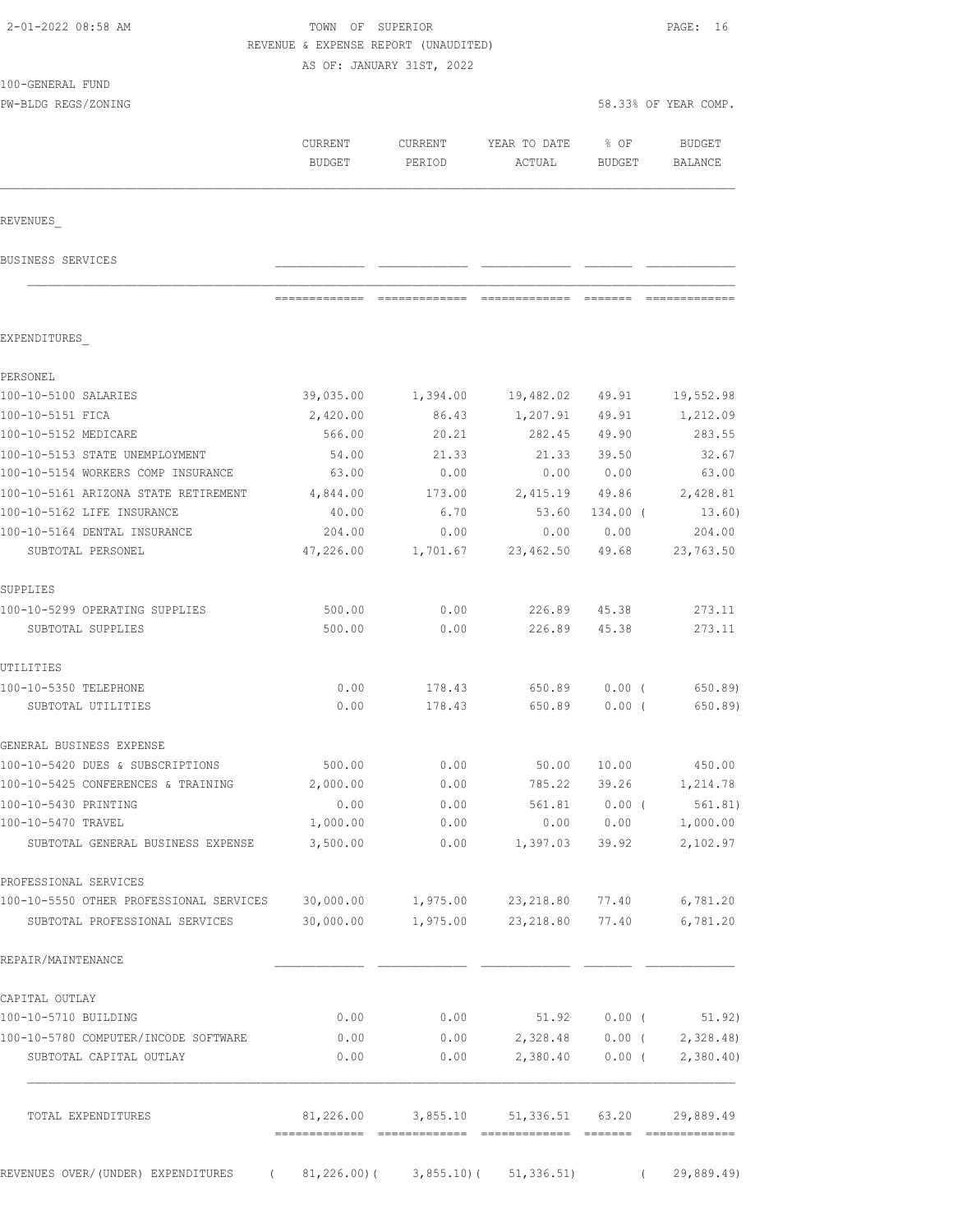| 2-01-2022 08:58 AM |  |
|--------------------|--|
|                    |  |

### TOWN OF SUPERIOR **PAGE:** 17 REVENUE & EXPENSE REPORT (UNAUDITED)

AS OF: JANUARY 31ST, 2022

| 100-GENERAL FUND |  |
|------------------|--|
|------------------|--|

|                                                     | <b>CURRENT</b><br><b>BUDGET</b> | CURRENT<br>PERIOD | YEAR TO DATE<br>ACTUAL     | % OF<br>BUDGET  | <b>BUDGET</b><br>BALANCE  |
|-----------------------------------------------------|---------------------------------|-------------------|----------------------------|-----------------|---------------------------|
| REVENUES                                            |                                 |                   |                            |                 |                           |
| BUSINESS SERVICES                                   |                                 |                   |                            |                 |                           |
| 100-11-4240 POOL SWIM/POOL RENTAL                   | 3,000.00                        | 0.00              |                            | 1,693.00 56.43  | 1,307.00                  |
| SUBTOTAL BUSINESS SERVICES                          | 3,000.00                        | 0.00              | 1,693.00                   | 56.43           | 1,307.00                  |
| TOTAL REVENUES                                      | 3,000.00<br>=============       | 0.00              | 1,693.00<br>=============  | 56.43<br>EEEEEE | 1,307.00<br>============= |
| EXPENDITURES                                        |                                 |                   |                            |                 |                           |
| PERSONEL                                            |                                 |                   |                            |                 |                           |
| 100-11-5100 SALARIES                                | 19,200.00                       | 0.00              | 24,369.40                  |                 | $126.92$ ( $5,169.40$ )   |
| 100-11-5101 OVERTIME                                | 0.00                            | 0.00              | 78.00                      | $0.00$ (        | 78.00)                    |
| 100-11-5151 FICA                                    | 1,252.00                        | 0.00              | 1,515.74                   | 121.07 (        | 263.74)                   |
| 100-11-5152 MEDICARE                                | 293.00                          | 0.00              | 354.49                     | $120.99$ (      | 61.49)                    |
| 100-11-5153 STATE UNEMPLOYMENT                      | 107.00 (                        | 217.61)           | 156.23                     | $146.01$ (      | 49.23)                    |
| 100-11-5154 WORKERS COMP INSURANCE                  | 373.00                          | 0.00              | 480.00                     | $128.69$ (      | 107.00                    |
| SUBTOTAL PERSONEL                                   | $21,225.00$ (                   | 217.61)           | 26,953.86                  | 126.99 (        | 5,728.86                  |
| SUPPLIES                                            |                                 |                   |                            |                 |                           |
| 100-11-5240 CHEMICAL SUPPLIES                       | 1,900.00                        | 0.00              | 4,639.16                   | 244.17 (        | 2,739.16                  |
| 100-11-5299 OPERATING SUPPLIES                      | 2,000.00                        | 127.28            | 151.22                     | 7.56            | 1,848.78                  |
| SUBTOTAL SUPPLIES                                   | 3,900.00                        | 127.28            | 4,790.38                   | $122.83$ (      | 890.38)                   |
| UTILITIES                                           |                                 |                   |                            |                 |                           |
| 100-11-5310 ELECTRICITY                             | 6,860.00                        | 0.00              | 4,495.08                   | 65.53           | 2,364.92                  |
| 100-11-5350 TELEPHONE                               | 453.00                          | 28.43             | 200.89                     | 44.35           | 252.11                    |
| 100-11-5360 WATER<br>SUBTOTAL UTILITIES             | 5,666.00<br>12,979.00           | 354.73<br>383.16  | 2,972.45<br>7,668.42       | 52.46<br>59.08  | 2,693.55<br>5,310.58      |
|                                                     |                                 |                   |                            |                 |                           |
| GENERAL BUSINESS EXPENSE<br>100-11-5410 ADVERTISING | 100.00                          | 0.00              | 0.00                       | 0.00            | 100.00                    |
| 100-11-5420 DUES & SUBSCRIPTIONS                    | 200.00                          | 0.00              | 192.00                     | 96.00           | 8.00                      |
| 100-11-5425 CONFERENCES & TRAINING                  | 500.00                          | 0.00              | 0.00                       | 0.00            | 500.00                    |
| 100-11-5450 UNIFORMS                                | 250.00                          | 0.00              | 0.00                       | 0.00            | 250.00                    |
| SUBTOTAL GENERAL BUSINESS EXPENSE                   | 1,050.00                        | 0.00              | 192.00                     | 18.29           | 858.00                    |
| PROFESSIONAL SERVICES                               |                                 |                   |                            |                 |                           |
| 100-11-5550 OTHER PROFESSIONAL SERVICES             | 6,000.00                        | 575.00            | 4,106.43                   | 68.44           | 1,893.57                  |
| SUBTOTAL PROFESSIONAL SERVICES                      | 6,000.00                        | 575.00            | 4,106.43                   | 68.44           | 1,893.57                  |
| REPAIR/MAINTENANCE                                  |                                 |                   |                            |                 |                           |
| 100-11-5650 OTHER EQUIPMENT REPAIRS                 | 5,000.00                        | 0.00              | 0.00                       | 0.00            | 5,000.00                  |
| SUBTOTAL REPAIR/MAINTENANCE                         | 5,000.00                        | 0.00              | 0.00                       | 0.00            | 5,000.00                  |
| TOTAL EXPENDITURES                                  | 50,154.00<br>-------------      | 867.83            | 43,711.09<br>============= | 87.15           | 6,442.91                  |
| REVENUES OVER/(UNDER) EXPENDITURES<br>$\left($      | $47, 154.00$ ) (                | 867.83(           | 42,018.09                  |                 | 5, 135.91)                |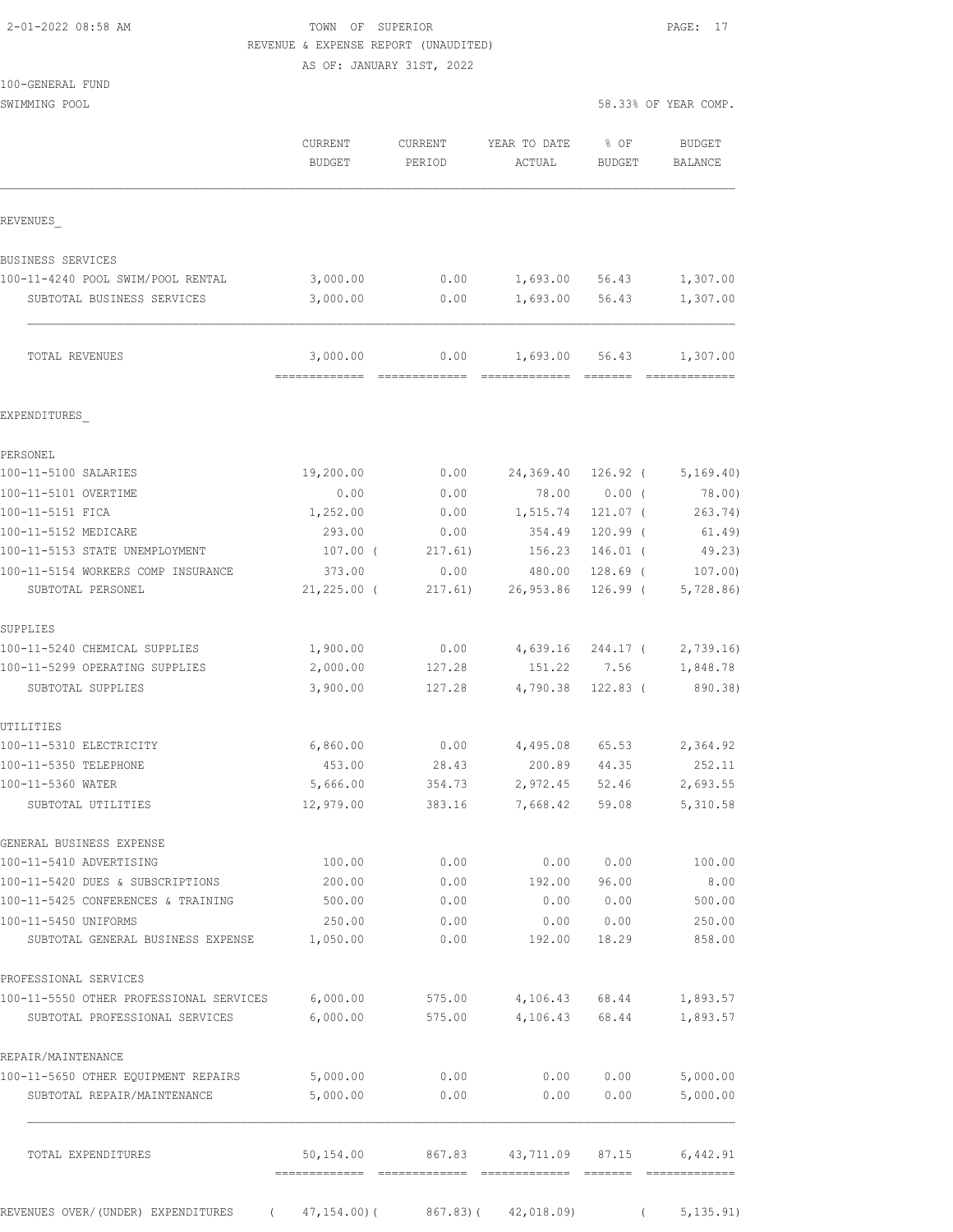100-GENERAL FUND

### 2-01-2022 08:58 AM TOWN OF SUPERIOR PAGE: 18 REVENUE & EXPENSE REPORT (UNAUDITED)

AS OF: JANUARY 31ST, 2022

RECREATION 58.33% OF YEAR COMP.

|                                                                                | CURRENT<br><b>BUDGET</b> | <b>CURRENT</b><br>PERIOD | YEAR TO DATE<br>ACTUAL                        | $\textdegree$ OF<br>BUDGET | <b>BUDGET</b><br><b>BALANCE</b> |
|--------------------------------------------------------------------------------|--------------------------|--------------------------|-----------------------------------------------|----------------------------|---------------------------------|
| REVENUES                                                                       |                          |                          |                                               |                            |                                 |
| BUSINESS SERVICES                                                              |                          |                          |                                               |                            |                                 |
| 100-12-4220 PARK RENTAL                                                        | 0.00                     | 5.00                     | 625.00                                        | $0.00$ (                   | 625.00                          |
| SUBTOTAL BUSINESS SERVICES                                                     | 0.00                     | 5.00                     | 625.00                                        | 0.00(                      | 625.00)                         |
| MISCELLANEOUS                                                                  |                          |                          |                                               |                            |                                 |
| 100-12-4820 OTHER INCOME                                                       | 0.00                     | 0.00                     | 470.00                                        | $0.00$ (                   | 470.00)                         |
| SUBTOTAL MISCELLANEOUS                                                         | 0.00                     | 0.00                     | 470.00                                        | 0.00(                      | 470.00)                         |
| TOTAL REVENUES                                                                 | 0.00<br>-------------    | 5.00                     | 1,095.00                                      | $0.00$ (                   | 1,095.00)                       |
| EXPENDITURES                                                                   |                          |                          |                                               |                            |                                 |
| PERSONEL                                                                       |                          |                          |                                               |                            |                                 |
| 100-12-5100 SALARIES                                                           | 16,833.00                | 676.00                   | 9,579.21 56.91                                |                            | 7,253.79                        |
| 100-12-5101 OVERTIME                                                           | 0.00                     | 0.00                     | 253.51                                        | $0.00$ (                   | 253.51)                         |
| 100-12-5151 FICA                                                               | 361.00                   | 40.60                    | 592.56                                        | $164.14$ (                 | 231.56)                         |
| 100-12-5152 MEDICARE                                                           | 84.00                    | 9.49                     | 138.55                                        | 164.94 (                   | 54.55)                          |
| 100-12-5153 STATE UNEMPLOYMENT                                                 | 30.00                    | 10.02                    | 10.02                                         | 33.40                      | 19.98                           |
| 100-12-5154 WORKERS COMP INSURANCE                                             | 54.00                    | 0.00                     | 0.00                                          | 0.00                       | 54.00                           |
| 100-12-5161 ARIZONA STATE RETIREMENT                                           | 687.00                   | 83.89                    | 1,393.62                                      | $202.86$ (                 | 706.62)                         |
| 100-12-5162 LIFE INSURANCE                                                     | 16.00                    | 6.70                     | 53.60                                         | $335.00$ (                 | 37.60)                          |
| 100-12-5163 HEALTH INSURANCE                                                   | 1,527.00                 | 624.98                   | 5,029.84                                      | 329.39 (                   | 3,502.84)                       |
| 100-12-5164 DENTAL INSURANCE                                                   | 74.00                    | 31.58                    | 252.64                                        | 341.41 (                   | 178.64)                         |
| SUBTOTAL PERSONEL                                                              | 19,666.00                | 1,483.26                 | 17,303.55                                     | 87.99                      | 2,362.45                        |
| SUPPLIES                                                                       |                          |                          |                                               |                            |                                 |
| 100-12-5299 OPERATING SUPPLIES                                                 | 12,500.00                | 0.00                     | 9,744.22                                      | 77.95                      | 2,755.78                        |
| SUBTOTAL SUPPLIES                                                              | 12,500.00                |                          | $0.00$ $9,744.22$ $77.95$ $2,755.78$          |                            |                                 |
| UTILITIES                                                                      |                          |                          |                                               |                            |                                 |
| GENERAL BUSINESS EXPENSE                                                       |                          |                          |                                               |                            |                                 |
| 100-12-5425 CONFERENCES & TRAINING<br>SUBTOTAL GENERAL BUSINESS EXPENSE        | 0.00<br>0.00             | 0.00                     | $0.00$ 455.00 0.00 (455.00)                   |                            | 455.00   0.00   455.00)         |
| PROFESSIONAL SERVICES                                                          |                          |                          |                                               |                            |                                 |
| 100-12-5550 OTHER PROFESSIONAL SERVICES                                        | 0.00                     | 0.00                     |                                               |                            |                                 |
| SUBTOTAL PROFESSIONAL SERVICES                                                 | 0.00                     | 0.00                     | 300.00                                        | $0.00$ (                   | 300.00)                         |
| TOTAL EXPENDITURES                                                             |                          |                          | $32,166.00$ 1,483.26 27,802.77 86.44 4,363.23 |                            |                                 |
| REVENUES OVER/(UNDER) EXPENDITURES (32,166.00)(1,478.26)(26,707.77) (5,458.23) |                          |                          |                                               |                            |                                 |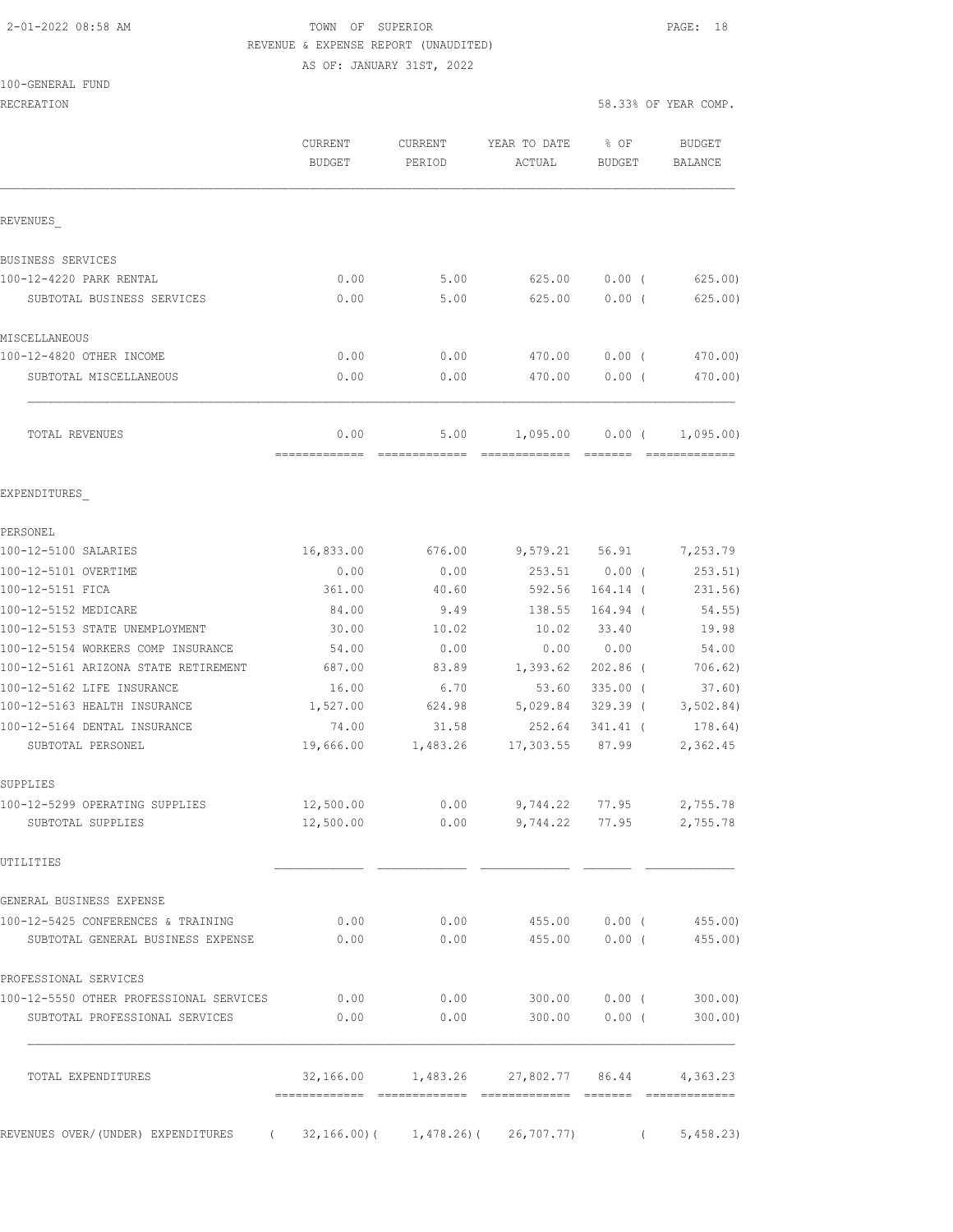# 2-01-2022 08:58 AM TOWN OF SUPERIOR PAGE: 19

| REVENUE & EXPENSE REPORT (UNAUDITED)                |                           |              |                  |               |                      |  |
|-----------------------------------------------------|---------------------------|--------------|------------------|---------------|----------------------|--|
|                                                     | AS OF: JANUARY 31ST, 2022 |              |                  |               |                      |  |
| 100-GENERAL FUND                                    |                           |              |                  |               |                      |  |
| LIBRARY                                             |                           |              |                  |               | 58.33% OF YEAR COMP. |  |
|                                                     | CURRENT                   | CURRENT      | YEAR TO DATE     | % OF          | <b>BUDGET</b>        |  |
|                                                     | <b>BUDGET</b>             | PERIOD       | ACTUAL           | <b>BUDGET</b> | <b>BALANCE</b>       |  |
| REVENUES                                            |                           |              |                  |               |                      |  |
| <b>BUSINESS SERVICES</b>                            |                           |              |                  |               |                      |  |
| 100-13-4250 INTERNET/LATE FEES                      | 0.00                      | 0.00         | 427.85           | $0.00$ (      | 427.85)              |  |
| SUBTOTAL BUSINESS SERVICES                          | 0.00                      | 0.00         | 427.85           | $0.00$ (      | 427.85)              |  |
| TOTAL REVENUES                                      | 0.00                      | 0.00         | 427.85           | 0.00(         | 427.85)              |  |
|                                                     |                           |              |                  |               |                      |  |
| EXPENDITURES                                        |                           |              |                  |               |                      |  |
| PERSONEL                                            |                           |              |                  |               |                      |  |
| 100-13-5100 SALARIES                                | 48,419.00                 | 2,004.80     | 25,036.24 51.71  |               | 23, 382.76           |  |
| 100-13-5151 FICA                                    | 3,002.00                  | 123.87       | 1,546.66 51.52   |               | 1,455.34             |  |
| 100-13-5152 MEDICARE                                | 702.00                    | 28.97        | 361.73           | 51.53         | 340.27               |  |
| 100-13-5153 STATE UNEMPLOYMENT                      | 375.00 (                  | $12.79$ )    | 61.70            | 16.45         | 313.30               |  |
| 100-13-5154 WORKERS COMP INSURANCE                  | 250.00                    | 29.00        | 99.00            | 39.60         | 151.00               |  |
| 100-13-5161 ARIZONA STATE RETIREMENT                | 6,009.00                  | 222.19       | 2,306.48         | 38.38         | 3,702.52             |  |
| 100-13-5162 LIFE INSURANCE                          | 80.00                     | 6.70         | 53.60            | 67.00         | 26.40                |  |
| 100-13-5163 HEALTH INSURANCE                        | 7,560.00                  | 624.98       | 4,999.84         | 66.14         | 2,560.16             |  |
| 100-13-5164 DENTAL INSURANCE                        | 408.00                    | 31.58        |                  | 252.64 61.92  | 155.36               |  |
| SUBTOTAL PERSONEL                                   | 66,805.00                 | 3,059.30     | 34,717.89        | 51.97         | 32,087.11            |  |
| SUPPLIES<br>100-13-5270 LIBRARY BOOKS               | 2,000.00                  | 0.00         | 0.00             | 0.00          | 2,000.00             |  |
|                                                     |                           |              |                  |               | 104.00)              |  |
| 100-13-5299 OPERATING SUPPLIES<br>SUBTOTAL SUPPLIES | 0.00<br>2,000.00          | 0.00<br>0.00 | 104.00<br>104.00 | 0.00(<br>5.20 | 1,896.00             |  |
| UTILITIES                                           |                           |              |                  |               |                      |  |
| 100-13-5310 ELECTRICITY                             | 6,174.00                  | 0.00         | 2,634.30         | 42.67         | 3,539.70             |  |
| 100-13-5320 GAS                                     | 1,100.00                  | 0.00         | 302.00           | 27.45         | 798.00               |  |
| 100-13-5350 TELEPHONE                               | 1,009.00                  | 118.94       | 781.57           | 77.46         | 227.43               |  |
| 100-13-5360 WATER                                   | 400.00                    | 28.41        | 207.31           | 51.83         | 192.69               |  |
| 100-13-5380 SECURITY                                | 300.00                    | 25.00        | 175.00           | 58.33         | 125.00               |  |
| SUBTOTAL UTILITIES                                  | 8,983.00                  | 172.35       | 4,100.18         | 45.64         | 4,882.82             |  |
| GENERAL BUSINESS EXPENSE                            |                           |              |                  |               |                      |  |
| 100-13-5410 ADVERTISING                             | 100.00                    | 0.00         | 0.00             | 0.00          | 100.00               |  |
| 100-13-5420 DUES & SUBSCRIPTIONS                    | 1,000.00                  | 0.00         | 795.81           | 79.58         | 204.19               |  |

100-13-5460 POSTAGE 900.00 5.28 548.02 60.89 351.98 100-13-5471 AUDIT 1,545.00 0.00 1,940.90 125.62 ( 395.90) 100-13-5480 GENERAL INSURANCE 12,820.00 0.00 1,366.02 10.66 11,453.98 SUBTOTAL GENERAL BUSINESS EXPENSE 16,365.00 5.28 4,650.75 28.42 11,714.25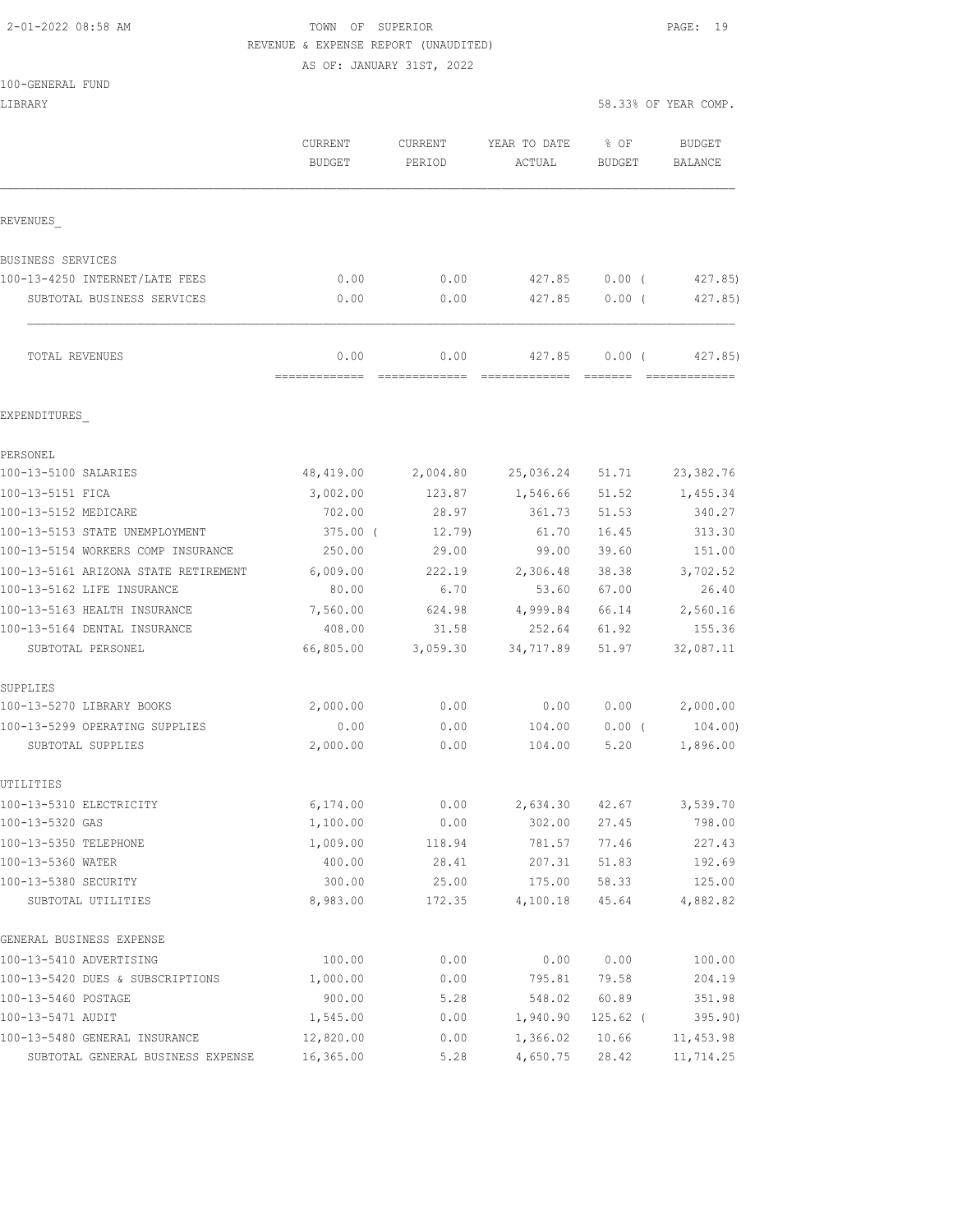#### 2-01-2022 08:58 AM TOWN OF SUPERIOR PAGE: 20 REVENUE & EXPENSE REPORT (UNAUDITED)

AS OF: JANUARY 31ST, 2022

#### 100-GENERAL FUND

#### LIBRARY 58.33% OF YEAR COMP.

|                                         | <b>CURRENT</b><br>BUDGET | CURRENT<br>PERIOD | YEAR TO DATE<br>ACTUAL                                     | % OF<br><b>BUDGET</b> | <b>BUDGET</b><br><b>BALANCE</b> |
|-----------------------------------------|--------------------------|-------------------|------------------------------------------------------------|-----------------------|---------------------------------|
|                                         |                          |                   |                                                            |                       |                                 |
| PROFESSIONAL SERVICES                   |                          |                   |                                                            |                       |                                 |
| 100-13-5550 OTHER PROFESSIONAL SERVICES | 300.00                   | 0.00              | 216.00                                                     | 72.00                 | 84.00                           |
| SUBTOTAL PROFESSIONAL SERVICES          | 300.00                   | 0.00              | 216.00                                                     | 72.00                 | 84.00                           |
| REPAIR/MAINTENANCE                      |                          |                   |                                                            |                       |                                 |
| 100-13-5650 OTHER EQUIPMENT REPAIRS     | 5,000.00                 | 0.00              | 80.00                                                      | 1.60                  | 4,920.00                        |
| SUBTOTAL REPAIR/MAINTENANCE             | 5,000.00                 | 0.00              | 80.00                                                      | 1.60                  | 4,920.00                        |
| DEBT SERVICE                            |                          |                   |                                                            |                       |                                 |
| 100-13-5999 CAPITAL OUTLAY              | 0.00                     | 0.00              | $6,270.18$ 0.00 (                                          |                       | 6, 270.18                       |
| SUBTOTAL DEBT SERVICE                   | 0.00                     | 0.00              | 6,270.18                                                   | $0.00$ (              | 6, 270.18                       |
| TOTAL EXPENDITURES                      | 99,453.00                | 3,236.93          | 50,139.00 50.41                                            |                       | 49, 314.00                      |
|                                         |                          |                   |                                                            |                       |                                 |
| REVENUES OVER/ (UNDER) EXPENDITURES     |                          |                   | $(99, 453.00)$ $(3, 236.93)$ $(49, 711.15)$ $(49, 741.85)$ |                       |                                 |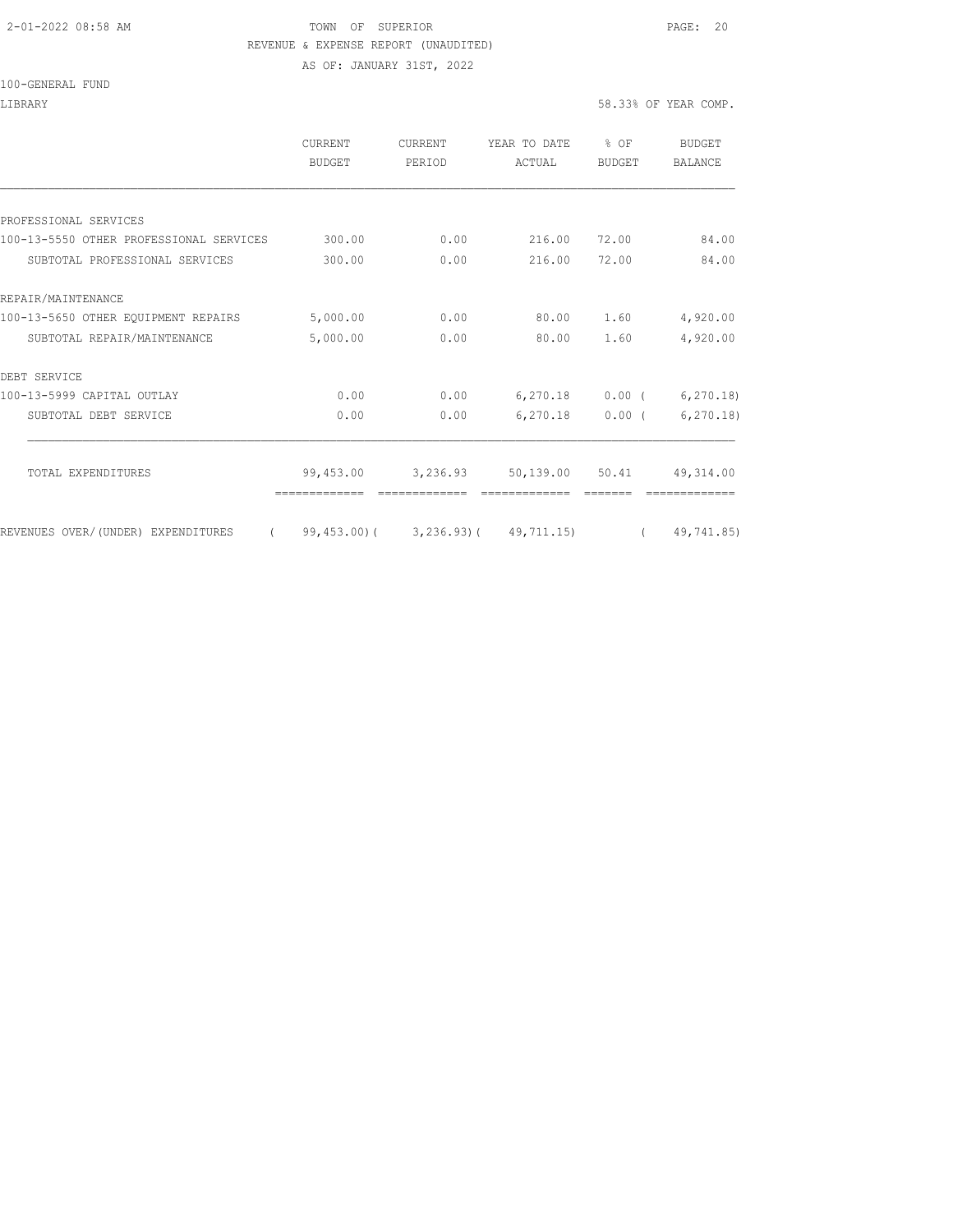### TOWN OF SUPERIOR **PAGE: 21** REVENUE & EXPENSE REPORT (UNAUDITED)

|                                | AS OF: JANUARY 31ST, 2022 |          |                                               |                      |                             |
|--------------------------------|---------------------------|----------|-----------------------------------------------|----------------------|-----------------------------|
| 100-GENERAL FUND               |                           |          |                                               |                      |                             |
| <b>BUILDING RENTALS</b>        |                           |          |                                               | 58.33% OF YEAR COMP. |                             |
|                                | CURRENT                   |          | CURRENT YEAR TO DATE % OF BUDGET              |                      |                             |
|                                | BUDGET                    | PERIOD   | ACTUAL                                        | BUDGET               | BALANCE                     |
| REVENUES                       |                           |          |                                               |                      |                             |
| ENTERPRISE SERVICES            |                           |          |                                               |                      |                             |
| 100-14-4330 RENTAL INCOME      |                           |          | $0.00$ 1,300.00 4,773.75 0.00 (4,773.75)      |                      |                             |
| SUBTOTAL ENTERPRISE SERVICES   | 0.00                      | 1,300.00 |                                               |                      | 4,773.75 0.00 ( 4,773.75)   |
| TOTAL REVENUES                 |                           |          | $0.00$ 1,300.00 4,773.75 0.00 ( 4,773.75)     |                      |                             |
| EXPENDITURES                   |                           |          |                                               |                      |                             |
| SUPPLIES                       |                           |          |                                               |                      |                             |
| 100-14-5299 OPERATING SUPPLIES | 0.00                      | 0.00     |                                               |                      | 1,861.94   0.00   1,861.94) |
| SUBTOTAL SUPPLIES              | 0.00                      | 0.00     |                                               | 1,861.94 0.00 (      | 1,861.94)                   |
| UTILITIES                      |                           |          |                                               |                      |                             |
| 100-14-5310 ELECTRICITY        |                           |          | 8,000.00   0.00   2,460.78   30.76   5,539.22 |                      |                             |
| $\overline{a}$                 | $\sim$ $\sim$ $\sim$      |          |                                               |                      |                             |

| دى شىن ئىسلى بى                    |           |          |                |          |           |
|------------------------------------|-----------|----------|----------------|----------|-----------|
| 100-14-5310 ELECTRICITY            | 8,000.00  | 0.00     | 2,460.78       | 30.76    | 5,539.22  |
| 100-14-5360 WATER                  | 0.00      | 26.47    | 212.49         | $0.00$ ( | 212.49)   |
| SUBTOTAL UTILITIES                 | 8,000.00  | 26.47    | 2,673.27       | 33.42    | 5,326.73  |
| GENERAL BUSINESS EXPENSE           |           |          |                |          |           |
| PROFESSIONAL SERVICES              |           |          |                |          |           |
| REPAIR/MAINTENANCE                 |           |          |                |          |           |
| TOTAL EXPENDITURES                 | 8,000.00  | 26.47    | 4,535.21 56.69 |          | 3,464.79  |
| REVENUES OVER/(UNDER) EXPENDITURES | 8,000.00) | 1,273.53 | 238.54         |          | 8,238.54) |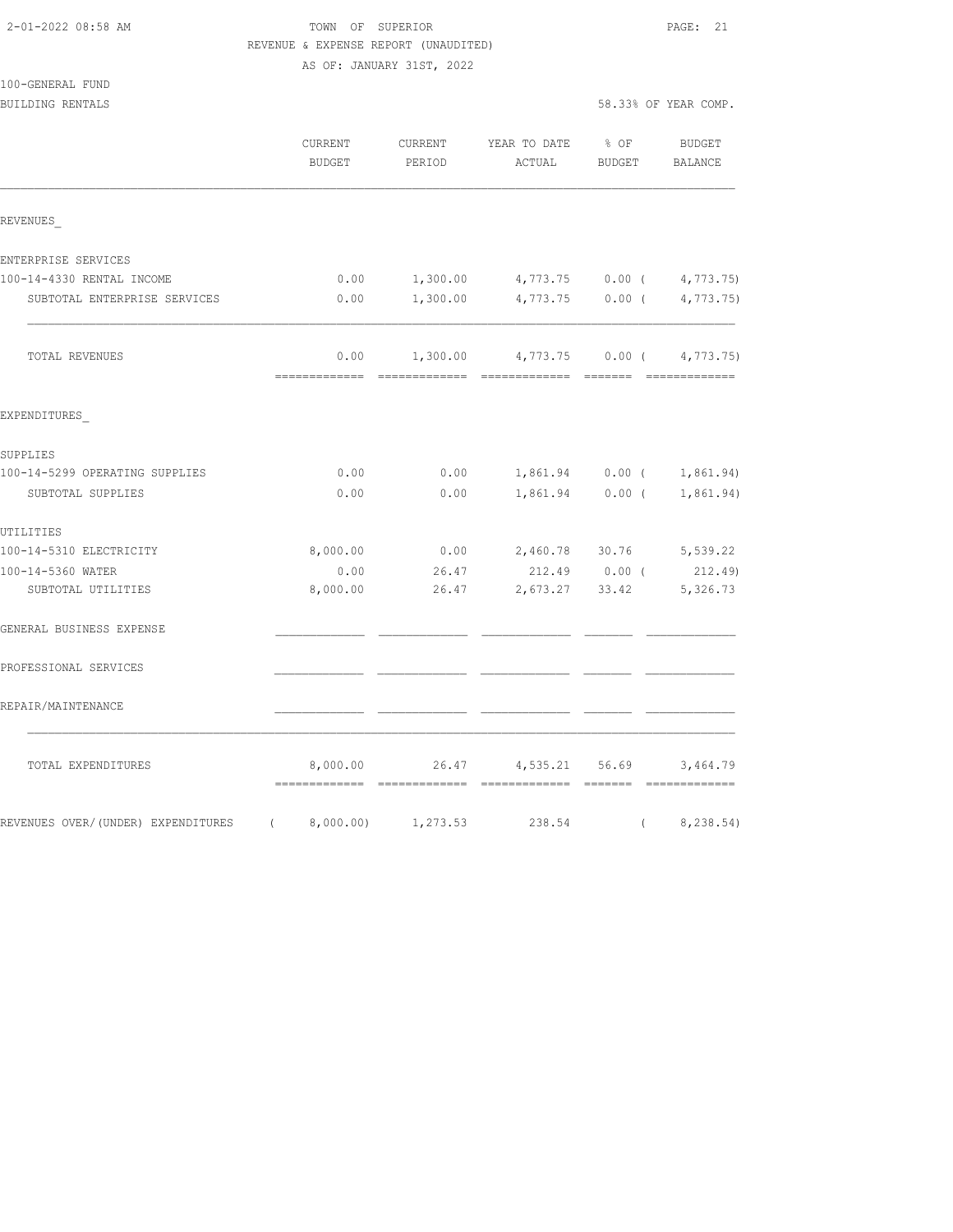#### 2-01-2022 08:58 AM TOWN OF SUPERIOR PAGE: 22 REVENUE & EXPENSE REPORT (UNAUDITED)

AS OF: JANUARY 31ST, 2022

#### 100-GENERAL FUND

SR CITIZENS-CONGREGATE 58.33% OF YEAR COMP.

|                                      | CURRENT<br><b>BUDGET</b> | CURRENT<br>PERIOD       | YEAR TO DATE<br>ACTUAL                                                                                                                                                                                                                                                                                                                                                                                                                                                                              | % OF<br><b>BUDGET</b> | <b>BUDGET</b><br>BALANCE |
|--------------------------------------|--------------------------|-------------------------|-----------------------------------------------------------------------------------------------------------------------------------------------------------------------------------------------------------------------------------------------------------------------------------------------------------------------------------------------------------------------------------------------------------------------------------------------------------------------------------------------------|-----------------------|--------------------------|
| REVENUES                             |                          |                         |                                                                                                                                                                                                                                                                                                                                                                                                                                                                                                     |                       |                          |
| BUSINESS SERVICES                    |                          |                         |                                                                                                                                                                                                                                                                                                                                                                                                                                                                                                     |                       |                          |
| 100-15-4215 SRC AAA DOLLARS          | 0.00                     | 0.00                    | 1.00                                                                                                                                                                                                                                                                                                                                                                                                                                                                                                | $0.00$ (              | 1.00)                    |
| 100-15-4217 SRC PROGRAM REVENUE      | 0.00                     | 339.55                  | 28,786.89                                                                                                                                                                                                                                                                                                                                                                                                                                                                                           | $0.00$ (              | 28,786.89)               |
| SUBTOTAL BUSINESS SERVICES           | 0.00                     | 339.55                  | 28,787.89                                                                                                                                                                                                                                                                                                                                                                                                                                                                                           | $0.00$ (              | 28,787.89)               |
| <b>GRANTS</b>                        |                          |                         |                                                                                                                                                                                                                                                                                                                                                                                                                                                                                                     |                       |                          |
| TOTAL REVENUES                       | 0.00<br>=============    | 339.55<br>============= | 28,787.89<br>$\begin{array}{cccccccccccccc} \multicolumn{2}{c}{} & \multicolumn{2}{c}{} & \multicolumn{2}{c}{} & \multicolumn{2}{c}{} & \multicolumn{2}{c}{} & \multicolumn{2}{c}{} & \multicolumn{2}{c}{} & \multicolumn{2}{c}{} & \multicolumn{2}{c}{} & \multicolumn{2}{c}{} & \multicolumn{2}{c}{} & \multicolumn{2}{c}{} & \multicolumn{2}{c}{} & \multicolumn{2}{c}{} & \multicolumn{2}{c}{} & \multicolumn{2}{c}{} & \multicolumn{2}{c}{} & \multicolumn{2}{c}{} & \multicolumn{2}{c}{} & \$ | $0.00$ (<br>--------  | 28,787.89)               |
| EXPENDITURES                         |                          |                         |                                                                                                                                                                                                                                                                                                                                                                                                                                                                                                     |                       |                          |
| PERSONEL                             |                          |                         |                                                                                                                                                                                                                                                                                                                                                                                                                                                                                                     |                       |                          |
| 100-15-5100 SALARIES                 | 19,467.00                | 718.69                  | 9,715.29                                                                                                                                                                                                                                                                                                                                                                                                                                                                                            | 49.91                 | 9,751.71                 |
| 100-15-5120 INMATE LABOR             | 1,000.00                 | 0.00                    | 135.00                                                                                                                                                                                                                                                                                                                                                                                                                                                                                              | 13.50                 | 865.00                   |
| 100-15-5151 FICA                     | 1,207.00                 | 44.56                   | 602.35                                                                                                                                                                                                                                                                                                                                                                                                                                                                                              | 49.90                 | 604.65                   |
| 100-15-5152 MEDICARE                 | 282.00                   | 10.42                   | 140.87                                                                                                                                                                                                                                                                                                                                                                                                                                                                                              | 49.95                 | 141.13                   |
| 100-15-5153 STATE UNEMPLOYMENT       | 241.00                   | 4.19                    | 15.89                                                                                                                                                                                                                                                                                                                                                                                                                                                                                               | 6.59                  | 225.11                   |
| 100-15-5154 WORKERS COMP INSURANCE   | 355.00                   | 87.00                   | 304.34                                                                                                                                                                                                                                                                                                                                                                                                                                                                                              | 85.73                 | 50.66                    |
| 100-15-5161 ARIZONA STATE RETIREMENT | 2,416.00                 | 62.58                   | 863.68                                                                                                                                                                                                                                                                                                                                                                                                                                                                                              | 35.75                 | 1,552.32                 |
| SUBTOTAL PERSONEL                    | 24,968.00                | 927.44                  | 11,777.42                                                                                                                                                                                                                                                                                                                                                                                                                                                                                           | 47.17                 | 13,190.58                |
| SUPPLIES                             |                          |                         |                                                                                                                                                                                                                                                                                                                                                                                                                                                                                                     |                       |                          |
| 100-15-5210 OFFICE SUPPLIES          | 500.00                   | 0.00                    | 0.00                                                                                                                                                                                                                                                                                                                                                                                                                                                                                                | 0.00                  | 500.00                   |
| 100-15-5250 KITCHEN SUPPLIES         | 1,000.00                 | 0.00                    | 533.64                                                                                                                                                                                                                                                                                                                                                                                                                                                                                              | 53.36                 | 466.36                   |
| 100-15-5260 FOOD SUPPLIES            | 1,000.00                 | 0.00                    | 0.00                                                                                                                                                                                                                                                                                                                                                                                                                                                                                                | 0.00                  | 1,000.00                 |
| 100-15-5299 OPERATING SUPPLIES       | 1,500.00                 | 82.41                   | 1,917.05                                                                                                                                                                                                                                                                                                                                                                                                                                                                                            | $127.80$ (            | 417.05)                  |
| SUBTOTAL SUPPLIES                    | 4,000.00                 | 82.41                   | 2,450.69                                                                                                                                                                                                                                                                                                                                                                                                                                                                                            | 61.27                 | 1,549.31                 |
| UTILITIES                            |                          |                         |                                                                                                                                                                                                                                                                                                                                                                                                                                                                                                     |                       |                          |
| 100-15-5310 ELECTRICITY              | 4,547.00                 | 0.00                    | 2,736.90                                                                                                                                                                                                                                                                                                                                                                                                                                                                                            | 60.19                 | 1,810.10                 |
| 100-15-5320 GAS                      | 746.00                   | 0.00                    | 532.71                                                                                                                                                                                                                                                                                                                                                                                                                                                                                              | 71.41                 | 213.29                   |
| 100-15-5350 TELEPHONE                | 250.00                   | 0.00                    | 0.00                                                                                                                                                                                                                                                                                                                                                                                                                                                                                                | 0.00                  | 250.00                   |
| 100-15-5360 WATER                    | 250.00                   | 30.97                   | 204.93                                                                                                                                                                                                                                                                                                                                                                                                                                                                                              | 81.97                 | 45.07                    |
| SUBTOTAL UTILITIES                   | 5,793.00                 | 30.97                   | 3,474.54                                                                                                                                                                                                                                                                                                                                                                                                                                                                                            | 59.98                 | 2,318.46                 |
| GENERAL BUSINESS EXPENSE             |                          |                         |                                                                                                                                                                                                                                                                                                                                                                                                                                                                                                     |                       |                          |
| 100-15-5420 DUES & SUBSCRIPTIONS     | 200.00                   | 0.00                    | 0.00                                                                                                                                                                                                                                                                                                                                                                                                                                                                                                | 0.00                  | 200.00                   |
| 100-15-5460 POSTAGE                  | 0.00                     | 5.28                    | 86.71                                                                                                                                                                                                                                                                                                                                                                                                                                                                                               | $0.00$ (              | 86.71)                   |
| 100-15-5471 AUDIT                    | 773.00                   | 0.00                    | 646.98                                                                                                                                                                                                                                                                                                                                                                                                                                                                                              | 83.70                 | 126.02                   |
| 100-15-5480 GENERAL INSURANCE        | 4,273.00                 | 0.00                    | 455.34                                                                                                                                                                                                                                                                                                                                                                                                                                                                                              | 10.66                 | 3,817.66                 |
| SUBTOTAL GENERAL BUSINESS EXPENSE    | 5,246.00                 | 5.28                    | 1,189.03                                                                                                                                                                                                                                                                                                                                                                                                                                                                                            | 22.67                 | 4,056.97                 |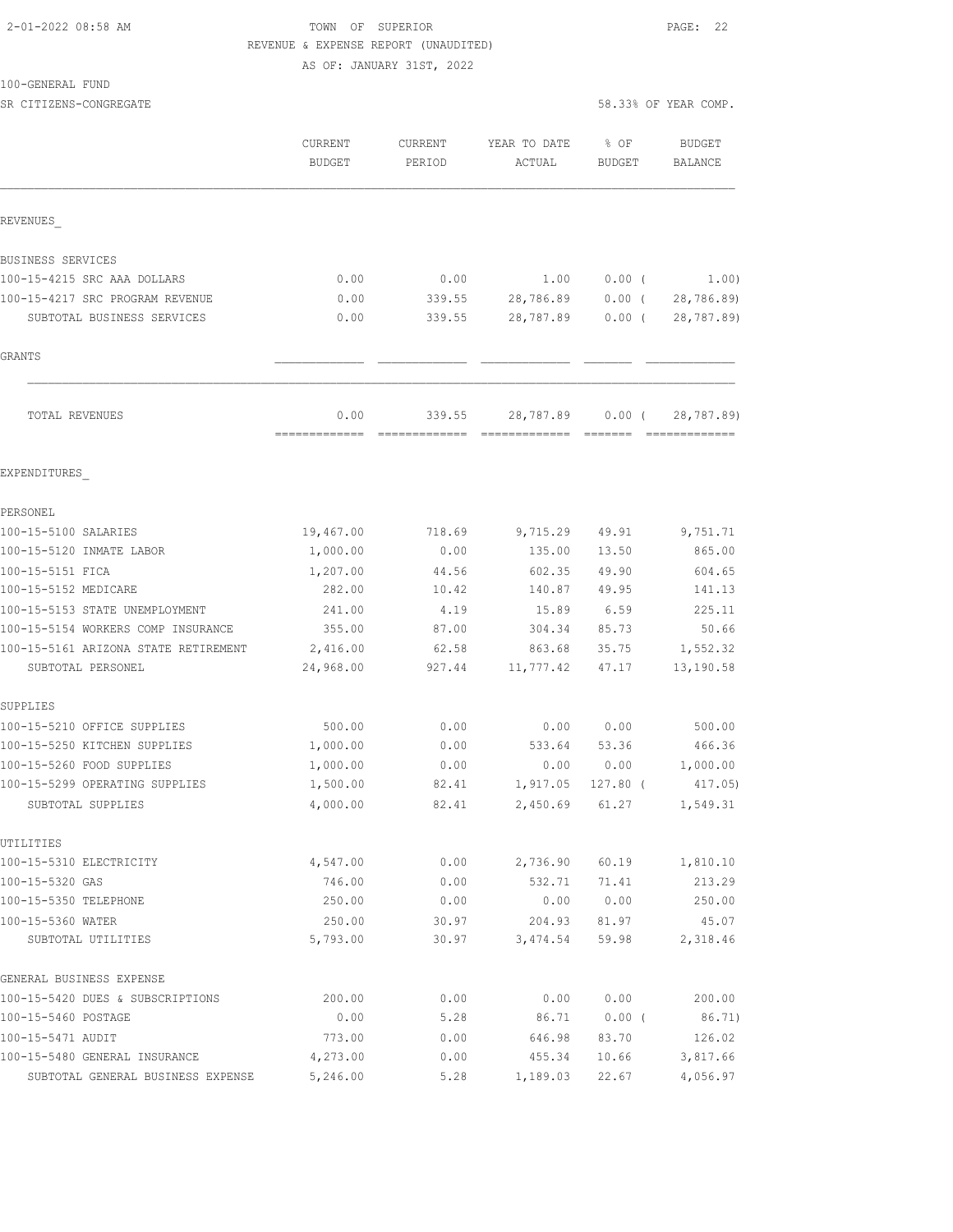#### 2-01-2022 08:58 AM TOWN OF SUPERIOR PAGE: 23 REVENUE & EXPENSE REPORT (UNAUDITED)

AS OF: JANUARY 31ST, 2022

#### 100-GENERAL FUND

SR CITIZENS-CONGREGATE 58.33% OF YEAR COMP.

|                                                | CURRENT<br><b>BUDGET</b> | <b>CURRENT</b><br>PERIOD | YEAR TO DATE<br>ACTUAL                    | % OF<br><b>BUDGET</b> | BUDGET<br>BALANCE |
|------------------------------------------------|--------------------------|--------------------------|-------------------------------------------|-----------------------|-------------------|
|                                                |                          |                          |                                           |                       |                   |
| PROFESSIONAL SERVICES                          |                          |                          |                                           |                       |                   |
| 100-15-5520 CONTRACT EMPLOYEE                  | 0.00                     | 0.00                     | 424.50                                    | $0.00$ (              | 424.50)           |
| 100-15-5550 OTHER PROFESSIONAL SERVICES        | 37,893.00                | 3,065.60                 | 18,837.59                                 | 49.71                 | 19,055.41         |
| SUBTOTAL PROFESSIONAL SERVICES                 | 37,893.00                | 3,065.60                 | 19,262.09                                 | 50.83                 | 18,630.91         |
| REPAIR/MAINTENANCE                             |                          |                          |                                           |                       |                   |
| 100-15-5643 INMATE FUEL                        | 100.00                   | 0.00                     | 0.00                                      | 0.00                  | 100.00            |
| 100-15-5650 OTHER EQUIPMENT REPAIRS            | 300.00                   | 0.00                     | 0.00                                      | 0.00                  | 300.00            |
| SUBTOTAL REPAIR/MAINTENANCE                    | 400.00                   | 0.00                     | 0.00                                      | 0.00                  | 400.00            |
| DEBT SERVICE                                   |                          |                          |                                           |                       |                   |
| TOTAL EXPENDITURES                             | 78,300.00                | 4,111.70                 | 38, 153, 77                               | 48.73                 | 40,146.23         |
| REVENUES OVER/(UNDER) EXPENDITURES<br>$\left($ |                          |                          | $78,300.00$ ( $3,772.15$ ) ( $9,365.88$ ) | $\left($              | 68, 934.12)       |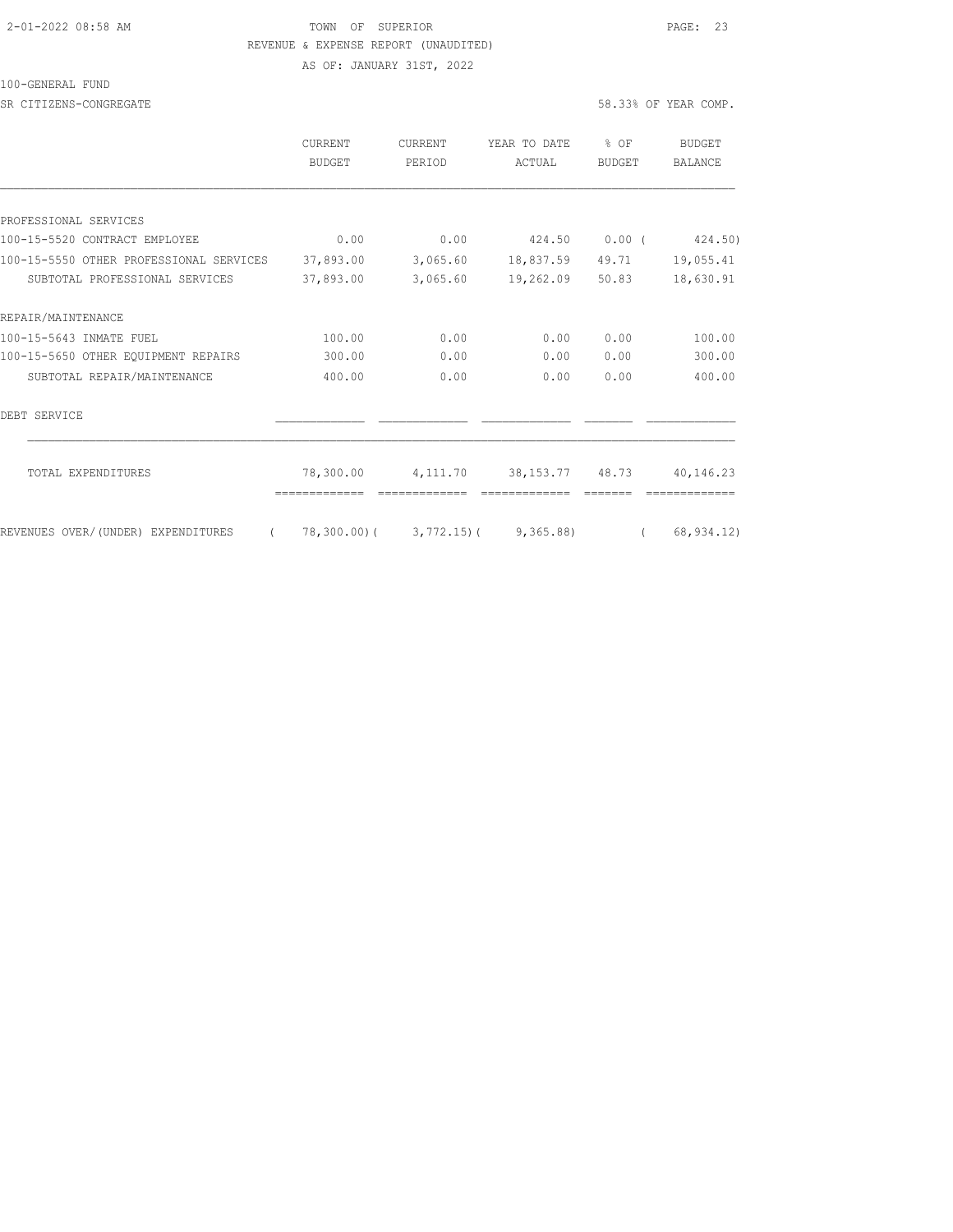### 2-01-2022 08:58 AM TOWN OF SUPERIOR PAGE: 24 REVENUE & EXPENSE REPORT (UNAUDITED)

AS OF: JANUARY 31ST, 2022

SR CITIZENS-HOME DELIVERY 58.33% OF YEAR COMP.

|                                         | CURRENT<br><b>BUDGET</b> | CURRENT<br>PERIOD | YEAR TO DATE<br>ACTUAL | % OF<br><b>BUDGET</b> | <b>BUDGET</b><br>BALANCE |
|-----------------------------------------|--------------------------|-------------------|------------------------|-----------------------|--------------------------|
| REVENUES                                |                          |                   |                        |                       |                          |
| BUSINESS SERVICES                       |                          |                   |                        |                       |                          |
| 100-16-4217 SRC PROGRAM REVENUE         | 0.00                     | 140.00            | 100,802.86             | $0.00$ (              | 100,802.86)              |
| SUBTOTAL BUSINESS SERVICES              | 0.00                     | 140.00            | 100,802.86             | $0.00$ (              | 100, 802.86              |
| TOTAL REVENUES                          | 0.00<br>-------------    | 140.00            | 100,802.86             | 0.00(                 | 100,802.86)              |
| EXPENDITURES                            |                          |                   |                        |                       |                          |
| PERSONEL                                |                          |                   |                        |                       |                          |
| 100-16-5100 SALARIES                    | 15, 117.00               | 534.38            | 7,539.80               | 49.88                 | 7,577.20                 |
| 100-16-5120 INMATE LABOR                | 1,000.00                 | 0.00              | 200.00                 | 20.00                 | 800.00                   |
| 100-16-5151 FICA                        | 937.00                   | 33.13             | 467.48                 | 49.89                 | 469.52                   |
| 100-16-5152 MEDICARE                    | 219.00                   | 7.75              | 109.32                 | 49.92                 | 109.68                   |
| 100-16-5153 STATE UNEMPLOYMENT          | 96.00                    | 8.18              | 8.18                   | 8.52                  | 87.82                    |
| 100-16-5154 WORKERS COMP INSURANCE      | 228.00                   | 87.00             | 304.34                 | 133.48 (              | 76.34)                   |
| 100-16-5161 ARIZONA STATE RETIREMENT    | 1,876.00                 | 66.32             | 934.66                 | 49.82                 | 941.34                   |
| SUBTOTAL PERSONEL                       | 19,473.00                | 736.76            | 9,563.78               | 49.11                 | 9,909.22                 |
| SUPPLIES                                |                          |                   |                        |                       |                          |
| UTILITIES                               |                          |                   |                        |                       |                          |
| 100-16-5310 ELECTRICITY                 | 4,547.00                 | 0.00              | 2,736.86               | 60.19                 | 1,810.14                 |
| 100-16-5320 GAS                         | 802.00                   | 0.00              | 533.15                 | 66.48                 | 268.85                   |
| 100-16-5350 TELEPHONE                   | 250.00                   | 0.00              | 0.00                   | 0.00                  | 250.00                   |
| 100-16-5360 WATER                       | 200.00                   | 30.97             | 150.07                 | 75.04                 | 49.93                    |
| SUBTOTAL UTILITIES                      | 5,799.00                 | 30.97             | 3,420.08               | 58.98                 | 2,378.92                 |
| GENERAL BUSINESS EXPENSE                |                          |                   |                        |                       |                          |
| 100-16-5460 POSTAGE                     | 150.00                   | 5.25              | 86.65                  | 57.77                 | 63.35                    |
| 100-16-5471 AUDIT                       | 773.00                   | 0.00              | 646.98                 | 83.70                 | 126.02                   |
| 100-16-5480 GENERAL INSURANCE           | 4,273.00                 | 0.00              | 455.34                 | 10.66                 | 3,817.66                 |
| SUBTOTAL GENERAL BUSINESS EXPENSE       | 5,196.00                 | 5.25              | 1,188.97               | 22.88                 | 4,007.03                 |
| PROFESSIONAL SERVICES                   |                          |                   |                        |                       |                          |
| 100-16-5550 OTHER PROFESSIONAL SERVICES | 34,179.00                | 2,874.00          | 18,825.00              | 55.08                 | 15,354.00                |
| SUBTOTAL PROFESSIONAL SERVICES          | 34,179.00                | 2,874.00          | 18,825.00              | 55.08                 | 15,354.00                |
| REPAIR/MAINTENANCE                      |                          |                   |                        |                       |                          |
| 100-16-5641 GAS & OIL                   | 500.00                   | 0.00              | 140.88                 | 28.18                 | 359.12                   |
| 100-16-5643 INMATE FUEL                 | 100.00                   | 0.00              | 0.00                   | 0.00                  | 100.00                   |
| SUBTOTAL REPAIR/MAINTENANCE             | 600.00                   | 0.00              | 140.88                 | 23.48                 | 459.12                   |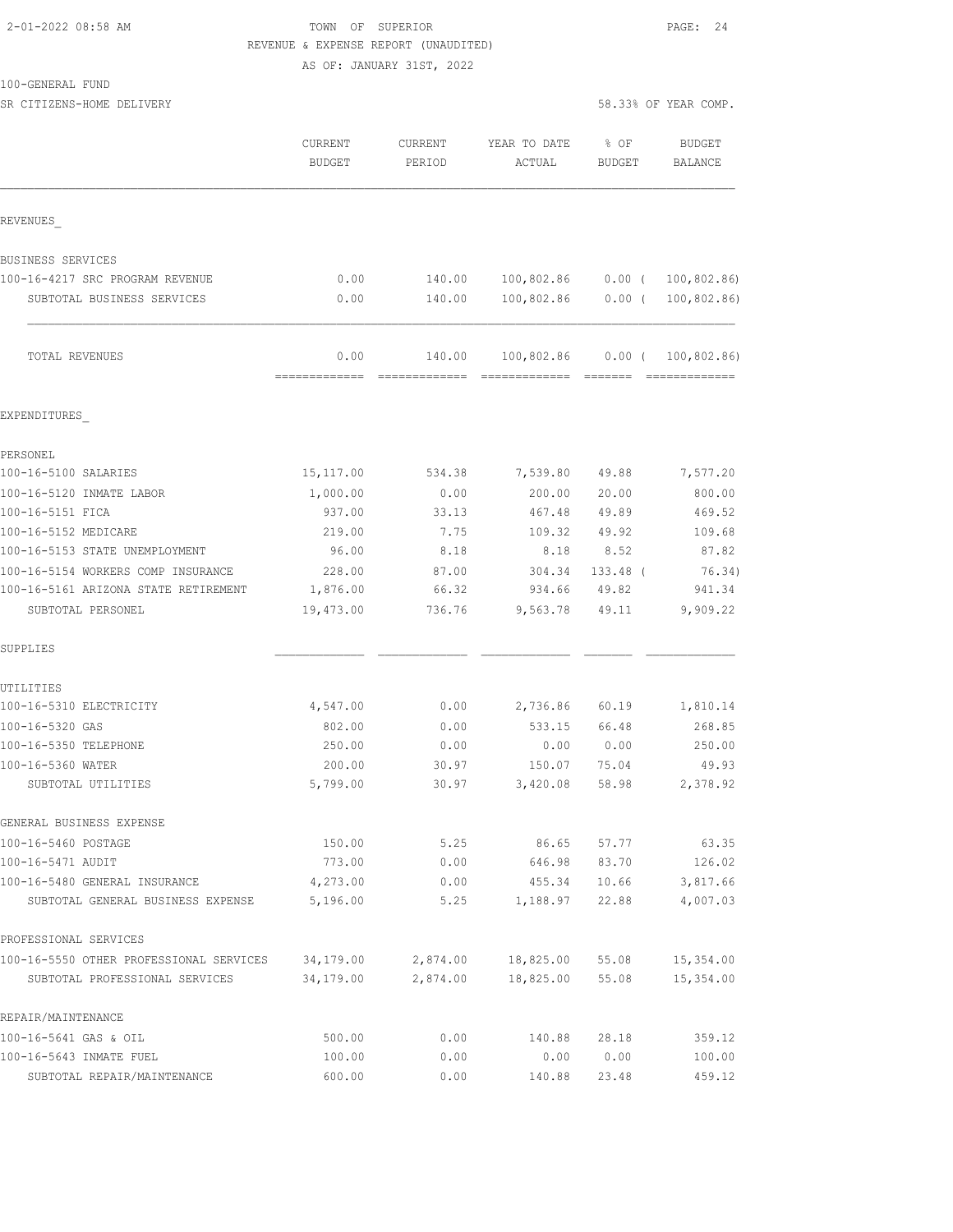| 2-01-2022 08:58 AM                 |            | TOWN                                 | OF SUPERIOR               |                                          |                  | PAGE: 25             |
|------------------------------------|------------|--------------------------------------|---------------------------|------------------------------------------|------------------|----------------------|
|                                    |            | REVENUE & EXPENSE REPORT (UNAUDITED) |                           |                                          |                  |                      |
|                                    |            |                                      | AS OF: JANUARY 31ST, 2022 |                                          |                  |                      |
| 100-GENERAL FUND                   |            |                                      |                           |                                          |                  |                      |
| SR CITIZENS-HOME DELIVERY          |            |                                      |                           |                                          |                  | 58.33% OF YEAR COMP. |
|                                    |            | CURRENT                              | CURRENT                   | YEAR TO DATE                             | $\frac{1}{2}$ OF | BUDGET               |
|                                    |            | <b>BUDGET</b>                        | PERIOD                    | ACTUAL                                   | BUDGET           | BALANCE              |
| DEBT SERVICE                       |            |                                      |                           |                                          |                  |                      |
|                                    |            |                                      |                           |                                          |                  |                      |
| TOTAL EXPENDITURES                 |            | 65,247.00                            | 3,646.98                  | 33,138.71 50.79                          |                  | 32,108.29            |
|                                    |            |                                      |                           |                                          |                  |                      |
| REVENUES OVER/(UNDER) EXPENDITURES | $\sqrt{2}$ |                                      |                           | $65, 247, 00$ ( $3, 506, 98$ ) 67,664,15 | $\left($         | 132, 911.15)         |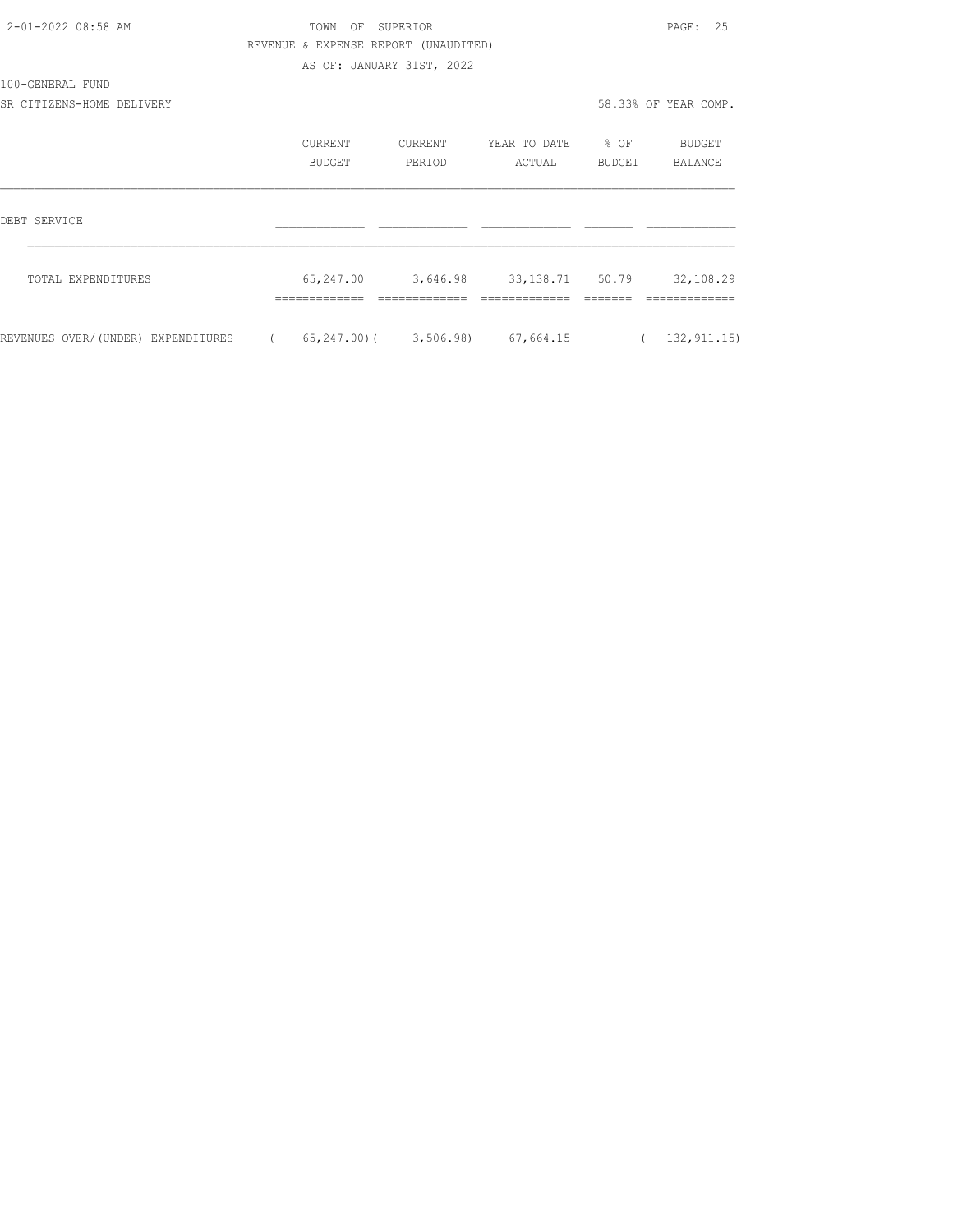# 2-01-2022 08:58 AM TOWN OF SUPERIOR PAGE: 26 REVENUE & EXPENSE REPORT (UNAUDITED)

AS OF: JANUARY 31ST, 2022

| 100-GENERAL FUND |  |
|------------------|--|
|------------------|--|

SR CITIZENS-TRANSPORTATIO 58.33% OF YEAR COMP.

|                                                                    | CURRENT<br><b>BUDGET</b> | CURRENT<br>PERIOD | YEAR TO DATE<br>ACTUAL  | % OF<br><b>BUDGET</b> | <b>BUDGET</b><br>BALANCE |
|--------------------------------------------------------------------|--------------------------|-------------------|-------------------------|-----------------------|--------------------------|
| REVENUES                                                           |                          |                   |                         |                       |                          |
| BUSINESS SERVICES                                                  |                          |                   |                         |                       |                          |
| 100-17-4217 SRC PROGRAM REVENUE                                    | 0.00                     | 5.00              | 1,655.96                | $0.00$ (              | 1,655.96)                |
| SUBTOTAL BUSINESS SERVICES                                         | 0.00                     | 5.00              | 1,655.96                | $0.00$ (              | 1,655.96                 |
| TOTAL REVENUES                                                     | 0.00                     | 5.00              |                         | $1,655.96$ 0.00 (     | 1,655.96)                |
| EXPENDITURES                                                       |                          |                   |                         |                       |                          |
| PERSONEL                                                           |                          |                   |                         |                       |                          |
| 100-17-5100 SALARIES                                               | 5,238.00                 | 205.01            | 2,899.82                | 55.36                 | 2,338.18                 |
| 100-17-5151 FICA                                                   | 325.00                   | 12.71             | 179.78                  | 55.32                 | 145.22                   |
| 100-17-5152 MEDICARE                                               | 76.00                    | 2.97              | 42.02                   | 55.29                 | 33.98                    |
| 100-17-5153 STATE UNEMPLOYMENT                                     | 52.00                    | 3.14              | 3.14                    | 6.04                  | 48.86                    |
| 100-17-5154 WORKERS COMP INSURANCE                                 | 36.00                    | 87.00             | 304.33                  | 845.36 (              | 268.33)                  |
| 100-17-5161 ARIZONA STATE RETIREMENT<br>SUBTOTAL PERSONEL          | 618.00<br>6,345.00       | 25.44<br>336.27   | 359.46<br>3,788.55      | 58.17<br>59.71        | 258.54<br>2,556.45       |
| SUPPLIES                                                           |                          |                   |                         |                       |                          |
| 100-17-5299 OPERATING SUPPLIES                                     | 0.00                     | 0.00              | 3.23                    | $0.00$ (              | 3.23                     |
| SUBTOTAL SUPPLIES                                                  | 0.00                     | 0.00              | 3.23                    | 0.00(                 | 3.23)                    |
| UTILITIES                                                          |                          |                   |                         |                       |                          |
| 100-17-5350 TELEPHONE                                              | 770.00                   | 64.18             | 454.09                  | 58.97                 | 315.91                   |
| SUBTOTAL UTILITIES                                                 | 770.00                   | 64.18             | 454.09                  | 58.97                 | 315.91                   |
| GENERAL BUSINESS EXPENSE                                           |                          |                   |                         |                       |                          |
| 100-17-5471 AUDIT                                                  | 773.00                   | 0.00              | 646.98                  | 83.70                 | 126.02                   |
| 100-17-5480 GENERAL INSURANCE<br>SUBTOTAL GENERAL BUSINESS EXPENSE | 4,273.00<br>5,046.00     | 0.00<br>0.00      | 1,102.33                | 455.35 10.66<br>21.85 | 3,817.65<br>3,943.67     |
| PROFESSIONAL SERVICES                                              |                          |                   |                         |                       |                          |
| 100-17-5550 OTHER PROFESSIONAL SERVICES 1,000.00                   |                          | 0.00              | 0.00                    | 0.00                  | 1,000.00                 |
| SUBTOTAL PROFESSIONAL SERVICES                                     | 1,000.00                 | 0.00              | 0.00                    | 0.00                  | 1,000.00                 |
| REPAIR/MAINTENANCE                                                 |                          |                   |                         |                       |                          |
| 100-17-5640 AUTO & TRUCK REPAIRS                                   | 2,000.00                 | 0.00              | 0.00                    | 0.00                  | 2,000.00                 |
| 100-17-5641 GAS & OIL                                              | 500.00                   | 0.00              | 211.30                  | 42.26                 | 288.70                   |
| SUBTOTAL REPAIR/MAINTENANCE                                        | 2,500.00                 | 0.00              | 211.30                  | 8.45                  | 2,288.70                 |
| TOTAL EXPENDITURES                                                 | 15,661.00                | 400.45            |                         | 5,559.50 35.50        | 10,101.50                |
| REVENUES OVER/(UNDER) EXPENDITURES<br>$\sqrt{2}$                   | 15,661.00)(              |                   | $395.45$ ( $3,903.54$ ) | $\left($              | 11, 757.46               |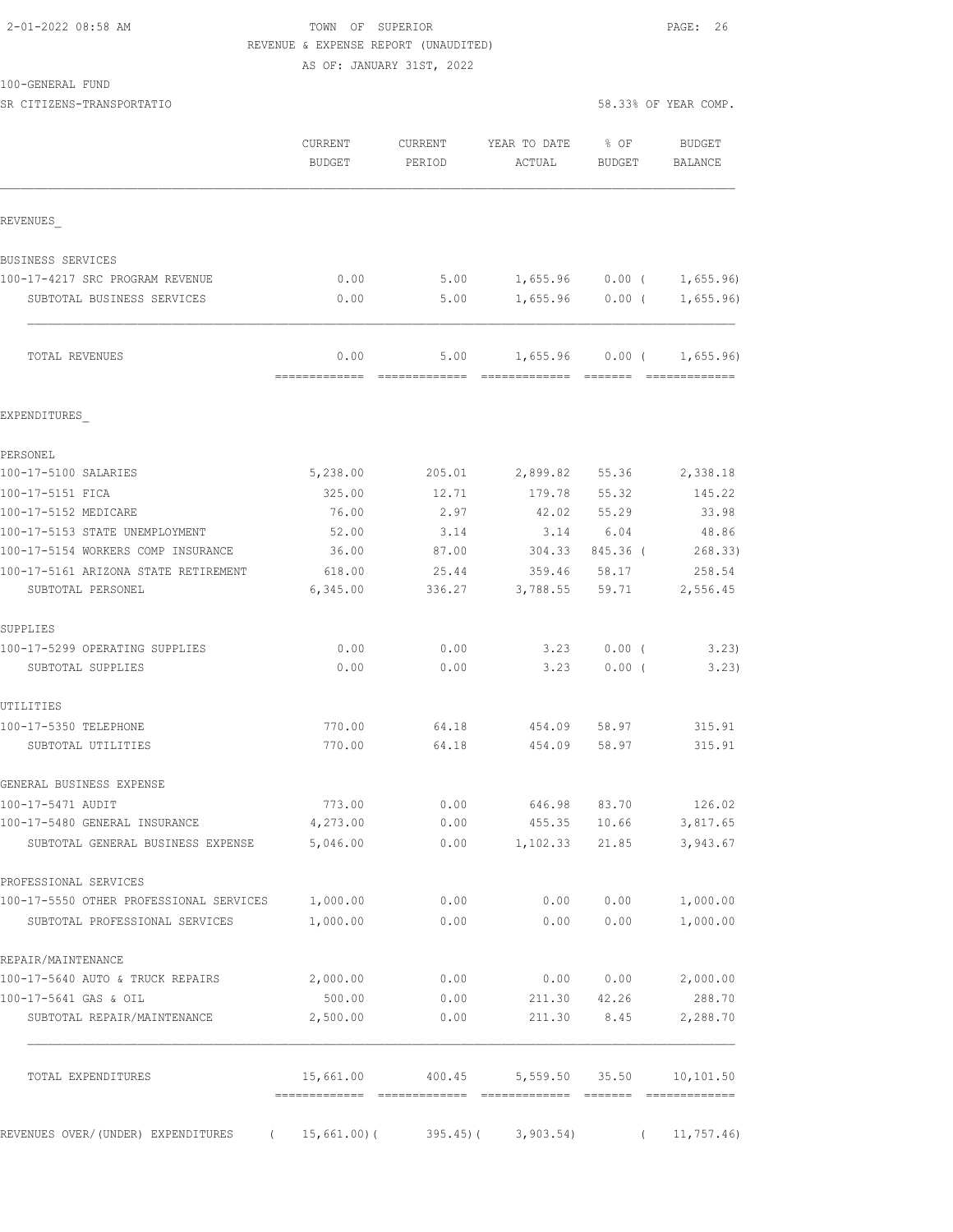| 2-01-2022 08:58 AM                               | TOWN OF SUPERIOR | PAGE: 27                                                          |                                              |               |                            |
|--------------------------------------------------|------------------|-------------------------------------------------------------------|----------------------------------------------|---------------|----------------------------|
|                                                  |                  | REVENUE & EXPENSE REPORT (UNAUDITED)<br>AS OF: JANUARY 31ST, 2022 |                                              |               |                            |
| 100-GENERAL FUND                                 |                  |                                                                   |                                              |               |                            |
| CODE ENFORCEMENT                                 |                  |                                                                   |                                              |               | 58.33% OF YEAR COMP.       |
|                                                  |                  |                                                                   |                                              |               |                            |
|                                                  | CURRENT          | CURRENT                                                           | YEAR TO DATE                                 | % OF          | <b>BUDGET</b>              |
|                                                  | <b>BUDGET</b>    | PERIOD                                                            | ACTUAL                                       | <b>BUDGET</b> | BALANCE                    |
| REVENUES                                         |                  |                                                                   |                                              |               |                            |
|                                                  |                  |                                                                   |                                              |               |                            |
| GRANTS                                           |                  |                                                                   |                                              |               |                            |
|                                                  |                  |                                                                   |                                              |               |                            |
|                                                  |                  |                                                                   |                                              |               |                            |
| EXPENDITURES                                     |                  |                                                                   |                                              |               |                            |
|                                                  |                  |                                                                   |                                              |               |                            |
| PERSONEL                                         |                  |                                                                   |                                              |               |                            |
| 100-18-5100 SALARIES                             | 24,018.00        | 1,056.00                                                          | 13,046.63                                    | 54.32         | 10,971.37                  |
| 100-18-5101 OVERTIME                             | 0.00             | 1,229.25                                                          | 6,645.57                                     | $0.00$ (      | 6,645.57)                  |
| 100-18-5151 FICA                                 | 1,489.00         | 0.00                                                              | 0.00                                         | 0.00          | 1,489.00                   |
| 100-18-5152 MEDICARE                             | 348.00           | 33.14                                                             | 285.53                                       | 82.05         | 62.47                      |
| 100-18-5153 STATE UNEMPLOYMENT                   | 54.00            | 34.96                                                             | 34.96                                        | 64.74         | 19.04                      |
| 100-18-5154 WORKERS COMP INSURANCE               | 503.00           | 0.00                                                              | 0.00                                         | 0.00          | 503.00                     |
| 100-18-5161 ARIZONA STATE RETIREMENT             | 6,055.00         | 0.00                                                              | 0.00                                         | 0.00          | 6,055.00                   |
| 100-18-5162 LIFE INSURANCE                       | 40.00            | 0.00                                                              | 0.00                                         | 0.00          | 40.00                      |
| 100-18-5163 HEALTH INSURANCE                     | 3,780.00         | 0.00                                                              | 0.00                                         | 0.00          | 3,780.00                   |
| 100-18-5164 DENTAL INSURANCE                     | 204.00           | 0.00                                                              | 0.00                                         | 0.00          | 204.00                     |
| SUBTOTAL PERSONEL                                | 36,491.00        | 2,353.35                                                          | 20,012.69                                    | 54.84         | 16, 478.31                 |
| SUPPLIES                                         |                  |                                                                   |                                              |               |                            |
| 100-18-5210 OFFICE SUPPLIES                      | 1,000.00         | 0.00                                                              | 442.83                                       | 44.28         | 557.17                     |
| 100-18-5299 OPERATING SUPPLIES                   | 1,000.00         | 0.00                                                              | 70.76                                        | 7.08          | 929.24                     |
| SUBTOTAL SUPPLIES                                | 2,000.00         | 0.00                                                              | 513.59                                       | 25.68         | 1,486.41                   |
| GENERAL BUSINESS EXPENSE                         |                  |                                                                   |                                              |               |                            |
| 100-18-5460 POSTAGE                              | 500.00           | 0.00                                                              | 0.00                                         | 0.00          | 500.00                     |
| SUBTOTAL GENERAL BUSINESS EXPENSE                |                  | 500.00 0.00                                                       | 0.00                                         | 0.00          | 500.00                     |
| PROFESSIONAL SERVICES                            |                  |                                                                   |                                              |               |                            |
| DEBT SERVICE                                     |                  |                                                                   |                                              |               |                            |
| TOTAL EXPENDITURES                               |                  |                                                                   | 38,991.00 2,353.35 20,526.28 52.64 18,464.72 |               |                            |
| REVENUES OVER/(UNDER) EXPENDITURES<br>$\sqrt{2}$ |                  | $38,991.00$ ( 2,353.35) ( 20,526.28)                              |                                              |               | 18, 464. 72)<br>$\sqrt{2}$ |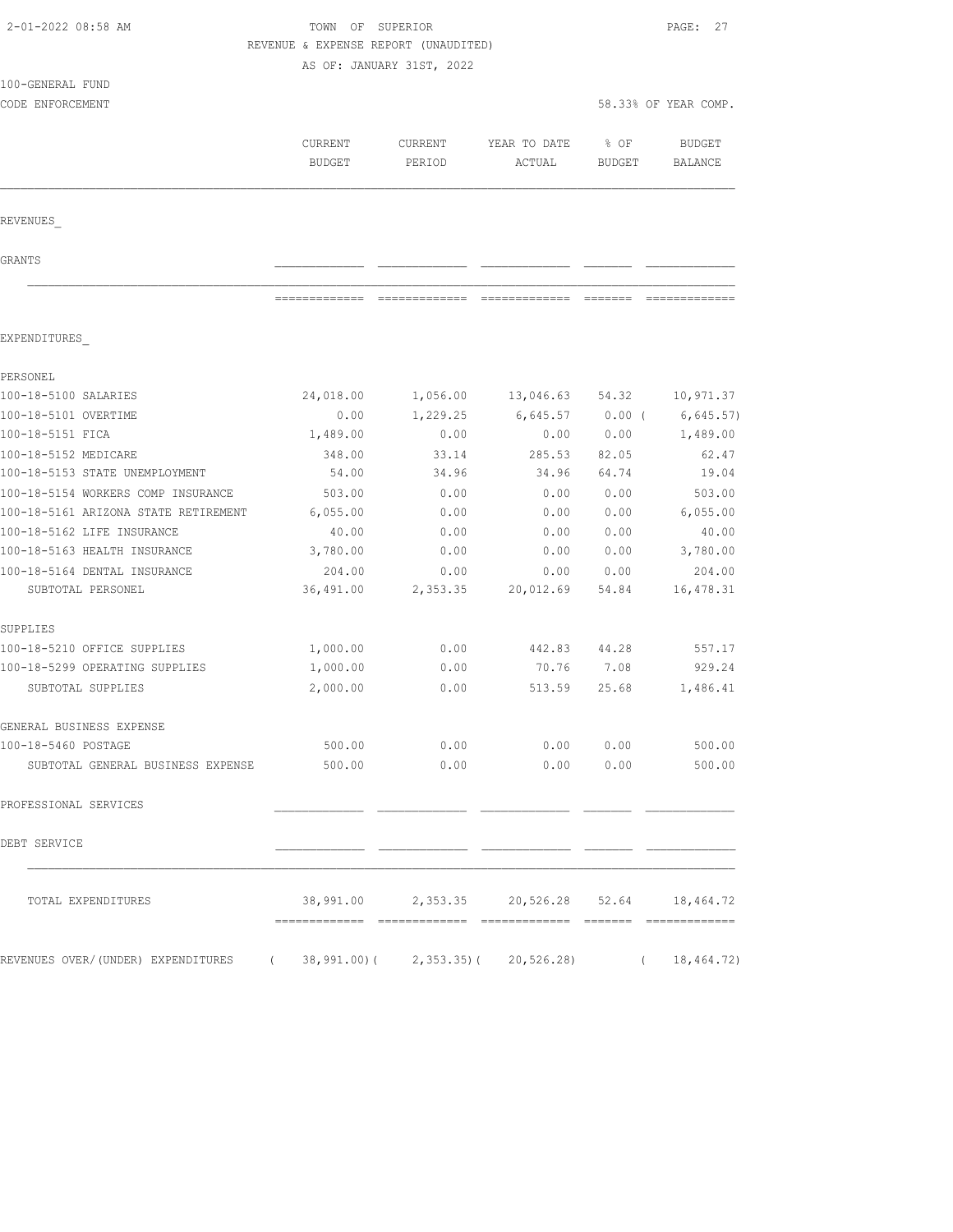# 2-01-2022 08:58 AM TOWN OF SUPERIOR PAGE: 28 REVENUE & EXPENSE REPORT (UNAUDITED)

AS OF: JANUARY 31ST, 2022

| 100-GENERAL FUND |  |
|------------------|--|
|------------------|--|

EDC 58.33% OF YEAR COMP.

|                                                | <b>CURRENT</b><br><b>BUDGET</b> | <b>CURRENT</b><br>PERIOD | YEAR TO DATE<br>ACTUAL | $\frac{1}{6}$ OF<br><b>BUDGET</b> | BUDGET<br><b>BALANCE</b>    |
|------------------------------------------------|---------------------------------|--------------------------|------------------------|-----------------------------------|-----------------------------|
|                                                |                                 |                          |                        |                                   |                             |
| EXPENDITURES                                   |                                 |                          |                        |                                   |                             |
| SUPPLIES                                       |                                 |                          |                        |                                   |                             |
| 100-19-5210 OFFICE SUPPLIES                    | 0.00                            | 0.00                     |                        |                                   | $1,148.93$ 0.00 ( 1,148.93) |
| 100-19-5299 OPERATING SUPPLIES                 | 0.00                            | 0.00                     | 6,097.23               |                                   | $0.00$ ( 6,097.23)          |
| SUBTOTAL SUPPLIES                              | 0.00                            | 0.00                     | 7,246.16               | $0.00$ (                          | 7,246.16)                   |
| GENERAL BUSINESS EXPENSE                       |                                 |                          |                        |                                   |                             |
| 100-19-5410 Advertising                        | 15,000.00                       | 0.00                     | 0.00                   | 0.00                              | 15,000.00                   |
| 100-19-5415 Promotional Materials              | 4,000.00                        | 507.50                   | 755.79                 | 18.89                             | 3,244.21                    |
| 100-19-5425 CONFERENCES & TRAINING             | 4,000.00                        | 0.00                     | 0.00                   | 0.00                              | 4,000.00                    |
| 100-19-5470 TRAVEL                             | 4,000.00                        | 0.00                     | 0.00                   | 0.00                              | 4,000.00                    |
| SUBTOTAL GENERAL BUSINESS EXPENSE              | 27,000.00                       | 507.50                   | 755.79                 | 2.80                              | 26, 244.21                  |
| PROFESSIONAL SERVICES                          |                                 |                          |                        |                                   |                             |
| TOTAL EXPENDITURES                             | 27,000.00<br>=============      | 507.50                   |                        | 8,001.95 29.64                    | 18,998.05<br>=============  |
| REVENUES OVER/(UNDER) EXPENDITURES<br>$\left($ | $27,000.00)$ (                  | $507.50$ ) (             | 8,001.95)              | $\left($                          | 18,998.05)                  |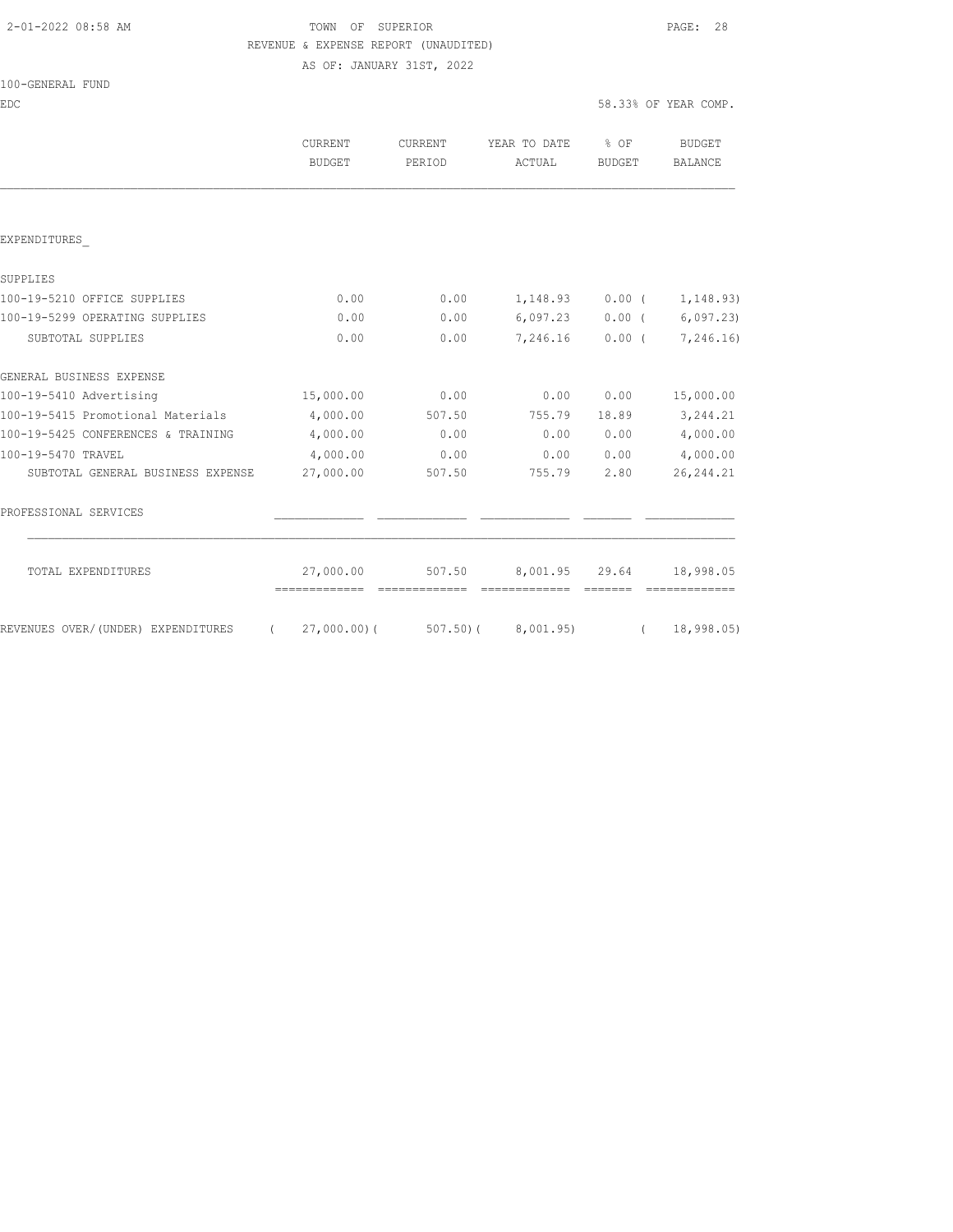| 2-01-2022 08:58 AM | OF<br>TOWN | SUPERIOR                             |              |        | PAGE: 29             |
|--------------------|------------|--------------------------------------|--------------|--------|----------------------|
|                    |            | REVENUE & EXPENSE REPORT (UNAUDITED) |              |        |                      |
|                    |            | AS OF: JANUARY 31ST, 2022            |              |        |                      |
| 100-GENERAL FUND   |            |                                      |              |        |                      |
| LOST TRAIL         |            |                                      |              |        | 58.33% OF YEAR COMP. |
|                    | CURRENT    | CURRENT                              | YEAR TO DATE | % OF   | <b>BUDGET</b>        |
|                    | BUDGET     | PERIOD                               | ACTUAL       | BUDGET | BALANCE              |
|                    |            |                                      |              |        |                      |
|                    |            |                                      |              |        |                      |
| EXPENDITURES       |            |                                      |              |        |                      |

 ${\tt SUPPLIES}$ 

============= ============= ============= ======= =============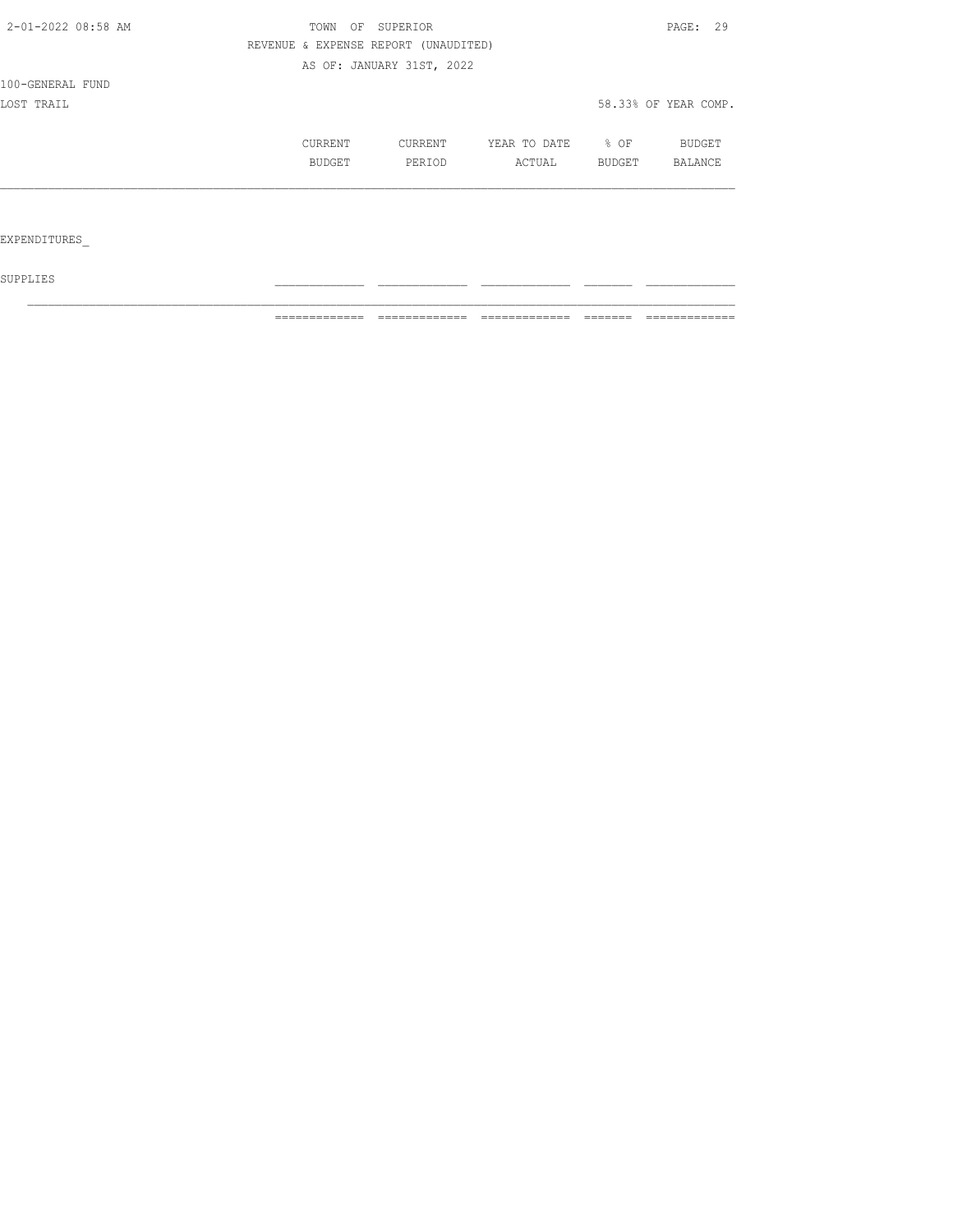| 2-01-2022 08:58 AM        | TOWN                                 | OF SUPERIOR               |                                  |          |                      |  |
|---------------------------|--------------------------------------|---------------------------|----------------------------------|----------|----------------------|--|
|                           | REVENUE & EXPENSE REPORT (UNAUDITED) |                           |                                  |          |                      |  |
|                           |                                      | AS OF: JANUARY 31ST, 2022 |                                  |          |                      |  |
| 100-GENERAL FUND          |                                      |                           |                                  |          |                      |  |
| SOCIO-ECONOMIC CONTINGNCY |                                      |                           |                                  |          | 58.33% OF YEAR COMP. |  |
|                           | CURRENT                              |                           | CURRENT YEAR TO DATE % OF BUDGET |          |                      |  |
|                           | BUDGET                               | PERIOD                    | ACTUAL BUDGET BALANCE            |          |                      |  |
| REVENUES                  |                                      |                           |                                  |          |                      |  |
| CONTRIBUTIONS             |                                      |                           |                                  |          |                      |  |
|                           | =============                        | --------------            | --------------                   | -------- |                      |  |
| EXPENDITURES              |                                      |                           |                                  |          |                      |  |
| SUPPLIES                  |                                      |                           |                                  |          |                      |  |
|                           |                                      |                           |                                  |          |                      |  |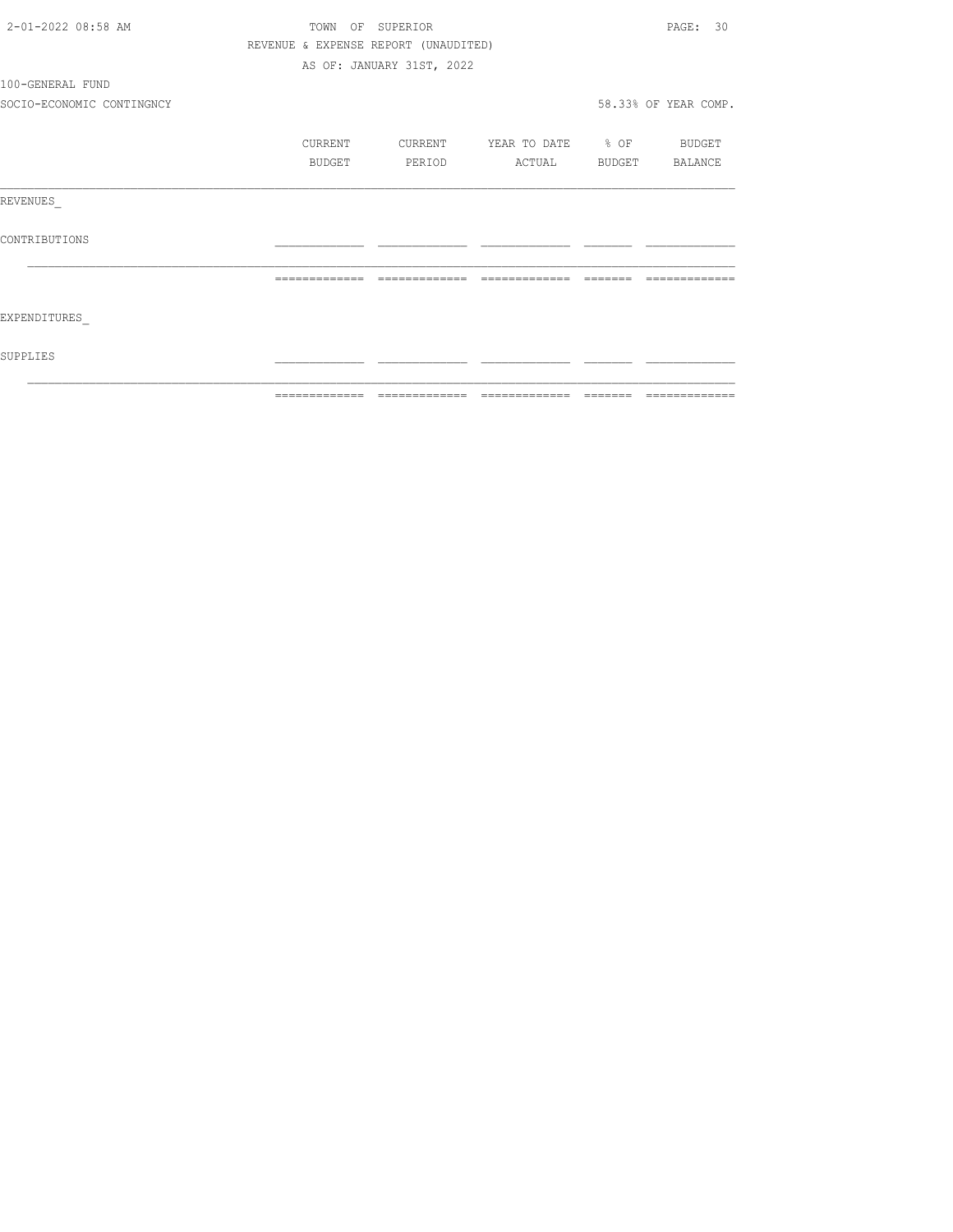| 2-01-2022 08:58 AM |  |
|--------------------|--|
|                    |  |

# TOWN OF SUPERIOR **PAGE:** 31 REVENUE & EXPENSE REPORT (UNAUDITED)

AS OF: JANUARY 31ST, 2022

#### 100-GENERAL FUND

|                                    | <b>CURRENT</b><br><b>BUDGET</b> | <b>CURRENT</b><br>PERIOD | YEAR TO DATE<br>ACTUAL | % OF<br><b>BUDGET</b> | BUDGET<br>BALANCE |
|------------------------------------|---------------------------------|--------------------------|------------------------|-----------------------|-------------------|
| EXPENDITURES                       |                                 |                          |                        |                       |                   |
| SUPPLIES                           |                                 |                          |                        |                       |                   |
| 100-99-5299 OPERATING SUPPLIES     | 245, 325.00                     | 0.00                     | 0.00                   | 0.00                  | 245, 325.00       |
| SUBTOTAL SUPPLIES                  | 245,325.00                      | 0.00                     | 0.00                   | 0.00                  | 245, 325.00       |
|                                    |                                 |                          |                        |                       |                   |
| TOTAL EXPENDITURES                 | 245,325.00                      | 0.00                     | 0.00                   | 0.00                  | 245,325.00        |
| REVENUES OVER/(UNDER) EXPENDITURES | 245,325.00)                     | 0.00                     | 0.00                   |                       | 245, 325.00)      |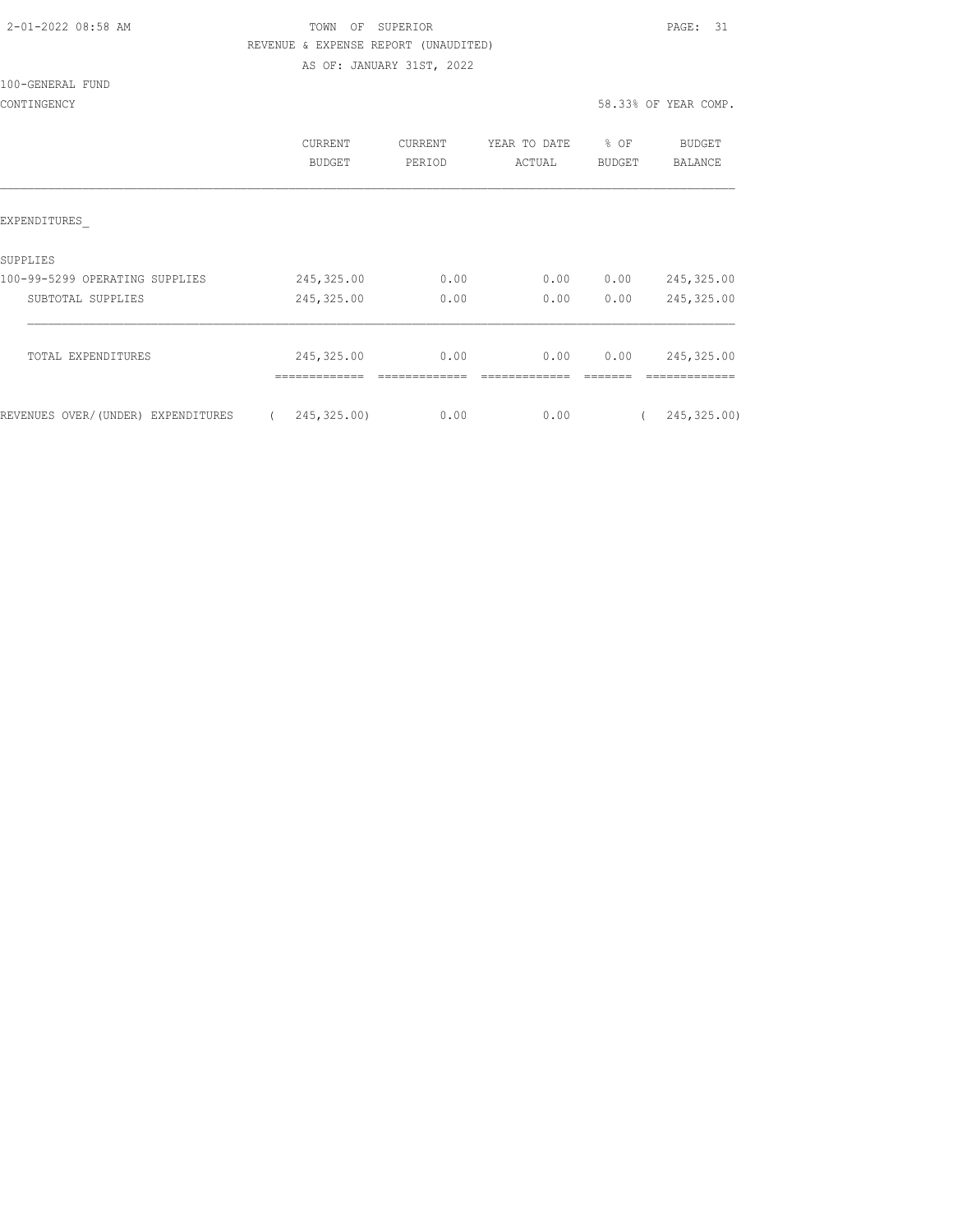| 2-01-2022 08:58 AM |  |
|--------------------|--|
|                    |  |

# TOWN OF SUPERIOR **Example 2010** PAGE: 32 REVENUE & EXPENSE REPORT (UNAUDITED)

AS OF: JANUARY 31ST, 2022

100-GENERAL FUND

|         |         |              |        | 58.33% OF YEAR COMP. |
|---------|---------|--------------|--------|----------------------|
| CURRENT | CURRENT | YEAR TO DATE | % OF   | BUDGET               |
| BUDGET  | PERIOD  | ACTUAL       | BUDGET | <b>BALANCE</b>       |
|         |         |              |        |                      |

| REVENUES OVER/(UNDER) EXPENDITURES | 277,689.40)  | 71,093.06 2,815,948.30 | (3,093,637,70)                                          |
|------------------------------------|--------------|------------------------|---------------------------------------------------------|
| FUND TOTAL EXPENDITURES            | 2,753,577.40 |                        | $122, 759.42$ $1, 631, 384.20$ $59.25$ $1, 122, 193.20$ |
| FUND TOTAL REVENUES                | 2,475,888.00 |                        | $193,852.48$ $4,447,332.50$ $179.63$ (1,971,444.50)     |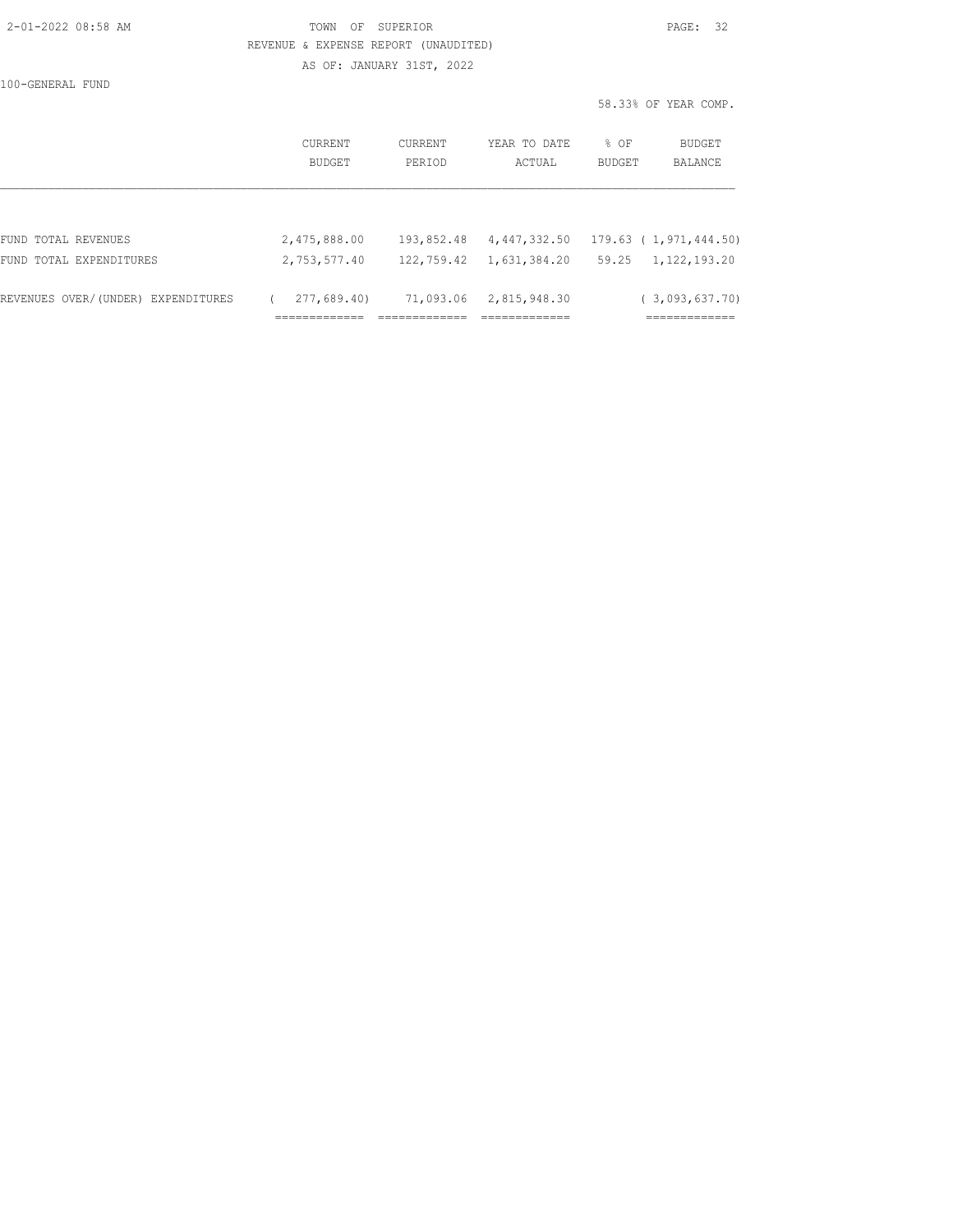# 2-01-2022 08:59 AM TOWN OF SUPERIOR PAGE: 1 REVENUE & EXPENSE REPORT (UNAUDITED)

AS OF: JANUARY 31ST, 2022

# 200-REFUSE SERVICE

NON-DEPARTMENTAL 58.33% OF YEAR COMP.

|                                     | CURRENT<br><b>BUDGET</b>   | <b>CURRENT</b><br>PERIOD | YEAR TO DATE<br>ACTUAL | % OF<br><b>BUDGET</b>                                                                                                                                                                                                                                                                                                                                                                                                                                                                              | <b>BUDGET</b><br><b>BALANCE</b> |
|-------------------------------------|----------------------------|--------------------------|------------------------|----------------------------------------------------------------------------------------------------------------------------------------------------------------------------------------------------------------------------------------------------------------------------------------------------------------------------------------------------------------------------------------------------------------------------------------------------------------------------------------------------|---------------------------------|
| REVENUES                            |                            |                          |                        |                                                                                                                                                                                                                                                                                                                                                                                                                                                                                                    |                                 |
| BUSINESS SERVICES                   |                            |                          |                        |                                                                                                                                                                                                                                                                                                                                                                                                                                                                                                    |                                 |
| 200-00-4240 REFUSE FEES             | 6,000.00                   | 60.00                    | 580.00                 | 9.67                                                                                                                                                                                                                                                                                                                                                                                                                                                                                               | 5,420.00                        |
| 200-00-4241 TIPPING FEES-           | 50,000.00)<br>$\left($     | 0.00                     | 200.00                 | $0.40 - ($                                                                                                                                                                                                                                                                                                                                                                                                                                                                                         | 50, 200.00                      |
| SUBTOTAL BUSINESS SERVICES          | 44,000.00)<br>$\left($     | 60.00                    | 780.00                 | $1.77 - ($                                                                                                                                                                                                                                                                                                                                                                                                                                                                                         | 44,780.00)                      |
| ENTERPRISE SERVICES                 |                            |                          |                        |                                                                                                                                                                                                                                                                                                                                                                                                                                                                                                    |                                 |
| CONTINGENCY                         |                            |                          |                        |                                                                                                                                                                                                                                                                                                                                                                                                                                                                                                    |                                 |
| 200-00-4901 TRANSFERS               | 55,466.00                  | 0.00                     | 0.00                   | 0.00                                                                                                                                                                                                                                                                                                                                                                                                                                                                                               | 55,466.00                       |
| SUBTOTAL CONTINGENCY                | 55,466.00                  | 0.00                     | 0.00                   | 0.00                                                                                                                                                                                                                                                                                                                                                                                                                                                                                               | 55,466.00                       |
| TOTAL REVENUES                      | 11,466.00<br>============= | 60.00                    | 780.00                 | 6.80<br>$\qquad \qquad \qquad =\qquad \qquad =\qquad \qquad =\qquad \qquad =\qquad \qquad =\qquad \qquad =\qquad \qquad =\qquad \qquad =\qquad \qquad =\qquad \qquad =\qquad \qquad =\qquad \qquad =\qquad \qquad =\qquad \qquad =\qquad \qquad =\qquad \qquad =\qquad \qquad =\qquad \qquad =\qquad \qquad =\qquad \qquad =\qquad \qquad =\qquad \qquad =\qquad \qquad =\qquad \qquad =\qquad \qquad =\qquad \qquad =\qquad \qquad =\qquad \qquad =\qquad \qquad =\qquad \qquad =\qquad \qquad =$ | 10,686.00                       |
| EXPENDITURES                        |                            |                          |                        |                                                                                                                                                                                                                                                                                                                                                                                                                                                                                                    |                                 |
| PERSONEL                            |                            |                          |                        |                                                                                                                                                                                                                                                                                                                                                                                                                                                                                                    |                                 |
| 200-00-5100 Salaries                | 13,848.00                  | 676.00                   | 9,579.19               | 69.17                                                                                                                                                                                                                                                                                                                                                                                                                                                                                              | 4,268.81                        |
| 200-00-5101 OVERTIME                | 0.00                       | 0.00                     | 253.50                 | 0.00(                                                                                                                                                                                                                                                                                                                                                                                                                                                                                              | 253.50)                         |
| 200-00-5151 FICA                    | 361.00                     | 41.91                    | 609.61                 | $168.87$ (                                                                                                                                                                                                                                                                                                                                                                                                                                                                                         | 248.61)                         |
| 200-00-5152 Medicare                | 84.00                      | 9.80                     | 142.58                 | 169.74 (                                                                                                                                                                                                                                                                                                                                                                                                                                                                                           | 58.58)                          |
| 200-00-5153 SUTA                    | 30.00                      | 10.34                    | 10.34                  | 34.47                                                                                                                                                                                                                                                                                                                                                                                                                                                                                              | 19.66                           |
| 200-00-5154 Workers Comp            | 54.00                      | 0.00                     | 0.00                   | 0.00                                                                                                                                                                                                                                                                                                                                                                                                                                                                                               | 54.00                           |
| 200-00-5161 ASRS                    | 687.00                     | 83.89                    | 1,218.99               | 177.44 (                                                                                                                                                                                                                                                                                                                                                                                                                                                                                           | 531.99)                         |
| 200-00-5162 Life Insurance          | 16.00                      | 0.00                     | 0.00                   | 0.00                                                                                                                                                                                                                                                                                                                                                                                                                                                                                               | 16.00                           |
| 200-00-5163 Health Insurance        | 1,527.00                   | 0.00                     | 0.00                   | 0.00                                                                                                                                                                                                                                                                                                                                                                                                                                                                                               | 1,527.00                        |
| 200-00-5164 Dental Insurance        | 74.00                      | 0.00                     | 0.00                   | 0.00                                                                                                                                                                                                                                                                                                                                                                                                                                                                                               | 74.00                           |
| SUBTOTAL PERSONEL                   | 16,681.00                  | 821.94                   | 11,814.21              | 70.82                                                                                                                                                                                                                                                                                                                                                                                                                                                                                              | 4,866.79                        |
| SUPPLIES                            |                            |                          |                        |                                                                                                                                                                                                                                                                                                                                                                                                                                                                                                    |                                 |
| 200-00-5225 Safety Supplies & Equip | 1,000.00                   | 0.00                     | 0.00                   | 0.00                                                                                                                                                                                                                                                                                                                                                                                                                                                                                               | 1,000.00                        |
| 200-00-5299 Operating Supplies      | 500.00                     | 0.00                     | 705.00                 | 141.00 (                                                                                                                                                                                                                                                                                                                                                                                                                                                                                           | 205.00                          |
| SUBTOTAL SUPPLIES                   | 1,500.00                   | 0.00                     | 705.00                 | 47.00                                                                                                                                                                                                                                                                                                                                                                                                                                                                                              | 795.00                          |
| UTILITIES                           |                            |                          |                        |                                                                                                                                                                                                                                                                                                                                                                                                                                                                                                    |                                 |
| 200-00-5330 REFUSE                  | 0.00                       | 3,791.25                 | 36,902.73              | $0.00$ (                                                                                                                                                                                                                                                                                                                                                                                                                                                                                           | 36, 902.73)                     |
| SUBTOTAL UTILITIES                  | 0.00                       | 3,791.25                 | 36,902.73              | $0.00$ (                                                                                                                                                                                                                                                                                                                                                                                                                                                                                           | 36,902.73)                      |
| GENERAL BUSINESS EXPENSE            |                            |                          |                        |                                                                                                                                                                                                                                                                                                                                                                                                                                                                                                    |                                 |
| PROFESSIONAL SERVICES               |                            |                          |                        |                                                                                                                                                                                                                                                                                                                                                                                                                                                                                                    |                                 |

| 200-00-5520 CONTRACT SERVICES  | 0.00 | 2,996.00 | 21,537.50                  | 0.00(21,537.50) |
|--------------------------------|------|----------|----------------------------|-----------------|
| SUBTOTAL PROFESSIONAL SERVICES | 0.00 | 2,996.00 | 21,537.50 0.00 (21,537.50) |                 |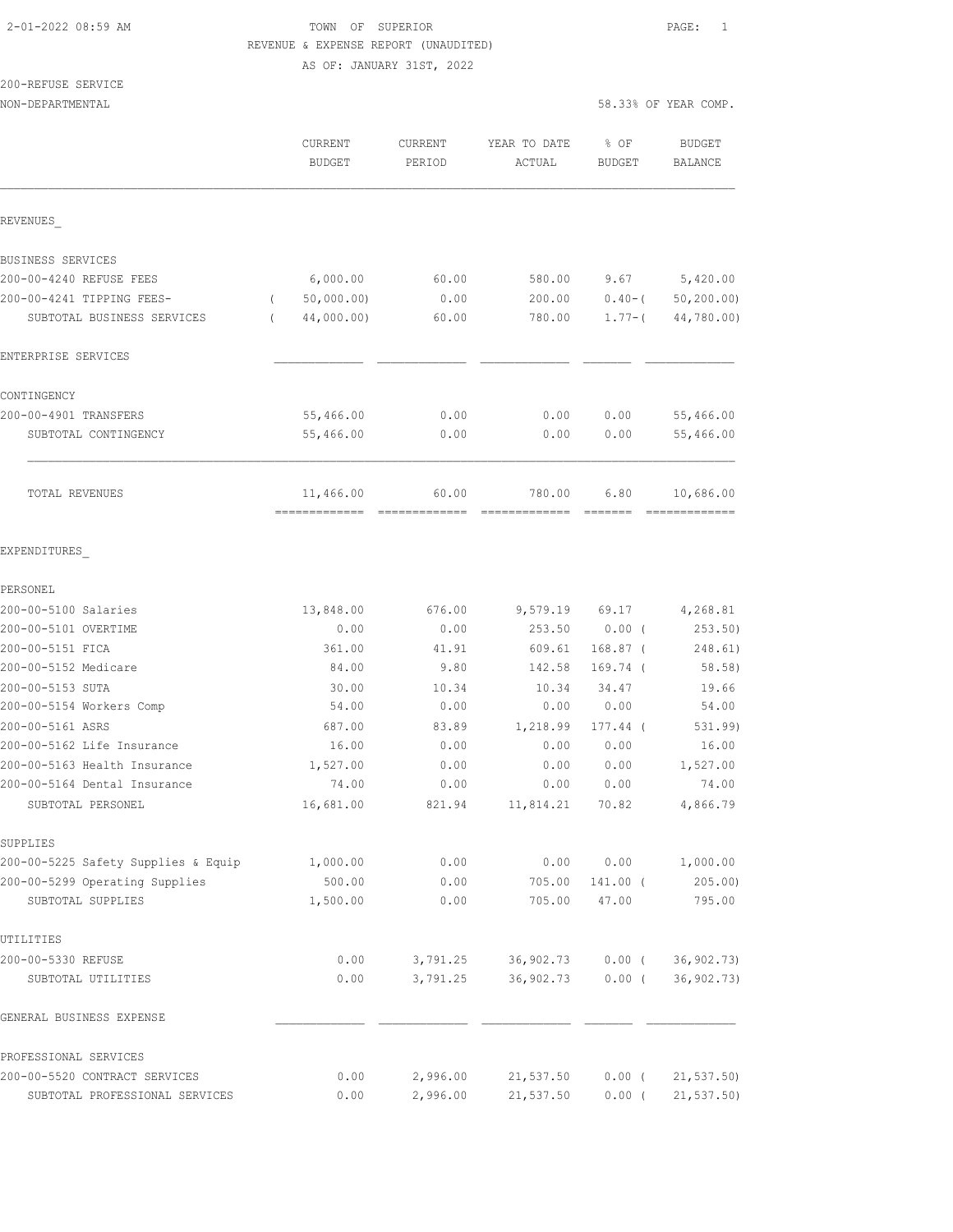### 2-01-2022 08:59 AM TOWN OF SUPERIOR PAGE: 2 REVENUE & EXPENSE REPORT (UNAUDITED)

AS OF: JANUARY 31ST, 2022

# 200-REFUSE SERVICE

#### NON-DEPARTMENTAL 58.33% OF YEAR COMP.

|                                    | CURRENT<br><b>BUDGET</b> | CURRENT<br>PERIOD                          | YEAR TO DATE<br>ACTUAL | % OF<br>BUDGET | <b>BUDGET</b><br><b>BALANCE</b> |
|------------------------------------|--------------------------|--------------------------------------------|------------------------|----------------|---------------------------------|
|                                    |                          |                                            |                        |                |                                 |
| REPAIR/MAINTENANCE                 |                          |                                            |                        |                |                                 |
| 200-00-5640 Auto Truck Repair      | 1,000.00                 | 0.00                                       | 0.00                   | 0.00           | 1,000.00                        |
| 200-00-5641 Gas & Oil              | 500.00                   | 0.00                                       | 751.37                 | $150.27$ (     | 251.37)                         |
| SUBTOTAL REPAIR/MAINTENANCE        | 1,500.00                 | 0.00                                       | 751.37                 | 50.09          | 748.63                          |
| CAPITAL OUTLAY                     |                          |                                            |                        |                |                                 |
| DEBT SERVICE                       |                          |                                            |                        |                |                                 |
| TOTAL EXPENDITURES                 | 19,681.00                | 7,609.19 71,710.81 364.37 ( 52,029.81)     |                        |                |                                 |
|                                    |                          |                                            |                        |                |                                 |
| REVENUES OVER/(UNDER) EXPENDITURES |                          | $8, 215.00$ ( $7, 549.19$ ( $70, 930.81$ ) |                        |                | 62,715.81                       |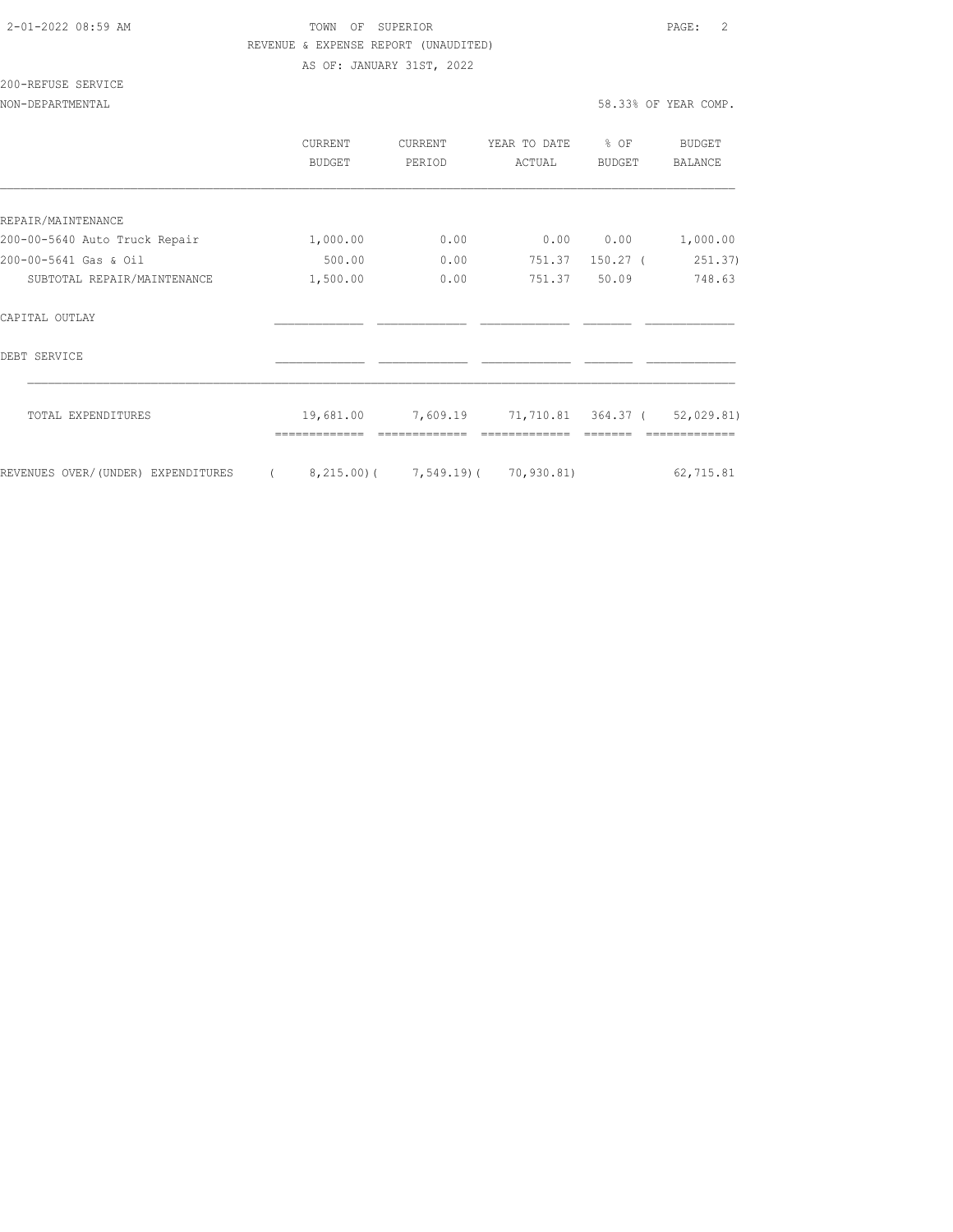# TOWN OF SUPERIOR **Example 20:20 AM TOWN OF SUPERIOR** REVENUE & EXPENSE REPORT (UNAUDITED)

AS OF: JANUARY 31ST, 2022

200-REFUSE SERVICE

58.33% OF YEAR COMP.

|                                    | CURRENT<br>BUDGET | CURRENT<br>YEAR TO DATE<br>PERIOD<br>ACTUAL |            | % OF<br><b>BUDGET</b> | <b>BUDGET</b><br><b>BALANCE</b> |
|------------------------------------|-------------------|---------------------------------------------|------------|-----------------------|---------------------------------|
|                                    |                   |                                             |            |                       |                                 |
| FUND TOTAL REVENUES                | 11,466.00         | 60.00                                       | 780.00     | 6.80                  | 10,686.00                       |
| FUND TOTAL EXPENDITURES            | 19,681.00         | 7,609.19                                    | 71,710.81  | 364.37 (              | 52,029.81)                      |
|                                    |                   |                                             |            |                       |                                 |
| REVENUES OVER/(UNDER) EXPENDITURES | 8,215.00(         | 7,549.19)(                                  | 70,930.81) |                       | 62,715.81                       |
|                                    |                   |                                             |            |                       |                                 |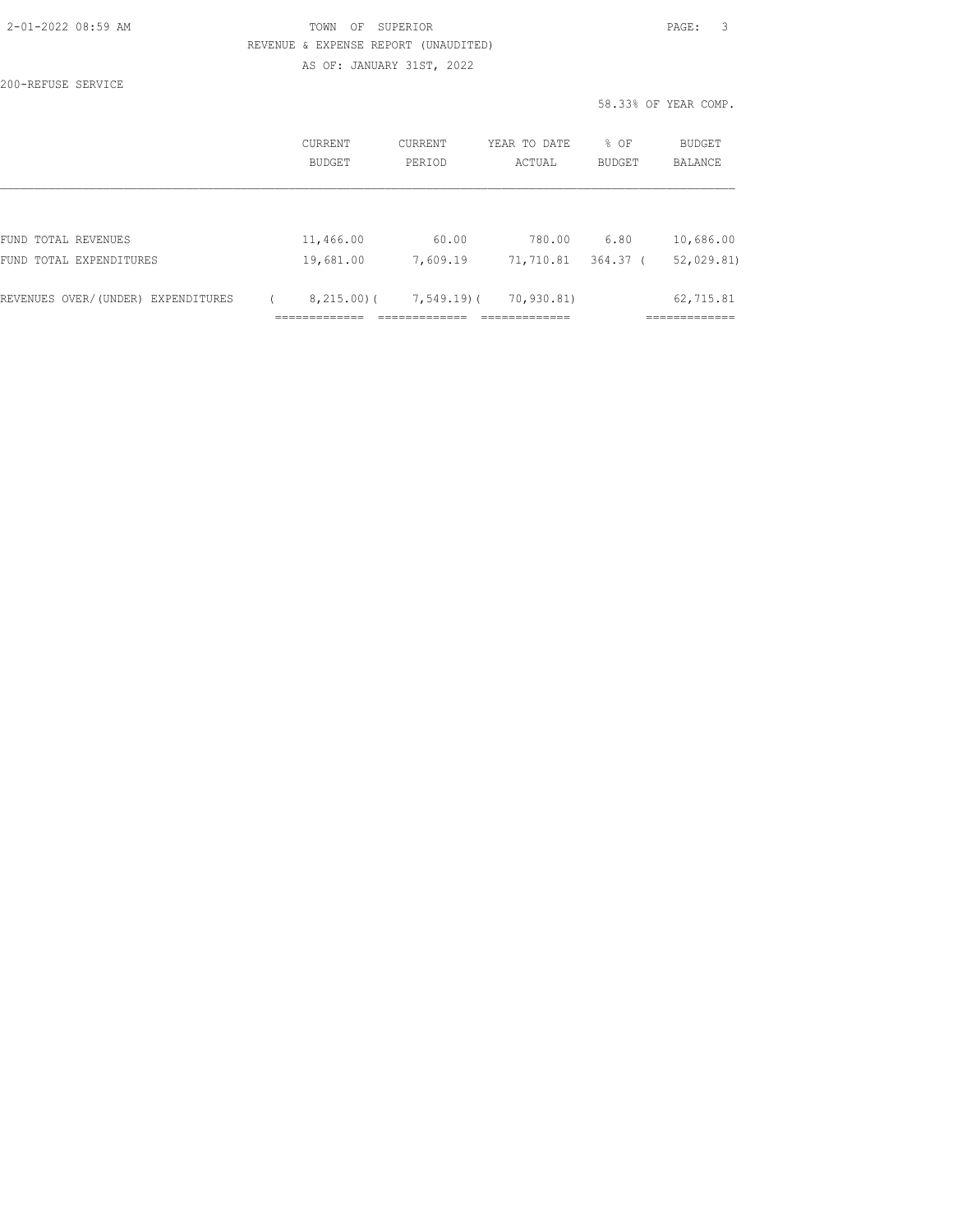# TOWN OF SUPERIOR **PAGE:** 1 REVENUE & EXPENSE REPORT (UNAUDITED)

AS OF: JANUARY 31ST, 2022

|  | × | 1,50<br>H.W |  |
|--|---|-------------|--|
|  |   |             |  |

| 210-SEWER                            |                          |                   |                        |                       |                          |
|--------------------------------------|--------------------------|-------------------|------------------------|-----------------------|--------------------------|
| NON-DEPARTMENTAL                     |                          |                   |                        |                       | 58.33% OF YEAR COMP.     |
|                                      |                          |                   |                        |                       |                          |
|                                      | CURRENT<br><b>BUDGET</b> | CURRENT<br>PERIOD | YEAR TO DATE<br>ACTUAL | % OF<br><b>BUDGET</b> | <b>BUDGET</b><br>BALANCE |
|                                      |                          |                   |                        |                       |                          |
| REVENUES                             |                          |                   |                        |                       |                          |
| TAXE S                               |                          |                   |                        |                       |                          |
| BUSINESS SERVICES                    |                          |                   |                        |                       |                          |
| 210-00-4240 SEWER FEES               | 477,900.00               | 43,284.00         | 275,888.60             | 57.73                 | 202,011.40               |
| 210-00-4250 PENALTIES                | 0.00                     | $0.00$ (          | 360.00                 | 0.00                  | 360.00                   |
| SUBTOTAL BUSINESS SERVICES           | 477,900.00               | 43,284.00         | 275,528.60             | 57.65                 | 202, 371.40              |
| GRANTS                               |                          |                   |                        |                       |                          |
| CONTINGENCY                          |                          |                   |                        |                       |                          |
| TOTAL REVENUES                       | 477,900.00               | 43,284.00         | 275,528.60             | 57.65                 | 202, 371.40              |
|                                      |                          |                   |                        |                       |                          |
| EXPENDITURES                         |                          |                   |                        |                       |                          |
| PERSONEL                             |                          |                   |                        |                       |                          |
| 210-00-5100 SALARIES                 | 89,779.00                | 3,584.47          | 41,565.07              | 46.30                 | 48, 213.93               |
| 210-00-5101 OVERTIME                 | 7,500.00                 | 587.16            | 9,753.94               | $130.05$ (            | 2, 253.94)               |
| 210-00-5151 FICA                     | 5,238.00                 | 258.06            | 3, 174.21              | 60.60                 | 2,063.79                 |
| 210-00-5152 MEDICARE                 | 1,225.00                 | 60.35             | 742.33                 | 60.60                 | 482.67                   |
| 210-00-5153 STATE UNEMPLOYMENT       | 327.00                   | 63.68             | 63.68                  | 19.47                 | 263.32                   |
| 210-00-5154 WORKERS COMP INSURANCE   | 3,807.00                 | 890.00            | 2,895.00               | 76.04                 | 912.00                   |
| 210-00-5161 ARIZONA STATE RETIREMENT | 10,485.00                | 517.70            | 6,362.71               | 60.68                 | 4,122.29                 |
| 210-00-5162 LIFE INSURANCE           | 165.00                   | 13.40             | 107.20                 | 64.97                 | 57.80                    |
| 210-00-5163 HEALTH INSURANCE         | 15,120.00                | 1,249.96          | 6,249.80               | 41.33                 | 8,870.20                 |
| 210-00-5164 DENTAL INSURANCE         | 836.00                   | 63.16             | 505.28                 | 60.44                 | 330.72                   |
| SUBTOTAL PERSONEL                    | 134,482.00               | 7,287.94          | 71,419.22              | 53.11                 | 63,062.78                |
| SUPPLIES                             |                          |                   |                        |                       |                          |
| 210-00-5210 OFFICE SUPPLIES          | 2,000.00                 | 0.00              | 0.00                   | 0.00                  | 2,000.00                 |
| 210-00-5240 CHEMICAL SUPPLIES        | 15,146.00                | 0.00              | 0.00                   | 0.00                  | 15,146.00                |
| 210-00-5299 OPERATING SUPPLIES       | 20,000.00                | 6,482.34          | 21,098.91              | $105.49$ (            | 1,098.91)                |
| SUBTOTAL SUPPLIES                    | 37,146.00                | 6,482.34          | 21,098.91              | 56.80                 | 16,047.09                |
| UTILITIES                            |                          |                   |                        |                       |                          |
| 210-00-5310 ELECTRICITY              | 59,202.00                | 0.00              | 30, 996.21             | 52.36                 | 28,205.79                |
| 210-00-5340 SEWER                    | 0.00                     | 0.00              | 82.00                  | $0.00$ (              | 82.00)                   |
| 210-00-5350 TELEPHONE                | 1,158.00                 | 64.59             | 456.77                 | 39.44                 | 701.23                   |
| 210-00-5360 WATER                    | 3,000.00                 | 244.13            | 1,705.01               | 56.83                 | 1,294.99                 |
| 210-00-5380 SECURITY                 | 500.00                   | 25.00             | 175.00                 | 35.00                 | 325.00                   |

SUBTOTAL UTILITIES 63,860.00 333.72 33,414.99 52.33 30,445.01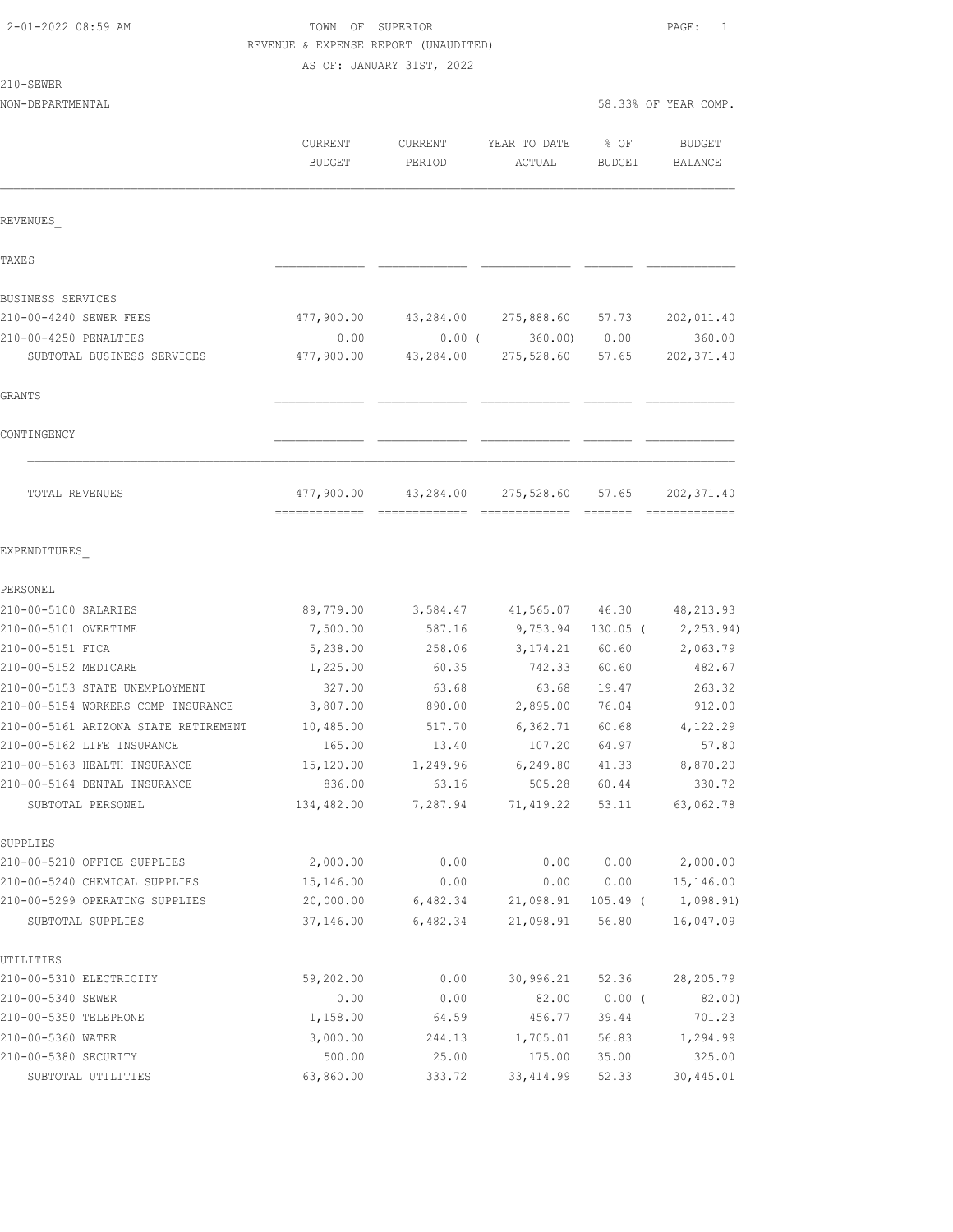AS OF: JANUARY 31ST, 2022

#### 210-SEWER

|                                                                    | <b>CURRENT</b><br><b>BUDGET</b> | <b>CURRENT</b><br>PERIOD | YEAR TO DATE                          | % OF           | <b>BUDGET</b><br><b>BALANCE</b> |
|--------------------------------------------------------------------|---------------------------------|--------------------------|---------------------------------------|----------------|---------------------------------|
|                                                                    |                                 |                          | ACTUAL                                | <b>BUDGET</b>  |                                 |
| GENERAL BUSINESS EXPENSE                                           |                                 |                          |                                       |                |                                 |
| 210-00-5410 ADVERTISING                                            | 0.00                            | 0.00                     | 61.16                                 | 0.00(          | 61.16)                          |
| 210-00-5420 DUES & SUBSCRIPTIONS                                   | 5,000.00                        | 0.00                     | 13,099.72                             | $261.99$ (     | 8,099.72)                       |
| 210-00-5425 CONFERENCES & TRAINING                                 | 2,000.00                        | 0.00                     | 189.88                                | 9.49           | 1,810.12                        |
| 210-00-5450 UNIFORMS                                               | 659.00                          | 37.17                    | 394.34                                | 59.84          | 264.66                          |
| 210-00-5460 POSTAGE                                                | 5,000.00                        | 5.28                     | 2,773.28                              | 55.47          | 2,226.72                        |
| 210-00-5471 AUDIT                                                  | 1,545.00                        | 0.00                     | 1,940.90                              | $125.62$ (     | 395.90)                         |
| 210-00-5480 GENERAL INSURANCE                                      | 12,820.00                       | 0.00                     | 1,366.02                              | 10.66          | 11, 453.98                      |
| 210-00-5491 Credit Card Fees                                       | 1,000.00                        | 0.00                     | 0.00                                  | 0.00           | 1,000.00                        |
| 210-00-5492 BAD DEBT EXPENSE                                       | 15,000.00                       | 0.00                     | 0.00                                  | 0.00           | 15,000.00                       |
| SUBTOTAL GENERAL BUSINESS EXPENSE                                  | 43,024.00                       | 42.45                    | 19,825.30                             | 46.08          | 23, 198.70                      |
| PROFESSIONAL SERVICES                                              |                                 |                          |                                       |                |                                 |
| 210-00-5520 CONTRACTUAL SERVICES                                   | 1,000.00                        | 3,087.00                 | 9,371.78                              | $937.18$ (     | 8, 371.78)                      |
| 210-00-5550 OTHER PROFESSIONAL SERVICE                             | 73,161.00                       | 806.00                   | 55,726.47                             | 76.17          | 17,434.53                       |
| 210-00-5551 COLLECTIONS                                            | 0.00                            | 0.00                     | 5,572.67                              | $0.00$ (       | 5, 572.67)                      |
| 210-00-5580 SLUDGE REMOVAL                                         | 9,000.00                        | 903.58                   | 1,801.09                              | 20.01          | 7,198.91                        |
| 210-00-5581 BACKFLOW TESTING                                       | 1,439.00                        | 0.00                     | 0.00                                  | 0.00           | 1,439.00                        |
| SUBTOTAL PROFESSIONAL SERVICES                                     | 84,600.00                       | 4,796.58                 | 72,472.01                             | 85.66          | 12, 127.99                      |
|                                                                    |                                 |                          |                                       |                |                                 |
| REPAIR/MAINTENANCE<br>210-00-5640 AUTO & TRUCK REPAIRS             |                                 | 0.00                     | 0.00                                  | 0.00           | 1,000.00                        |
|                                                                    | 1,000.00                        |                          |                                       |                |                                 |
| 210-00-5641 GAS & OIL                                              | 3,000.00                        | 0.00                     | 984.07                                | 32.80          | 2,015.93                        |
| 210-00-5650 OTHER EQUIPMENT REPAIRS<br>SUBTOTAL REPAIR/MAINTENANCE | 8,085.00<br>12,085.00           | 0.00<br>0.00             | 3,159.49<br>4,143.56                  | 39.08<br>34.29 | 4,925.51<br>7,941.44            |
|                                                                    |                                 |                          |                                       |                |                                 |
| CAPITAL OUTLAY                                                     |                                 |                          |                                       |                |                                 |
| 210-00-5710 BUILDING                                               | 500.00                          | 0.00                     | 0.00                                  | 0.00           | 500.00                          |
| 210-00-5750 OTHER EQUIP/SMALL TOOLS                                | 5,000.00                        | 0.00                     | 0.00                                  | 0.00           | 5,000.00                        |
| 210-00-5760 R&M WELLS & PUMPS                                      | 10,000.00                       | 0.00                     | 449.10                                | 4.49           | 9,550.90                        |
| SUBTOTAL CAPITAL OUTLAY                                            | 15,500.00                       | 0.00                     | 449.10                                | 2.90           | 15,050.90                       |
| NON-OPERATING                                                      |                                 |                          |                                       |                |                                 |
| 210-00-5800 DEPRECIATION                                           | 40,000.00                       | 0.00                     | 0.00                                  | 0.00           | 40,000.00                       |
| SUBTOTAL NON-OPERATING                                             | 40,000.00                       | 0.00                     | 0.00                                  | 0.00           | 40,000.00                       |
| DEBT SERVICE                                                       |                                 |                          |                                       |                |                                 |
| 210-00-5900 INTEREST EXPENSE                                       | 15,000.00                       | 0.00                     | 0.00                                  | 0.00           | 15,000.00                       |
| SUBTOTAL DEBT SERVICE                                              | 15,000.00                       | 0.00                     | 0.00                                  | 0.00           | 15,000.00                       |
| TOTAL EXPENDITURES                                                 |                                 |                          | 445,697.00 18,943.03 222,823.09 49.99 |                | 222,873.91                      |
|                                                                    |                                 |                          |                                       |                |                                 |
| REVENUES OVER/(UNDER) EXPENDITURES                                 | 32,203.00                       | 24,340.97                | 52,705.51                             | $\left($       | 20, 502.51)                     |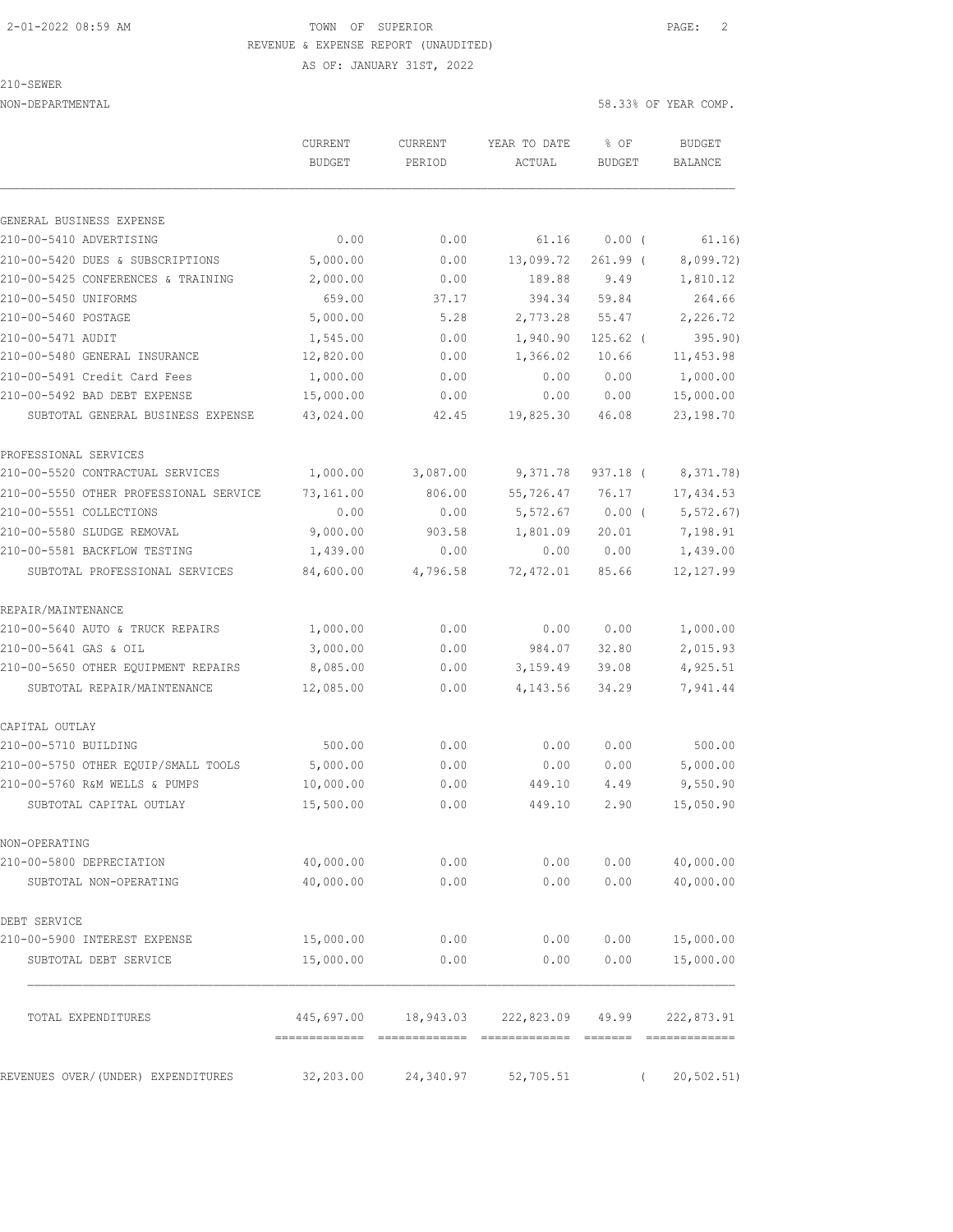AS OF: JANUARY 31ST, 2022

210-SEWER

|                                    |                          |                          |                        | 58.33% OF YEAR COMP.    |                                 |
|------------------------------------|--------------------------|--------------------------|------------------------|-------------------------|---------------------------------|
|                                    | <b>CURRENT</b><br>BUDGET | <b>CURRENT</b><br>PERIOD | YEAR TO DATE<br>ACTUAL | $8$ OF<br><b>BUDGET</b> | <b>BUDGET</b><br><b>BALANCE</b> |
|                                    |                          |                          |                        |                         |                                 |
| FUND TOTAL REVENUES                | 477,900.00               | 43,284.00                | 275,528.60             | 57.65                   | 202, 371.40                     |
| FUND TOTAL EXPENDITURES            | 445,697.00               | 18,943.03                | 222,823.09             | 49.99                   | 222,873.91                      |
| REVENUES OVER/(UNDER) EXPENDITURES | 32,203.00                | 24,340.97                | 52,705.51              |                         | 20, 502, 51)                    |

============= ============= ============= =============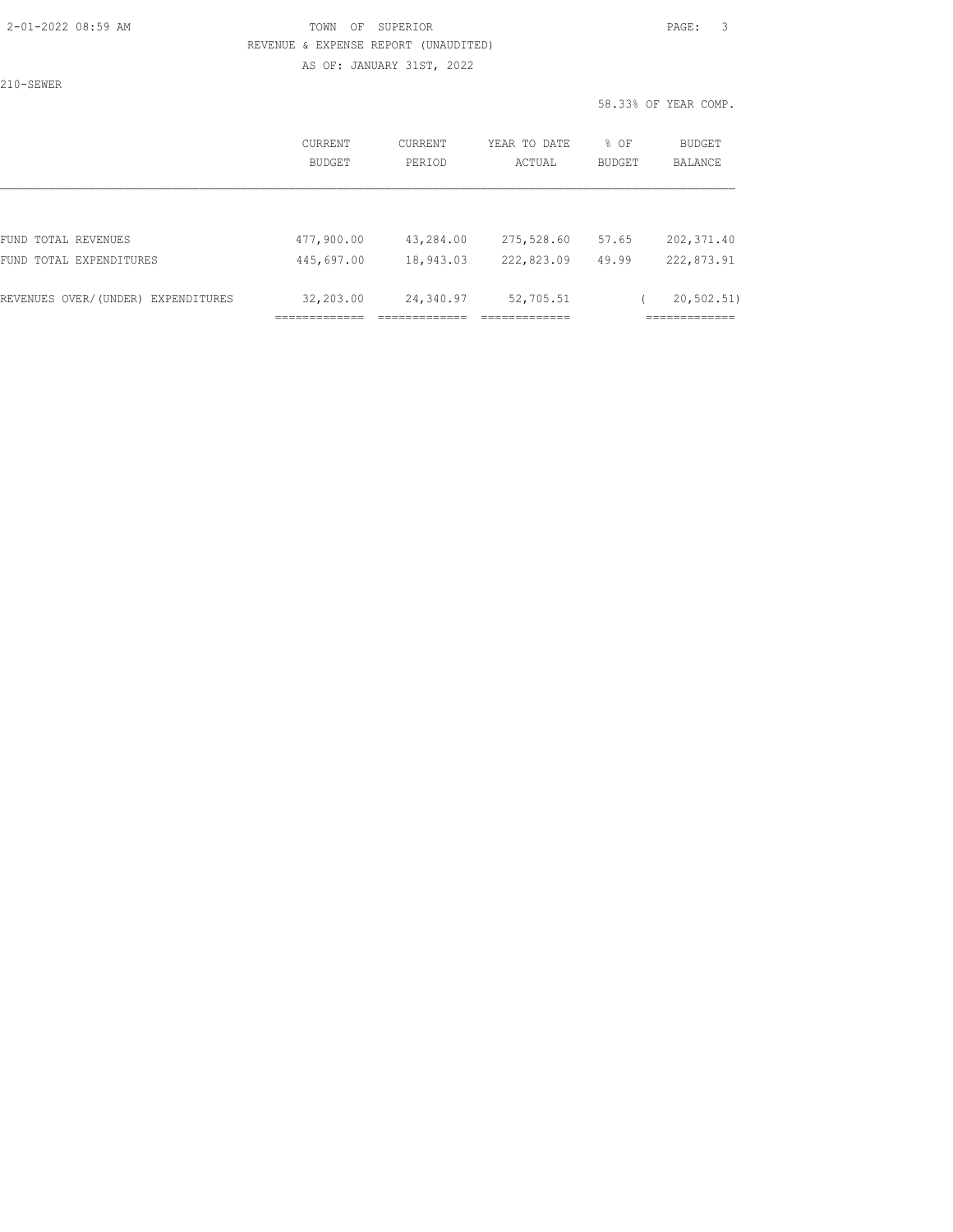## TOWN OF SUPERIOR **PAGE:** 1 REVENUE & EXPENSE REPORT (UNAUDITED)

AS OF: JANUARY 31ST, 2022

#### 22

| 220-AMBULANCE                            |               |            |              |               |                      |
|------------------------------------------|---------------|------------|--------------|---------------|----------------------|
| NON-DEPARTMENTAL                         |               |            |              |               | 58.33% OF YEAR COMP. |
|                                          | CURRENT       | CURRENT    | YEAR TO DATE | % OF          | <b>BUDGET</b>        |
|                                          | <b>BUDGET</b> | PERIOD     | ACTUAL       | <b>BUDGET</b> | BALANCE              |
|                                          |               |            |              |               |                      |
| REVENUES                                 |               |            |              |               |                      |
| TAXES                                    |               |            |              |               |                      |
| BUSINESS SERVICES                        |               |            |              |               |                      |
| ENTERPRISE SERVICES                      |               |            |              |               |                      |
| 220-00-4310 AMBULANCE BILLINGS           | 360,000.00    | 200.00     | 161,546.89   | 44.87         | 198, 453.11          |
| SUBTOTAL ENTERPRISE SERVICES             | 360,000.00    | 200.00     | 161,546.89   | 44.87         | 198, 453.11          |
| CONTINGENCY                              |               |            |              |               |                      |
| 220-00-4901 INTERFUND TRANSFER-AMBULANCE | 150,000.00    | 0.00       | 0.00         | 0.00          | 150,000.00           |
| SUBTOTAL CONTINGENCY                     | 150,000.00    | 0.00       | 0.00         | 0.00          | 150,000.00           |
| <b>TOTAL REVENUES</b>                    | 510,000.00    | 200.00     | 161,546.89   | 31.68         | 348, 453. 11         |
| EXPENDITURES                             |               |            |              |               |                      |
| PERSONEL                                 |               |            |              |               |                      |
| 220-00-5100 SALARIES                     | 282,018.00    | 11,434.48  | 144, 454.75  | 51.22         | 137,563.25           |
| 220-00-5101 OVERTIME                     | 30,000.00     | 55.10      | 20,738.57    | 69.13         | 9,261.43             |
| 220-00-5151 FICA                         | 17,772.00     | 713.45     | 10,238.48    | 57.61         | 7,533.52             |
| 220-00-5152 MEDICARE                     | 4,156.00      | 166.85     | 2,394.48     | 57.62         | 1,761.52             |
| 220-00-5153 STATE UNEMPLOYMENT           | $1,285.00$ (  | 34.89)     | 327.51       | 25.49         | 957.49               |
| 220-00-5154 WORKERS COMP INSURANCE       | 17,931.00     | 4,913.00   | 17,321.00    | 96.60         | 610.00               |
| 220-00-5160 PUBLIC SAFETY RETIREMENT     | 39,397.00     | 2,879.17   | 19,979.70    | 50.71         | 19, 417.30           |
| 220-00-5162 LIFE INSURANCE               | 450.00        | 37.52      | 284.08       | 63.13         | 165.92               |
| 220-00-5163 HEALTH INSURANCE             | 36,287.00     | 2,999.90   | 12,999.58    | 35.82         | 23, 287.42           |
| 220-00-5164 DENTAL INSURANCE             | 2,285.00      | 176.85     | 1,459.00     | 63.85         | 826.00               |
| SUBTOTAL PERSONEL                        | 431,581.00    | 23, 341.43 | 230, 197. 15 | 53.34         | 201,383.85           |
| SUPPLIES                                 |               |            |              |               |                      |
| 220-00-5220 MEDICAL SUPPLIES             | 16,000.00     | 384.34     | 6,990.71     | 43.69         | 9,009.29             |
| 220-00-5299 OPERATING SUPPLIES           | 0.00          | 0.00       | 150.00       | $0.00$ (      | 150.00)              |
| SUBTOTAL SUPPLIES                        | 16,000.00     | 384.34     | 7,140.71     | 44.63         | 8,859.29             |
| UTILITIES                                |               |            |              |               |                      |
| 220-00-5310 ELECTRICITY                  | 2,783.00      | 0.00       | 1,244.83     | 44.73         | 1,538.17             |
| 220-00-5350 TELEPHONE                    | 1,000.00      | 71.21      | 368.71       | 36.87         | 631.29               |
| 220-00-5360 WATER                        | 1,100.00      | 52.01      | 295.16       | 26.83         | 804.84               |
| SUBTOTAL UTILITIES                       | 4,883.00      | 123.22     | 1,908.70     | 39.09         | 2,974.30             |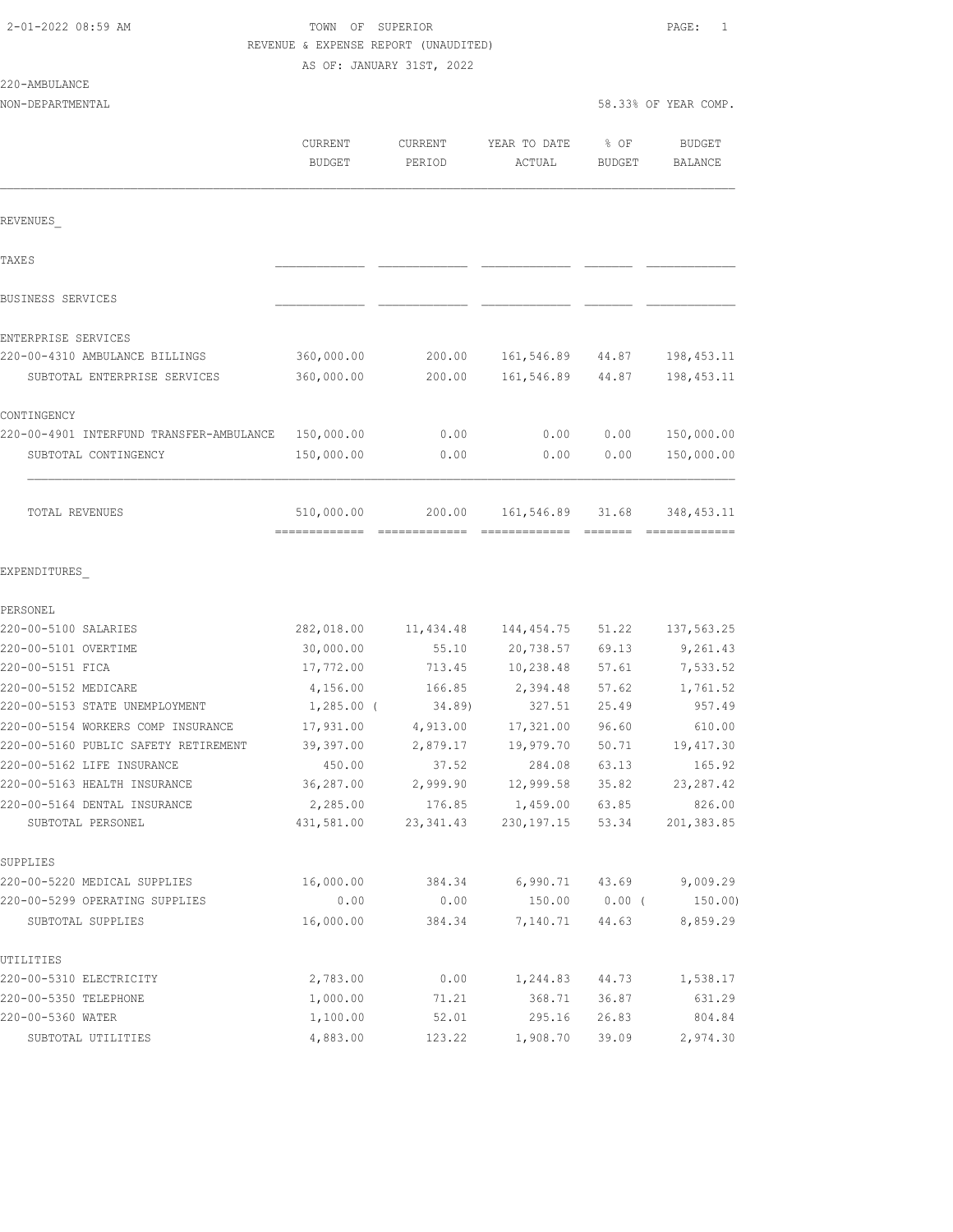AS OF: JANUARY 31ST, 2022

### 220-AMBULANCE

|                                                | <b>CURRENT</b><br><b>BUDGET</b>           | <b>CURRENT</b><br>PERIOD | YEAR TO DATE<br>ACTUAL       | % OF<br><b>BUDGET</b>                                                                                                                                                                                                                                                                                                                                                                                                                                                                                                                                                                         | <b>BUDGET</b><br>BALANCE   |
|------------------------------------------------|-------------------------------------------|--------------------------|------------------------------|-----------------------------------------------------------------------------------------------------------------------------------------------------------------------------------------------------------------------------------------------------------------------------------------------------------------------------------------------------------------------------------------------------------------------------------------------------------------------------------------------------------------------------------------------------------------------------------------------|----------------------------|
| GENERAL BUSINESS EXPENSE                       |                                           |                          |                              |                                                                                                                                                                                                                                                                                                                                                                                                                                                                                                                                                                                               |                            |
| 220-00-5420 DUES & SUBSCRIPTIONS               | 1,000.00                                  | 0.00                     | 0.00                         | 0.00                                                                                                                                                                                                                                                                                                                                                                                                                                                                                                                                                                                          | 1,000.00                   |
| 220-00-5471 AUDIT                              | 0.00                                      | 0.00                     | 1,940.90                     | $0.00$ (                                                                                                                                                                                                                                                                                                                                                                                                                                                                                                                                                                                      | 1,940.90)                  |
| 220-00-5480 GENERAL INSURANCE                  | 6,410.00                                  | 0.00                     | 683.01                       | 10.66                                                                                                                                                                                                                                                                                                                                                                                                                                                                                                                                                                                         | 5,726.99                   |
| 220-00-5491 BANK FEES                          | 1,500.00                                  | 0.00                     | 2,089.84                     | 139.32 (                                                                                                                                                                                                                                                                                                                                                                                                                                                                                                                                                                                      | 589.84)                    |
| SUBTOTAL GENERAL BUSINESS EXPENSE              | 8,910.00                                  | 0.00                     | 4,713.75                     | 52.90                                                                                                                                                                                                                                                                                                                                                                                                                                                                                                                                                                                         | 4,196.25                   |
| PROFESSIONAL SERVICES                          |                                           |                          |                              |                                                                                                                                                                                                                                                                                                                                                                                                                                                                                                                                                                                               |                            |
| 220-00-5520 CONTRACTUAL SERVICES               | 24,000.00                                 | 4,454.42                 | 15,978.33                    | 66.58                                                                                                                                                                                                                                                                                                                                                                                                                                                                                                                                                                                         | 8,021.67                   |
| 220-00-5550 OTHER PROFESSIONAL SERVICE         | 4,080.00                                  | 0.00                     | 2,355.20                     | 57.73                                                                                                                                                                                                                                                                                                                                                                                                                                                                                                                                                                                         | 1,724.80                   |
| SUBTOTAL PROFESSIONAL SERVICES                 | 28,080.00                                 | 4,454.42                 | 18, 333.53                   | 65.29                                                                                                                                                                                                                                                                                                                                                                                                                                                                                                                                                                                         | 9,746.47                   |
| REPAIR/MAINTENANCE                             |                                           |                          |                              |                                                                                                                                                                                                                                                                                                                                                                                                                                                                                                                                                                                               |                            |
| 220-00-5641 GAS & OIL                          | 9,000.00                                  | 0.00                     | 3,291.36                     | 36.57                                                                                                                                                                                                                                                                                                                                                                                                                                                                                                                                                                                         | 5,708.64                   |
| SUBTOTAL REPAIR/MAINTENANCE                    | 9,000.00                                  | 0.00                     | 3,291.36                     | 36.57                                                                                                                                                                                                                                                                                                                                                                                                                                                                                                                                                                                         | 5,708.64                   |
| CAPITAL OUTLAY                                 |                                           |                          |                              |                                                                                                                                                                                                                                                                                                                                                                                                                                                                                                                                                                                               |                            |
| 220-00-5741 Audit                              | 1,545.00                                  | 0.00                     | 0.00                         | 0.00                                                                                                                                                                                                                                                                                                                                                                                                                                                                                                                                                                                          | 1,545.00                   |
| SUBTOTAL CAPITAL OUTLAY                        | 1,545.00                                  | 0.00                     | 0.00                         | 0.00                                                                                                                                                                                                                                                                                                                                                                                                                                                                                                                                                                                          | 1,545.00                   |
| NON-OPERATING                                  |                                           |                          |                              |                                                                                                                                                                                                                                                                                                                                                                                                                                                                                                                                                                                               |                            |
| 220-00-5800 DEPRECIATION                       | 40,000.00                                 | 0.00                     | 0.00                         | 0.00                                                                                                                                                                                                                                                                                                                                                                                                                                                                                                                                                                                          | 40,000.00                  |
| SUBTOTAL NON-OPERATING                         | 40,000.00                                 | 0.00                     | 0.00                         | 0.00                                                                                                                                                                                                                                                                                                                                                                                                                                                                                                                                                                                          | 40,000.00                  |
| DEBT SERVICE                                   |                                           |                          |                              |                                                                                                                                                                                                                                                                                                                                                                                                                                                                                                                                                                                               |                            |
| TOTAL EXPENDITURES                             | 539,999.00                                | 28,303.41                | 265,585.20                   | 49.18                                                                                                                                                                                                                                                                                                                                                                                                                                                                                                                                                                                         | 274, 413.80                |
| REVENUES OVER/(UNDER) EXPENDITURES<br>$\left($ | ------------- -------------<br>29,999.00( | $28, 103.41)$ (          | -------------<br>104,038.31) | $\qquad \qquad \overline{\qquad \qquad }=\overline{\qquad \qquad }=\overline{\qquad \qquad }=\overline{\qquad \qquad }=\overline{\qquad \qquad }=\overline{\qquad \qquad }=\overline{\qquad \qquad }=\overline{\qquad \qquad }=\overline{\qquad \qquad }=\overline{\qquad \qquad }=\overline{\qquad \qquad }=\overline{\qquad \qquad }=\overline{\qquad \qquad }=\overline{\qquad \qquad }=\overline{\qquad \qquad }=\overline{\qquad \qquad }=\overline{\qquad \qquad }=\overline{\qquad \qquad }=\overline{\qquad \qquad }=\overline{\qquad \qquad }=\overline{\qquad \qquad }=\overline{\$ | =============<br>74,039.31 |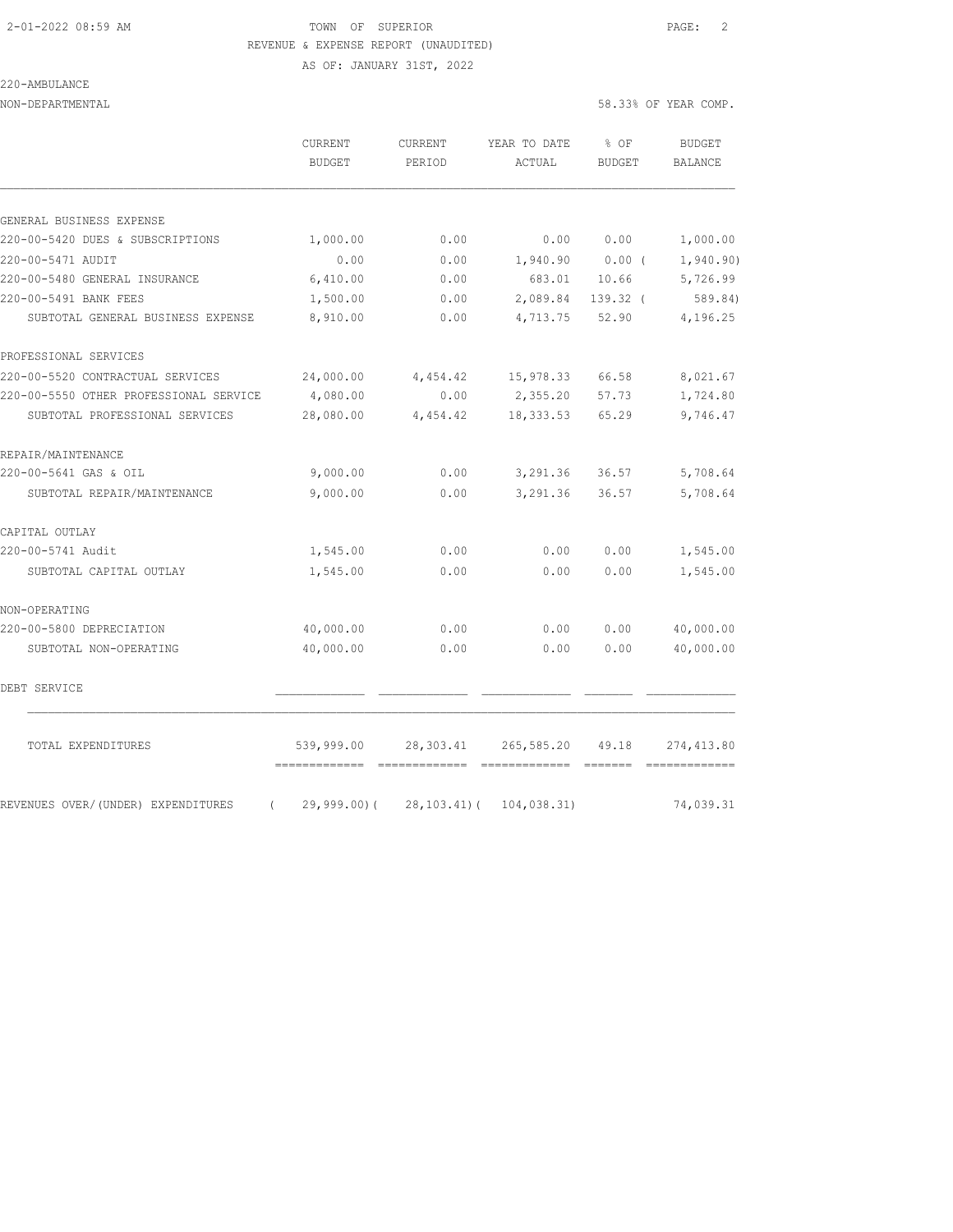AS OF: JANUARY 31ST, 2022

220-AMBULANCE

|                                    | CURRENT<br><b>BUDGET</b> | CURRENT<br>PERIOD | YEAR TO DATE<br>ACTUAL | % OF<br><b>BUDGET</b> | BUDGET<br><b>BALANCE</b> |
|------------------------------------|--------------------------|-------------------|------------------------|-----------------------|--------------------------|
|                                    |                          |                   |                        |                       |                          |
| FUND TOTAL REVENUES                | 510,000.00               | 200.00            | 161,546.89             | 31.68                 | 348, 453. 11             |
| FUND TOTAL EXPENDITURES            | 539,999.00               | 28,303.41         | 265,585.20             | 49.18                 | 274,413.80               |
| REVENUES OVER/(UNDER) EXPENDITURES | $29,999.00$ (            | $28, 103, 41)$ (  | 104,038.31)            |                       | 74,039.31                |
|                                    |                          |                   |                        |                       |                          |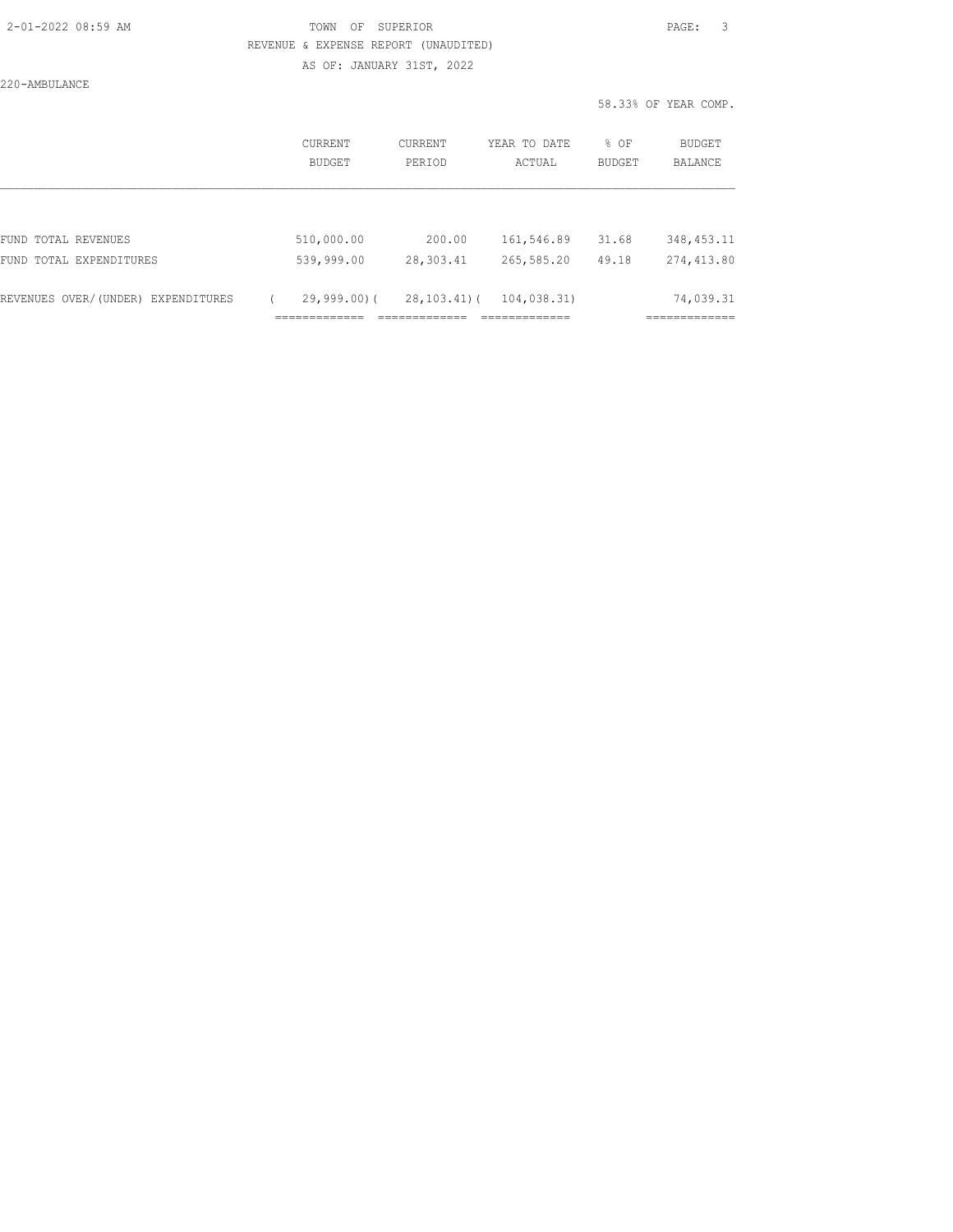AS OF: JANUARY 31ST, 2022

#### 230-CEMETARY

| NON-DEPARTMENTAL                     |                                              |                   |                            |                | 58.33% OF YEAR COMP.        |
|--------------------------------------|----------------------------------------------|-------------------|----------------------------|----------------|-----------------------------|
|                                      | CURRENT<br><b>BUDGET</b>                     | CURRENT<br>PERIOD | YEAR TO DATE<br>ACTUAL     | % OF<br>BUDGET | <b>BUDGET</b><br>BALANCE    |
| REVENUES                             |                                              |                   |                            |                |                             |
| BUSINESS SERVICES                    |                                              |                   |                            |                |                             |
| 230-00-4240 WEEKEND FEE              | 0.00                                         | 300.00            | 2,000.00                   | $0.00$ (       | 2,000.00                    |
| SUBTOTAL BUSINESS SERVICES           | 0.00                                         | 300.00            | 2,000.00                   | $0.00$ (       | 2,000.00)                   |
| ENTERPRISE SERVICES                  |                                              |                   |                            |                |                             |
| 230-00-4320 PLOT PURCHASE            | 25,000.00                                    | 5,000.00          | 24,750.00                  | 99.00          | 250.00                      |
| 230-00-4321 OPEN/CLOSE               | 0.00                                         | 2,150.00          | 11,750.00                  | $0.00$ (       | 11,750.00                   |
| SUBTOTAL ENTERPRISE SERVICES         | 25,000.00                                    | 7,150.00          | 36,500.00                  | 146.00 (       | 11,500.00)                  |
| CONTINGENCY                          |                                              |                   |                            |                |                             |
| TOTAL REVENUES                       | 25,000.00<br>=============================== | 7,450.00          | 38,500.00<br>============= | 154.00 (       | 13,500.00)<br>============= |
| EXPENDITURES                         |                                              |                   |                            |                |                             |
| PERSONEL                             |                                              |                   |                            |                |                             |
| 230-00-5100 SALARIES                 | 9,759.00                                     | 96.34             | 1,382.72                   | 14.17          | 8,376.28                    |
| 230-00-5101 OVERTIME                 | 0.00                                         | 0.00              | 102.89                     | $0.00$ (       | 102.89)                     |
| 230-00-5151 FICA                     | 605.00                                       | 5.97              | 92.10                      | 15.22          | 512.90                      |
| 230-00-5152 MEDICARE                 | 142.00                                       | 1.40              | 21.56                      | 15.18          | 120.44                      |
| 230-00-5153 STATE UNEMPLOYMENT       | 27.00                                        | 1.47              | 1.47                       | 5.44           | 25.53                       |
| 230-00-5154 WORKERS COMP INSURANCE   | 35.00                                        | 0.00              | 0.00                       | 0.00           | 35.00                       |
| 230-00-5161 ARIZONA STATE RETIREMENT | 1,211.00                                     | 11.96             | 184.12                     | 15.20          | 1,026.88                    |
| 230-00-5162 LIFE INSURANCE           | 20.00                                        | 0.00              | 0.00                       | 0.00           | 20.00                       |
| 230-00-5163 HEALTH INSURANCE         | 1,890.00                                     | 0.00              | 0.00                       | 0.00           | 1,890.00                    |
| 230-00-5164 DENTAL INSURANCE         | 102.00                                       | 0.00              | 0.00                       | 0.00           | 102.00                      |
| SUBTOTAL PERSONEL                    | 13,791.00                                    |                   | 117.14 1,784.86 12.94      |                | 12,006.14                   |
| SUPPLIES                             |                                              |                   |                            |                |                             |
| 230-00-5299 OPERATING SUPPLIES       | 1,000.00                                     | 0.00              | 145.06                     | 14.51          | 854.94                      |
| SUBTOTAL SUPPLIES                    | 1,000.00                                     | 0.00              | 145.06                     | 14.51          | 854.94                      |
| UTILITIES                            |                                              |                   |                            |                |                             |
| 230-00-5310 ELECTRICITY              | 1,000.00                                     | 0.00              | 362.31                     | 36.23          | 637.69                      |
| 230-00-5330 REFUSE                   | 0.00                                         | 0.00              | 672.71                     | $0.00$ (       | 672.71)                     |
| 230-00-5350 TELEPHONE                | 500.00                                       | 0.00              | 0.00                       | 0.00           | 500.00                      |
| 230-00-5360 WATER                    | 700.00                                       | 32.87             | 2,107.45                   |                | 301.06 ( 1,407.45)          |
| SUBTOTAL UTILITIES                   | 2,200.00                                     | 32.87             | 3,142.47                   | 142.84 (       | 942.47)                     |
| GENERAL BUSINESS EXPENSE             |                                              |                   |                            |                |                             |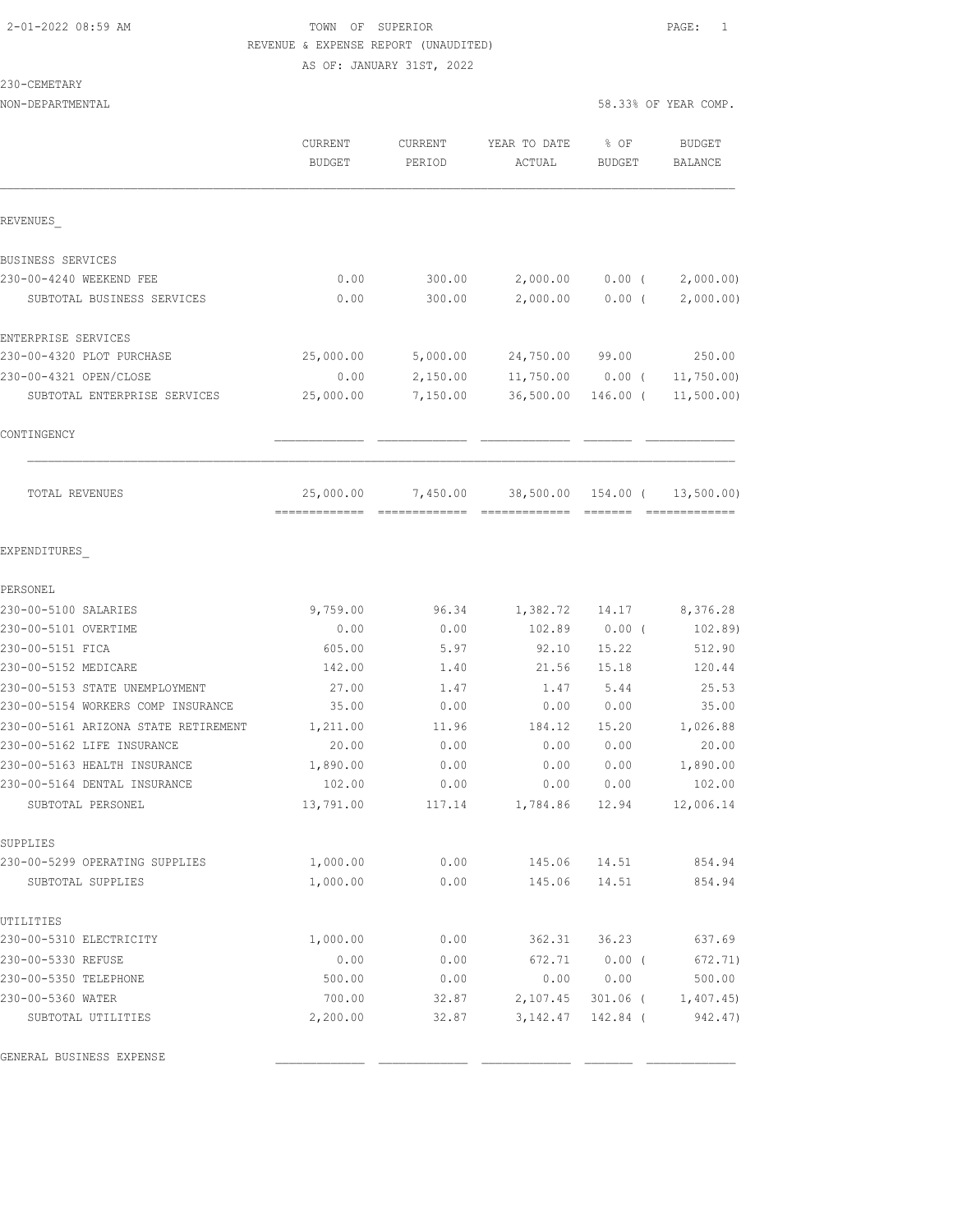AS OF: JANUARY 31ST, 2022

### 230-CEMETARY

|                                                           | CURRENT<br><b>BUDGET</b> | CURRENT<br>PERIOD | YEAR TO DATE<br>ACTUAL                                   | $8$ OF<br>BUDGET | BUDGET<br><b>BALANCE</b> |
|-----------------------------------------------------------|--------------------------|-------------------|----------------------------------------------------------|------------------|--------------------------|
|                                                           |                          |                   |                                                          |                  |                          |
| PROFESSIONAL SERVICES<br>230-00-5520 CONTRACTUAL SERVICES | 0.00                     |                   | $1,512.00$ $25,593.00$ $0.00$ ( $25,593.00$ )            |                  |                          |
| SUBTOTAL PROFESSIONAL SERVICES                            | 0.00                     |                   | $1,512.00$ $25,593.00$ $0.00$ ( $25,593.00$ )            |                  |                          |
| REPAIR/MAINTENANCE                                        |                          |                   |                                                          |                  |                          |
| 230-00-5650 OTHER EQUIPMENT REPAIRS 2,000.00              |                          | 0.00              | 0.00                                                     | 0.00             | 2,000.00                 |
| SUBTOTAL REPAIR/MAINTENANCE                               | 2,000.00                 | 0.00              | 0.00                                                     | 0.00             | 2,000.00                 |
| CAPITAL OUTLAY                                            |                          |                   |                                                          |                  |                          |
| 230-00-5750 OTHER EQUIP/SMALL TOOLS                       | 0.00                     | 0.00              | 174.64                                                   | $0.00$ (         | 174.64)                  |
| 230-00-5790 MACHINERY AND EOUIPMENT                       | 0.00                     | 0.00              | 617.00                                                   | 0.00(            | 617.00                   |
| SUBTOTAL CAPITAL OUTLAY                                   | 0.00                     | 0.00              | 791.64                                                   | $0.00$ (         | 791.64)                  |
| NON-OPERATING                                             |                          |                   |                                                          |                  |                          |
| DEBT SERVICE                                              |                          |                   |                                                          |                  |                          |
| TOTAL EXPENDITURES                                        |                          |                   | 18,991.00   1,662.01   31,457.03   165.64   ( 12,466.03) |                  |                          |
|                                                           | =============            |                   |                                                          |                  |                          |
| REVENUES OVER/(UNDER) EXPENDITURES                        | 6,009.00                 |                   | 5,787.99 7,042.97                                        | $\sqrt{2}$       | 1,033.97)                |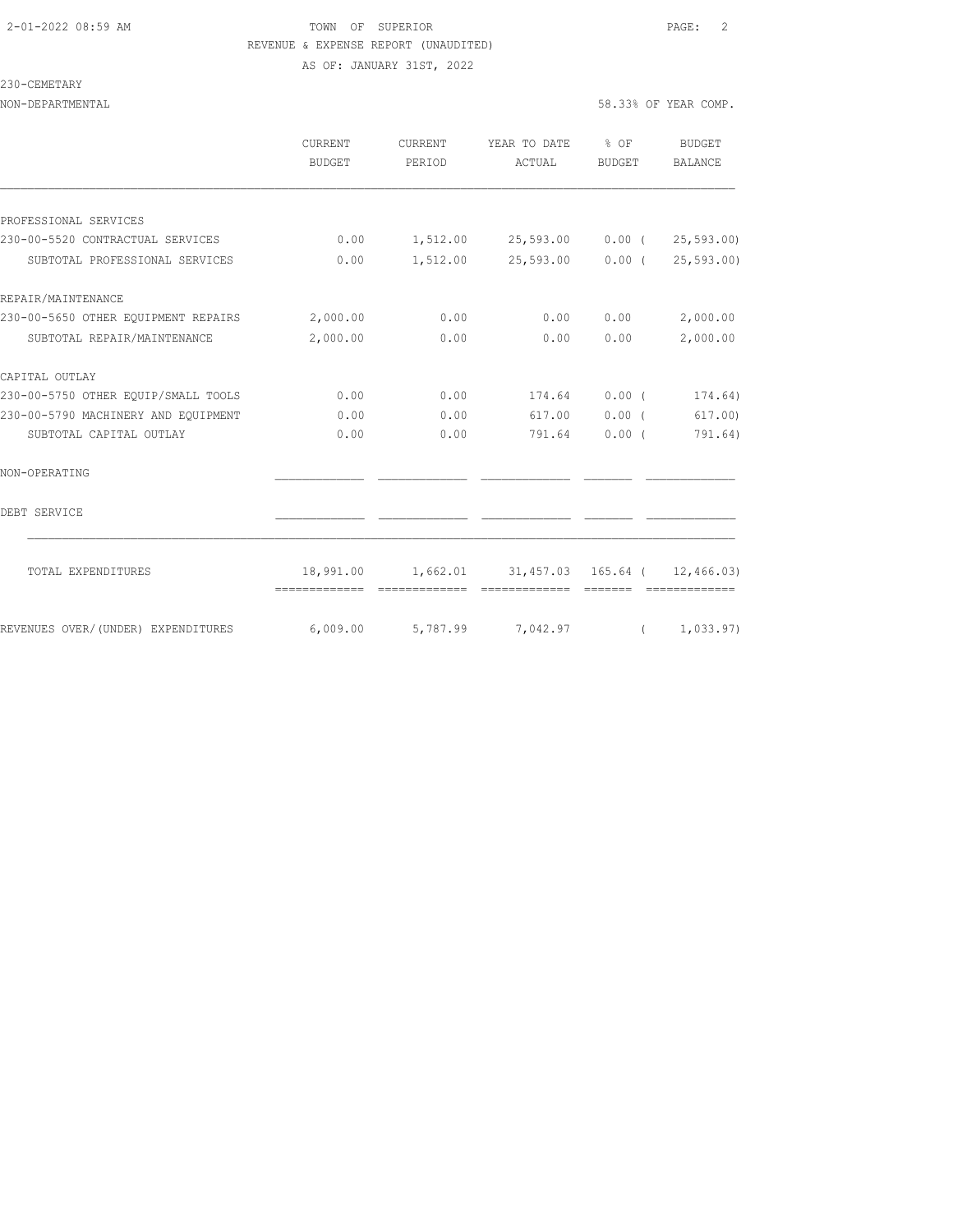AS OF: JANUARY 31ST, 2022

230-CEMETARY

|                                    | CURRENT<br>BUDGET | CURRENT<br>PERIOD | YEAR TO DATE<br>ACTUAL | % OF<br><b>BUDGET</b> | <b>BUDGET</b><br><b>BALANCE</b> |
|------------------------------------|-------------------|-------------------|------------------------|-----------------------|---------------------------------|
|                                    |                   |                   |                        |                       |                                 |
| FUND TOTAL REVENUES                | 25,000.00         | 7,450.00          | 38,500.00              | 154.00 (              | 13,500.00)                      |
| FUND TOTAL EXPENDITURES            | 18,991.00         | 1,662.01          | 31,457.03              | 165.64 (              | 12,466.03                       |
| REVENUES OVER/(UNDER) EXPENDITURES | 6,009.00          | 5,787.99          | 7,042.97               |                       | 1,033.97)                       |
|                                    |                   |                   |                        |                       |                                 |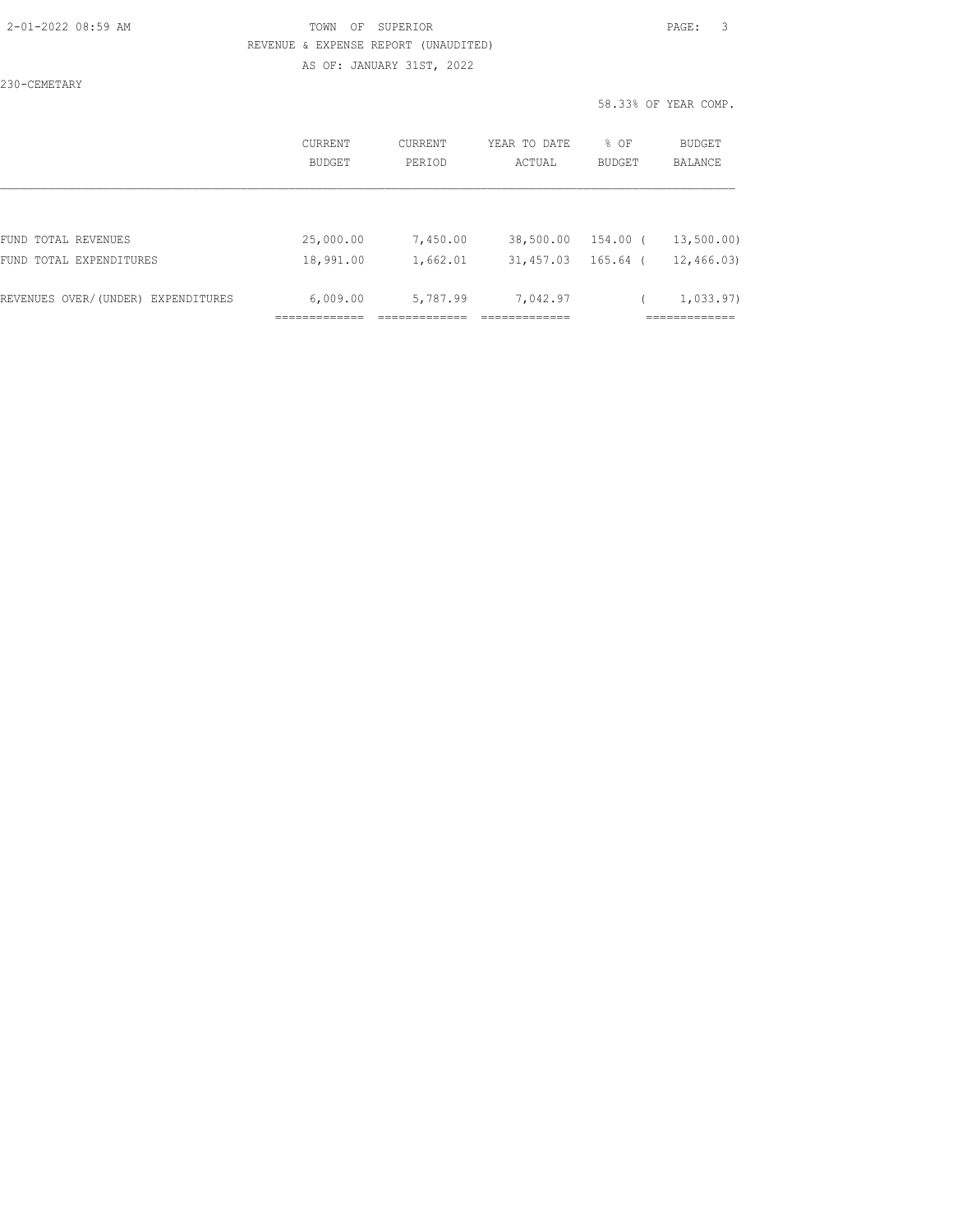#### TOWN OF SUPERIOR **Example 2010** PAGE: 1 REVENUE & EXPENSE REPORT (UNAUDITED)

AS OF: JANUARY 31ST, 2022

|                                                              | CURRENT<br><b>BUDGET</b> | <b>CURRENT</b><br>PERIOD | YEAR TO DATE<br>ACTUAL | % OF<br><b>BUDGET</b> | <b>BUDGET</b><br><b>BALANCE</b> |
|--------------------------------------------------------------|--------------------------|--------------------------|------------------------|-----------------------|---------------------------------|
| REVENUES                                                     |                          |                          |                        |                       |                                 |
| TAXES                                                        |                          |                          |                        |                       |                                 |
| 300-00-4132 HIGHWAY USERS REVENUE FUND                       | 1,254,148.00             | 26,177.35                | 163,339.14             | 13.02                 | 1,090,808.86                    |
| SUBTOTAL TAXES                                               | 1,254,148.00             | 26, 177.35               | 163, 339.14            | 13.02                 | 1,090,808.86                    |
| CONTINGENCY                                                  |                          |                          |                        |                       |                                 |
| 300-00-4901 INTERFUND TRANSFER-HURF                          | 64,511.00                | 0.00                     | 0.00                   | 0.00                  | 64,511.00                       |
| SUBTOTAL CONTINGENCY                                         | 64,511.00                | 0.00                     | 0.00                   | 0.00                  | 64,511.00                       |
| TOTAL REVENUES                                               | 1,318,659.00             | 26, 177.35               | 163,339.14             | 12.39                 | 1,155,319.86                    |
| EXPENDITURES                                                 |                          |                          |                        |                       |                                 |
| PERSONEL                                                     |                          |                          |                        |                       |                                 |
| 300-00-5100 SALARIES                                         | 106,364.00               | 3,446.96                 | 49,832.75              | 46.85                 | 56, 531.25                      |
| 300-00-5101 OVERTIME                                         | 2,000.00                 | 0.00                     | 1,881.43               | 94.07                 | 118.57                          |
| 300-00-5120 INMATE LABOR                                     | 4,500.00                 | 0.00                     | 407.50                 | 9.06                  | 4,092.50                        |
| 300-00-5151 FICA                                             | 6, 595.00                | 213.71                   | 3,206.26               | 48.62                 | 3,388.74                        |
| 300-00-5152 MEDICARE                                         | 1,542.00                 | 49.98                    | 749.85                 | 48.63                 | 792.15                          |
| 300-00-5153 STATE UNEMPLOYMENT                               | 236.00                   | 47.10                    | 56.80                  | 24.07                 | 179.20                          |
| 300-00-5154 WORKERS COMP INSURANCE                           | 1,142.00                 | 1,198.00                 | 3,999.00               | $350.18$ (            | 2,857.00                        |
| 300-00-5161 ARIZONA STATE RETIREMENT                         | 13,200.00                | 355.60                   | 5,350.42               | 40.53                 | 7,849.58                        |
| 300-00-5162 LIFE INSURANCE                                   | 177.00                   | 0.00                     | 0.00                   | 0.00                  | 177.00                          |
| 300-00-5163 HEALTH INSURANCE                                 | 11,718.00                | 0.00                     | 0.00                   | 0.00                  | 11,718.00                       |
| 300-00-5164 DENTAL INSURANCE                                 | 898.00                   | 0.00                     | 0.00                   | 0.00                  | 898.00                          |
| SUBTOTAL PERSONEL                                            | 148,372.00               | 5, 311.35                | 65,484.01              | 44.14                 | 82,887.99                       |
| SUPPLIES                                                     |                          |                          |                        |                       |                                 |
| 300-00-5225 SAFETY SUPPLIES/EQUIPMENT                        | 1,000.00                 | 0.00                     | 0.00                   | 0.00                  | 1,000.00                        |
| 300-00-5299 OPERATING SUPPLIES                               | 7,500.00                 | 2,189.00                 | 18,054.76              | 240.73 (              | 10, 554.76                      |
| SUBTOTAL SUPPLIES                                            | 8,500.00                 | 2,189.00                 | 18,054.76              | $212.41$ (            | 9,554.76                        |
| UTILITIES                                                    |                          |                          |                        |                       |                                 |
| 300-00-5310 ELECTRICITY                                      | 25,000.00                | 0.00                     | 12,594.55              | 50.38                 | 12,405.45                       |
| 300-00-5315 APS CONTRACT                                     | 3,000.00                 | 0.00                     | 997.52                 | 33.25                 | 2,002.48                        |
| 300-00-5350 TELEPHONE                                        | 1,650.00                 | 0.00                     | 2,581.91               | 156.48 (              | 931.91)                         |
| 300-00-5360 WATER<br>SUBTOTAL UTILITIES                      | 3,000.00<br>32,650.00    | 164.07<br>164.07         | 874.14<br>17,048.12    | 29.14<br>52.21        | 2,125.86<br>15,601.88           |
|                                                              |                          |                          |                        |                       |                                 |
| GENERAL BUSINESS EXPENSE<br>300-00-5420 DUES & SUBSCRIPTIONS | 0.00                     | 0.00                     | 266.99                 | $0.00$ (              | 266.99                          |
| 300-00-5471 AUDIT                                            | 1,545.00                 | 0.00                     | 1,940.96               | $125.63$ (            | 395.96)                         |
| 300-00-5480 GENERAL INSURANCE                                | 12,205.00                | 0.00                     | 1,366.02               | 11.19                 | 10,838.98                       |
| SUBTOTAL GENERAL BUSINESS EXPENSE                            | 13,750.00                | 0.00                     | 3,573.97               | 25.99                 | 10,176.03                       |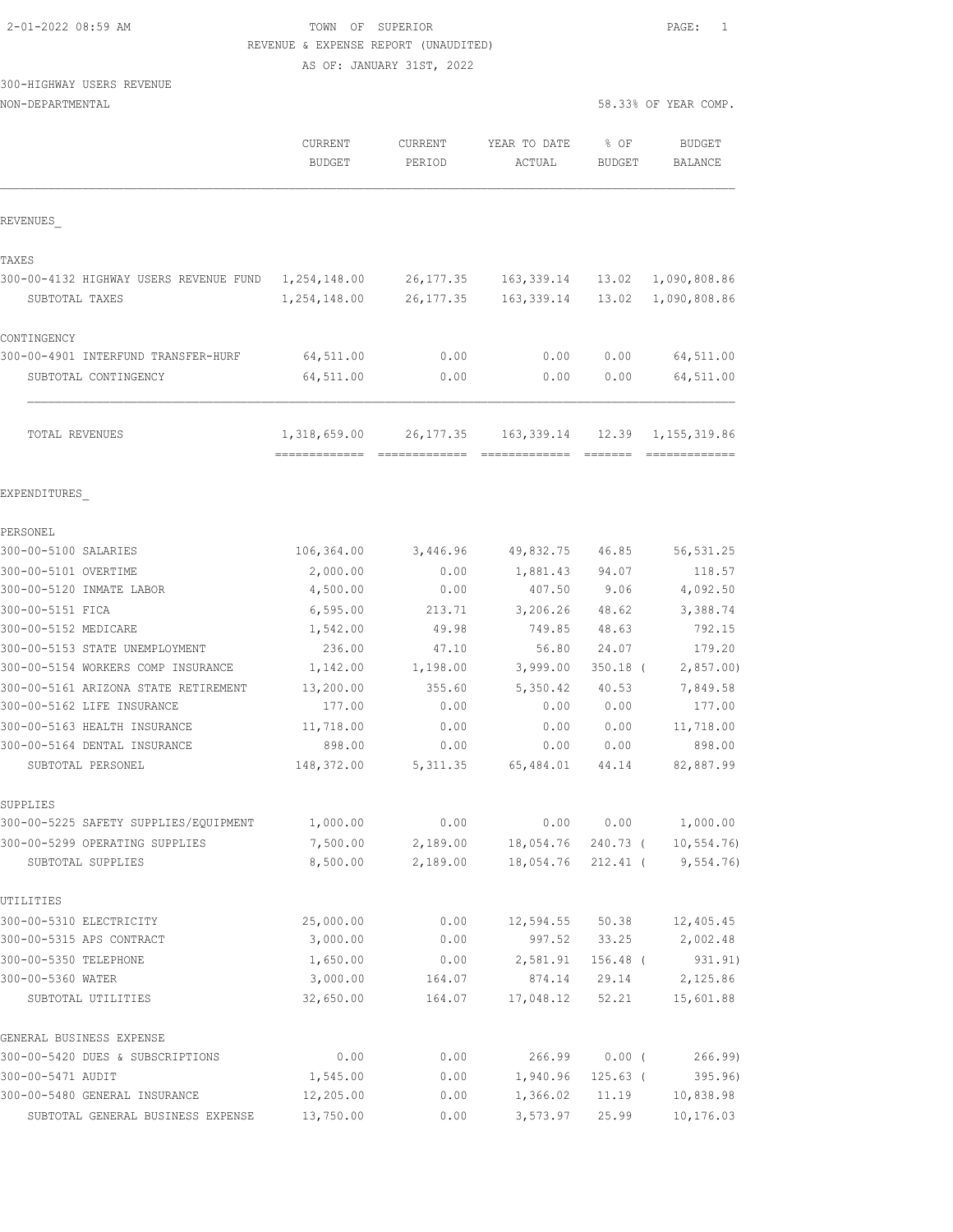AS OF: JANUARY 31ST, 2022

### 300-HIGHWAY USERS REVENUE NON-DEPARTMENTAL 58

| 8.33% OF YEAR COMP. |
|---------------------|
|---------------------|

|                                                                           | CURRENT<br><b>BUDGET</b> | CURRENT<br>PERIOD | YEAR TO DATE<br>ACTUAL | $8$ OF<br>BUDGET     | <b>BUDGET</b><br><b>BALANCE</b> |
|---------------------------------------------------------------------------|--------------------------|-------------------|------------------------|----------------------|---------------------------------|
|                                                                           |                          |                   |                        |                      |                                 |
| PROFESSIONAL SERVICES                                                     |                          |                   |                        |                      |                                 |
| 300-00-5520 CONTRACTUAL SERVICES                                          | 0.00                     | 4,914.00          | 27,826.29              | 0.00(                | 27,826.29)                      |
| 300-00-5550 OTHER PROFESSIONAL SERVICES<br>SUBTOTAL PROFESSIONAL SERVICES | 20,000.00<br>20,000.00   | 0.00<br>4,914.00  | 55,614.00<br>83,440.29 | 278.07 (<br>417.20 ( | 35,614.00<br>63, 440.29         |
| REPAIR/MAINTENANCE                                                        |                          |                   |                        |                      |                                 |
| 300-00-5640 AUTO & TRUCK REPAIRS                                          | 2,775.00                 | 0.00              | 200.00                 | 7.21                 | 2,575.00                        |
| 300-00-5641 GAS & OIL                                                     | 3,386.00                 | 0.00              | 3,795.59               | $112.10$ (           | 409.59                          |
| 300-00-5643 INMATE FUEL                                                   | 1,000.00                 | 0.00              | 0.00                   | 0.00                 | 1,000.00                        |
| 300-00-5650 OTHER EQUIPMENT REPAIRS                                       | 4,664.00                 | 755.00            | 5,517.45               | $118.30$ (           | 853.45)                         |
| 300-00-5670 STREET & SIDEWALK REPAIR                                      | 0.00                     | 8,660.53          | 237, 212.69            | $0.00$ (             | 237, 212.69)                    |
| 300-00-5671 CRACKSEAL                                                     | 6,000.00                 | 0.00              | 0.00                   | 0.00                 | 6,000.00                        |
| SUBTOTAL REPAIR/MAINTENANCE                                               | 17,825.00                | 9,415.53          | 246,725.73 1,384.16 (  |                      | 228,900.73)                     |
| CAPITAL OUTLAY                                                            |                          |                   |                        |                      |                                 |
| 300-00-5750 OTHER EQUIP/SMALL TOOLS                                       | 5,000.00                 | 0.00              | 0.00                   | 0.00                 | 5,000.00                        |
| 300-00-5770 TRAFFIC SIGNS                                                 | 2,000.00                 | 0.00              | 281.82                 | 14.09                | 1,718.18                        |
| 300-00-5790 MACHINERY & EQUIPMENT                                         | 5,000.00                 | 0.00              | 259.63                 | 5.19                 | 4,740.37                        |
| SUBTOTAL CAPITAL OUTLAY                                                   | 12,000.00                | 0.00              | 541.45                 | 4.51                 | 11,458.55                       |
| NON-OPERATING                                                             |                          |                   |                        |                      |                                 |
| DEBT SERVICE                                                              |                          |                   |                        |                      |                                 |
| 300-00-5999 CONTINGENCY                                                   | 1,000,000.00             | 0.00              | 0.00                   | 0.00                 | 1,000,000.00                    |
| SUBTOTAL DEBT SERVICE                                                     | 1,000,000.00             | 0.00              | 0.00                   | 0.00                 | 1,000,000.00                    |
| TOTAL EXPENDITURES                                                        | 1,253,097.00             | 21,993.95         | 434,868.33             | 34.70                | 818,228.67<br>=============     |
| REVENUES OVER/(UNDER) EXPENDITURES                                        | 65,562.00                | $4,183.40$ (      | 271, 529.19            |                      | 337,091.19                      |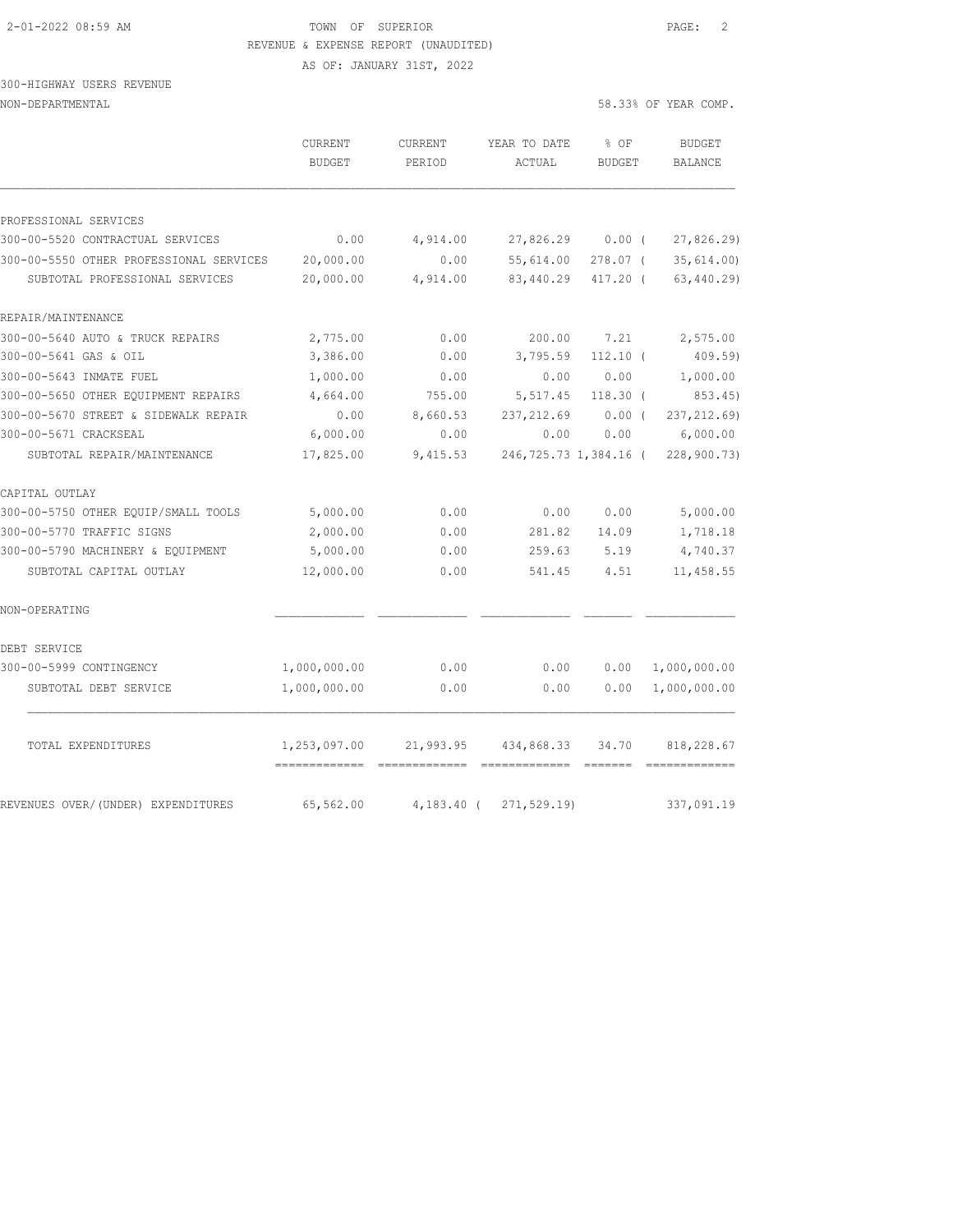|  | 2-01-2022 08:59 AM |  |
|--|--------------------|--|
|  |                    |  |

## TOWN OF SUPERIOR **Example 20:20 AM TOWN OF SUPERIOR**  REVENUE & EXPENSE REPORT (UNAUDITED) AS OF: JANUARY 31ST, 2022

300-HIGHWAY USERS REVENUE

|                                    | CURRENT<br><b>BUDGET</b> | <b>CURRENT</b><br>PERIOD | YEAR TO DATE<br>ACTUAL | % OF<br><b>BUDGET</b> | <b>BUDGET</b><br><b>BALANCE</b> |
|------------------------------------|--------------------------|--------------------------|------------------------|-----------------------|---------------------------------|
|                                    |                          |                          |                        |                       |                                 |
| FUND TOTAL REVENUES                | 1,318,659.00             | 26, 177.35               | 163, 339.14            | 12.39                 | 1, 155, 319.86                  |
| FUND TOTAL EXPENDITURES            | 1,253,097.00             | 21,993.95                | 434,868.33             | 34.70                 | 818,228.67                      |
| REVENUES OVER/(UNDER) EXPENDITURES | 65,562.00                | $4,183,40$ (             | 271,529.19)            |                       | 337,091.19                      |
|                                    |                          |                          |                        |                       |                                 |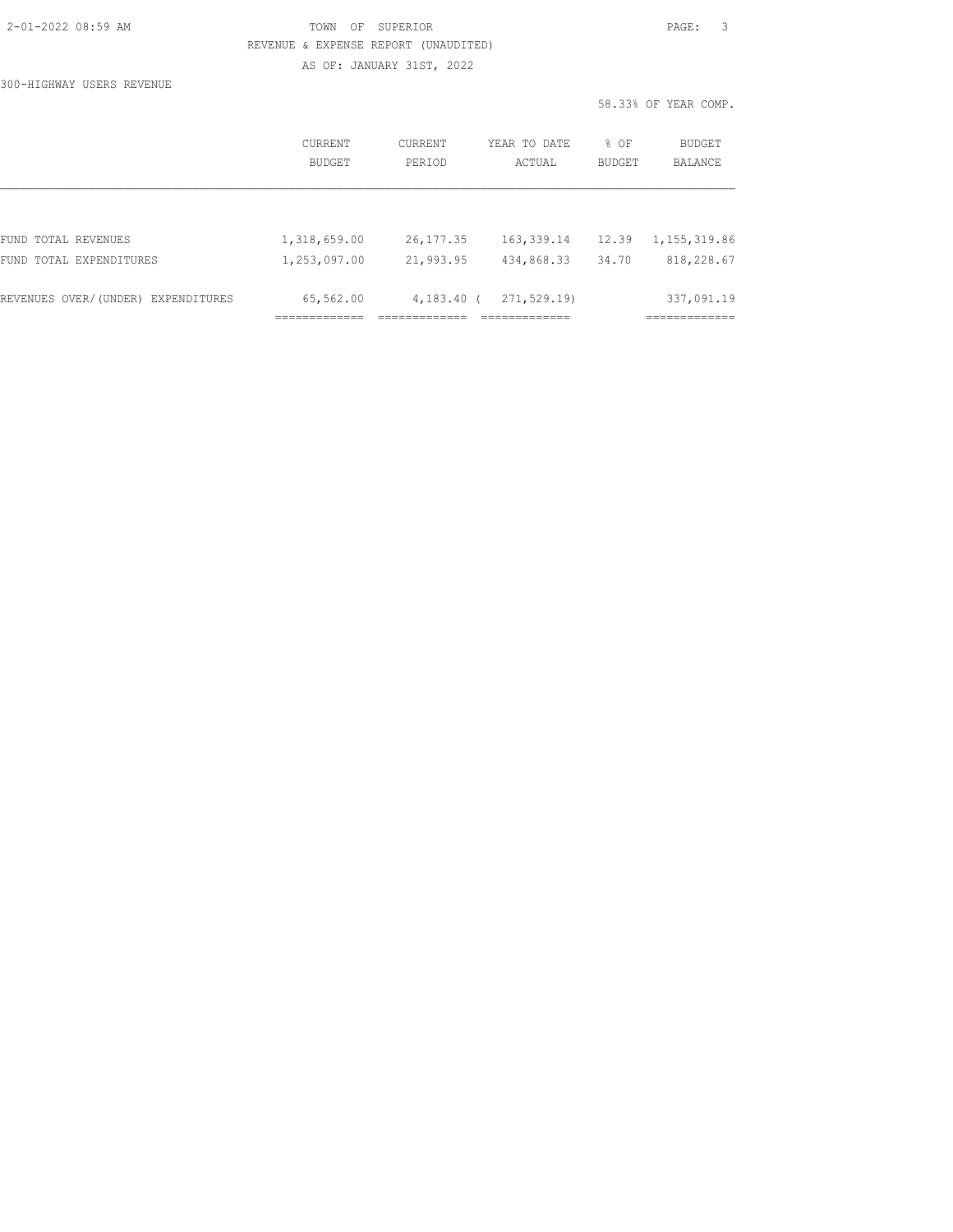## TOWN OF SUPERIOR **PAGE:** 1 REVENUE & EXPENSE REPORT (UNAUDITED)

AS OF: JANUARY 31ST, 2022

#### 310-EXCISE TAX

| 08.33% OF YEAR COMP. |  |  |
|----------------------|--|--|
|                      |  |  |

|                                         | <b>CURRENT</b><br><b>BUDGET</b> | <b>CURRENT</b><br>PERIOD | YEAR TO DATE<br>ACTUAL      | % OF<br>BUDGET | <b>BUDGET</b><br>BALANCE |
|-----------------------------------------|---------------------------------|--------------------------|-----------------------------|----------------|--------------------------|
| REVENUES                                |                                 |                          |                             |                |                          |
| TAXES                                   |                                 |                          |                             |                |                          |
| 310-00-4130 EXCISE TAX-1/2 SALES PINAL  | 115,771.00                      | 17,995.68                | 235,622.61                  |                | 203.52 ( 119,851.61)     |
| SUBTOTAL TAXES                          | 115,771.00                      | 17,995.68                | 235,622.61                  |                | 203.52 ( 119,851.61)     |
| CONTINGENCY                             |                                 |                          |                             |                |                          |
| TOTAL REVENUES                          | 115,771.00<br>-------------     | 17,995.68                | 235,622.61<br>============= |                | 203.52 ( 119,851.61)     |
| EXPENDITURES                            |                                 |                          |                             |                |                          |
| PERSONEL                                |                                 |                          |                             |                |                          |
| 310-00-5100 SALARIES                    | 76,399.00                       | 2,500.31                 | 36, 315.62 47.53            |                | 40,083.38                |
| 310-00-5101 OVERTIME                    | 0.00                            | 0.00                     | 1,276.88                    | $0.00$ (       | 1,276.88)                |
| 310-00-5120 INMATE LABOR                | 4,000.00                        | 0.00                     | 407.50                      | 10.19          | 3,592.50                 |
| 310-00-5151 FICA                        | 4,737.00                        | 155.02                   | 2,330.72                    | 49.20          | 2,406.28                 |
| 310-00-5152 MEDICARE                    | 1,108.00                        | 36.25                    | 545.08                      | 49.19          | 562.92                   |
| 310-00-5153 STATE UNEMPLOYMENT          | 166.00                          | 32.60                    | 42.30                       | 25.48          | 123.70                   |
| 310-00-5154 WORKERS COMP INSURANCE      | 437.00                          | 0.00                     | 0.00                        | 0.00           | 437.00                   |
| 310-00-5161 ARIZONA STATE RETIREMENT    | 9,481.00                        | 262.18                   | 3,952.57                    | 41.69          | 5,528.43                 |
| 310-00-5162 LIFE INSURANCE              | 125.00                          | 0.00                     | 0.00                        | 0.00           | 125.00                   |
| 310-00-5163 HEALTH INSURANCE            | 10,584.00                       | 0.00                     | 0.00                        | 0.00           | 10,584.00                |
| 310-00-5164 DENTAL INSURANCE            | 632.00                          | 0.00                     | 0.00                        | 0.00           | 632.00                   |
| SUBTOTAL PERSONEL                       | 107,669.00                      | 2,986.36                 | 44,870.67                   | 41.67          | 62,798.33                |
| SUPPLIES                                |                                 |                          |                             |                |                          |
| UTILITIES                               |                                 |                          |                             |                |                          |
| 310-00-5310 ELECTRICITY                 | 1,666.00                        | 0.00                     | 637.60                      | 38.27          | 1,028.40                 |
| 310-00-5360 WATER                       | 0.00                            | 164.08                   | 874.11                      | $0.00$ (       | 874.11)                  |
| SUBTOTAL UTILITIES                      | 1,666.00                        | 164.08                   | 1,511.71                    | 90.74          | 154.29                   |
| GENERAL BUSINESS EXPENSE                |                                 |                          |                             |                |                          |
| 310-00-5471 Audit                       | 1,545.00                        | 0.00                     | 0.00                        | 0.00           | 1,545.00                 |
| SUBTOTAL GENERAL BUSINESS EXPENSE       | 1,545.00                        | 0.00                     | 0.00                        | 0.00           | 1,545.00                 |
| PROFESSIONAL SERVICES                   |                                 |                          |                             |                |                          |
| 310-00-5550 OTHER PROFESSIONAL SERVICES | 5,000.00                        | 0.00                     | 0.00                        | 0.00           | 5,000.00                 |
| SUBTOTAL PROFESSIONAL SERVICES          | 5,000.00                        | 0.00                     | 0.00                        | 0.00           | 5,000.00                 |
| REPAIR/MAINTENANCE                      |                                 |                          |                             |                |                          |
| 310-00-5640 AUTO & TRUCK REPAIRS        | 1,850.00                        | 0.00                     | 0.00                        | 0.00           | 1,850.00                 |
| 310-00-5641 GAS & OIL                   | 1,924.00                        | 0.00                     | 3,795.58                    | 197.28 (       | 1,871.58)                |
| 310-00-5643 INMATE FUEL                 | 1,000.00                        | 0.00                     | 0.00                        | 0.00           | 1,000.00                 |
| 310-00-5650 OTHER EQUIPMENT REPAIRS     | 5,000.00                        | 0.00                     | 123.87                      | 2.48           | 4,876.13                 |
| 310-00-5670 STREET & SIDEWALK REPAIR    | 40,929.00                       | 1,382.52                 | 6,659.15                    | 16.27          | 34,269.85                |
| SUBTOTAL REPAIR/MAINTENANCE             | 50,703.00                       | 1,382.52                 | 10,578.60                   | 20.86          | 40,124.40                |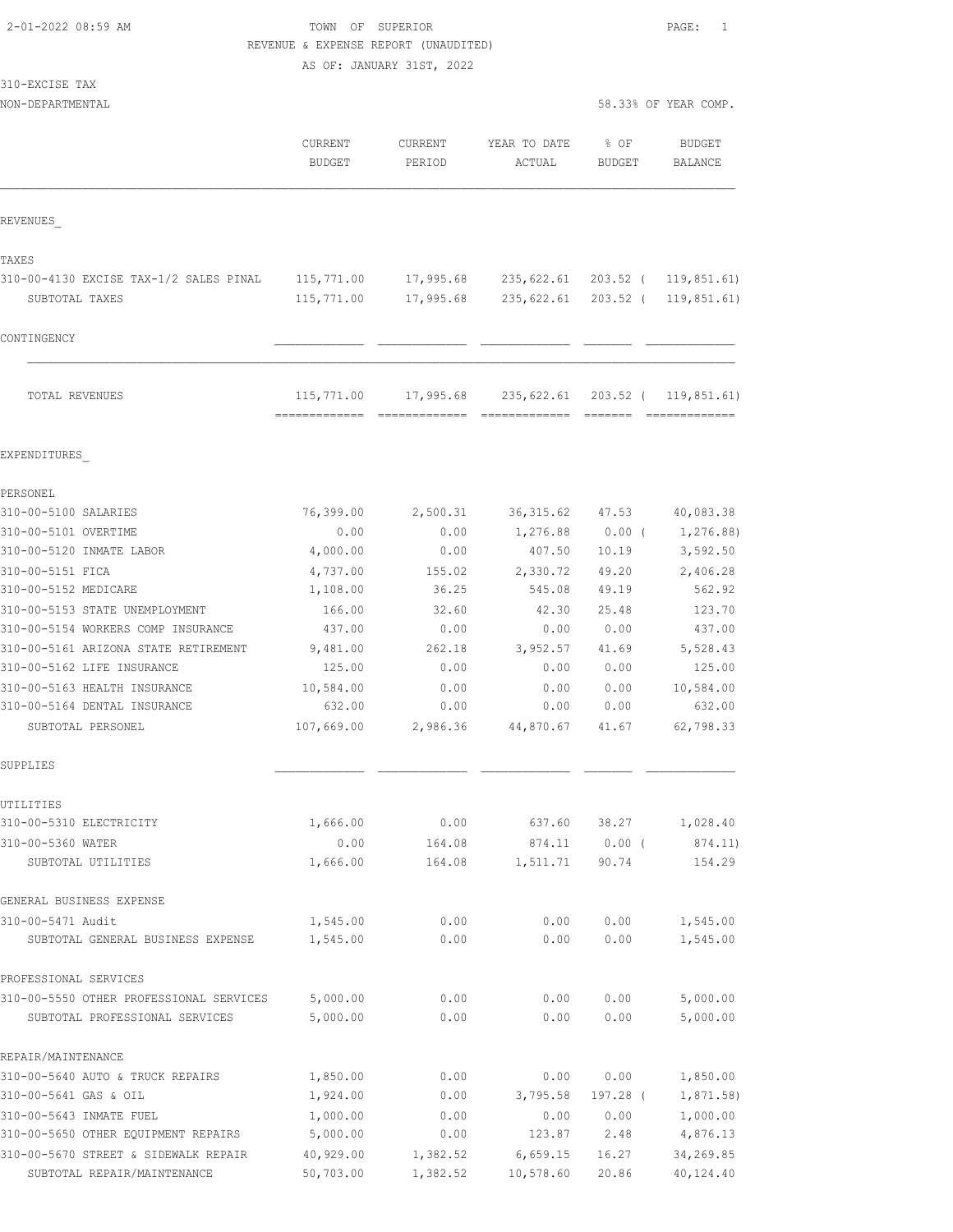AS OF: JANUARY 31ST, 2022

## 310-EXCISE TAX

|                                     | CURRENT<br><b>BUDGET</b> | <b>CURRENT</b><br>PERIOD | YEAR TO DATE<br>ACTUAL     | % OF<br>BUDGET | BUDGET<br>BALANCE |
|-------------------------------------|--------------------------|--------------------------|----------------------------|----------------|-------------------|
|                                     |                          |                          |                            |                |                   |
| CAPITAL OUTLAY                      |                          |                          |                            |                |                   |
| 310-00-5750 OTHER EQUIP/SMALL TOOLS | 7,000.00                 | 0.00                     | 0.00                       | 0.00           | 7,000.00          |
| 310-00-5770 TRAFFIC SIGNS           | 0.00                     | 0.00                     | 692.33                     | $0.00$ (       | 692.33)           |
| SUBTOTAL CAPITAL OUTLAY             | 7,000.00                 | 0.00                     | 692.33                     | 9.89           | 6,307.67          |
| NON-OPERATING                       |                          |                          |                            |                |                   |
| DEBT SERVICE                        |                          |                          |                            |                |                   |
| 310-00-5900 DEBT SERVICE: PRINCIPAL | 0.00                     | 0.00                     | 1,865.73                   | $0.00$ (       | 1,865.73          |
| 310-00-5901 DEBT SERVICE: INTEREST  | 0.00                     | 0.00                     | 71.85                      | $0.00$ (       | 71.85)            |
| SUBTOTAL DEBT SERVICE               | 0.00                     | 0.00                     | 1,937.58                   | $0.00$ (       | 1, 937.58         |
| TOTAL EXPENDITURES                  | 173,583.00               | 4,532.96                 | 59,590.89 34.33 113,992.11 |                |                   |
| REVENUES OVER/(UNDER) EXPENDITURES  | 57,812.00)<br>$\left($   | 13,462.72                | 176,031.72                 | $\left($       | 233,843.72)       |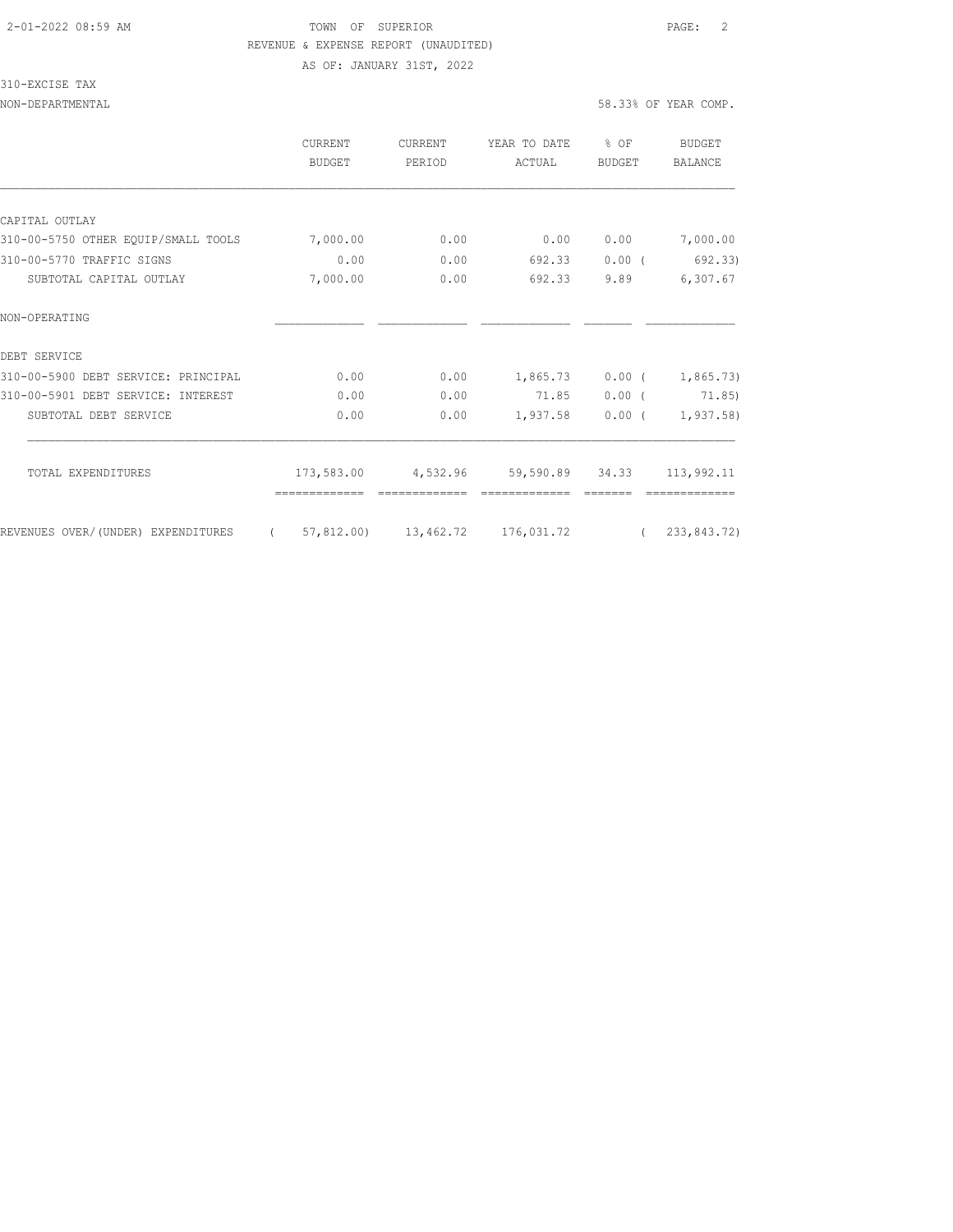AS OF: JANUARY 31ST, 2022

310-EXCISE TAX

|                                    | CURRENT<br>BUDGET | CURRENT<br>YEAR TO DATE<br>PERIOD<br>ACTUAL |            | % OF<br>BUDGET | BUDGET<br>BALANCE           |
|------------------------------------|-------------------|---------------------------------------------|------------|----------------|-----------------------------|
|                                    |                   |                                             |            |                |                             |
| FUND TOTAL REVENUES                | 115,771.00        | 17,995.68                                   | 235,622.61 | 203.52         | 119,851.61)                 |
| FUND TOTAL EXPENDITURES            | 173,583.00        | 4,532.96                                    | 59,590.89  | 34.33          | 113,992.11                  |
| REVENUES OVER/(UNDER) EXPENDITURES | 57,812,00)        | 13,462.72                                   | 176,031.72 |                | 233,843.72)<br>------------ |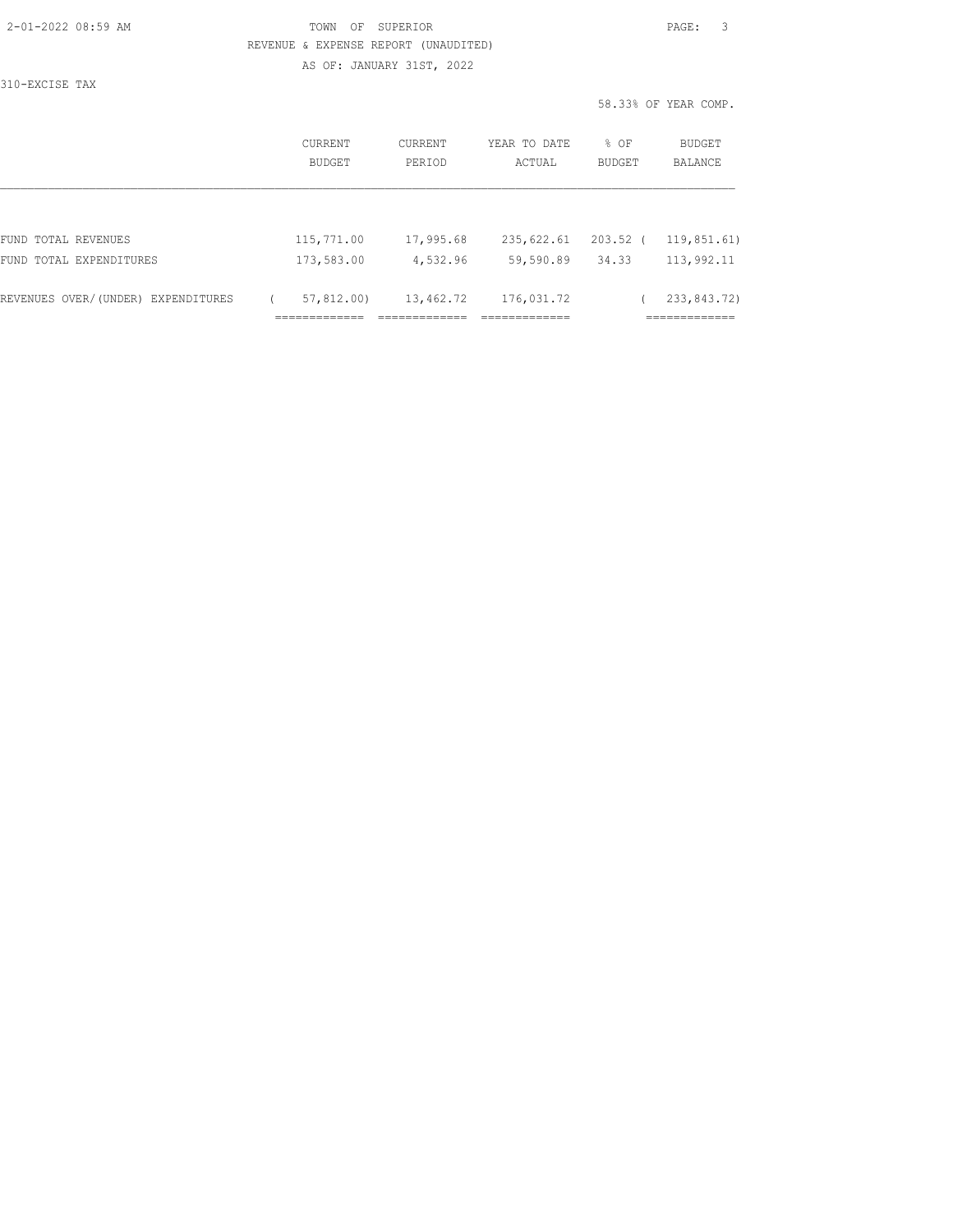| 2-01-2022 08:59 AM         | TOWN OF SUPERIOR                     | PAGE: 1                   |                                          |  |                      |
|----------------------------|--------------------------------------|---------------------------|------------------------------------------|--|----------------------|
|                            | REVENUE & EXPENSE REPORT (UNAUDITED) |                           |                                          |  |                      |
|                            |                                      | AS OF: JANUARY 31ST, 2022 |                                          |  |                      |
| 320-LOCAL TRANS ASSISTANCE |                                      |                           |                                          |  |                      |
| NON-DEPARTMENTAL           |                                      |                           |                                          |  | 58.33% OF YEAR COMP. |
|                            |                                      |                           |                                          |  |                      |
|                            |                                      |                           | CURRENT CURRENT YEAR TO DATE % OF BUDGET |  |                      |
|                            |                                      |                           | BUDGET PERIOD ACTUAL BUDGET BALANCE      |  |                      |
| REVENUES                   |                                      |                           |                                          |  |                      |
|                            |                                      |                           |                                          |  |                      |
| <b>TAXES</b>               |                                      |                           |                                          |  |                      |
|                            |                                      |                           |                                          |  |                      |
| EXPENDITURES               |                                      |                           |                                          |  |                      |
| SUPPLIES                   |                                      |                           |                                          |  |                      |
| PROFESSIONAL SERVICES      |                                      |                           |                                          |  |                      |
| REPAIR/MAINTENANCE         |                                      |                           |                                          |  |                      |
| CAPITAL OUTLAY             |                                      |                           |                                          |  |                      |
| NON-OPERATING              |                                      |                           |                                          |  |                      |
| DEBT SERVICE               |                                      |                           |                                          |  |                      |
|                            |                                      |                           |                                          |  |                      |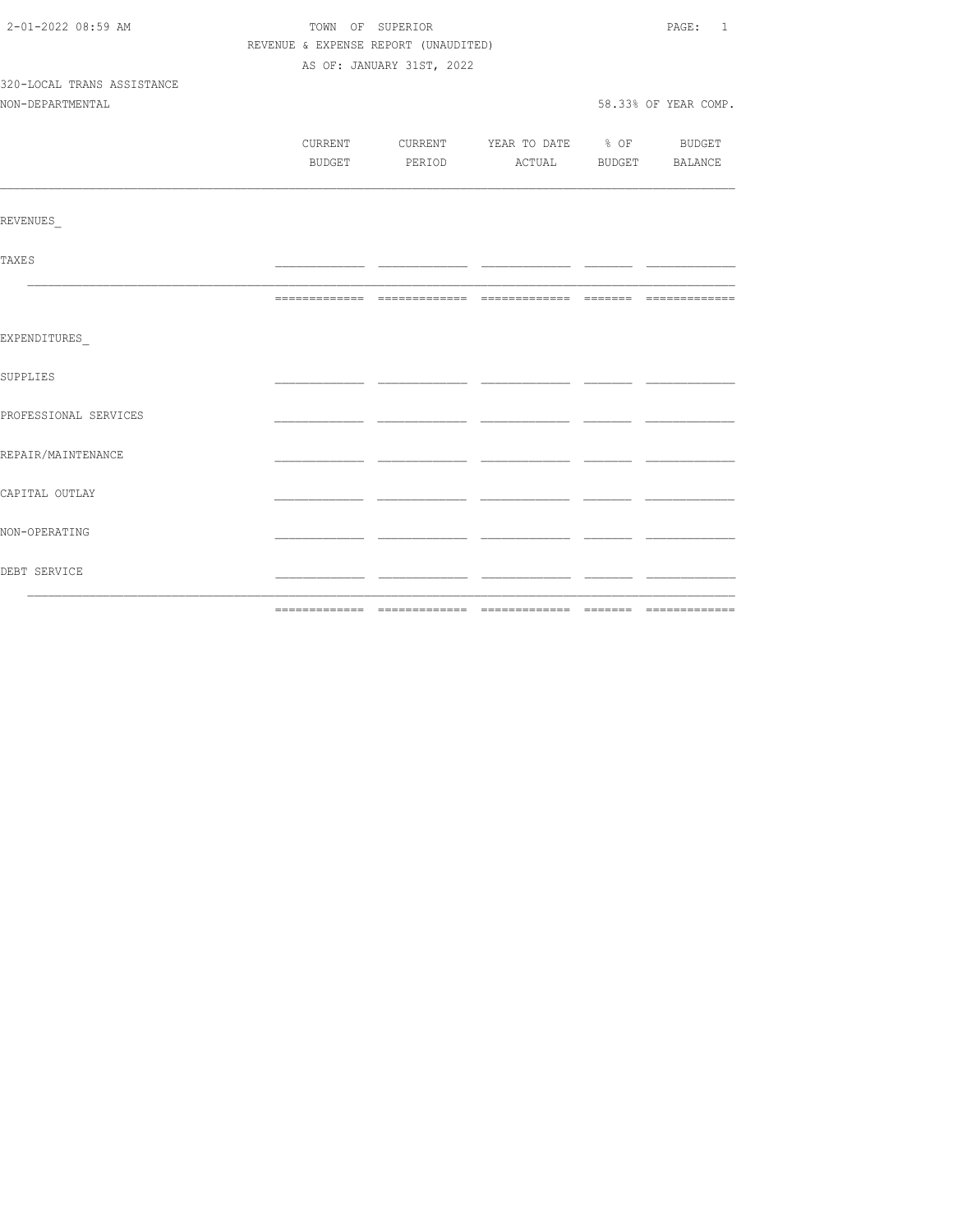| 2-01-2022 08:59 AM         | TOWN OF SUPERIOR                     | $\overline{2}$<br>PAGE: |  |
|----------------------------|--------------------------------------|-------------------------|--|
|                            | REVENUE & EXPENSE REPORT (UNAUDITED) |                         |  |
|                            | AS OF: JANUARY 31ST, 2022            |                         |  |
| 320-LOCAL TRANS ASSISTANCE |                                      |                         |  |

| 58.33% OF YEAR COMP. |  |  |
|----------------------|--|--|
|                      |  |  |

|  | m <sub>T</sub><br>.<br>---- | ΟF |  |
|--|-----------------------------|----|--|
|  | .                           | -- |  |

============= ============= ============= =============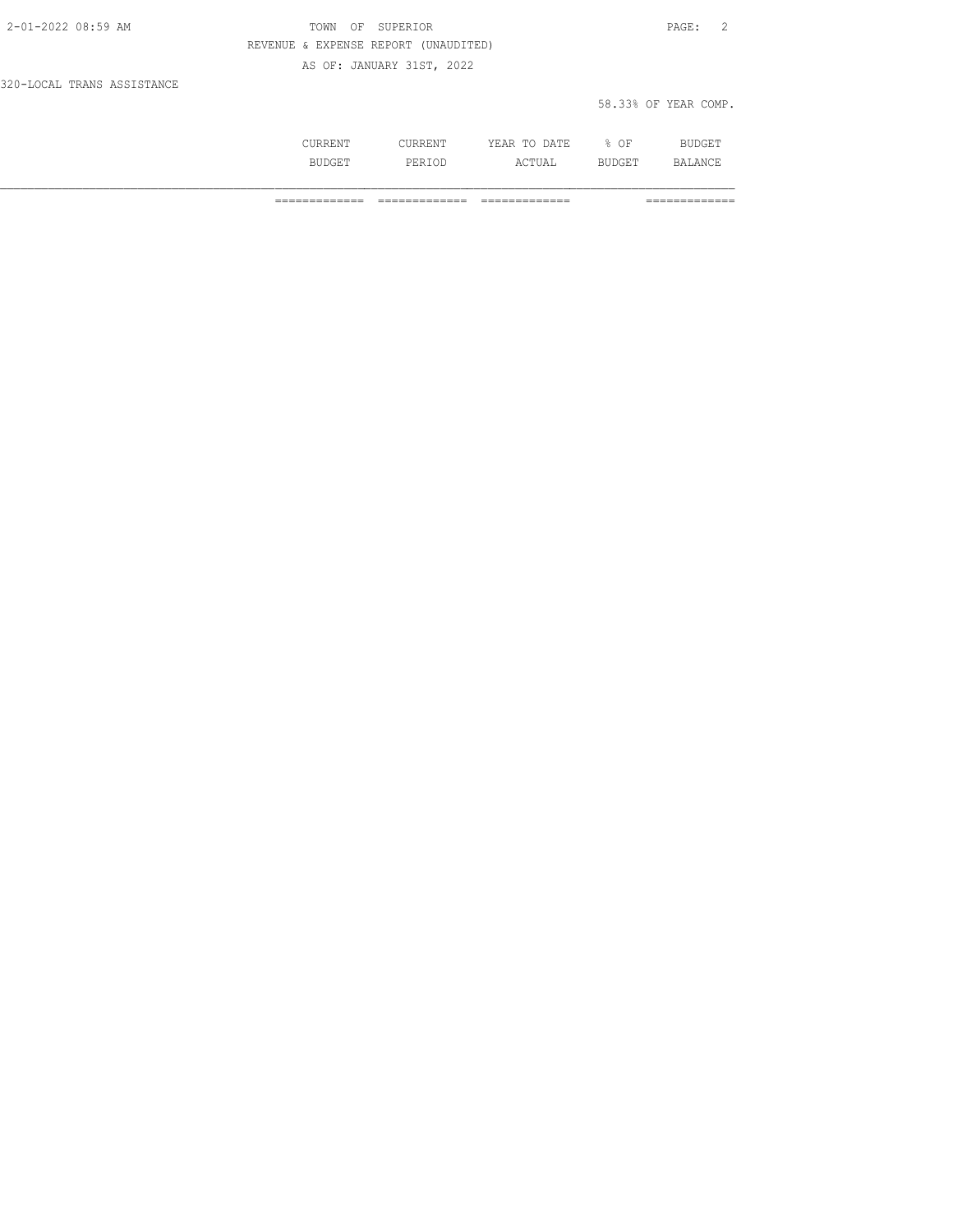| 2-01-2022 08:59 AM       | TOWN OF SUPERIOR                     | PAGE: 1                   |                          |                      |
|--------------------------|--------------------------------------|---------------------------|--------------------------|----------------------|
|                          | REVENUE & EXPENSE REPORT (UNAUDITED) |                           |                          |                      |
|                          |                                      | AS OF: JANUARY 31ST, 2022 |                          |                      |
| 400-GADA BOND            |                                      |                           |                          |                      |
| NON-DEPARTMENTAL         |                                      |                           |                          | 58.33% OF YEAR COMP. |
|                          |                                      |                           |                          |                      |
|                          | CURRENT                              | CURRENT                   | YEAR TO DATE % OF BUDGET |                      |
|                          | BUDGET                               | PERIOD                    | ACTUAL BUDGET BALANCE    |                      |
|                          |                                      |                           |                          |                      |
| REVENUES                 |                                      |                           |                          |                      |
| CONTINGENCY              |                                      |                           |                          |                      |
|                          |                                      |                           |                          |                      |
| EXPENDITURES             |                                      |                           |                          |                      |
| <b>SUPPLIES</b>          |                                      |                           |                          |                      |
| GENERAL BUSINESS EXPENSE |                                      |                           |                          |                      |
| NON-OPERATING            |                                      |                           |                          |                      |
| DEBT SERVICE             |                                      |                           |                          |                      |
|                          |                                      |                           |                          |                      |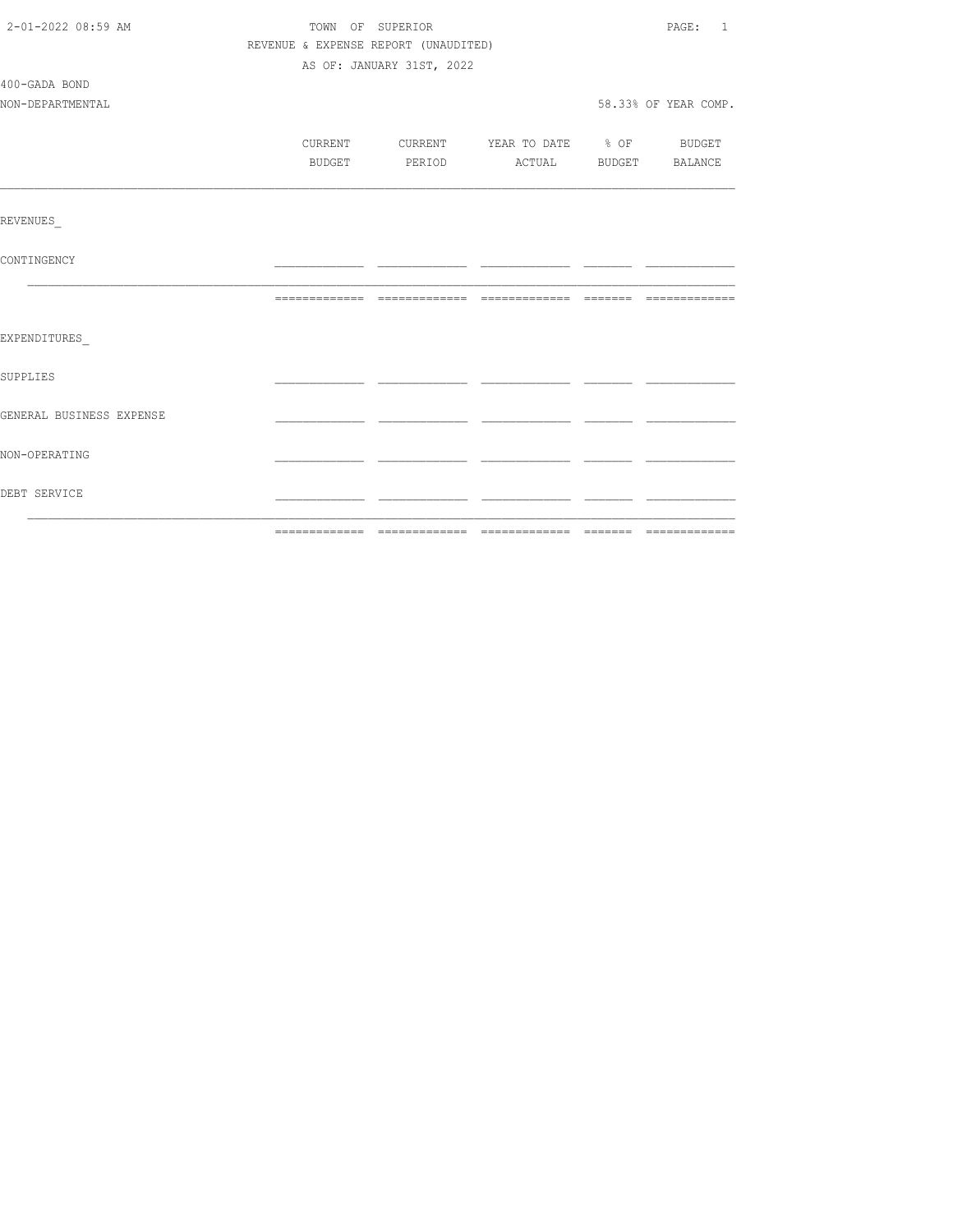| 2-01-2022 08:59 AM | TOWN OF SUPERIOR                     | PAGE: 2 |  |
|--------------------|--------------------------------------|---------|--|
|                    | REVENUE & EXPENSE REPORT (UNAUDITED) |         |  |
|                    | AS OF: JANUARY 31ST, 2022            |         |  |
| 100.035200         |                                      |         |  |

| $-11$ | ۰ |  |
|-------|---|--|
|       |   |  |

58.33% OF YEAR COMP.

|        |     | ັ້<br>$\sim$ $\sim$ |  |
|--------|-----|---------------------|--|
| $\sim$ | --- |                     |  |

============= ============= ============= =============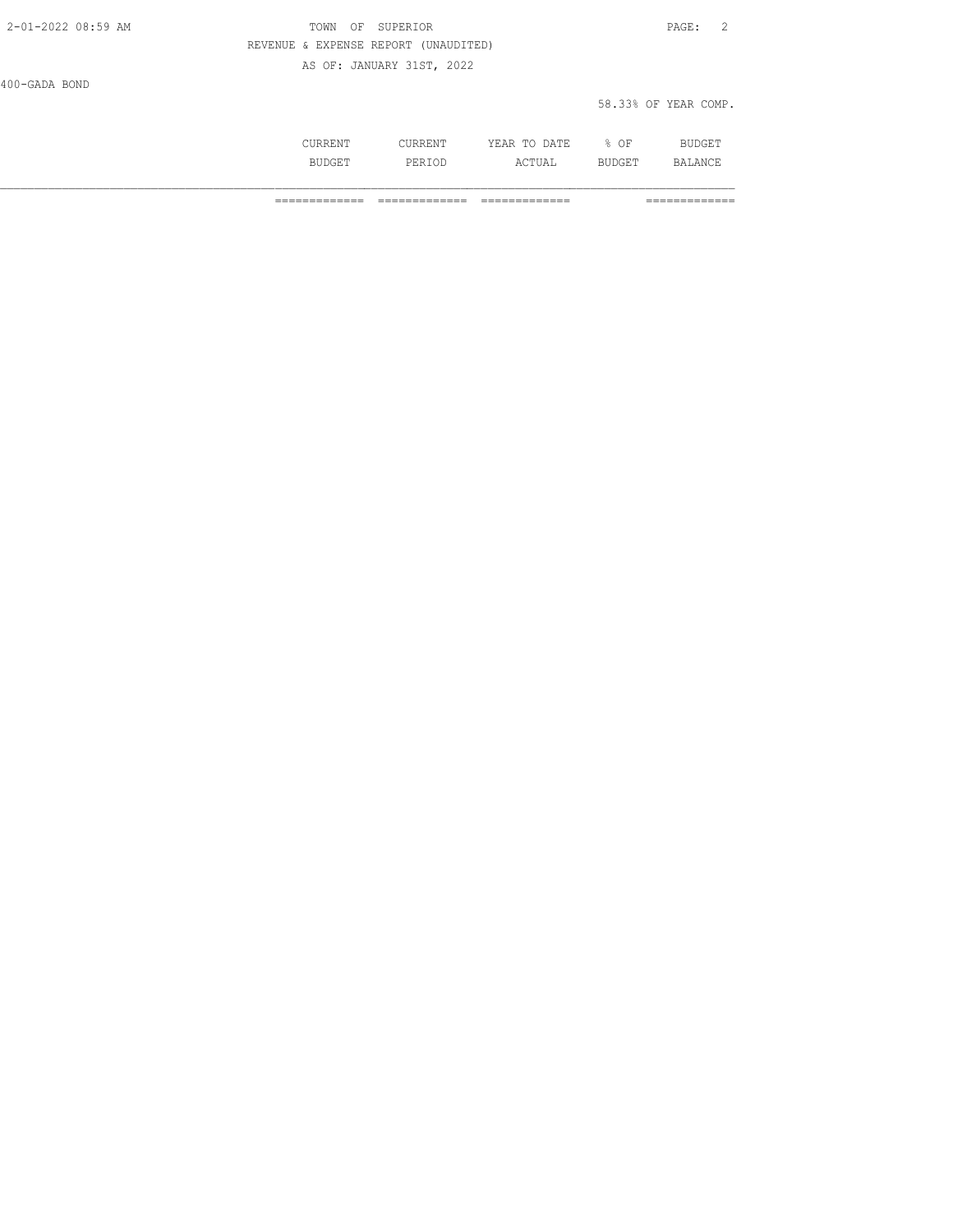| 2-01-2022 08:59 AM                  | TOWN OF SUPERIOR                     | PAGE:<br>$\mathbf{1}$     |                                  |                  |                                                                                                                                                                                                                                                                                                                                                                                                                                                                                        |  |
|-------------------------------------|--------------------------------------|---------------------------|----------------------------------|------------------|----------------------------------------------------------------------------------------------------------------------------------------------------------------------------------------------------------------------------------------------------------------------------------------------------------------------------------------------------------------------------------------------------------------------------------------------------------------------------------------|--|
|                                     | REVENUE & EXPENSE REPORT (UNAUDITED) |                           |                                  |                  |                                                                                                                                                                                                                                                                                                                                                                                                                                                                                        |  |
|                                     |                                      | AS OF: JANUARY 31ST, 2022 |                                  |                  |                                                                                                                                                                                                                                                                                                                                                                                                                                                                                        |  |
| 410-MPC BOND                        |                                      |                           |                                  |                  |                                                                                                                                                                                                                                                                                                                                                                                                                                                                                        |  |
| NON-DEPARTMENTAL                    |                                      |                           |                                  |                  | 58.33% OF YEAR COMP.                                                                                                                                                                                                                                                                                                                                                                                                                                                                   |  |
|                                     | CURRENT                              |                           | CURRENT YEAR TO DATE             | $\frac{1}{2}$ OF | BUDGET                                                                                                                                                                                                                                                                                                                                                                                                                                                                                 |  |
|                                     | <b>BUDGET</b>                        | PERIOD                    | ACTUAL                           | BUDGET           | BALANCE                                                                                                                                                                                                                                                                                                                                                                                                                                                                                |  |
|                                     |                                      |                           |                                  |                  |                                                                                                                                                                                                                                                                                                                                                                                                                                                                                        |  |
| REVENUES                            |                                      |                           |                                  |                  |                                                                                                                                                                                                                                                                                                                                                                                                                                                                                        |  |
| BUSINESS SERVICES                   |                                      |                           |                                  |                  |                                                                                                                                                                                                                                                                                                                                                                                                                                                                                        |  |
| CONTINGENCY                         |                                      |                           |                                  |                  |                                                                                                                                                                                                                                                                                                                                                                                                                                                                                        |  |
|                                     |                                      |                           |                                  |                  | $\begin{array}{cccccccccccccc} \multicolumn{2}{c}{} & \multicolumn{2}{c}{} & \multicolumn{2}{c}{} & \multicolumn{2}{c}{} & \multicolumn{2}{c}{} & \multicolumn{2}{c}{} & \multicolumn{2}{c}{} & \multicolumn{2}{c}{} & \multicolumn{2}{c}{} & \multicolumn{2}{c}{} & \multicolumn{2}{c}{} & \multicolumn{2}{c}{} & \multicolumn{2}{c}{} & \multicolumn{2}{c}{} & \multicolumn{2}{c}{} & \multicolumn{2}{c}{} & \multicolumn{2}{c}{} & \multicolumn{2}{c}{} & \multicolumn{2}{c}{} & \$ |  |
| EXPENDITURES                        |                                      |                           |                                  |                  |                                                                                                                                                                                                                                                                                                                                                                                                                                                                                        |  |
| SUPPLIES                            |                                      |                           |                                  |                  |                                                                                                                                                                                                                                                                                                                                                                                                                                                                                        |  |
| GENERAL BUSINESS EXPENSE            |                                      |                           |                                  |                  |                                                                                                                                                                                                                                                                                                                                                                                                                                                                                        |  |
| NON-OPERATING                       |                                      |                           |                                  |                  |                                                                                                                                                                                                                                                                                                                                                                                                                                                                                        |  |
| DEBT SERVICE                        |                                      |                           |                                  |                  |                                                                                                                                                                                                                                                                                                                                                                                                                                                                                        |  |
| 410-00-5900 DEBT SERVICE: PRINCIPAL | 0.00                                 |                           | $0.00$ 5,358.33 0.00 ( 5,358.33) |                  |                                                                                                                                                                                                                                                                                                                                                                                                                                                                                        |  |
| SUBTOTAL DEBT SERVICE               | 0.00                                 | 0.00                      |                                  |                  | 5, 358.33 0.00 ( 5, 358.33)                                                                                                                                                                                                                                                                                                                                                                                                                                                            |  |
| TOTAL EXPENDITURES                  | 0.00                                 | 0.00                      |                                  | 5,358.33 0.00 (  | 5,358.33                                                                                                                                                                                                                                                                                                                                                                                                                                                                               |  |
|                                     |                                      |                           |                                  |                  |                                                                                                                                                                                                                                                                                                                                                                                                                                                                                        |  |
| REVENUES OVER/(UNDER) EXPENDITURES  | 0.00                                 |                           | $0.00$ ( $5,358.33$ )            |                  | 5, 358.33                                                                                                                                                                                                                                                                                                                                                                                                                                                                              |  |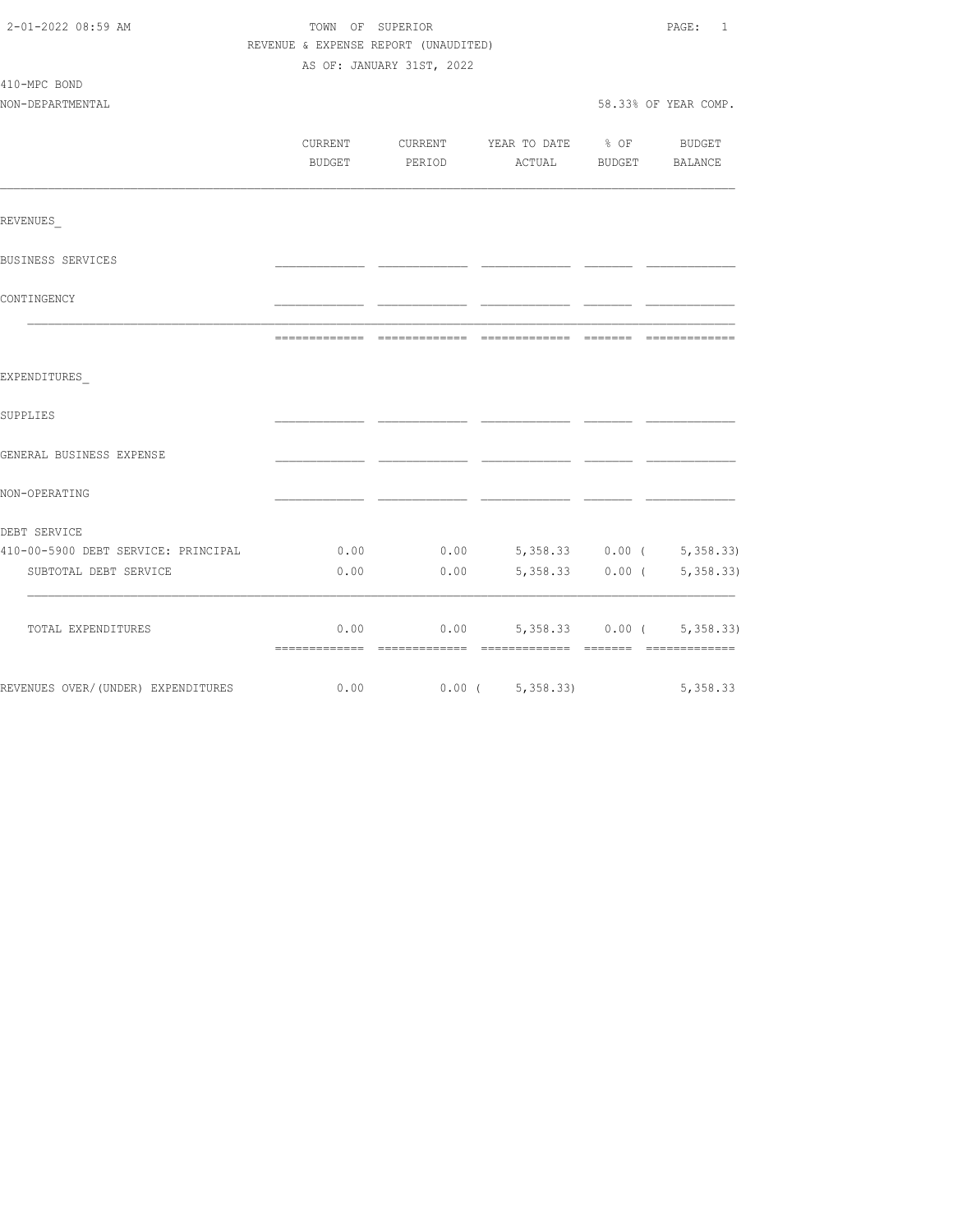AS OF: JANUARY 31ST, 2022

410-MPC BOND

|                                    | <b>CURRENT</b><br>BUDGET | <b>CURRENT</b><br>PERIOD | YEAR TO DATE<br>ACTUAL | % OF<br><b>BUDGET</b> | BUDGET<br><b>BALANCE</b> |
|------------------------------------|--------------------------|--------------------------|------------------------|-----------------------|--------------------------|
| FUND TOTAL EXPENDITURES            | 0.00                     | 0.00                     | 5,358.33               | $0.00$ (              | 5,358.33                 |
| REVENUES OVER/(UNDER) EXPENDITURES | 0.00                     | 0.00                     | 5,358.33               |                       | 5,358.33                 |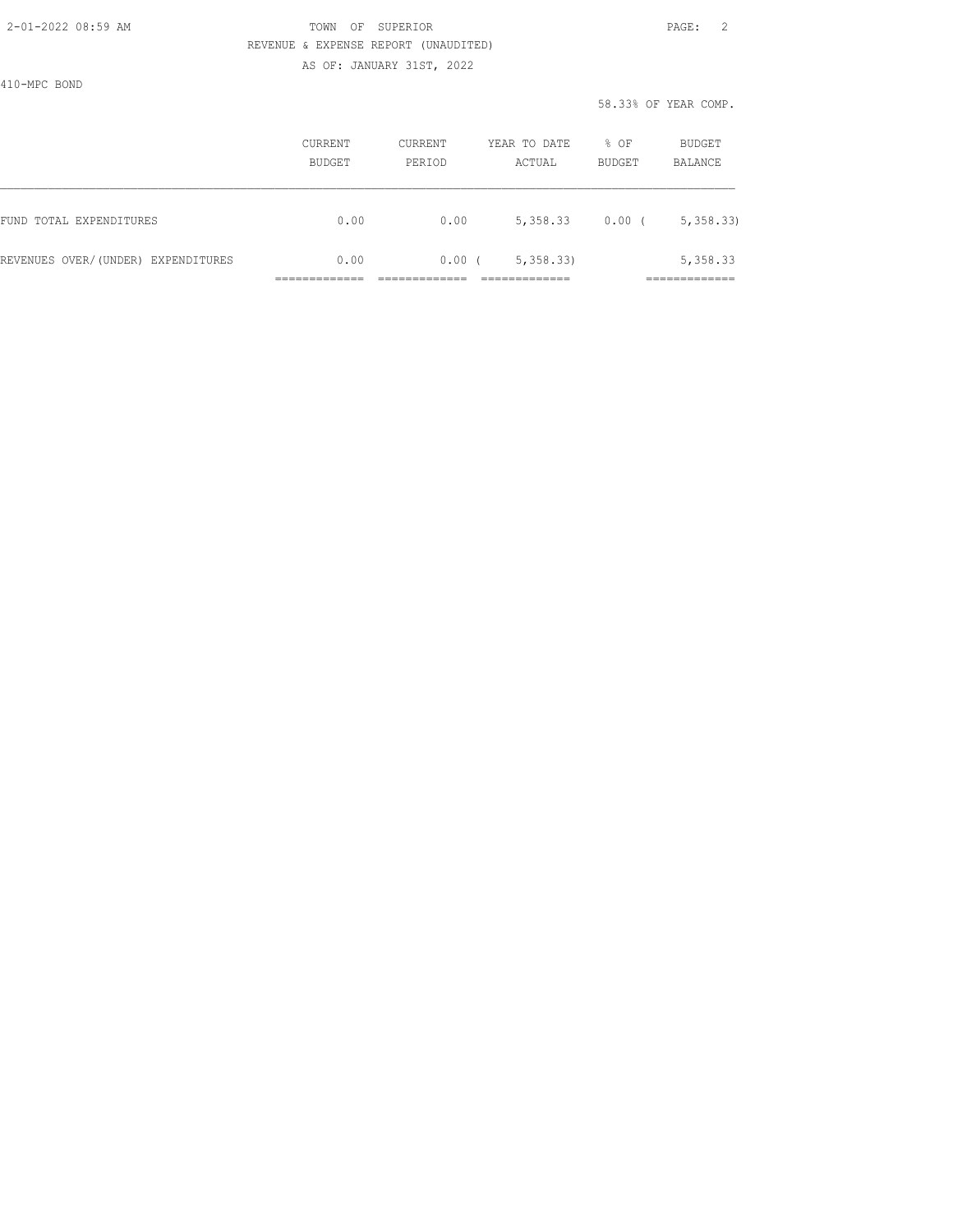AS OF: JANUARY 31ST, 2022

| 50 | U | GRANT |  |  |
|----|---|-------|--|--|
|    |   |       |  |  |

|                                    | CURRENT<br><b>BUDGET</b>                   | CURRENT<br>PERIOD | YEAR TO DATE % OF<br>ACTUAL                      | BUDGET         | <b>BUDGET</b><br>BALANCE  |
|------------------------------------|--------------------------------------------|-------------------|--------------------------------------------------|----------------|---------------------------|
| REVENUES                           |                                            |                   |                                                  |                |                           |
| GRANTS                             |                                            |                   |                                                  |                |                           |
| 500-00-4600 GRANT REVENUES         | 2,285,000.00                               | 0.00              | 0.00                                             |                | 0.00 2, 285, 000.00       |
| SUBTOTAL GRANTS                    | 2,285,000.00                               | 0.00              | 0.00                                             |                | $0.00 \quad 2,285,000.00$ |
| CONTINGENCY                        |                                            |                   |                                                  |                |                           |
| TOTAL REVENUES                     |                                            |                   | 2,285,000.00   0.00   0.00   0.00   2,285,000.00 |                |                           |
| EXPENDITURES                       |                                            |                   |                                                  |                |                           |
| PERSONEL                           |                                            |                   |                                                  |                |                           |
| SUPPLIES                           |                                            |                   |                                                  |                |                           |
| 500-00-5299 OPERATING SUPPLIES     | 50,000.00                                  |                   | $0.00$ 2,498.55 5.00                             |                | 47,501.45                 |
| SUBTOTAL SUPPLIES                  | 50,000.00                                  | 0.00              | 2,498.55 5.00                                    |                | 47,501.45                 |
| GENERAL BUSINESS EXPENSE           |                                            |                   |                                                  |                |                           |
| TOTAL EXPENDITURES                 | 50,000.00<br>-------------- -------------- |                   | $0.00$ 2,498.55 5.00 47,501.45<br>-------------  | <b>EEEEEEE</b> | -------------             |
| REVENUES OVER/(UNDER) EXPENDITURES | 2,235,000.00                               | $0.00$ (          | 2,498.55                                         |                | 2, 237, 498.55            |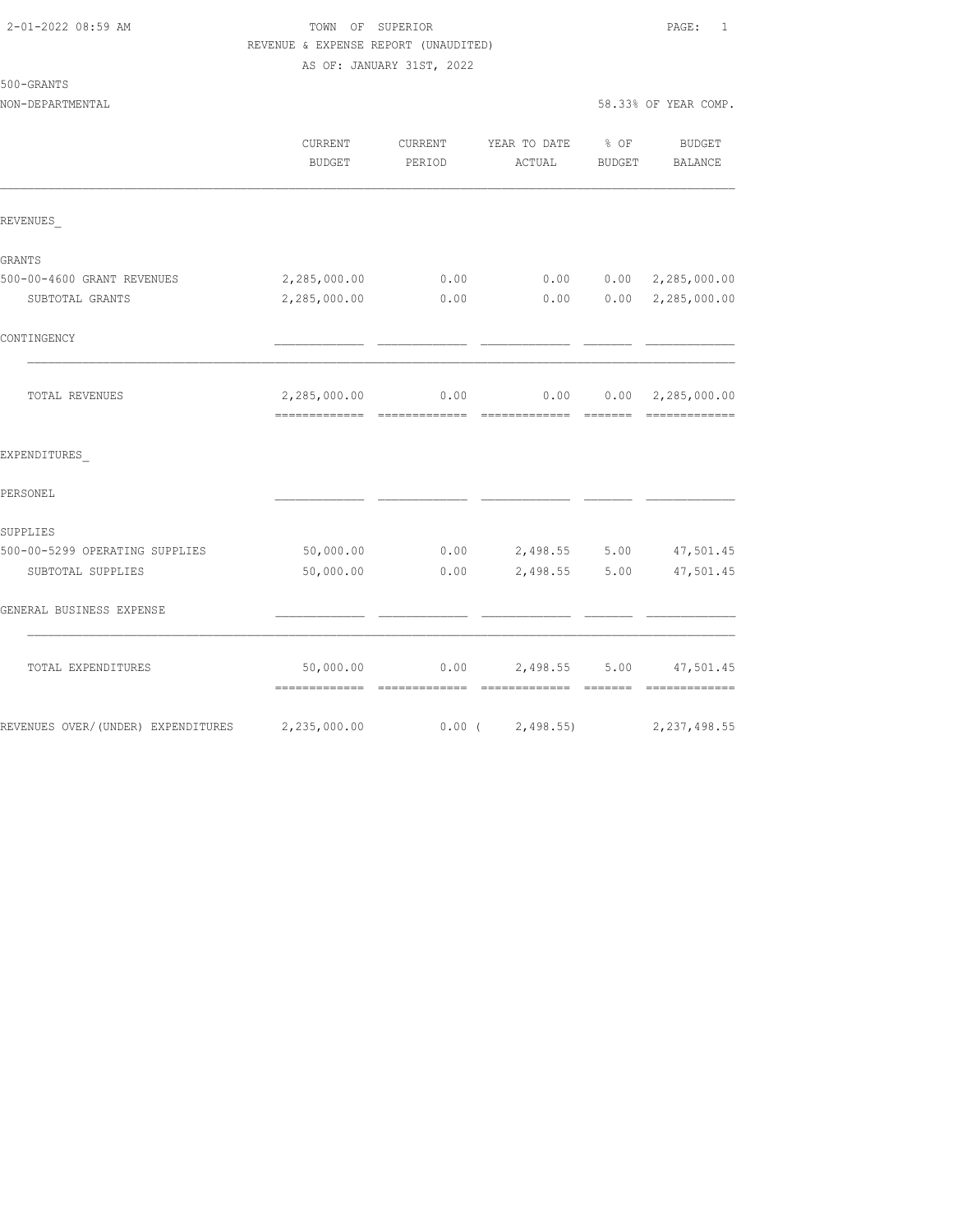| 2-01-2022 08:59 AM | TOWN OF SUPERIOR | 2<br>$\texttt{PAGE}$ :               |                                  |         |                      |
|--------------------|------------------|--------------------------------------|----------------------------------|---------|----------------------|
|                    |                  | REVENUE & EXPENSE REPORT (UNAUDITED) |                                  |         |                      |
|                    |                  | AS OF: JANUARY 31ST, 2022            |                                  |         |                      |
| 500-GRANTS         |                  |                                      |                                  |         |                      |
| POLICE GRANTS      |                  |                                      |                                  |         | 58.33% OF YEAR COMP. |
|                    | CURRENT          |                                      | CURRENT YEAR TO DATE % OF BUDGET |         |                      |
|                    | BUDGET           | PERIOD                               | ACTUAL BUDGET BALANCE            |         |                      |
|                    |                  |                                      |                                  |         |                      |
| REVENUES           |                  |                                      |                                  |         |                      |
| GRANTS             |                  |                                      |                                  |         |                      |
|                    | --------------   | --------------                       | --------------                   | _______ |                      |
| EXPENDITURES       |                  |                                      |                                  |         |                      |
| SUPPLIES           |                  |                                      |                                  |         |                      |
| DEBT SERVICE       |                  |                                      |                                  |         |                      |
|                    |                  |                                      |                                  |         |                      |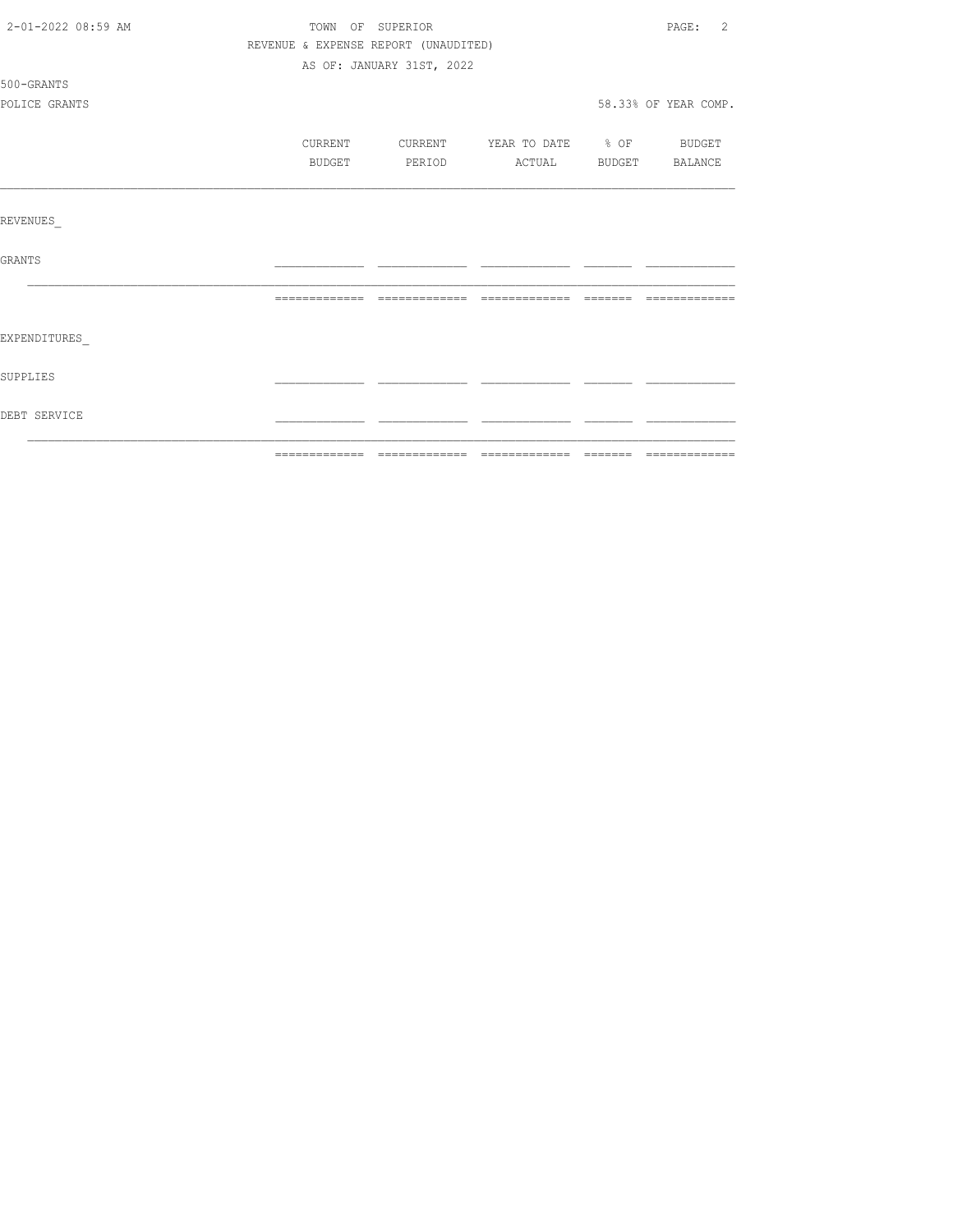AS OF: JANUARY 31ST, 2022

500-GRANTS

|                                      | CURRENT<br><b>BUDGET</b> | CURRENT<br>PERIOD | YEAR TO DATE % OF<br>ACTUAL                     | BUDGET            | BUDGET<br><b>BALANCE</b> |
|--------------------------------------|--------------------------|-------------------|-------------------------------------------------|-------------------|--------------------------|
| REVENUES                             |                          |                   |                                                 |                   |                          |
| GRANTS                               |                          |                   |                                                 |                   |                          |
| 500-08-4600 FIRE DEPT GRANT          | 0.00                     | 0.00              | $1,000.00$ $0.00$ $(1,000.00)$                  |                   |                          |
| SUBTOTAL GRANTS                      | 0.00                     | 0.00              |                                                 | $1,000.00$ 0.00 ( | 1,000.00)                |
| TOTAL REVENUES                       | 0.00<br>=============    | 0.00              | $1,000.00$ $0.00$ $(1,000.00)$<br>------------- |                   | -------------            |
| EXPENDITURES                         |                          |                   |                                                 |                   |                          |
| SUPPLIES                             |                          |                   |                                                 |                   |                          |
| 500-08-5299 FIRE DEPT GRANT EXPENSES | 0.00                     | 0.00              | 498.50 0.00 (498.50)                            |                   |                          |
| SUBTOTAL SUPPLIES                    | 0.00                     | 0.00              | 498.50 0.00 (                                   |                   | 498.50)                  |
| TOTAL EXPENDITURES                   | 0.00                     | 0.00              | 498.50 0.00 (                                   |                   | 498.50)                  |
|                                      | =============            | =============     | =============                                   | --------          | - =============          |
| REVENUES OVER/(UNDER) EXPENDITURES   | 0.00                     | 0.00              | 501.50                                          | $\left($          | 501, 50)                 |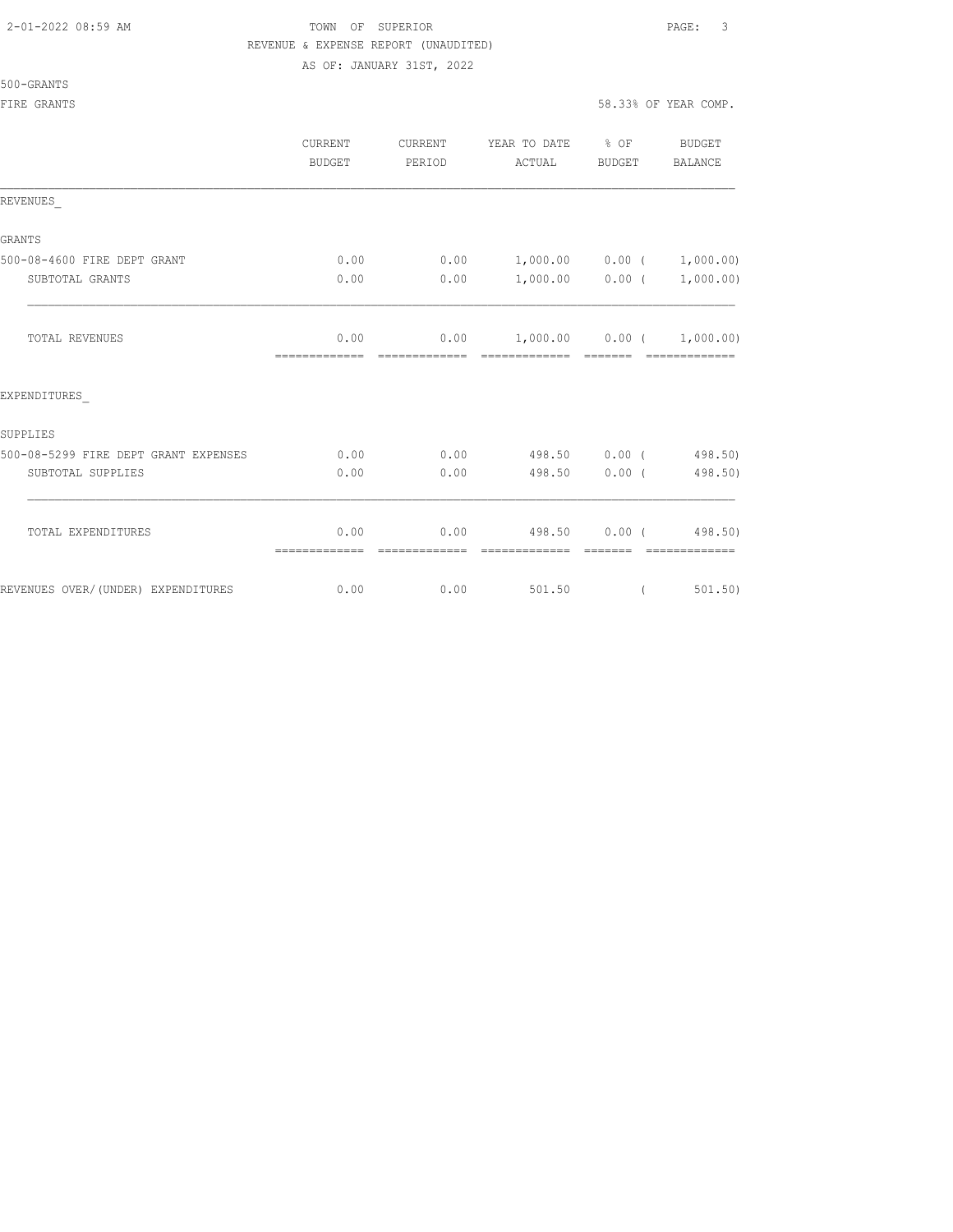| 2-01-2022 08:59 AM                    | TOWN OF SUPERIOR |                                      |                                | PAGE:<br>4           |
|---------------------------------------|------------------|--------------------------------------|--------------------------------|----------------------|
|                                       |                  | REVENUE & EXPENSE REPORT (UNAUDITED) |                                |                      |
|                                       |                  | AS OF: JANUARY 31ST, 2022            |                                |                      |
| 500-GRANTS                            |                  |                                      |                                |                      |
| RECREATION GRANTS                     |                  |                                      |                                | 58.33% OF YEAR COMP. |
|                                       |                  |                                      |                                |                      |
|                                       | CURRENT          | CURRENT                              | YEAR TO DATE % OF              | BUDGET               |
|                                       | BUDGET           | PERIOD                               | ACTUAL                         | BUDGET BALANCE       |
|                                       |                  |                                      |                                |                      |
| REVENUES                              |                  |                                      |                                |                      |
| <b>GRANTS</b>                         |                  |                                      |                                |                      |
|                                       |                  |                                      |                                | --------------       |
| EXPENDITURES                          |                  |                                      |                                |                      |
| SUPPLIES                              |                  |                                      |                                |                      |
| PROFESSIONAL SERVICES                 |                  |                                      |                                |                      |
| 500-12-5550 PARKS IMPROVEMENT PROJECT | 0.00             |                                      | $0.00$ 169.89 $0.00$ ( 169.89) |                      |
| SUBTOTAL PROFESSIONAL SERVICES        | 0.00             | 0.00                                 | $169.89$ 0.00 (                | 169.89)              |
|                                       |                  |                                      |                                |                      |
|                                       | 0.00             |                                      | $0.00$ 169.89 0.00 (           | 169.89)              |
| TOTAL EXPENDITURES                    |                  |                                      |                                |                      |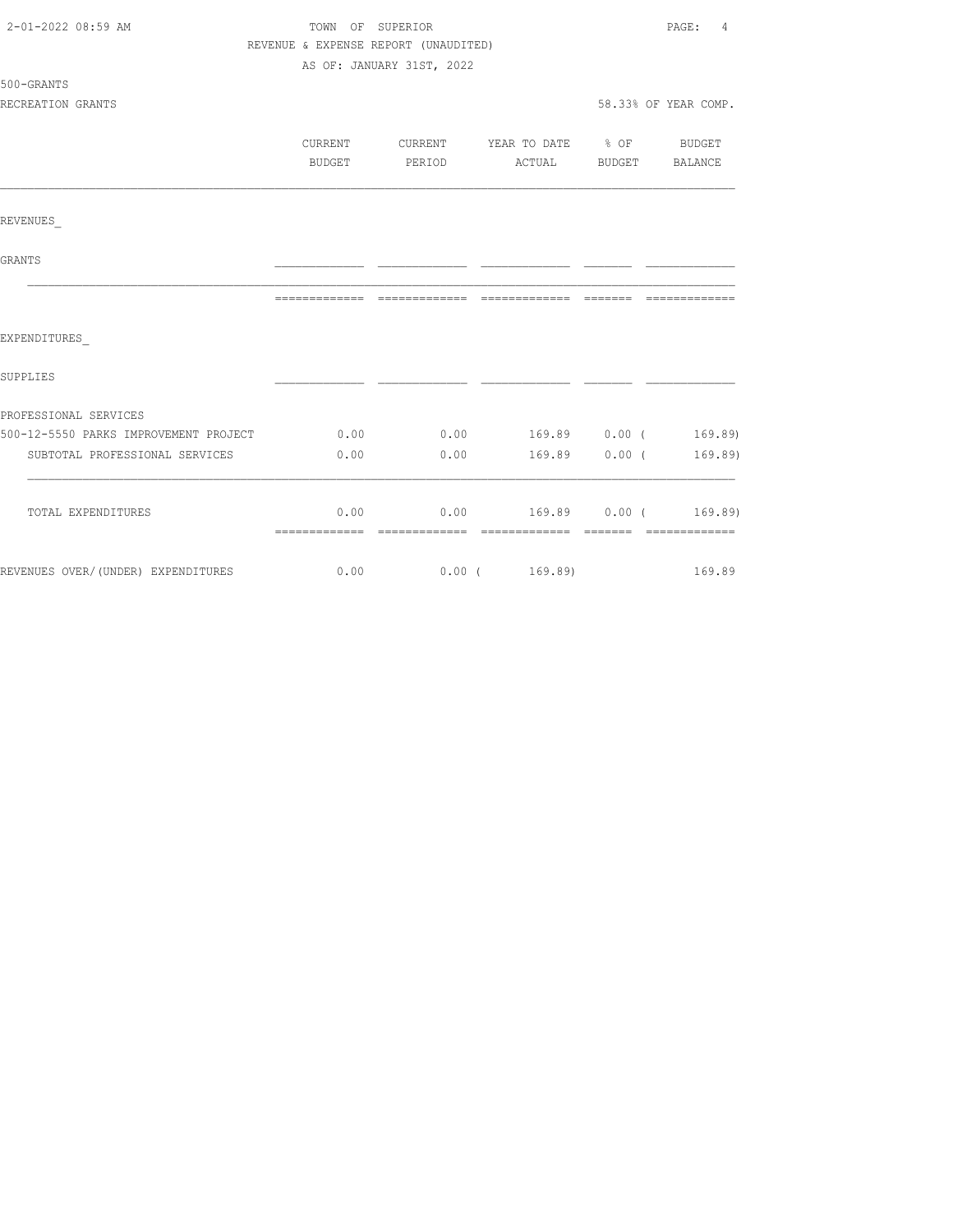| 2-01-2022 08:59 AM     | TOWN OF SUPERIOR                     | PAGE:<br>.5               |                          |                |                      |
|------------------------|--------------------------------------|---------------------------|--------------------------|----------------|----------------------|
|                        | REVENUE & EXPENSE REPORT (UNAUDITED) |                           |                          |                |                      |
|                        |                                      | AS OF: JANUARY 31ST, 2022 |                          |                |                      |
| 500-GRANTS             |                                      |                           |                          |                |                      |
| CDBG 153-09 MAGMA CLUB |                                      |                           |                          |                | 58.33% OF YEAR COMP. |
|                        | CURRENT                              | CURRENT                   | YEAR TO DATE % OF BUDGET |                |                      |
|                        | BUDGET                               | PERIOD                    | ACTUAL                   | BUDGET BALANCE |                      |
|                        |                                      |                           |                          |                |                      |
| REVENUES               |                                      |                           |                          |                |                      |
| GRANTS                 |                                      |                           |                          |                |                      |
|                        | =============                        |                           |                          |                |                      |
| EXPENDITURES           |                                      |                           |                          |                |                      |
| SUPPLIES               |                                      |                           |                          |                |                      |
|                        |                                      |                           |                          |                |                      |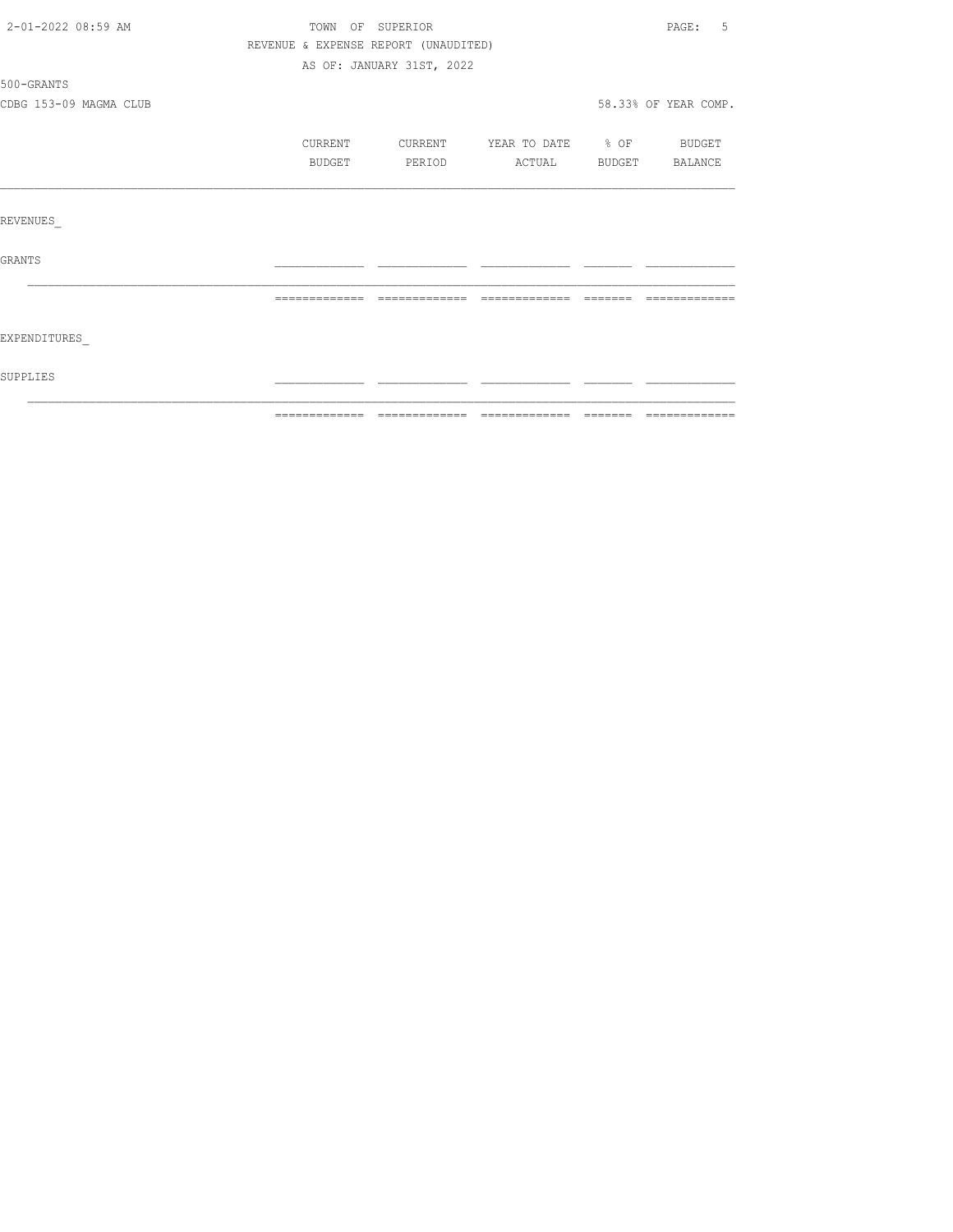| 2-01-2022 08:59 AM    | TOWN OF SUPERIOR |         |                                      |                   |        | PAGE:<br>6           |
|-----------------------|------------------|---------|--------------------------------------|-------------------|--------|----------------------|
|                       |                  |         | REVENUE & EXPENSE REPORT (UNAUDITED) |                   |        |                      |
|                       |                  |         | AS OF: JANUARY 31ST, 2022            |                   |        |                      |
| 500-GRANTS            |                  |         |                                      |                   |        |                      |
| DEPT OF COMM-STIMULUS |                  |         |                                      |                   |        | 58.33% OF YEAR COMP. |
|                       |                  | CURRENT | CURRENT                              | YEAR TO DATE % OF |        | BUDGET               |
|                       |                  | BUDGET  | PERIOD                               | ACTUAL            | BUDGET | BALANCE              |
| REVENUES              |                  |         |                                      |                   |        |                      |
| GRANTS                |                  |         |                                      |                   |        |                      |
|                       | -------------    |         | -------------                        | -------------     |        |                      |
| EXPENDITURES          |                  |         |                                      |                   |        |                      |
| SUPPLIES              |                  |         |                                      |                   |        |                      |
|                       |                  |         |                                      |                   |        |                      |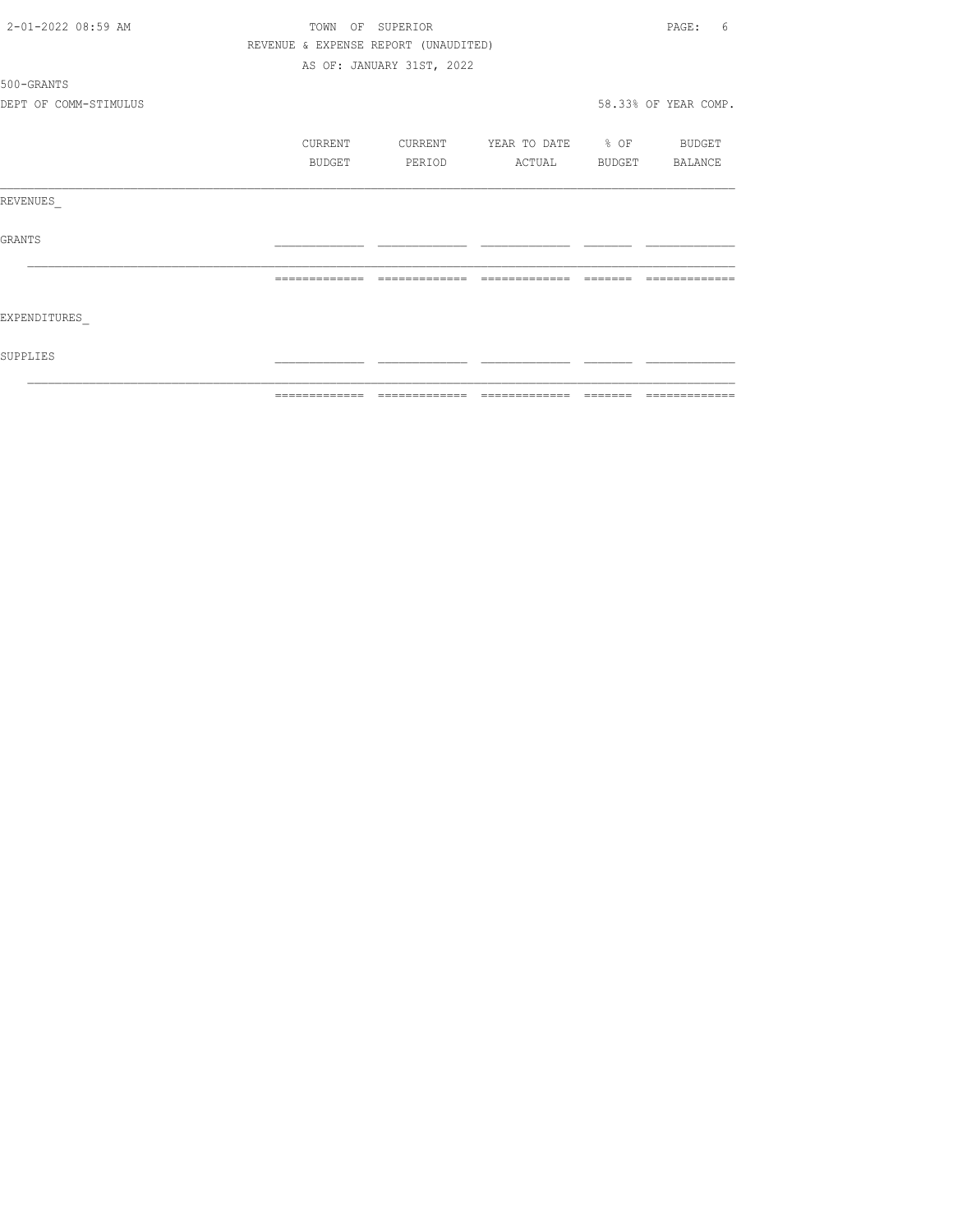| 2-01-2022 08:59 AM    | TOWN OF SUPERIOR |                |                                      |                   |          | PAGE:<br>7           |  |
|-----------------------|------------------|----------------|--------------------------------------|-------------------|----------|----------------------|--|
|                       |                  |                | REVENUE & EXPENSE REPORT (UNAUDITED) |                   |          |                      |  |
|                       |                  |                | AS OF: JANUARY 31ST, 2022            |                   |          |                      |  |
| 500-GRANTS            |                  |                |                                      |                   |          |                      |  |
| PINAL COUNTY-STIMULUS |                  |                |                                      |                   |          | 58.33% OF YEAR COMP. |  |
|                       |                  | CURRENT        | CURRENT                              | YEAR TO DATE % OF |          | BUDGET               |  |
|                       |                  | BUDGET         | PERIOD                               | ACTUAL            |          | BUDGET BALANCE       |  |
| REVENUES              |                  |                |                                      |                   |          |                      |  |
| GRANTS                |                  |                |                                      |                   |          |                      |  |
|                       |                  |                | --------------                       |                   |          |                      |  |
| EXPENDITURES          |                  |                |                                      |                   |          |                      |  |
| SUPPLIES              |                  |                |                                      |                   |          |                      |  |
|                       |                  | -------------- |                                      |                   | -------- | -------------        |  |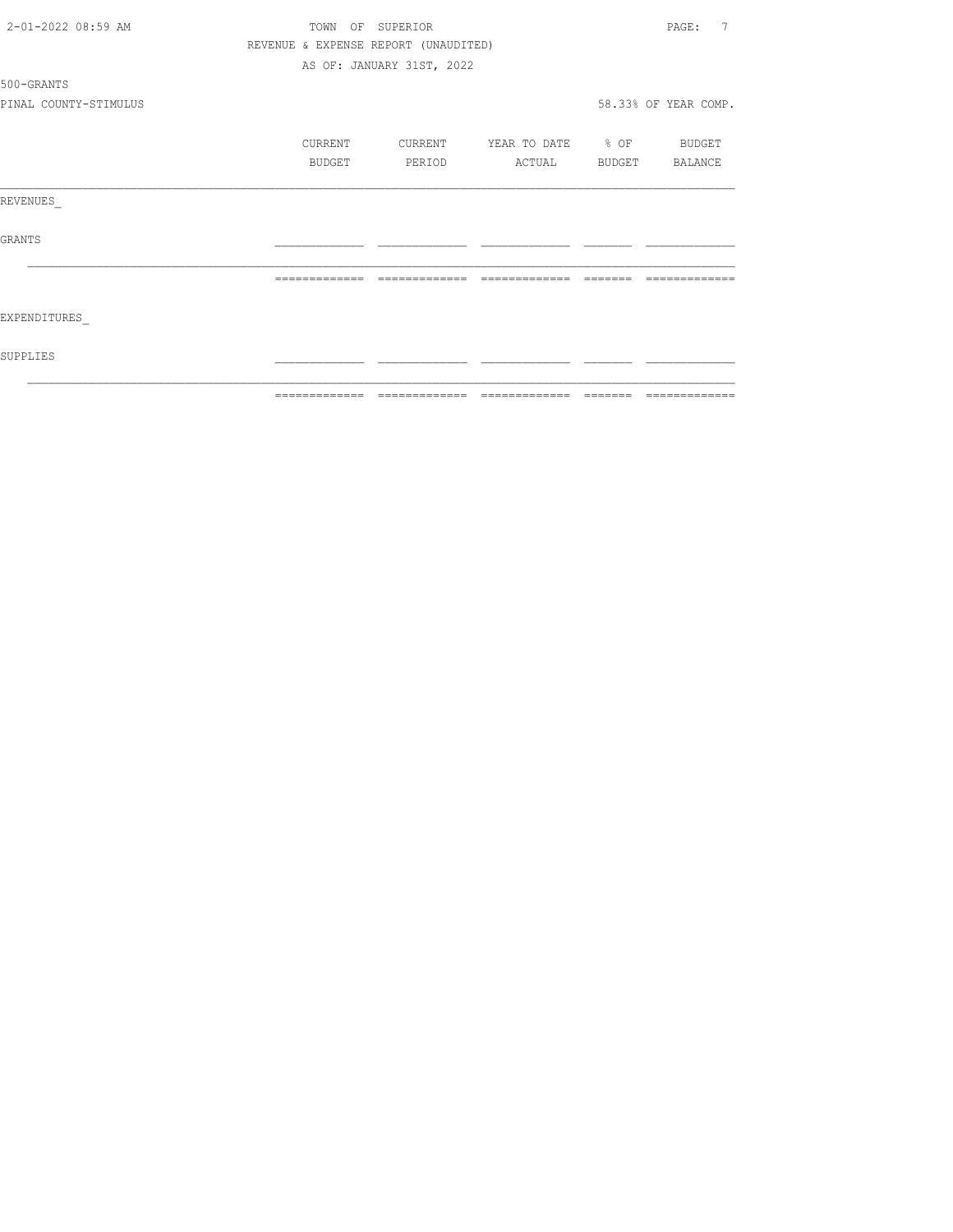| 2-01-2022 08:59 AM       | TOWN OF SUPERIOR                     | 8<br>PAGE:                |                          |                 |                      |
|--------------------------|--------------------------------------|---------------------------|--------------------------|-----------------|----------------------|
|                          | REVENUE & EXPENSE REPORT (UNAUDITED) |                           |                          |                 |                      |
|                          |                                      | AS OF: JANUARY 31ST, 2022 |                          |                 |                      |
| 500-GRANTS               |                                      |                           |                          |                 |                      |
| AZ DEPT OF HOMELAND SRTY |                                      |                           |                          |                 | 58.33% OF YEAR COMP. |
|                          | CURRENT                              | CURRENT                   | YEAR TO DATE % OF BUDGET |                 |                      |
|                          | BUDGET                               | PERIOD                    | ACTUAL                   | BUDGET BALANCE  |                      |
| REVENUES                 |                                      |                           |                          |                 |                      |
| <b>GRANTS</b>            |                                      |                           |                          |                 |                      |
|                          | =============                        | =============             |                          | --------        |                      |
| EXPENDITURES             |                                      |                           |                          |                 |                      |
| SUPPLIES                 |                                      |                           |                          |                 |                      |
|                          | -------------                        | -------------             | --------------           | $- - - - - - -$ | -------------        |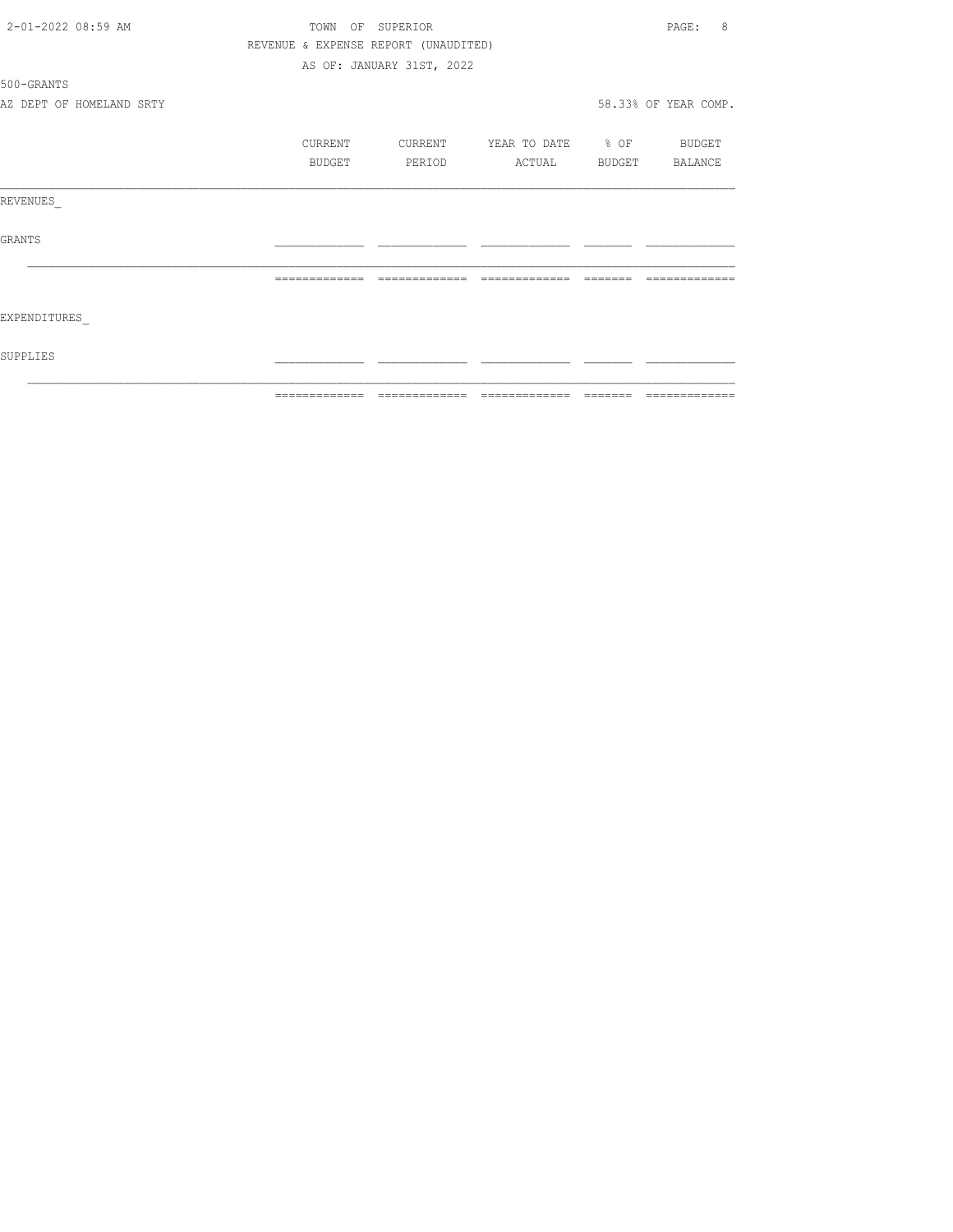| 2-01-2022 08:59 AM | TOWN          | OF<br>SUPERIOR                       |                   |        | 9<br>PAGE:           |
|--------------------|---------------|--------------------------------------|-------------------|--------|----------------------|
|                    |               | REVENUE & EXPENSE REPORT (UNAUDITED) |                   |        |                      |
|                    |               | AS OF: JANUARY 31ST, 2022            |                   |        |                      |
| 500-GRANTS         |               |                                      |                   |        |                      |
| GOHS GRANT         |               |                                      |                   |        | 58.33% OF YEAR COMP. |
|                    |               |                                      |                   |        |                      |
|                    | CURRENT       | CURRENT                              | YEAR TO DATE % OF |        | BUDGET               |
|                    | <b>BUDGET</b> | PERIOD                               | ACTUAL            | BUDGET | <b>BALANCE</b>       |
| REVENUES           |               |                                      |                   |        |                      |
| <b>GRANTS</b>      |               |                                      |                   |        |                      |
|                    |               |                                      |                   |        |                      |
| EXPENDITURES       |               |                                      |                   |        |                      |
| SUPPLIES           |               |                                      |                   |        |                      |
|                    | ============= | ======                               | =======           |        | ======               |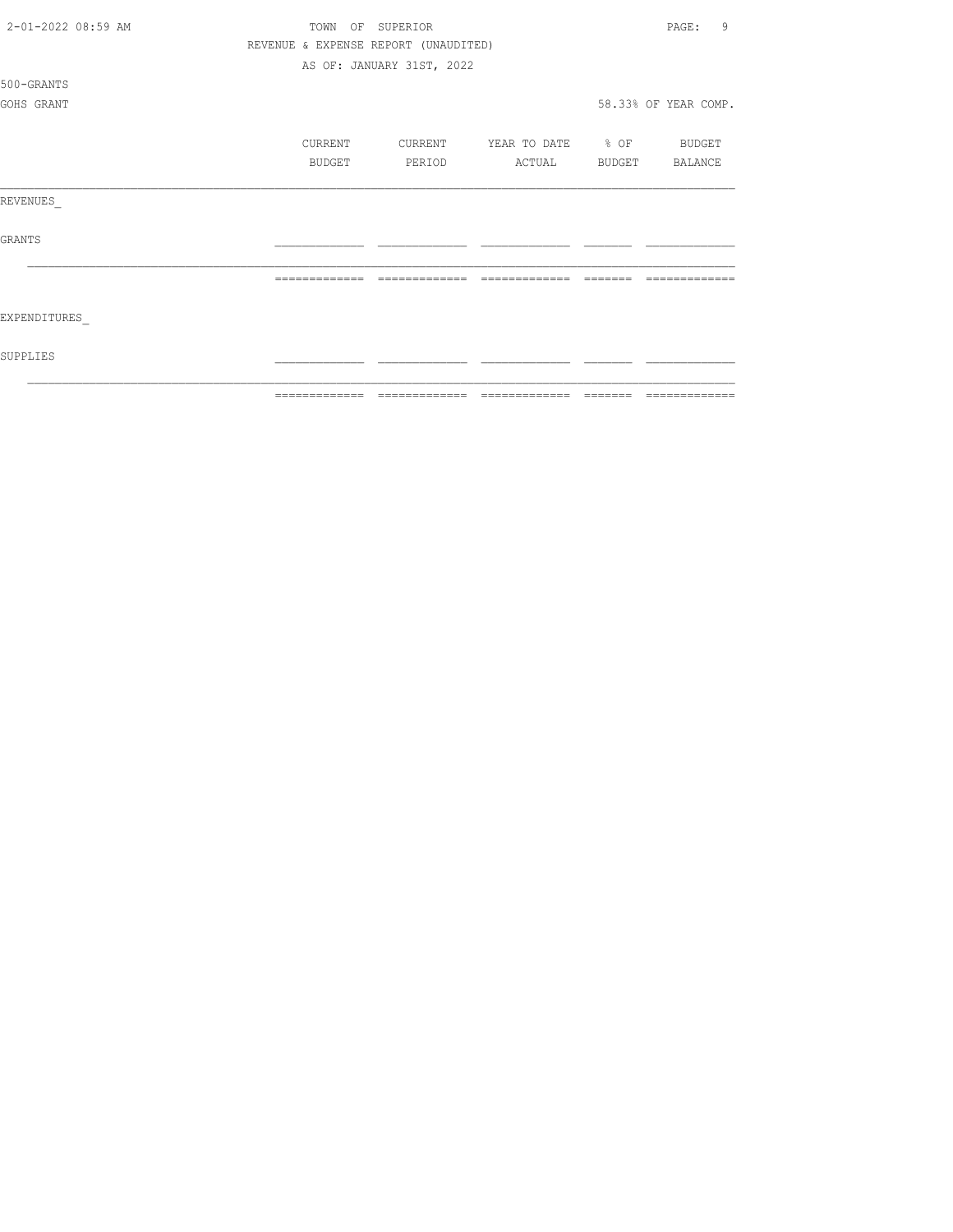| 2-01-2022 08:59 AM      | TOWN OF SUPERIOR | PAGE: 10                             |                                 |                |                      |
|-------------------------|------------------|--------------------------------------|---------------------------------|----------------|----------------------|
|                         |                  | REVENUE & EXPENSE REPORT (UNAUDITED) |                                 |                |                      |
|                         |                  | AS OF: JANUARY 31ST, 2022            |                                 |                |                      |
| 500-GRANTS              |                  |                                      |                                 |                |                      |
| ENERGY EFFICIENCY GRANT |                  |                                      |                                 |                | 58.33% OF YEAR COMP. |
|                         | <b>CURRENT</b>   | CURRENT                              | YEAR TO DATE % OF BUDGET        |                |                      |
|                         | BUDGET           | PERIOD                               | ACTUAL                          | BUDGET BALANCE |                      |
| REVENUES                |                  |                                      |                                 |                |                      |
| GRANTS                  |                  |                                      |                                 |                |                      |
|                         |                  |                                      |                                 |                |                      |
| EXPENDITURES            |                  |                                      |                                 |                |                      |
| SUPPLIES                |                  |                                      |                                 |                |                      |
|                         | =============    |                                      | =============================== | =======        | =============        |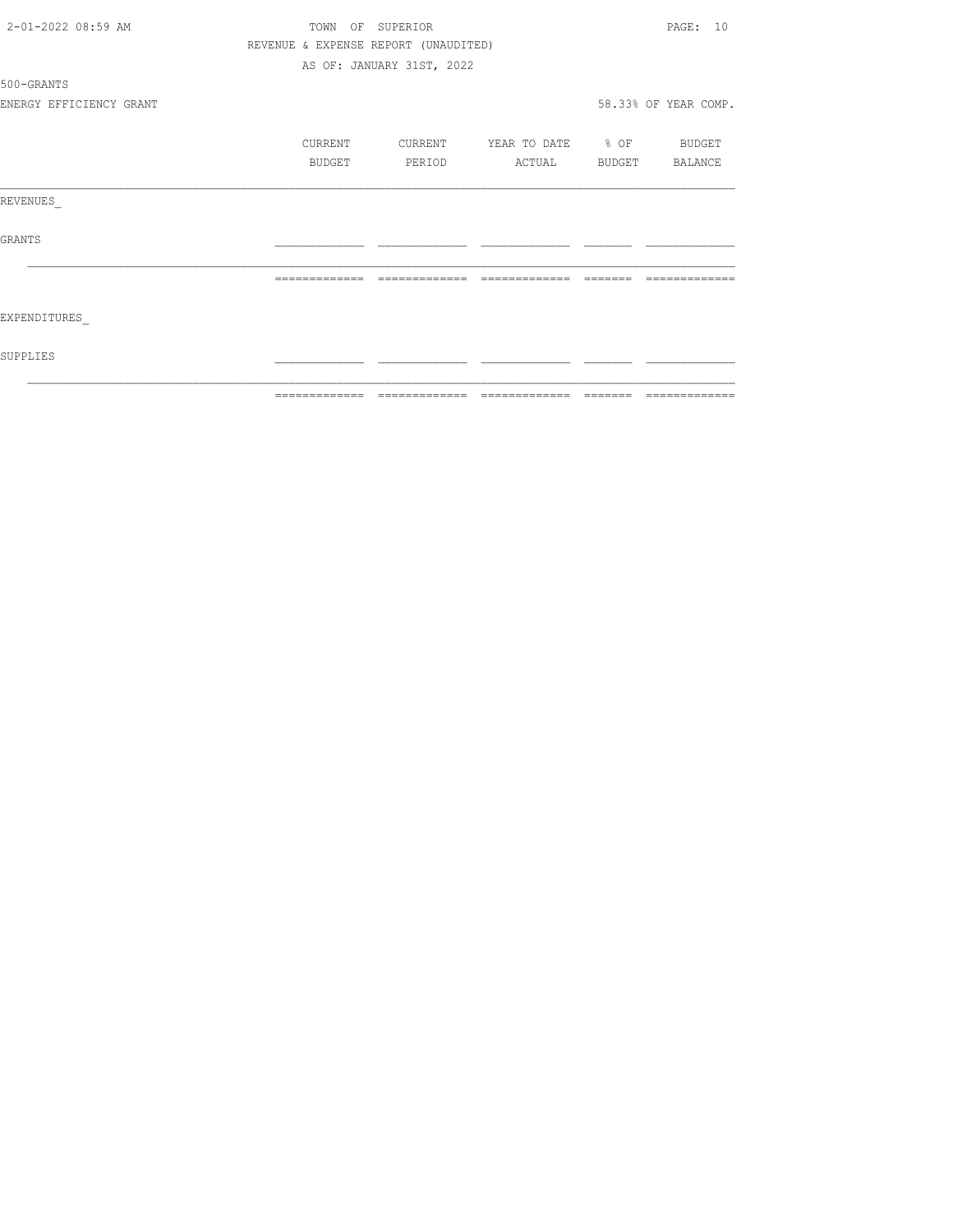| 2-01-2022 08:59 AM | TOWN OF SUPERIOR | PAGE: 11                                                 |                          |         |                      |
|--------------------|------------------|----------------------------------------------------------|--------------------------|---------|----------------------|
|                    |                  | REVENUE & EXPENSE REPORT (UNAUDITED)                     |                          |         |                      |
|                    |                  | AS OF: JANUARY 31ST, 2022                                |                          |         |                      |
| 500-GRANTS         |                  |                                                          |                          |         |                      |
| TTAC GRANT         |                  |                                                          |                          |         | 58.33% OF YEAR COMP. |
|                    | CURRENT          | CURRENT                                                  | YEAR TO DATE % OF BUDGET |         |                      |
|                    | BUDGET           | PERIOD                                                   | ACTUAL BUDGET            |         | BALANCE              |
| REVENUES           |                  |                                                          |                          |         |                      |
| <b>GRANTS</b>      |                  |                                                          |                          |         |                      |
|                    |                  | =============                                            |                          | ======= |                      |
| EXPENDITURES       |                  |                                                          |                          |         |                      |
| SUPPLIES           |                  |                                                          |                          |         |                      |
|                    | =============    | $\qquad \qquad = \qquad \qquad = \qquad \qquad = \qquad$ | --------------           |         |                      |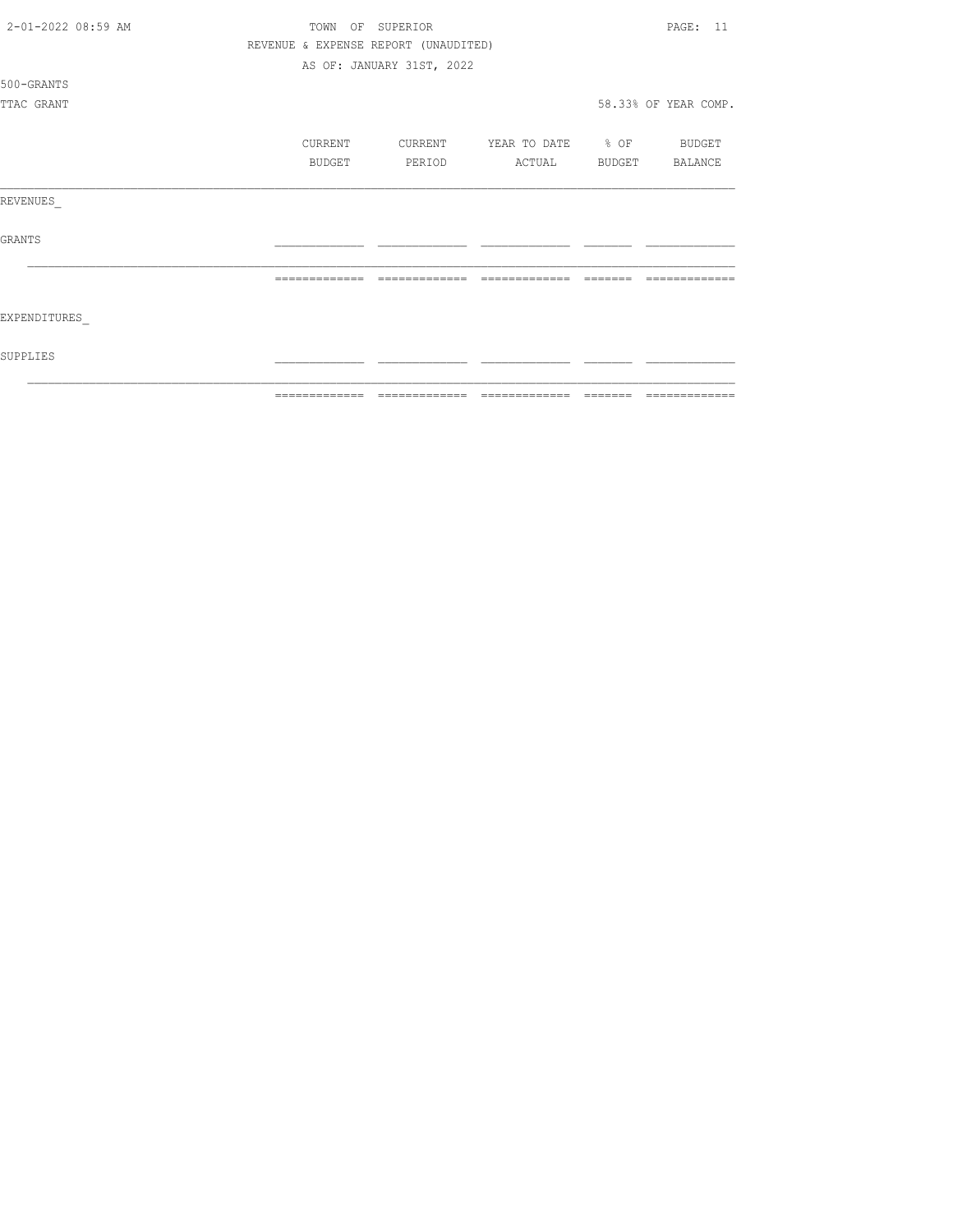| 2-01-2022 08:59 AM | TOWN OF SUPERIOR |                |                                      |                   | PAGE: 12       |                      |  |
|--------------------|------------------|----------------|--------------------------------------|-------------------|----------------|----------------------|--|
|                    |                  |                | REVENUE & EXPENSE REPORT (UNAUDITED) |                   |                |                      |  |
|                    |                  |                | AS OF: JANUARY 31ST, 2022            |                   |                |                      |  |
| 500-GRANTS         |                  |                |                                      |                   |                |                      |  |
| CDBG 2011 WWTP     |                  |                |                                      |                   |                | 58.33% OF YEAR COMP. |  |
|                    |                  | CURRENT        | CURRENT                              | YEAR TO DATE % OF |                | BUDGET               |  |
|                    |                  | BUDGET         | PERIOD                               | ACTUAL            | BUDGET BALANCE |                      |  |
| REVENUES           |                  |                |                                      |                   |                |                      |  |
| GRANTS             |                  |                |                                      |                   |                |                      |  |
|                    |                  | =============  | =============                        | =============     |                |                      |  |
| EXPENDITURES       |                  |                |                                      |                   |                |                      |  |
| SUPPLIES           |                  |                |                                      |                   |                |                      |  |
|                    |                  | -------------- |                                      |                   | _______        | -------------        |  |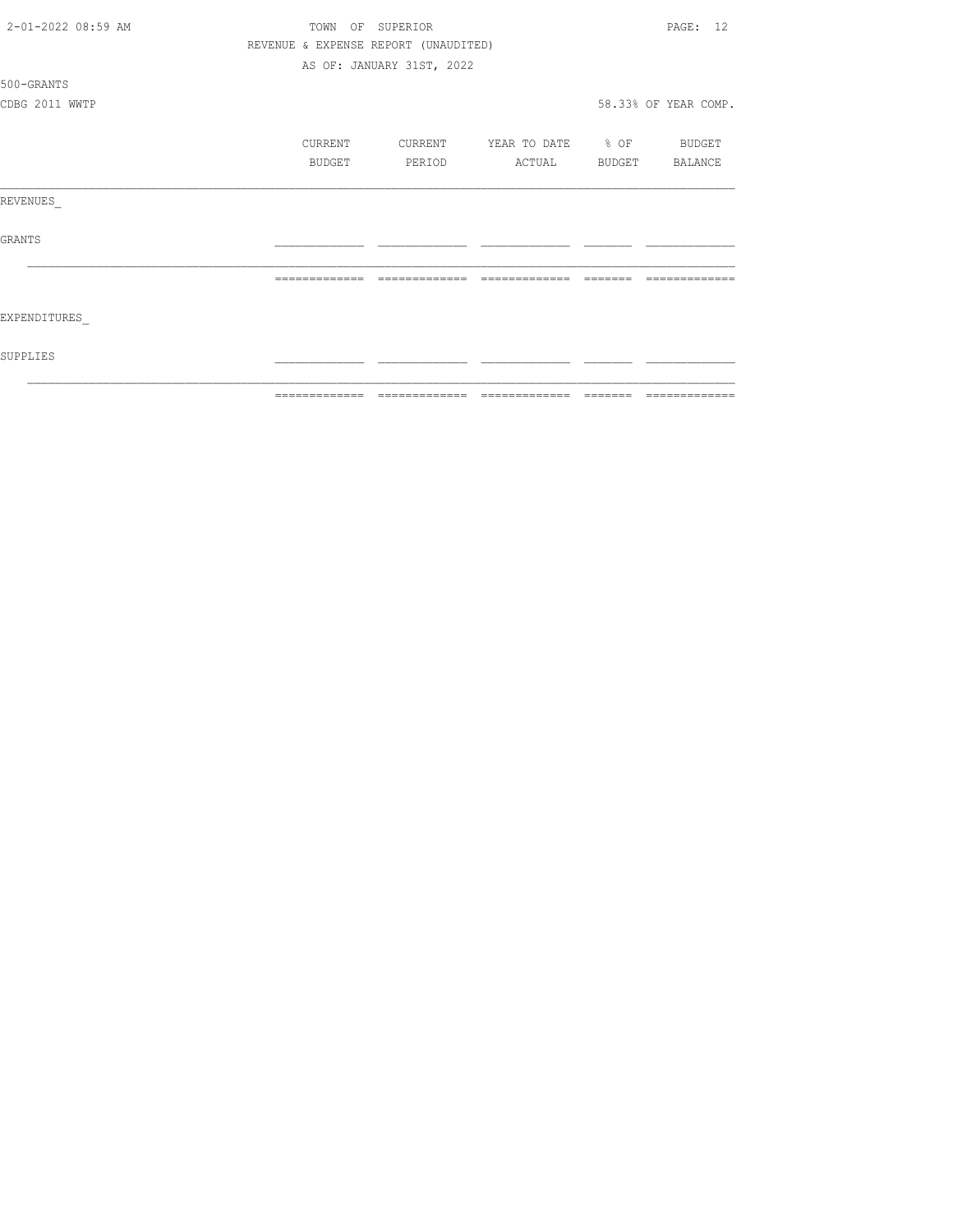| 2-01-2022 08:59 AM | TOWN OF SUPERIOR                     | PAGE: 13                  |                          |        |                      |
|--------------------|--------------------------------------|---------------------------|--------------------------|--------|----------------------|
|                    | REVENUE & EXPENSE REPORT (UNAUDITED) |                           |                          |        |                      |
|                    |                                      | AS OF: JANUARY 31ST, 2022 |                          |        |                      |
| 500-GRANTS         |                                      |                           |                          |        |                      |
| PSSP GRANT         |                                      |                           |                          |        | 58.33% OF YEAR COMP. |
|                    | CURRENT                              | CURRENT                   | YEAR TO DATE % OF BUDGET |        |                      |
|                    | BUDGET                               | PERIOD                    | ACTUAL                   | BUDGET | BALANCE              |
| REVENUES           |                                      |                           |                          |        |                      |
| <b>GRANTS</b>      |                                      |                           |                          |        |                      |
|                    |                                      | =============             |                          |        |                      |
| EXPENDITURES       |                                      |                           |                          |        |                      |
| SUPPLIES           |                                      |                           |                          |        |                      |
|                    | =============                        | ======                    | $22222222222222$         |        | ======               |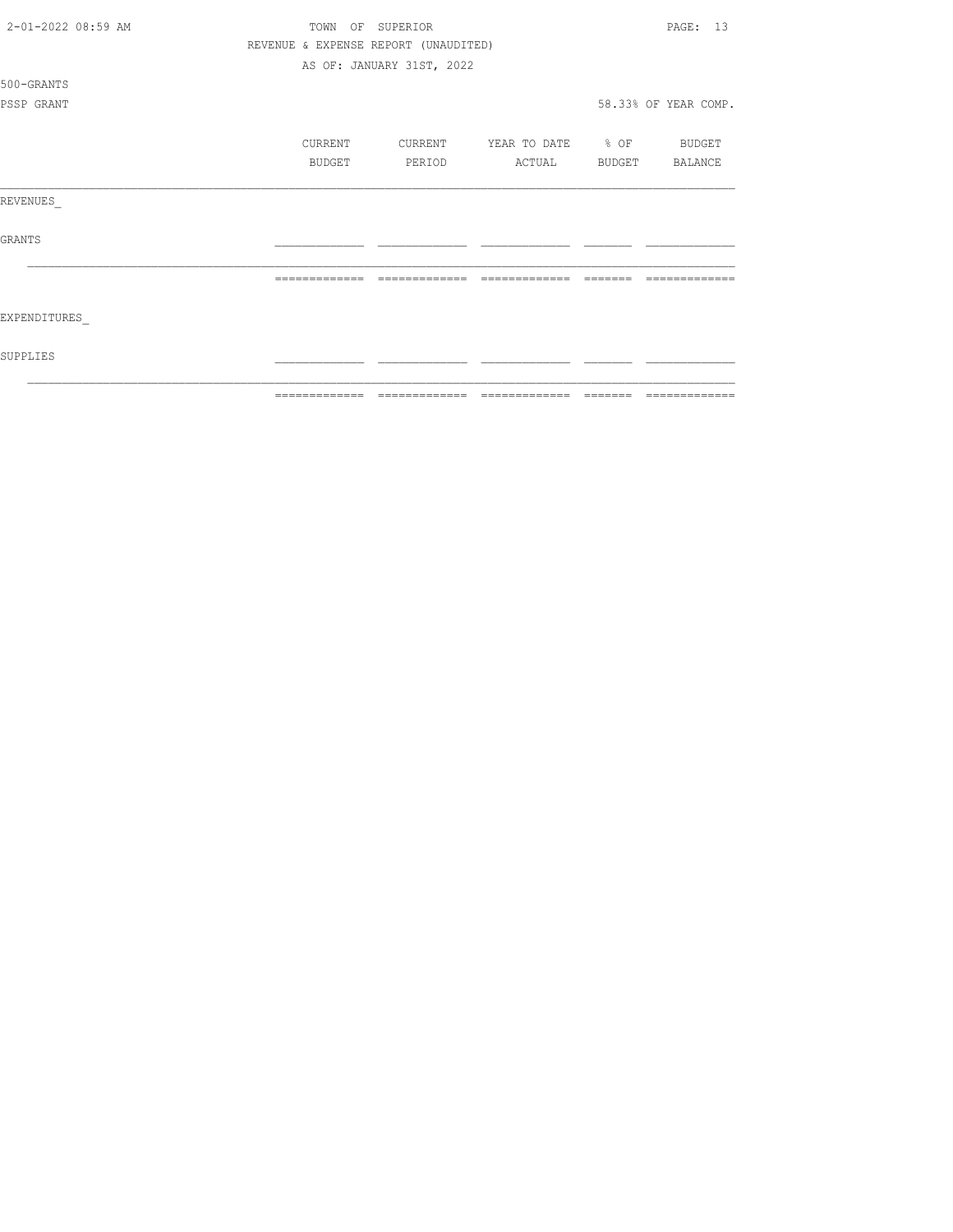| 2-01-2022 08:59 AM       | TOWN OF SUPERIOR                     |                           | PAGE: 14                                 |     |                      |
|--------------------------|--------------------------------------|---------------------------|------------------------------------------|-----|----------------------|
|                          | REVENUE & EXPENSE REPORT (UNAUDITED) |                           |                                          |     |                      |
|                          |                                      | AS OF: JANUARY 31ST, 2022 |                                          |     |                      |
| 500-GRANTS               |                                      |                           |                                          |     |                      |
| RESOLUTION COPPER GIVING |                                      |                           |                                          |     | 58.33% OF YEAR COMP. |
|                          |                                      |                           |                                          |     |                      |
|                          |                                      |                           | CURRENT CURRENT YEAR TO DATE % OF BUDGET |     |                      |
|                          |                                      |                           | BUDGET PERIOD ACTUAL BUDGET BALANCE      |     |                      |
|                          |                                      |                           |                                          |     |                      |
| REVENUES                 |                                      |                           |                                          |     |                      |
|                          |                                      |                           |                                          |     |                      |
| GRANTS                   |                                      |                           |                                          | - - |                      |
|                          |                                      |                           |                                          |     |                      |
|                          |                                      |                           |                                          |     |                      |
|                          |                                      |                           |                                          |     |                      |
| EXPENDITURES             |                                      |                           |                                          |     |                      |
|                          |                                      |                           |                                          |     |                      |
| PERSONEL                 |                                      |                           |                                          |     |                      |
|                          |                                      |                           |                                          |     |                      |
| SUPPLIES                 |                                      |                           |                                          |     |                      |
|                          |                                      |                           |                                          |     |                      |
| UTILITIES                |                                      |                           |                                          |     |                      |
|                          |                                      |                           |                                          |     |                      |
| GENERAL BUSINESS EXPENSE |                                      |                           |                                          | ___ |                      |
|                          |                                      |                           |                                          |     |                      |
| PROFESSIONAL SERVICES    |                                      |                           |                                          |     |                      |
|                          |                                      |                           |                                          |     |                      |
| REPAIR/MAINTENANCE       |                                      |                           |                                          |     |                      |
|                          |                                      |                           |                                          |     |                      |
| CAPITAL OUTLAY           |                                      |                           |                                          |     |                      |
|                          |                                      |                           |                                          |     |                      |
| DEBT SERVICE             |                                      |                           |                                          | - - |                      |
|                          |                                      |                           |                                          |     |                      |
|                          |                                      |                           |                                          |     |                      |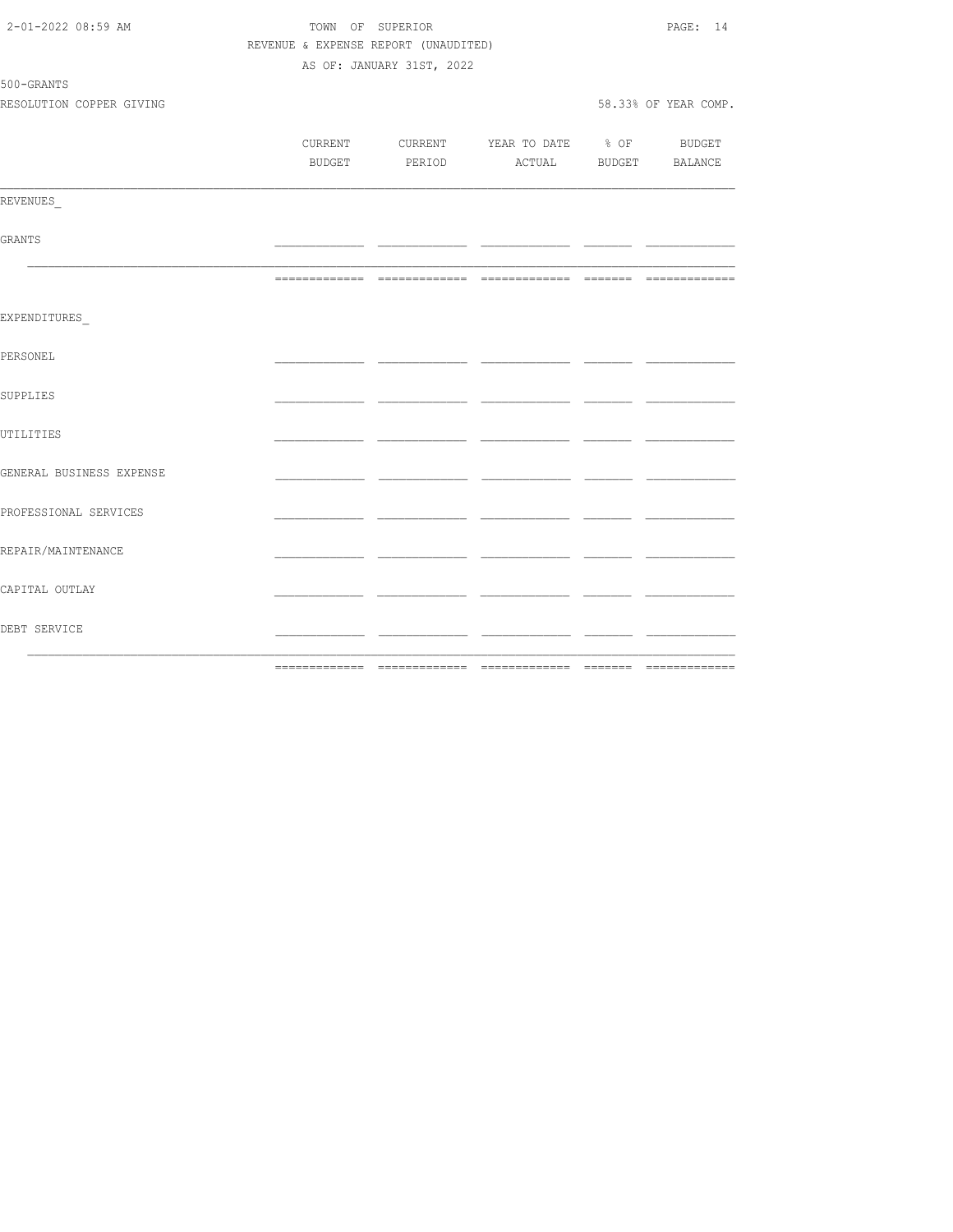| 2-01-2022 08:59 AM | TOWN          | OF SUPERIOR                          |                                  | PAGE: 15             |
|--------------------|---------------|--------------------------------------|----------------------------------|----------------------|
|                    |               | REVENUE & EXPENSE REPORT (UNAUDITED) |                                  |                      |
|                    |               | AS OF: JANUARY 31ST, 2022            |                                  |                      |
| 500-GRANTS         |               |                                      |                                  |                      |
| MISC               |               |                                      |                                  | 58.33% OF YEAR COMP. |
|                    | CURRENT       |                                      | CURRENT YEAR TO DATE % OF BUDGET |                      |
|                    | BUDGET        | PERIOD                               | ACTUAL BUDGET BALANCE            |                      |
| REVENUES           |               |                                      |                                  |                      |
| <b>GRANTS</b>      |               |                                      |                                  |                      |
|                    | ============= | =============                        | --------------                   | -------              |
| EXPENDITURES       |               |                                      |                                  |                      |
| SUPPLIES           |               |                                      |                                  |                      |
|                    | ------------- |                                      |                                  | -------------        |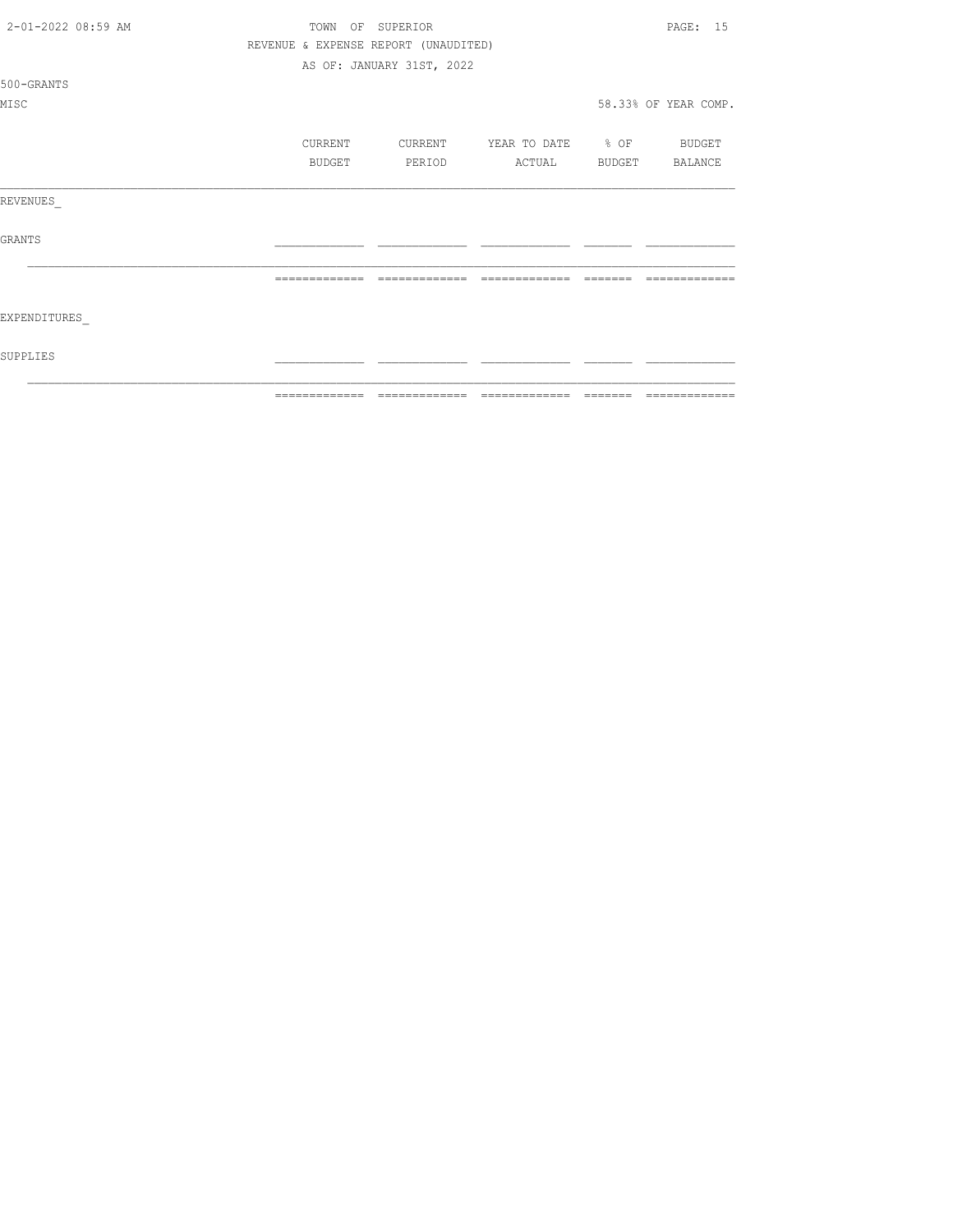| 2-01-2022 08:59 AM | OF SUPERIOR<br>TOWN |               |                                      |                          |  | PAGE: 16             |
|--------------------|---------------------|---------------|--------------------------------------|--------------------------|--|----------------------|
|                    |                     |               | REVENUE & EXPENSE REPORT (UNAUDITED) |                          |  |                      |
|                    |                     |               | AS OF: JANUARY 31ST, 2022            |                          |  |                      |
| 500-GRANTS         |                     |               |                                      |                          |  |                      |
| AIRPORT GRANTS     |                     |               |                                      |                          |  | 58.33% OF YEAR COMP. |
|                    |                     | CURRENT       | CURRENT                              | YEAR TO DATE % OF BUDGET |  |                      |
|                    |                     | BUDGET        | PERIOD                               | ACTUAL                   |  | BUDGET BALANCE       |
| REVENUES           |                     |               |                                      |                          |  |                      |
| <b>GRANTS</b>      |                     |               |                                      |                          |  |                      |
|                    |                     |               |                                      |                          |  |                      |
| EXPENDITURES       |                     |               |                                      |                          |  |                      |
| SUPPLIES           |                     |               |                                      |                          |  |                      |
|                    |                     | ------------- |                                      | --------------           |  |                      |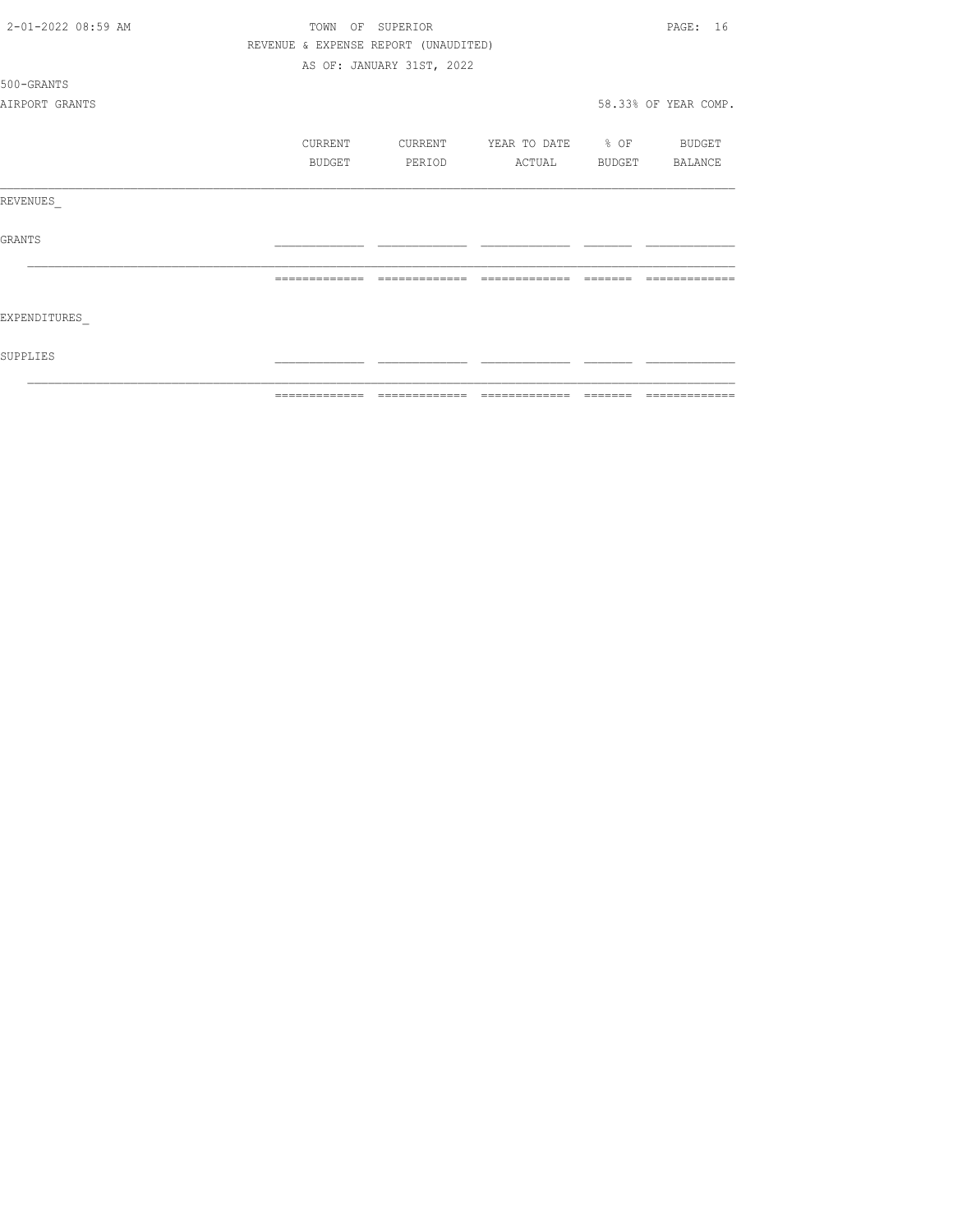| 2-01-2022 08:59 AM     |               | TOWN    | OF SUPERIOR                          |                   |        | PAGE: 17             |
|------------------------|---------------|---------|--------------------------------------|-------------------|--------|----------------------|
|                        |               |         | REVENUE & EXPENSE REPORT (UNAUDITED) |                   |        |                      |
|                        |               |         | AS OF: JANUARY 31ST, 2022            |                   |        |                      |
| 500-GRANTS             |               |         |                                      |                   |        |                      |
| FIRE TRUCK RESTORATION |               |         |                                      |                   |        | 58.33% OF YEAR COMP. |
|                        |               | CURRENT | CURRENT                              | YEAR TO DATE % OF |        | BUDGET               |
|                        |               | BUDGET  | PERIOD                               | ACTUAL            | BUDGET | BALANCE              |
| REVENUES               |               |         |                                      |                   |        |                      |
| <b>GRANTS</b>          |               |         |                                      |                   |        |                      |
|                        |               |         |                                      |                   |        |                      |
| EXPENDITURES           |               |         |                                      |                   |        |                      |
| SUPPLIES               |               |         |                                      |                   |        |                      |
|                        | ------------- |         |                                      | --------------    |        |                      |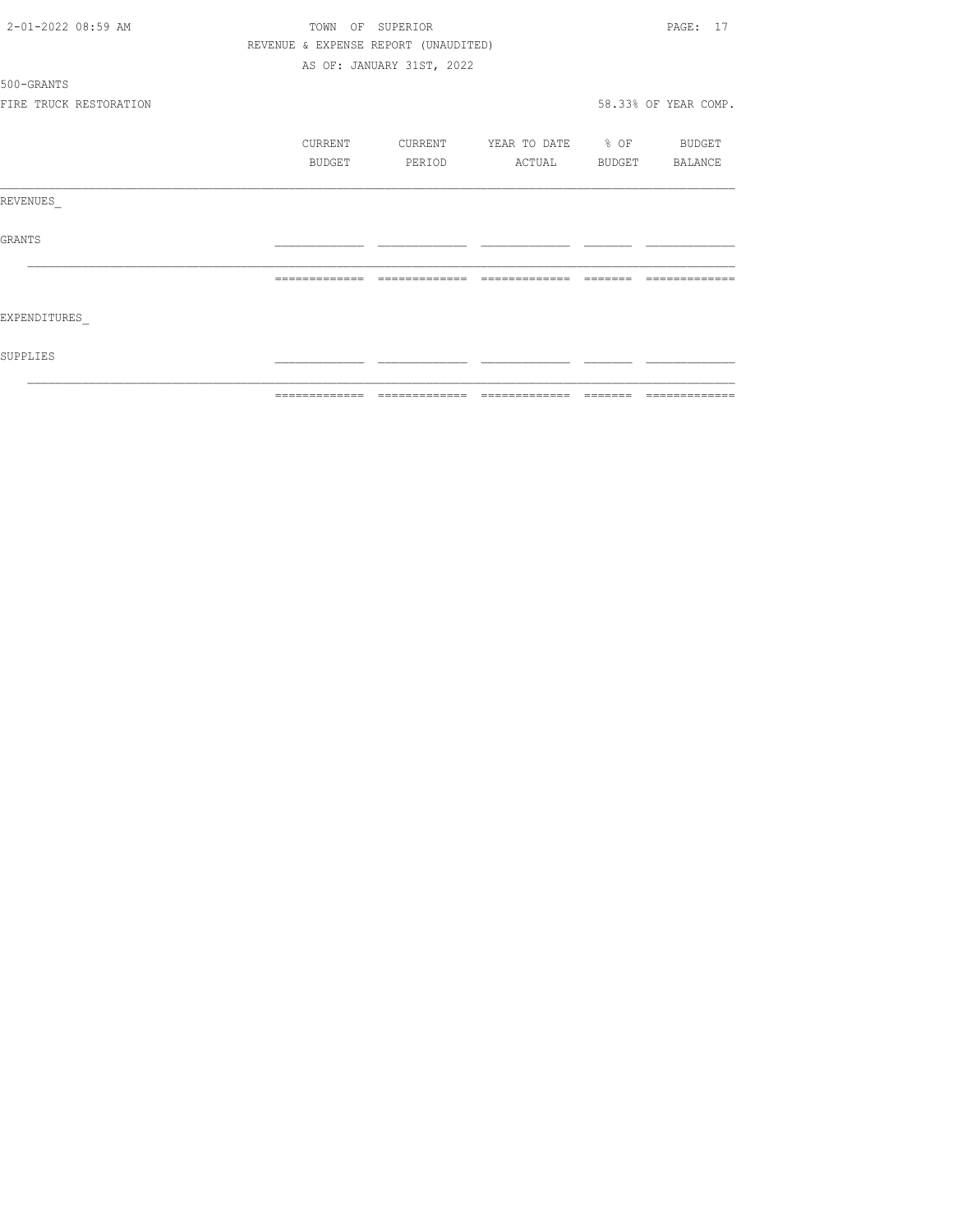|                    | ============= | ======                               |                          | ======= | =============        |
|--------------------|---------------|--------------------------------------|--------------------------|---------|----------------------|
| SUPPLIES           |               |                                      |                          |         |                      |
| EXPENDITURES       |               |                                      |                          |         |                      |
|                    |               | =============                        | =============            |         |                      |
| <b>GRANTS</b>      |               |                                      |                          |         |                      |
| REVENUES           |               |                                      |                          |         |                      |
|                    | BUDGET        | PERIOD                               | ACTUAL                   |         | BUDGET BALANCE       |
|                    | CURRENT       | CURRENT                              | YEAR TO DATE % OF BUDGET |         |                      |
| 4TH OF JULY        |               |                                      |                          |         | 58.33% OF YEAR COMP. |
| 500-GRANTS         |               |                                      |                          |         |                      |
|                    |               | AS OF: JANUARY 31ST, 2022            |                          |         |                      |
|                    |               | REVENUE & EXPENSE REPORT (UNAUDITED) |                          |         |                      |
| 2-01-2022 08:59 AM | TOWN          | OF SUPERIOR                          |                          |         | 18<br>PAGE:          |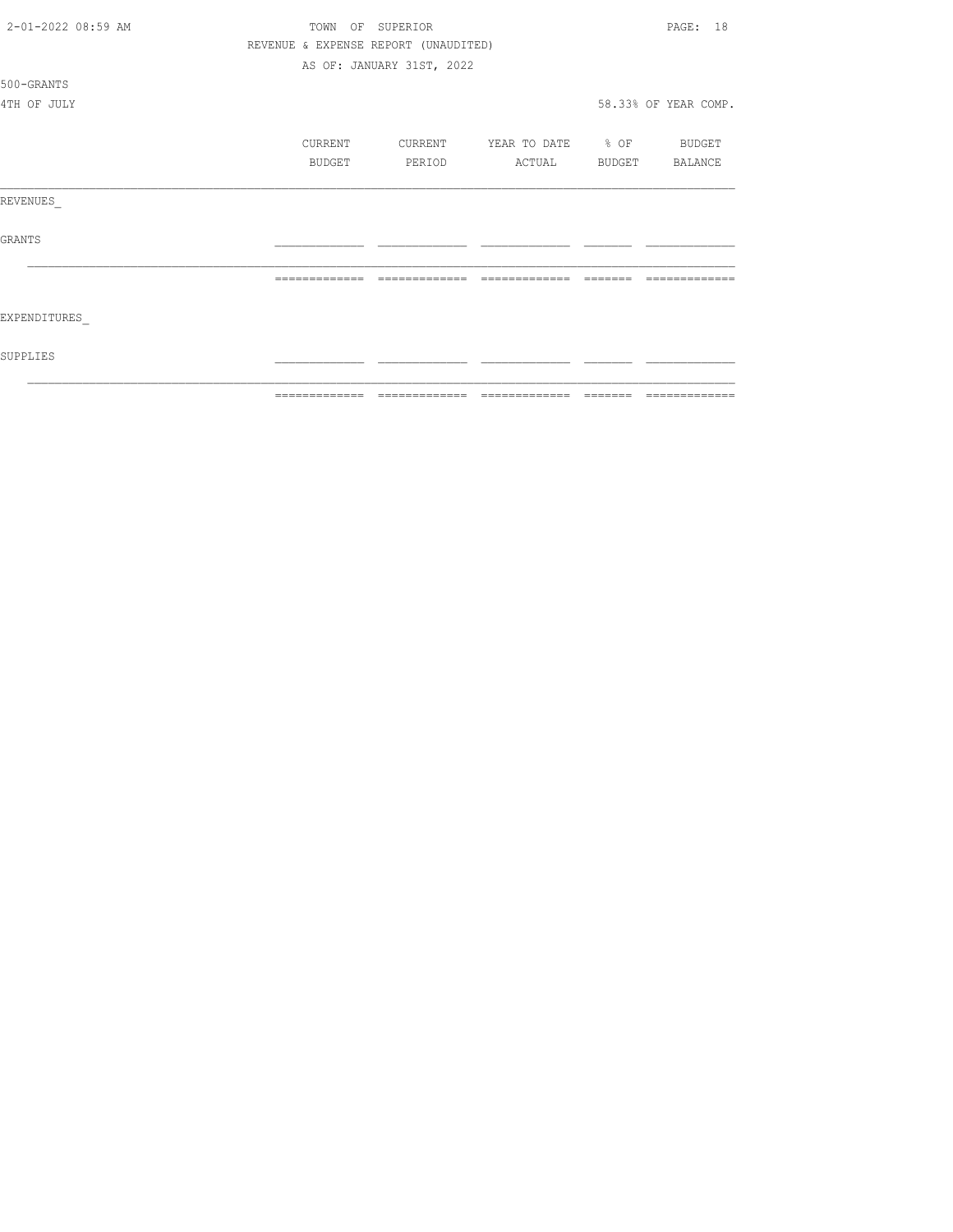| 2-01-2022 08:59 AM        |               | PAGE: 19                             |                          |                      |
|---------------------------|---------------|--------------------------------------|--------------------------|----------------------|
|                           |               | REVENUE & EXPENSE REPORT (UNAUDITED) |                          |                      |
|                           |               | AS OF: JANUARY 31ST, 2022            |                          |                      |
| 500-GRANTS                |               |                                      |                          |                      |
| FIREHOUSE SUBS CONTRIBUTI |               |                                      |                          | 58.33% OF YEAR COMP. |
|                           | CURRENT       | CURRENT                              | YEAR TO DATE % OF BUDGET |                      |
|                           | BUDGET        | PERIOD                               | ACTUAL                   | BUDGET BALANCE       |
| REVENUES                  |               |                                      |                          |                      |
| <b>GRANTS</b>             |               |                                      |                          |                      |
|                           |               |                                      |                          |                      |
| EXPENDITURES              |               |                                      |                          |                      |
| SUPPLIES                  |               |                                      |                          |                      |
|                           | ------------- |                                      | --------------           |                      |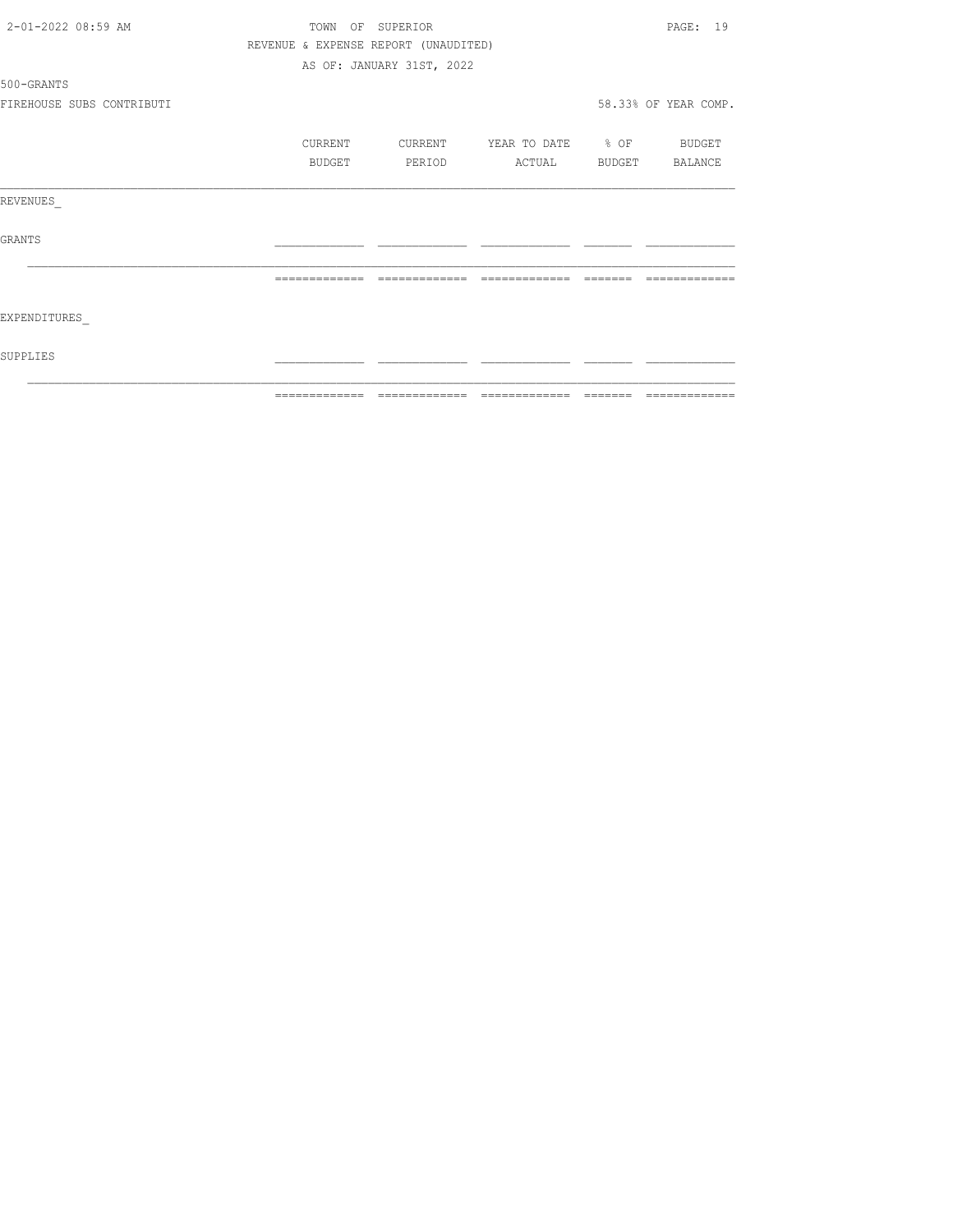| 2-01-2022 08:59 AM   |               | TOWN OF SUPERIOR                     |                   | PAGE: 20             |
|----------------------|---------------|--------------------------------------|-------------------|----------------------|
|                      |               | REVENUE & EXPENSE REPORT (UNAUDITED) |                   |                      |
|                      |               | AS OF: JANUARY 31ST, 2022            |                   |                      |
| 500-GRANTS           |               |                                      |                   |                      |
| ECONOMIC DEVELOPMENT |               |                                      |                   | 58.33% OF YEAR COMP. |
|                      | CURRENT       | CURRENT                              | YEAR TO DATE % OF | BUDGET               |
|                      | BUDGET        | PERIOD                               | ACTUAL            | BUDGET BALANCE       |
| REVENUES             |               |                                      |                   |                      |
| GRANTS               |               |                                      |                   |                      |
|                      | ============= | =============                        | =============     |                      |
| EXPENDITURES         |               |                                      |                   |                      |
| SUPPLIES             |               |                                      |                   |                      |
|                      |               |                                      |                   |                      |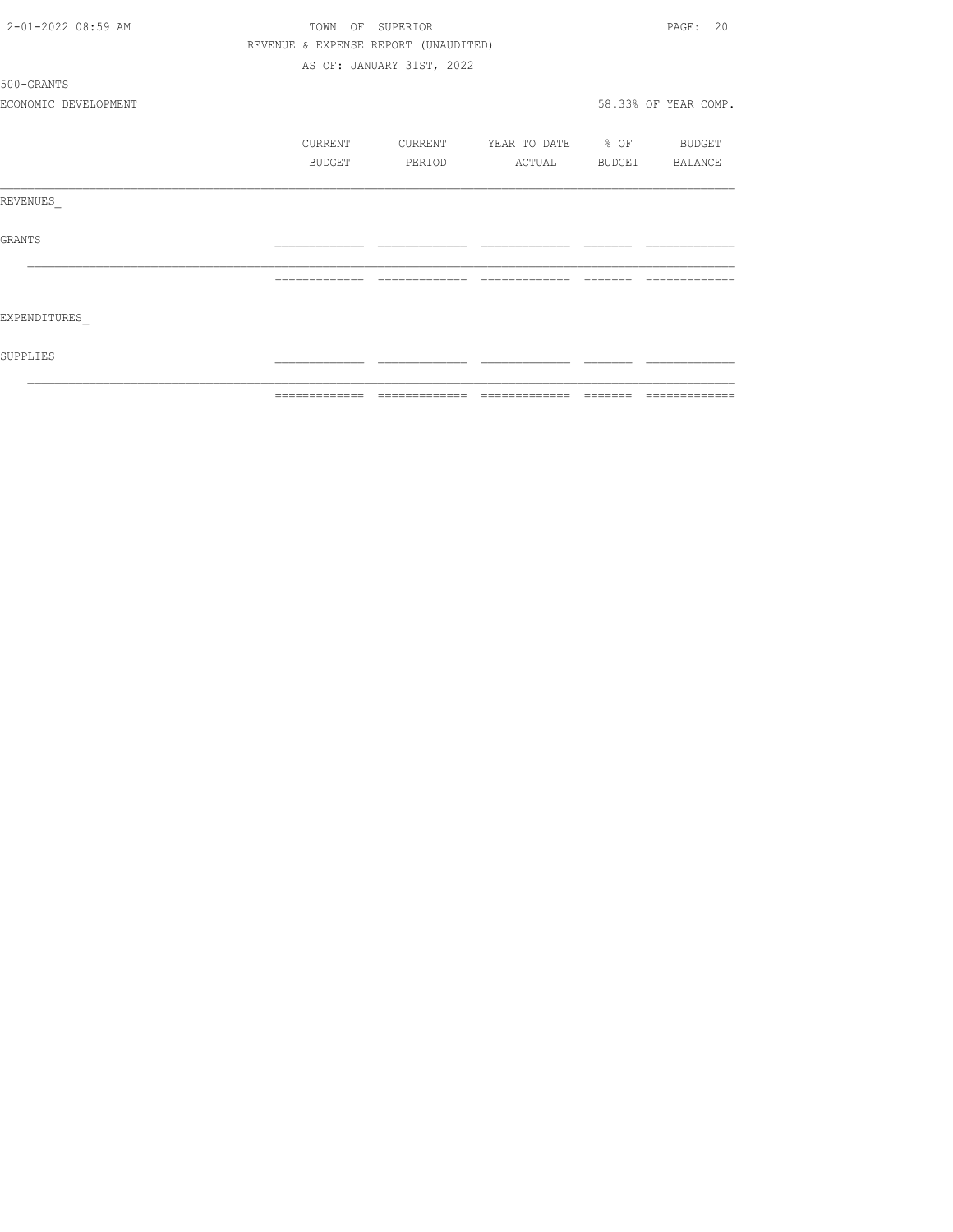| 2-01-2022 08:59 AM | OF<br>TOWN    | SUPERIOR                             |                   |               | PAGE: 21             |
|--------------------|---------------|--------------------------------------|-------------------|---------------|----------------------|
|                    |               | REVENUE & EXPENSE REPORT (UNAUDITED) |                   |               |                      |
|                    |               | AS OF: JANUARY 31ST, 2022            |                   |               |                      |
| 500-GRANTS         |               |                                      |                   |               |                      |
| CONTINGENCY        |               |                                      |                   |               | 58.33% OF YEAR COMP. |
|                    | CURRENT       | CURRENT                              | YEAR TO DATE % OF |               | BUDGET               |
|                    | BUDGET        | PERIOD                               | ACTUAL            | <b>BUDGET</b> | BALANCE              |
| REVENUES           |               |                                      |                   |               |                      |
| <b>GRANTS</b>      |               |                                      |                   |               |                      |
|                    | ------------- |                                      |                   |               |                      |
| EXPENDITURES       |               |                                      |                   |               |                      |
| SUPPLIES           |               |                                      |                   |               |                      |
|                    | ------------- |                                      | -------------     |               |                      |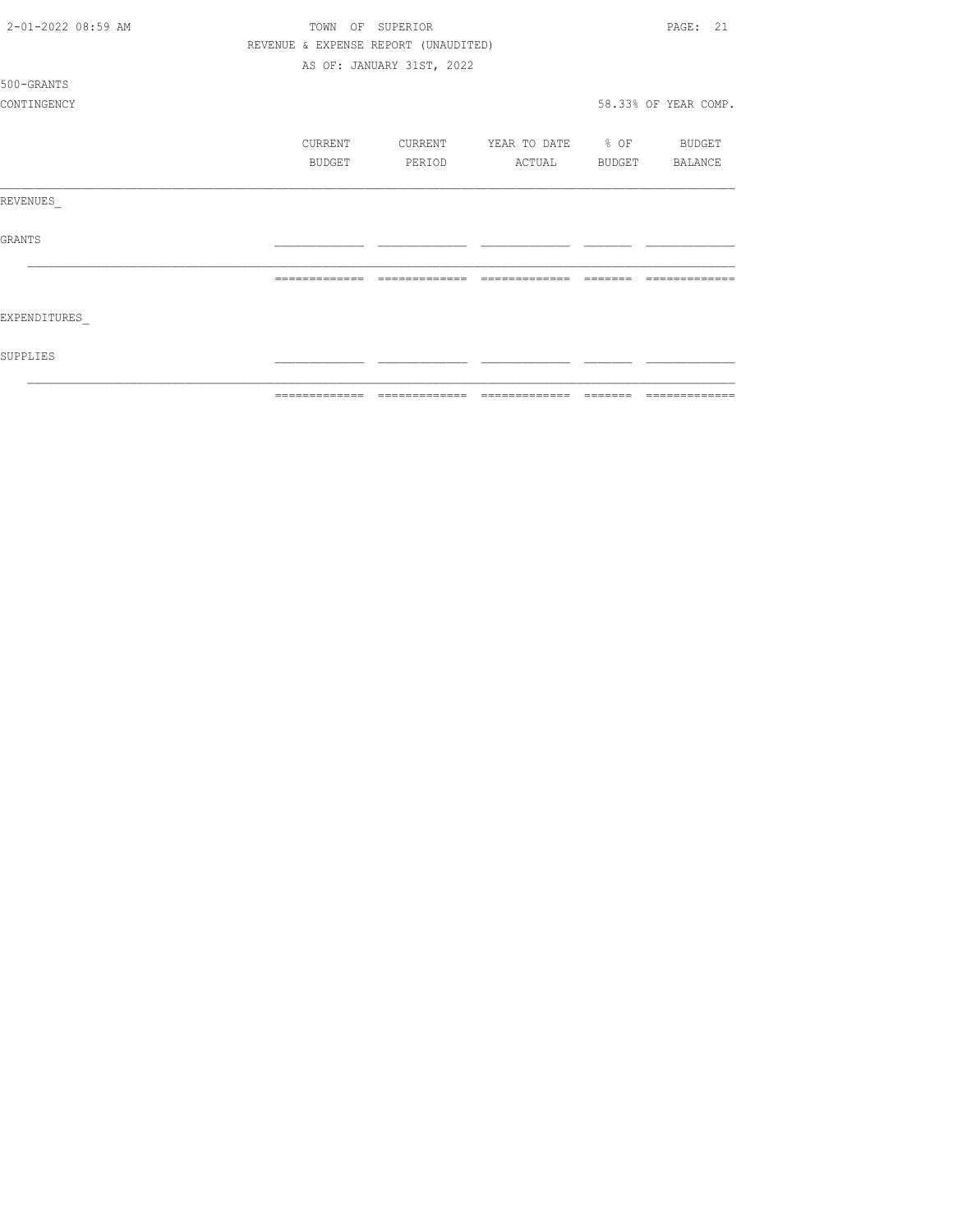#### 2-01-2022 08:59 AM TOWN OF SUPERIOR PAGE: 22 REVENUE & EXPENSE REPORT (UNAUDITED)

AS OF: JANUARY 31ST, 2022

500-GRANTS

58.33% OF YEAR COMP.

|                                    | <b>CURRENT</b> | <b>CURRENT</b> | YEAR TO DATE | % OF          | <b>BUDGET</b>               |
|------------------------------------|----------------|----------------|--------------|---------------|-----------------------------|
|                                    | BUDGET         | PERIOD         | ACTUAL       | <b>BUDGET</b> | BALANCE                     |
| FUND TOTAL REVENUES                | 2,285,000.00   | 0.00           | 1,000.00     | 0.04          | 2,284,000.00                |
| FUND TOTAL EXPENDITURES            | 50,000.00      | 0.00           | 3,166.94     | 6.33          | 46,833.06                   |
| REVENUES OVER/(UNDER) EXPENDITURES | 2,235,000.00   | 0.00           | 2,166.94)    |               | 2,237,166.94<br>___________ |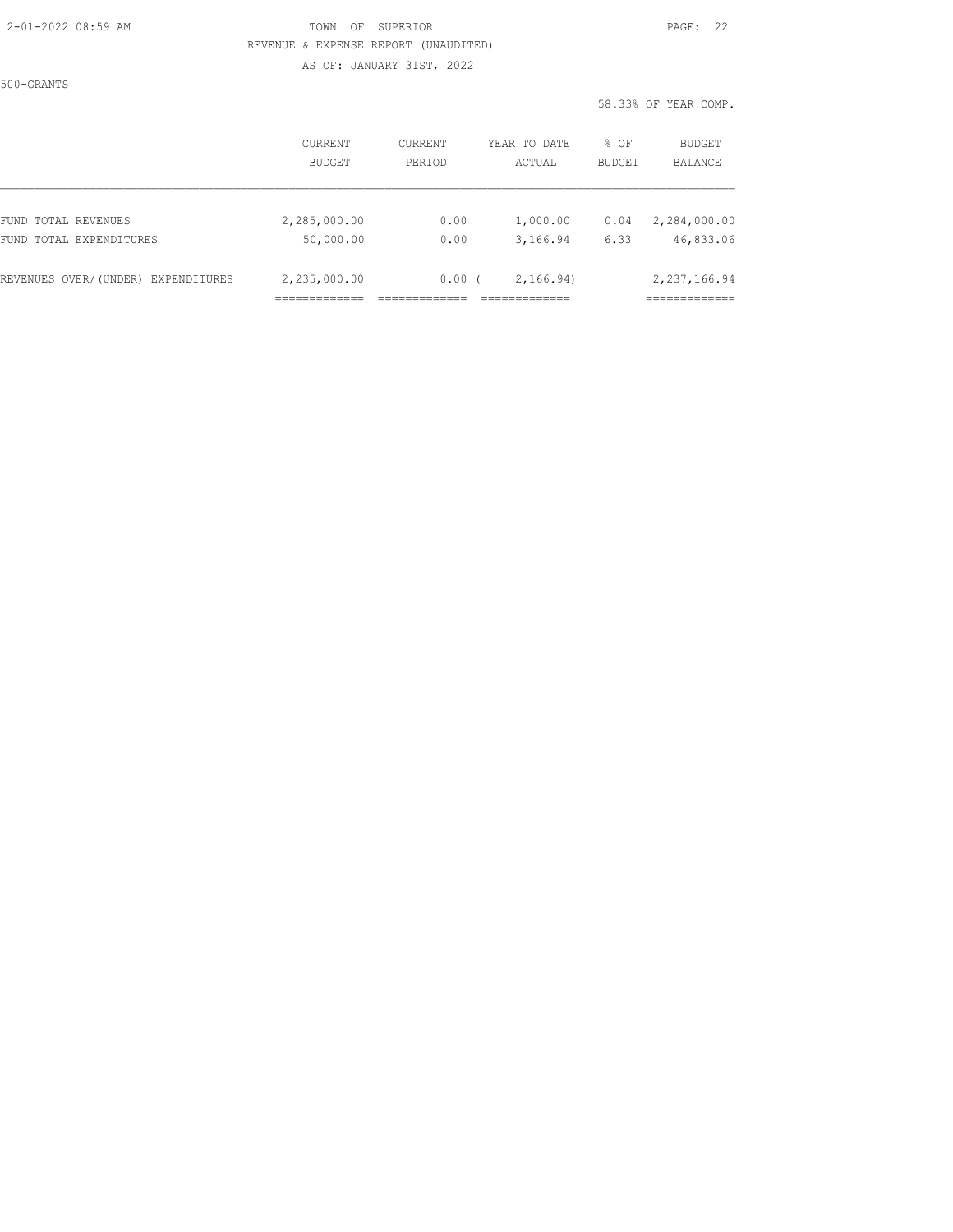| 2-01-2022 08:59 AM     | TOWN<br>OF                           | SUPERIOR                  |              |        |                      |  |
|------------------------|--------------------------------------|---------------------------|--------------|--------|----------------------|--|
|                        | REVENUE & EXPENSE REPORT (UNAUDITED) |                           |              |        |                      |  |
|                        |                                      | AS OF: JANUARY 31ST, 2022 |              |        |                      |  |
| 510-Emergency Services |                                      |                           |              |        |                      |  |
| NON-DEPARTMENTAL       |                                      |                           |              |        | 58.33% OF YEAR COMP. |  |
|                        | CURRENT                              | CURRENT                   | YEAR TO DATE | % OF   | BUDGET               |  |
|                        | BUDGET                               | PERIOD                    | ACTUAL       | BUDGET | BALANCE              |  |
|                        |                                      |                           |              |        |                      |  |
| REVENUES               |                                      |                           |              |        |                      |  |
| CONTINGENCY            |                                      |                           |              |        |                      |  |

 $\mathcal{L}_\text{max}$ ============= ============= ============= ======= =============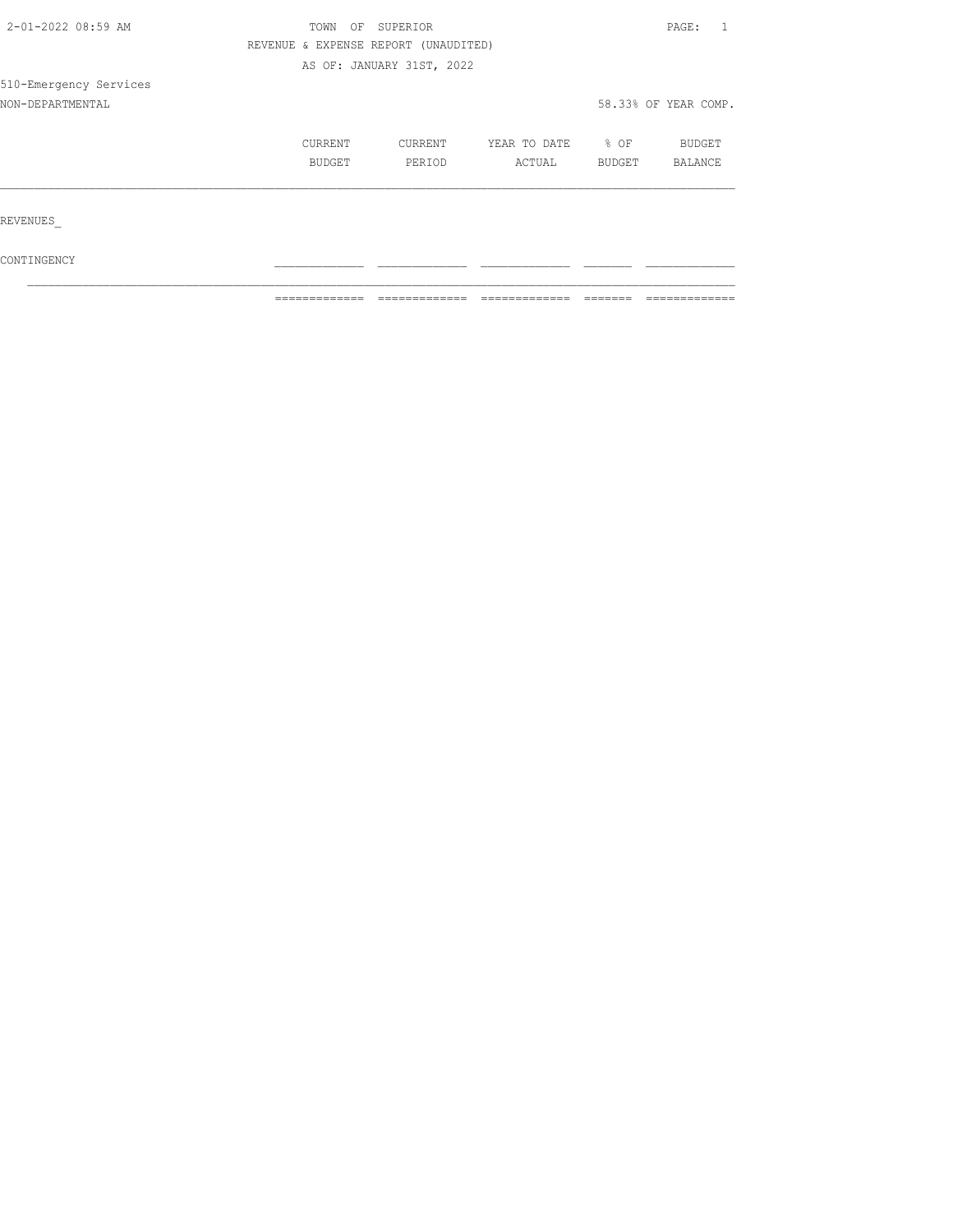| -01-2022 08:59 AM |  |  |  |
|-------------------|--|--|--|
|                   |  |  |  |

## 2-01-2022 08:59 AM TOWN OF SUPERIOR PAGE: 2 REVENUE & EXPENSE REPORT (UNAUDITED)

AS OF: JANUARY 31ST, 2022

# 510-Emergency Services

| RC EMERGENCY SERV-FIRE |  |
|------------------------|--|
|                        |  |

|                                                   | CURRENT<br><b>BUDGET</b> | CURRENT<br>PERIOD | YEAR TO DATE<br>ACTUAL          | $8$ OF<br>BUDGET  | BUDGET<br>BALANCE  |
|---------------------------------------------------|--------------------------|-------------------|---------------------------------|-------------------|--------------------|
| REVENUES                                          |                          |                   |                                 |                   |                    |
| BUSINESS SERVICES                                 |                          |                   |                                 |                   |                    |
| <b>GRANTS</b>                                     |                          |                   |                                 |                   |                    |
| 510-42-4600 GRANT REVENUE                         | 127,140.00               |                   | $0.00$ $127,140.00$             | 100.00            | 0.00               |
| SUBTOTAL GRANTS                                   | 127,140.00               | 0.00              | 127,140.00                      | 100.00            | 0.00               |
| TOTAL REVENUES                                    | 127,140.00               | 0.00              | 127,140.00 100.00               |                   | 0.00               |
| EXPENDITURES                                      |                          |                   |                                 |                   |                    |
| PERSONEL                                          |                          |                   |                                 |                   |                    |
| SUPPLIES                                          |                          |                   |                                 |                   |                    |
| 510-42-5200 EMPLOYEE RETENTION PROGRAM            | 2,000.00                 | 0.00              | 0.00                            |                   | $0.00$ 2,000.00    |
| 510-42-5299 OTHER OPERATING SUPPLIES              | 0.00                     | 0.00              |                                 | $1,113.95$ 0.00 ( | 1, 113.95)         |
| SUBTOTAL SUPPLIES                                 | 2,000.00                 | 0.00              | 1,113.95                        | 55.70             | 886.05             |
| UTILITIES                                         |                          |                   |                                 |                   |                    |
| 510-42-5370 RADIO EQUIPMENT<br>SUBTOTAL UTILITIES | 0.00<br>0.00             | 0.00<br>0.00      | 144.00<br>144.00                | $0.00$ (<br>0.00( | 144.00)<br>144.00) |
|                                                   |                          |                   |                                 |                   |                    |
| GENERAL BUSINESS EXPENSE                          |                          |                   |                                 |                   |                    |
| 510-42-5425 CONFERENCE & TRAINING                 | 3,000.00                 | 0.00              | 1,540.09 51.34 1,459.91         |                   |                    |
| 510-42-5430 PRINTING                              | 0.00                     | 0.00              | 220.45 0.00 (                   |                   | 220.45)            |
| 510-42-5450 UNIFORM PURCHASE                      | 3,000.00                 | 341.87            | 725.65                          | 24.19             | 2,274.35           |
| SUBTOTAL GENERAL BUSINESS EXPENSE                 | 6,000.00                 | 341.87            | 2,486.19                        | 41.44             | 3,513.81           |
| PROFESSIONAL SERVICES                             |                          |                   |                                 |                   |                    |
| 510-42-5550 PROFESSIONAL SERVICES                 | 4,000.00                 |                   | $0.00$ $0.00$ $0.00$ $4,000.00$ |                   |                    |
| 510-42-5555 HEALTH & SAFETY                       | 12,500.00                | 0.00              | 0.00                            | 0.00              | 12,500.00          |
| SUBTOTAL PROFESSIONAL SERVICES                    | 16,500.00                | 0.00              | 0.00                            | 0.00              | 16,500.00          |
| REPAIR/MAINTENANCE                                |                          |                   |                                 |                   |                    |
| 510-42-5640 VEHICLE REPAIRS                       | 41,500.00                | 0.00              | 7,356.26                        | 17.73             | 34, 143. 74        |
| 510-42-5650 OTHER EQUIPMENT REPAIRS               | 3,000.00                 | 0.00              | 369.00                          | 12.30             | 2,631.00           |
| SUBTOTAL REPAIR/MAINTENANCE                       | 44,500.00                | 0.00              | 7,725.26                        | 17.36             | 36, 774.74         |
| CAPITAL OUTLAY                                    |                          |                   |                                 |                   |                    |
| 510-42-5740 MEDICAL EQUIPMENT                     | 0.00                     | 0.00              | 260.00                          | $0.00$ (          | 260.00             |
| 510-42-5750 FIRE/PPE                              | 0.00                     | 0.00              | $31,860.59$ 0.00 (              |                   | 31,860.59          |
| 510-42-5780 SOFTWARE                              | 3,500.00                 | 0.00              | 3,420.79                        | 97.74             | 79.21              |
| SUBTOTAL CAPITAL OUTLAY                           | 3,500.00                 | 0.00              | 35,541.38 1,015.47 (            |                   | 32,041.38)         |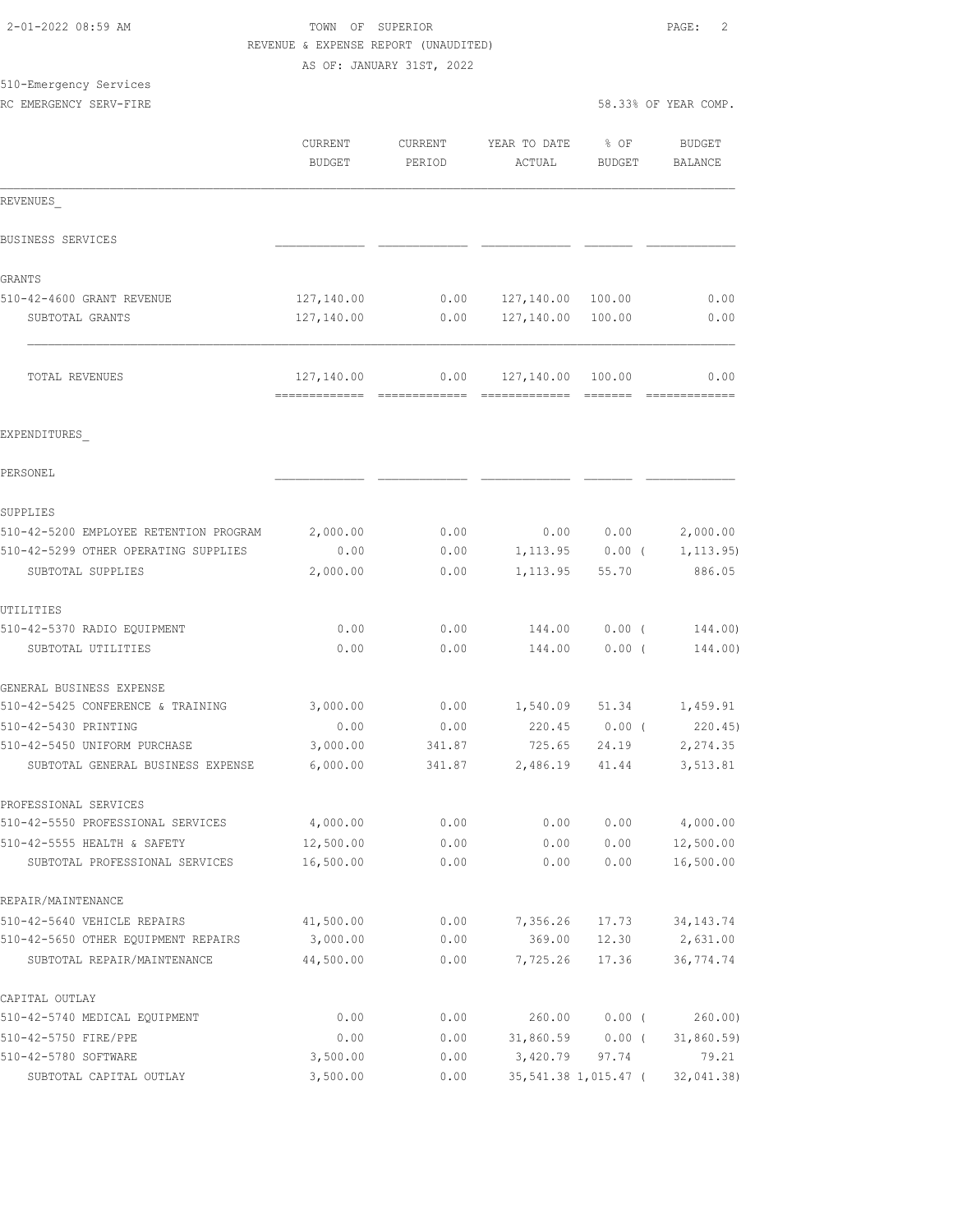| 2-01-2022 08:59 AM |  |
|--------------------|--|
|                    |  |

## TOWN OF SUPERIOR **Example 2010** PAGE: 3 REVENUE & EXPENSE REPORT (UNAUDITED)

AS OF: JANUARY 31ST, 2022

#### 510-Emergency Services RC EMERGENCY SERV-FIRE **First** comp. The series of the series of the series of the series of the series of the series of the series of the series of the series of the series of the series of the series of the series of the

|                                    | CURRENT<br>BUDGET | <b>CURRENT</b><br>PERIOD | YEAR TO DATE<br>ACTUAL | % OF<br><b>BUDGET</b> | BUDGET<br>BALANCE |
|------------------------------------|-------------------|--------------------------|------------------------|-----------------------|-------------------|
| DEBT SERVICE                       |                   |                          |                        |                       |                   |
| 510-42-5999 CAPITAL OUTLAY         | 54,640.00         | 0.00                     | 0.00                   | 0.00                  | 54,640.00         |
| SUBTOTAL DEBT SERVICE              | 54,640.00         | 0.00                     | 0.00                   | 0.00                  | 54,640.00         |
| TOTAL EXPENDITURES                 | 127,140.00        | 341.87                   | 47,010.78              | 36.98                 | 80,129.22         |
| REVENUES OVER/(UNDER) EXPENDITURES | 0.00(             | 341.87)                  | 80,129.22              |                       | 80, 129.22)       |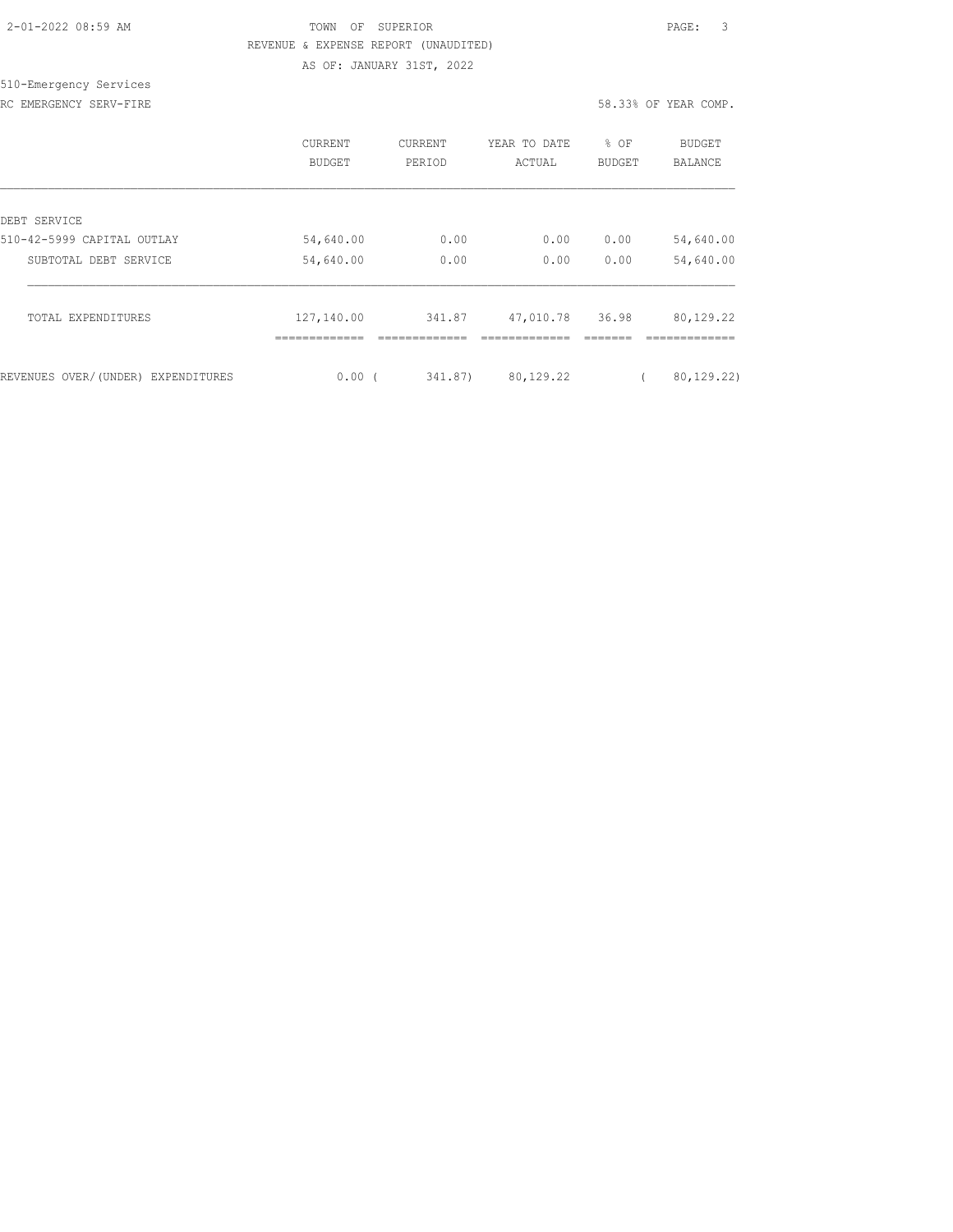## 2-01-2022 08:59 AM TOWN OF SUPERIOR PAGE: 4 REVENUE & EXPENSE REPORT (UNAUDITED)

AS OF: JANUARY 31ST, 2022

### 510-Emergency Services

|                                                                    | CURRENT<br><b>BUDGET</b> | CURRENT<br>PERIOD | YEAR TO DATE<br>ACTUAL      | % OF<br><b>BUDGET</b> | <b>BUDGET</b><br><b>BALANCE</b> |
|--------------------------------------------------------------------|--------------------------|-------------------|-----------------------------|-----------------------|---------------------------------|
| REVENUES                                                           |                          |                   |                             |                       |                                 |
| <b>GRANTS</b>                                                      |                          |                   |                             |                       |                                 |
| 510-41-4600 Grant Revenue                                          | 72,860.00                | 0.00              | 72,860.00                   | 100.00                | 0.00                            |
| SUBTOTAL GRANTS                                                    | 72,860.00                | 0.00              | 72,860.00                   | 100.00                | 0.00                            |
| CONTINGENCY                                                        |                          |                   |                             |                       |                                 |
| TOTAL REVENUES                                                     | 72,860.00                | 0.00              | 72,860.00 100.00            |                       | 0.00                            |
| EXPENDITURES                                                       |                          |                   |                             |                       |                                 |
| SUPPLIES                                                           |                          |                   |                             |                       |                                 |
| 510-41-5299 Other Operating Supplies                               | 4,000.00                 | 0.00              | 958.90                      | 23.97                 | 3,041.10                        |
| SUBTOTAL SUPPLIES                                                  | 4,000.00                 | 0.00              | 958.90                      | 23.97                 | 3,041.10                        |
| UTILITIES                                                          |                          |                   |                             |                       |                                 |
| 510-41-5370 Radio Equipment                                        | 3,000.00                 | 100.72            | 100.72                      | 3.36                  | 2,899.28                        |
| SUBTOTAL UTILITIES                                                 | 3,000.00                 | 100.72            | 100.72                      | 3.36                  | 2,899.28                        |
| GENERAL BUSINESS EXPENSE                                           |                          |                   |                             |                       |                                 |
| 510-41-5425 Conferences & Training                                 | 10,000.00                | 0.00              | 5,896.29 58.96              |                       | 4,103.71                        |
| 510-41-5430 PRINTING                                               | 2,000.00                 | 0.00              | 2,893.54                    | 144.68 (              | 893.54)                         |
| 510-41-5450 Uniform Purchases<br>SUBTOTAL GENERAL BUSINESS EXPENSE | 8,500.00<br>20,500.00    | 240.47<br>240.47  | 3,996.46 47.02<br>12,786.29 | 62.37                 | 4,503.54<br>7,713.71            |
| PROFESSIONAL SERVICES                                              |                          |                   |                             |                       |                                 |
| 510-41-5550 Professional Services                                  | 0.00                     | 0.00              | 590.50                      | 0.00(                 | 590.50                          |
| 510-41-5555 Health & Safety                                        | 1,000.00                 | 0.00              | 79.89                       | 7.99                  | 920.11                          |
| SUBTOTAL PROFESSIONAL SERVICES                                     | 1,000.00                 | 0.00              |                             | 670.39 67.04          | 329.61                          |
| REPAIR/MAINTENANCE                                                 |                          |                   |                             |                       |                                 |
| 510-41-5640 Vehicle Repairs                                        | 12,475.00                | 0.00              |                             | 488.97 3.92           | 11,986.03                       |
| 510-41-5642 Tires and Tubes                                        | 3,000.00                 | 0.00              | 0.00                        | 0.00                  | 3,000.00                        |
| SUBTOTAL REPAIR/MAINTENANCE                                        | 15,475.00                | 0.00              | 488.97                      | 3.16                  | 14,986.03                       |
| CAPITAL OUTLAY                                                     |                          |                   |                             |                       |                                 |
| DEBT SERVICE                                                       |                          |                   |                             |                       |                                 |
| 510-41-5999 Capital Outlay                                         | 28,885.00                | 0.00              | 0.00                        | 0.00                  | 28,885.00                       |
| SUBTOTAL DEBT SERVICE                                              | 28,885.00                | 0.00              | 0.00                        | 0.00                  | 28,885.00                       |
| TOTAL EXPENDITURES                                                 | 72,860.00                | 341.19            |                             |                       | 15,005.27 20.59 57,854.73       |
| REVENUES OVER/ (UNDER) EXPENDITURES                                | $0.00$ (                 | 341.19)           | 57,854.73                   |                       | 57,854.73)                      |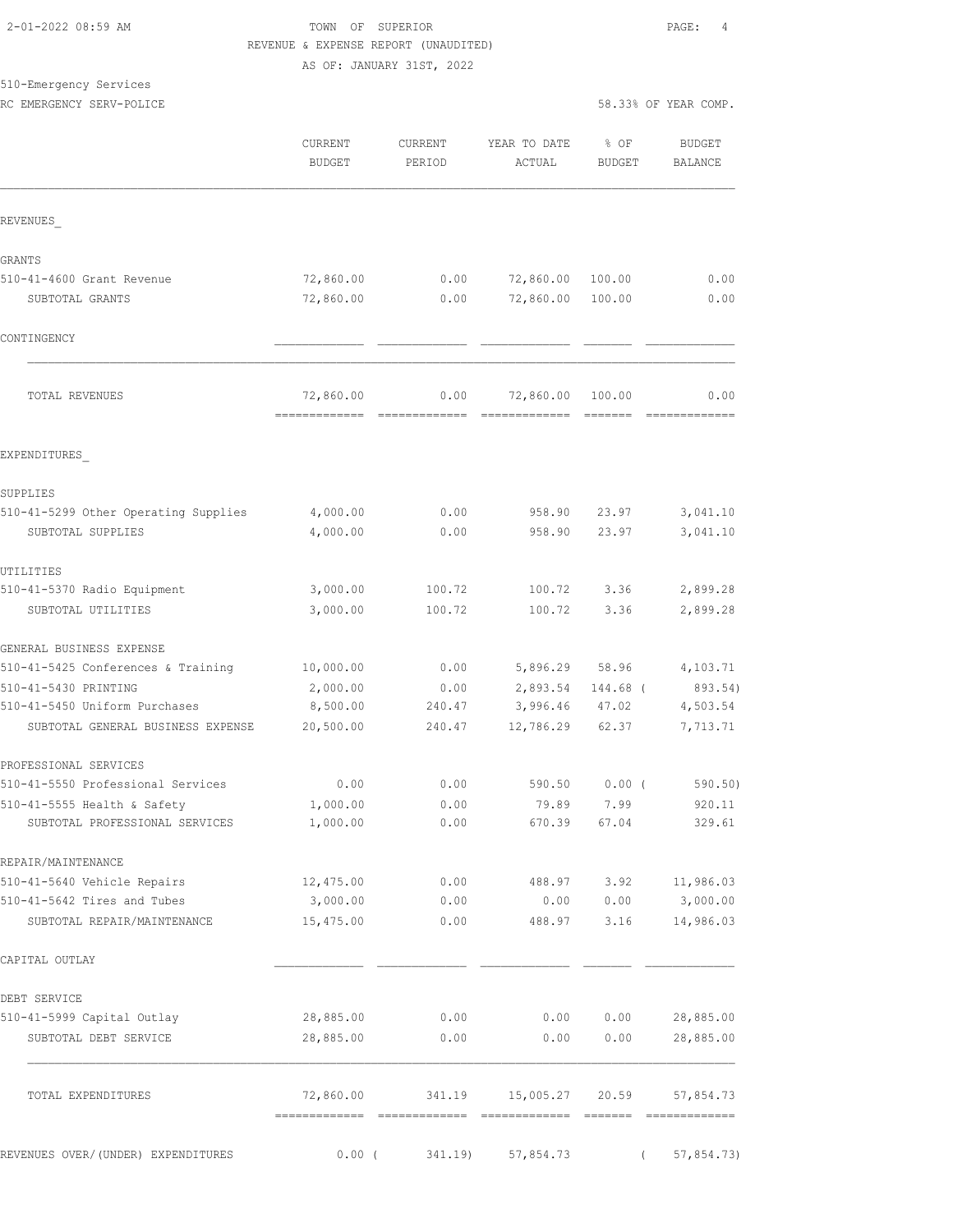#### TOWN OF SUPERIOR **PAGE:** 5 REVENUE & EXPENSE REPORT (UNAUDITED) AS OF: JANUARY 31ST, 2022

510-Emergency Services

58.33% OF YEAR COMP.

|                                    | <b>CURRENT</b><br><b>BUDGET</b> | <b>CURRENT</b><br>PERIOD | YEAR TO DATE<br>ACTUAL | % OF<br><b>BUDGET</b> | BUDGET<br>BALANCE |
|------------------------------------|---------------------------------|--------------------------|------------------------|-----------------------|-------------------|
|                                    |                                 |                          |                        |                       |                   |
| FUND TOTAL REVENUES                | 200,000.00                      | 0.00                     | 200,000.00             | 100.00                | 0.00              |
| FUND TOTAL EXPENDITURES            | 200,000.00                      | 683.06                   | 62,016.05              | 31.01                 | 137,983.95        |
| REVENUES OVER/(UNDER) EXPENDITURES | $0.00$ (                        | 683.06)                  | 137,983.95             |                       | 137,983.95)       |
|                                    |                                 |                          |                        |                       |                   |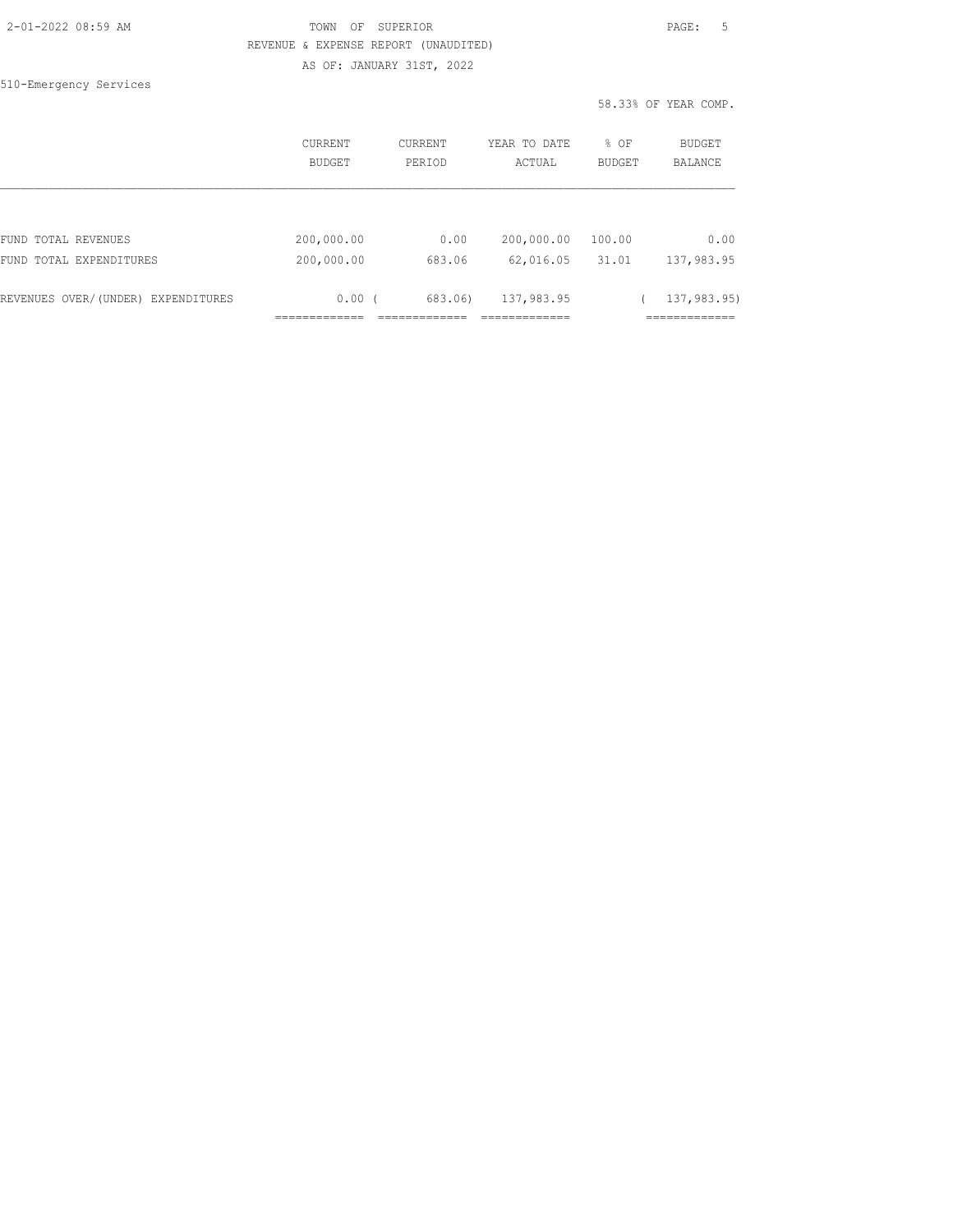### TOWN OF SUPERIOR **Example 2010** PAGE: 1 REVENUE & EXPENSE REPORT (UNAUDITED)

AS OF: JANUARY 31ST, 2022

# 511-RESOLUTION GRANTS

|                                    | CURRENT<br><b>BUDGET</b> | CURRENT<br>PERIOD | YEAR TO DATE<br>ACTUAL                 | % OF<br><b>BUDGET</b> | <b>BUDGET</b><br>BALANCE                                                                                                                                                                                                                                                                                                                                                                                                                                                                       |
|------------------------------------|--------------------------|-------------------|----------------------------------------|-----------------------|------------------------------------------------------------------------------------------------------------------------------------------------------------------------------------------------------------------------------------------------------------------------------------------------------------------------------------------------------------------------------------------------------------------------------------------------------------------------------------------------|
| REVENUES                           |                          |                   |                                        |                       |                                                                                                                                                                                                                                                                                                                                                                                                                                                                                                |
| GRANTS                             |                          |                   |                                        |                       |                                                                                                                                                                                                                                                                                                                                                                                                                                                                                                |
| 511-01-4600 GRANT REVENUE          | 1,200,000.00             |                   | $0.00 \quad 1,200,000.00$              | 100.00                | 0.00                                                                                                                                                                                                                                                                                                                                                                                                                                                                                           |
| SUBTOTAL GRANTS                    | 1,200,000.00             |                   | 0.00 1,200,000.00                      | 100.00                | 0.00                                                                                                                                                                                                                                                                                                                                                                                                                                                                                           |
| TOTAL REVENUES                     | 1,200,000.00             |                   | $0.00 \quad 1,200,000.00 \quad 100.00$ |                       | 0.00<br>$\begin{array}{cccccccccc} \multicolumn{2}{c}{} & \multicolumn{2}{c}{} & \multicolumn{2}{c}{} & \multicolumn{2}{c}{} & \multicolumn{2}{c}{} & \multicolumn{2}{c}{} & \multicolumn{2}{c}{} & \multicolumn{2}{c}{} & \multicolumn{2}{c}{} & \multicolumn{2}{c}{} & \multicolumn{2}{c}{} & \multicolumn{2}{c}{} & \multicolumn{2}{c}{} & \multicolumn{2}{c}{} & \multicolumn{2}{c}{} & \multicolumn{2}{c}{} & \multicolumn{2}{c}{} & \multicolumn{2}{c}{} & \multicolumn{2}{c}{} & \mult$ |
| EXPENDITURES                       |                          |                   |                                        |                       |                                                                                                                                                                                                                                                                                                                                                                                                                                                                                                |
| SUPPLIES                           |                          |                   |                                        |                       |                                                                                                                                                                                                                                                                                                                                                                                                                                                                                                |
| 511-01-5299 OPERATING SUPPLIES     | 3,500,000.00             | 225.00            | 3,992.15                               | 0.11                  | 3,496,007.85                                                                                                                                                                                                                                                                                                                                                                                                                                                                                   |
| SUBTOTAL SUPPLIES                  | 3,500,000.00             | 225.00            | 3,992.15                               | 0.11                  | 3,496,007.85                                                                                                                                                                                                                                                                                                                                                                                                                                                                                   |
| PROFESSIONAL SERVICES              |                          |                   |                                        |                       |                                                                                                                                                                                                                                                                                                                                                                                                                                                                                                |
| CAPITAL OUTLAY                     |                          |                   |                                        |                       |                                                                                                                                                                                                                                                                                                                                                                                                                                                                                                |
| 511-01-5710 BUILDING               | 0.00                     | 0.00              | 12,000.00                              | $0.00$ (              | 12,000.00)                                                                                                                                                                                                                                                                                                                                                                                                                                                                                     |
| SUBTOTAL CAPITAL OUTLAY            | 0.00                     | 0.00              | 12,000.00                              | $0.00$ (              | 12,000.00)                                                                                                                                                                                                                                                                                                                                                                                                                                                                                     |
| DEBT SERVICE                       |                          |                   |                                        |                       |                                                                                                                                                                                                                                                                                                                                                                                                                                                                                                |
| TOTAL EXPENDITURES                 | 3,500,000.00             | 225.00            | 15,992.15                              | 0.46                  | 3,484,007.85                                                                                                                                                                                                                                                                                                                                                                                                                                                                                   |
| REVENUES OVER/(UNDER) EXPENDITURES | (2,300,000.00)           |                   | 225.00) 1,184,007.85                   |                       | (3, 484, 007.85)                                                                                                                                                                                                                                                                                                                                                                                                                                                                               |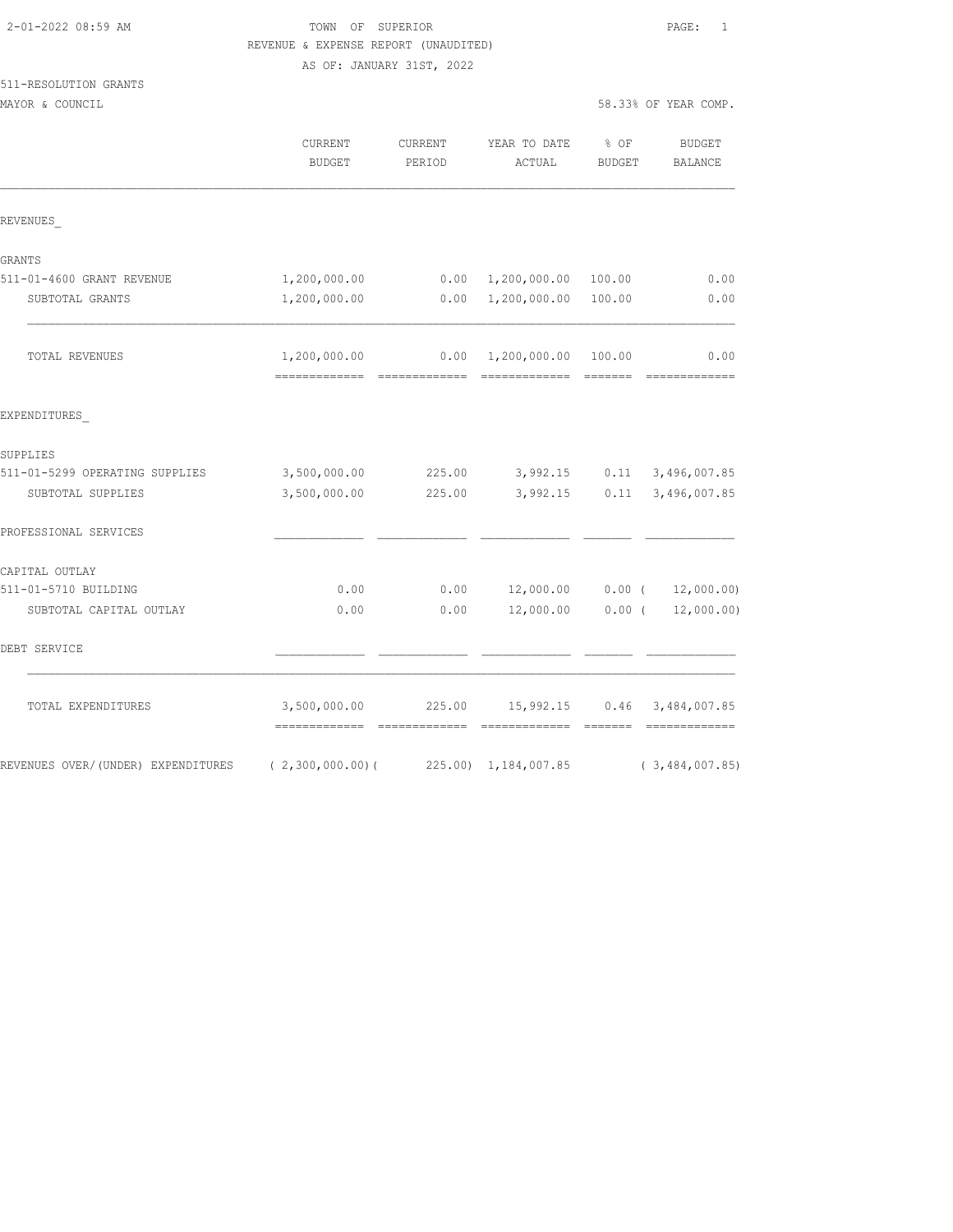| 2-01-2022 08:59 AM                                      | TOWN OF SUPERIOR                     |                           |                                          |                       | PAGE: 2              |
|---------------------------------------------------------|--------------------------------------|---------------------------|------------------------------------------|-----------------------|----------------------|
|                                                         | REVENUE & EXPENSE REPORT (UNAUDITED) |                           |                                          |                       |                      |
|                                                         |                                      | AS OF: JANUARY 31ST, 2022 |                                          |                       |                      |
| 511-RESOLUTION GRANTS                                   |                                      |                           |                                          |                       |                      |
| <b>RECREATION</b>                                       |                                      |                           |                                          |                       | 58.33% OF YEAR COMP. |
|                                                         |                                      |                           |                                          |                       |                      |
|                                                         |                                      |                           | CURRENT CURRENT YEAR TO DATE % OF BUDGET |                       |                      |
|                                                         |                                      | BUDGET PERIOD             |                                          | ACTUAL BUDGET BALANCE |                      |
|                                                         |                                      |                           |                                          |                       |                      |
| REVENUES                                                |                                      |                           |                                          |                       |                      |
| GRANTS                                                  |                                      |                           |                                          |                       |                      |
|                                                         |                                      |                           |                                          |                       |                      |
|                                                         |                                      |                           |                                          |                       |                      |
| EXPENDITURES                                            |                                      |                           |                                          |                       |                      |
| SUPPLIES                                                |                                      |                           |                                          |                       |                      |
| 511-12-5299 OPERATING SUPPLIES                          |                                      |                           | $0.00$ 58.37 58.37 0.00 (58.37)          |                       |                      |
| SUBTOTAL SUPPLIES                                       |                                      |                           | $0.00$ 58.37 58.37 0.00 (58.37)          |                       |                      |
| PROFESSIONAL SERVICES                                   |                                      |                           |                                          |                       |                      |
| CAPITAL OUTLAY                                          |                                      |                           |                                          |                       |                      |
|                                                         |                                      |                           |                                          |                       |                      |
| TOTAL EXPENDITURES                                      |                                      |                           | $0.00$ 58.37 58.37 0.00 (58.37)          |                       |                      |
| REVENUES OVER/(UNDER) EXPENDITURES 6.00 (58.37) (58.37) |                                      |                           |                                          |                       | 58.37                |
|                                                         |                                      |                           |                                          |                       |                      |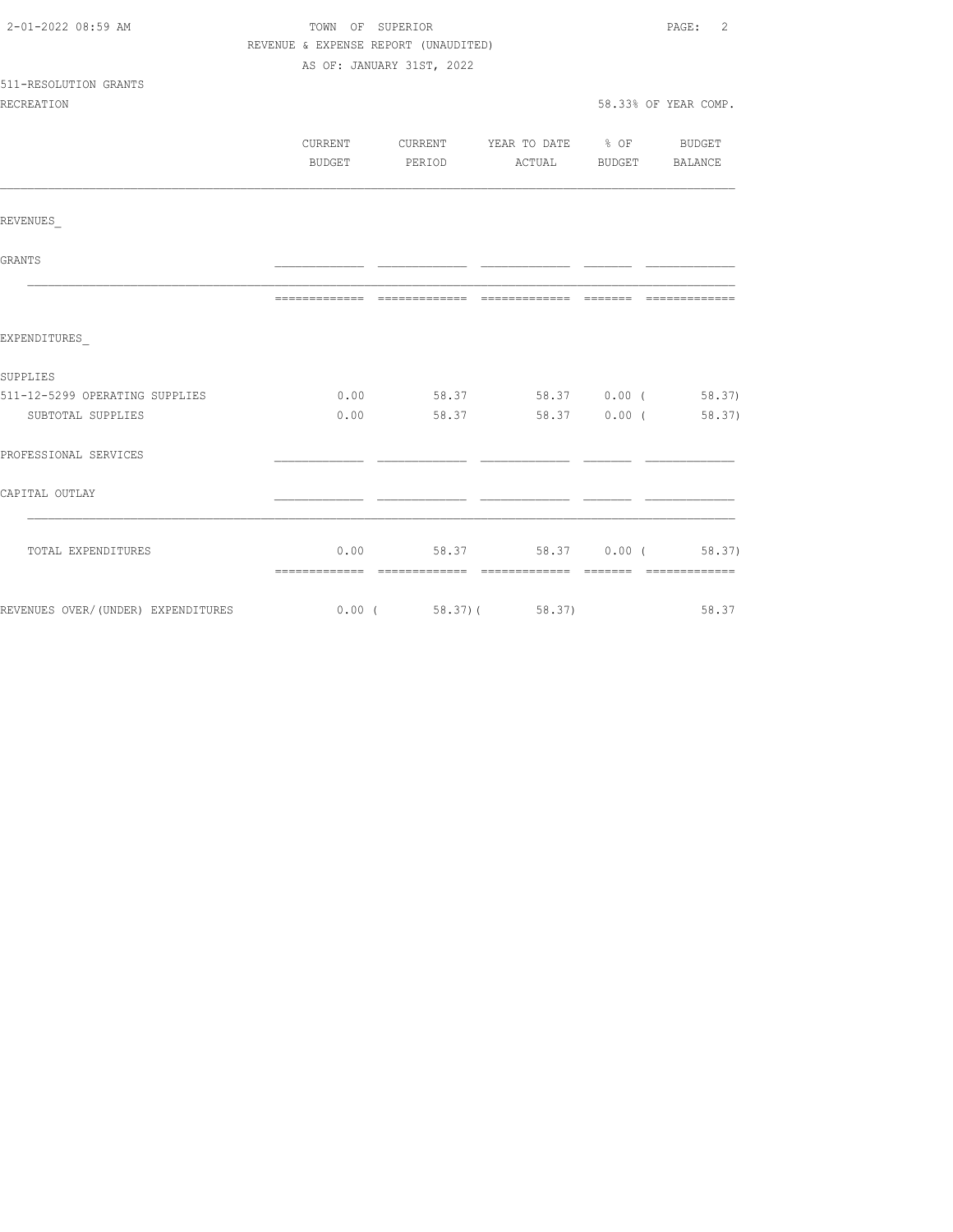| 2-01-2022 08:59 AM |  |
|--------------------|--|
|                    |  |

## TOWN OF SUPERIOR **Example 2010** PAGE: 3 REVENUE & EXPENSE REPORT (UNAUDITED)

AS OF: JANUARY 31ST, 2022

# 511-RESOLUTION GRANTS

| ECONOMIC DEVELOPMENT |  |
|----------------------|--|
|----------------------|--|

|                                    | CURRENT<br><b>BUDGET</b>                    | CURRENT<br>PERIOD | YEAR TO DATE % OF<br>ACTUAL | BUDGET | <b>BUDGET</b><br><b>BALANCE</b>                                                                                                                                                                                                                                                                                                                                                                                                                                                                      |
|------------------------------------|---------------------------------------------|-------------------|-----------------------------|--------|------------------------------------------------------------------------------------------------------------------------------------------------------------------------------------------------------------------------------------------------------------------------------------------------------------------------------------------------------------------------------------------------------------------------------------------------------------------------------------------------------|
| REVENUES                           |                                             |                   |                             |        |                                                                                                                                                                                                                                                                                                                                                                                                                                                                                                      |
| <b>GRANTS</b>                      |                                             |                   |                             |        |                                                                                                                                                                                                                                                                                                                                                                                                                                                                                                      |
| 511-19-4600 GRANT REVENUE          | 275,000.00                                  | 0.00              | 0.00                        | 0.00   | 275,000.00                                                                                                                                                                                                                                                                                                                                                                                                                                                                                           |
| SUBTOTAL GRANTS                    | 275,000.00                                  | 0.00              | 0.00                        | 0.00   | 275,000.00                                                                                                                                                                                                                                                                                                                                                                                                                                                                                           |
| TOTAL REVENUES                     | 275,000.00<br>-------------- -------------- | 0.00              | 0.00                        | 0.00   | 275,000.00<br>$\begin{array}{cccccccccc} \multicolumn{2}{c}{} & \multicolumn{2}{c}{} & \multicolumn{2}{c}{} & \multicolumn{2}{c}{} & \multicolumn{2}{c}{} & \multicolumn{2}{c}{} & \multicolumn{2}{c}{} & \multicolumn{2}{c}{} & \multicolumn{2}{c}{} & \multicolumn{2}{c}{} & \multicolumn{2}{c}{} & \multicolumn{2}{c}{} & \multicolumn{2}{c}{} & \multicolumn{2}{c}{} & \multicolumn{2}{c}{} & \multicolumn{2}{c}{} & \multicolumn{2}{c}{} & \multicolumn{2}{c}{} & \multicolumn{2}{c}{} & \mult$ |
| EXPENDITURES                       |                                             |                   |                             |        |                                                                                                                                                                                                                                                                                                                                                                                                                                                                                                      |
| SUPPLIES                           |                                             |                   |                             |        |                                                                                                                                                                                                                                                                                                                                                                                                                                                                                                      |
| 511-19-5299 OPERATING SUPPLIES     | 210,000.00                                  |                   | $0.00$ $125,000.00$ $59.52$ |        | 85,000.00                                                                                                                                                                                                                                                                                                                                                                                                                                                                                            |
| SUBTOTAL SUPPLIES                  | 210,000.00                                  | 0.00              | 125,000.00 59.52            |        | 85,000.00                                                                                                                                                                                                                                                                                                                                                                                                                                                                                            |
| PROFESSIONAL SERVICES              |                                             |                   |                             |        |                                                                                                                                                                                                                                                                                                                                                                                                                                                                                                      |
| CAPITAL OUTLAY                     |                                             |                   |                             |        |                                                                                                                                                                                                                                                                                                                                                                                                                                                                                                      |
| TOTAL EXPENDITURES                 | 210,000.00                                  |                   | $0.00$ 125,000.00 59.52     |        | 85,000.00                                                                                                                                                                                                                                                                                                                                                                                                                                                                                            |
| REVENUES OVER/(UNDER) EXPENDITURES | 65,000.00                                   |                   | $0.00$ ( 125,000.00)        |        | 190,000.00                                                                                                                                                                                                                                                                                                                                                                                                                                                                                           |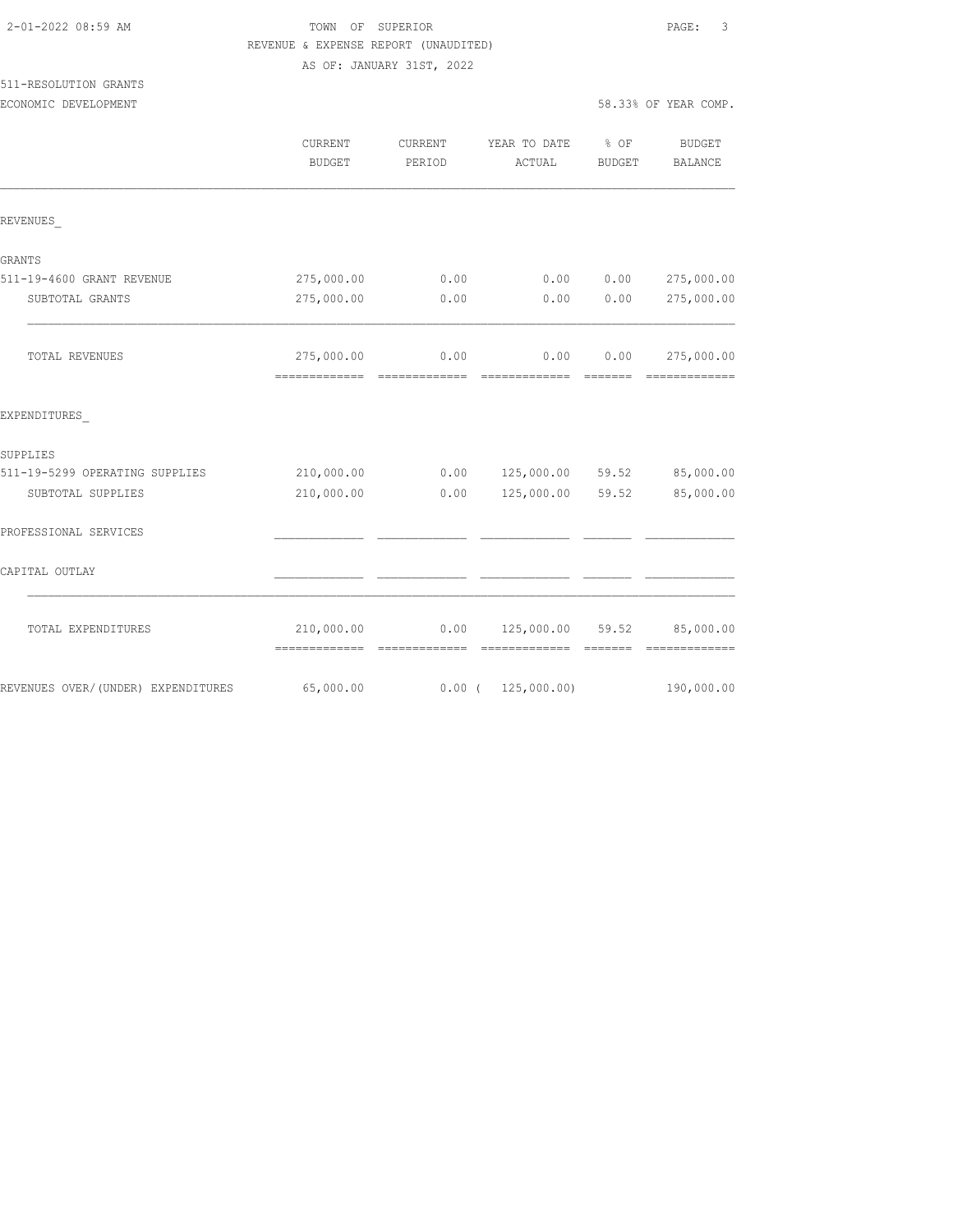| 2-01-2022 08:59 AM |  |
|--------------------|--|
|                    |  |

#### TOWN OF SUPERIOR **PAGE:** 4 REVENUE & EXPENSE REPORT (UNAUDITED) AS OF: JANUARY 31ST, 2022

511-RESOLUTION GRANTS

| 58.33% OF YEAR COMP. |  |  |
|----------------------|--|--|
|----------------------|--|--|

|                                    | CURRENT<br><b>BUDGET</b> | CURRENT<br>PERIOD | YEAR TO DATE<br>ACTUAL | % OF<br>BUDGET | BUDGET<br><b>BALANCE</b> |
|------------------------------------|--------------------------|-------------------|------------------------|----------------|--------------------------|
|                                    |                          |                   |                        |                |                          |
| FUND TOTAL REVENUES                | 1,475,000.00             | 0.00              | 1,200,000.00           | 81.36          | 275,000.00               |
| FUND TOTAL EXPENDITURES            | 3,710,000.00             | 283.37            | 141,050.52             | 3.80           | 3,568,949.48             |
| REVENUES OVER/(UNDER) EXPENDITURES | (2, 235, 000, 00)        | 283.37)           | 1,058,949.48           |                | (3, 293, 949, 48)        |
|                                    |                          |                   |                        |                | ___________              |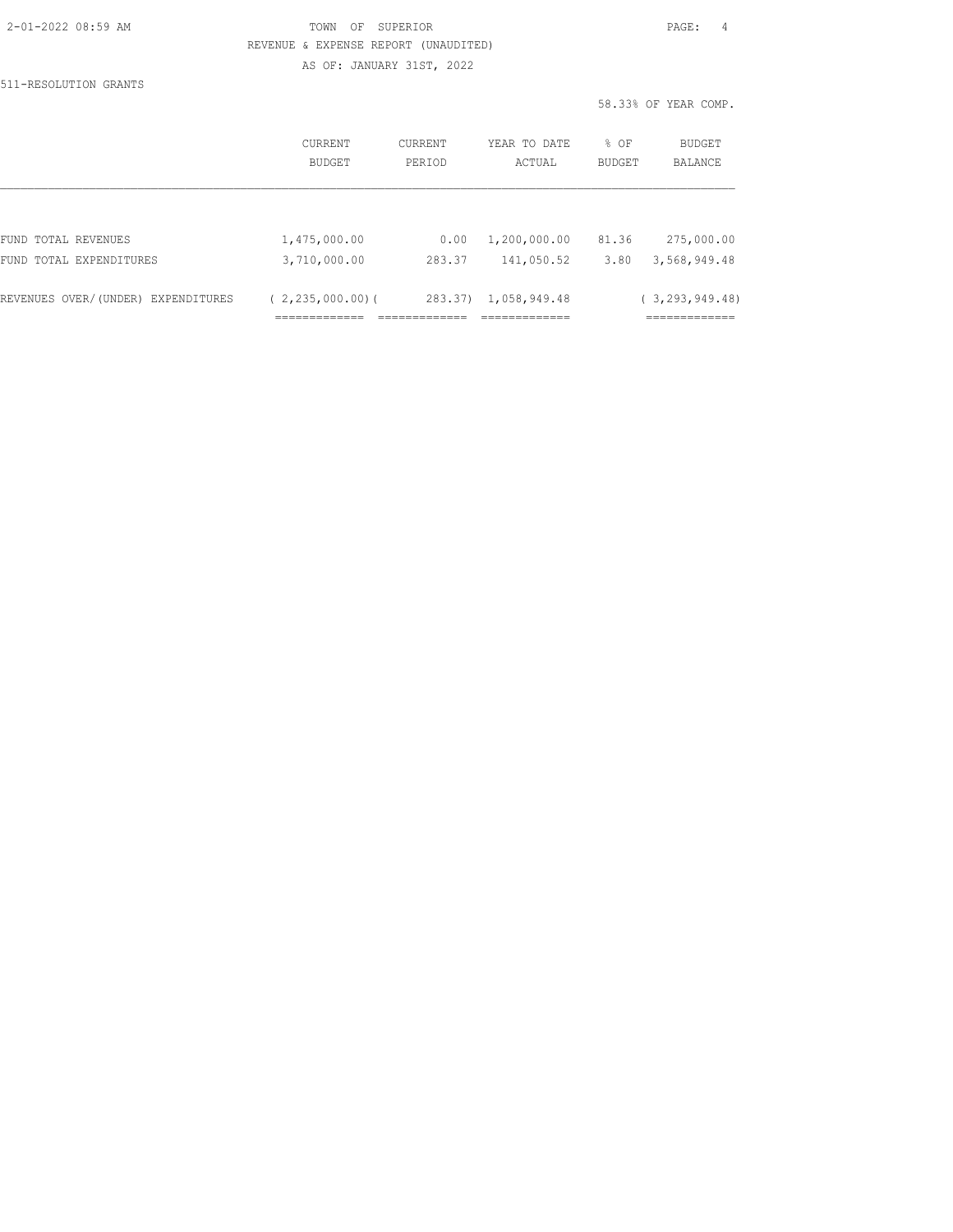| 2-01-2022 08:59 AM | OF SUPERIOR<br>TOWN                  | PAGE:                |
|--------------------|--------------------------------------|----------------------|
|                    | REVENUE & EXPENSE REPORT (UNAUDITED) |                      |
|                    | AS OF: JANUARY 31ST, 2022            |                      |
| 512-AZCares Fund   |                                      |                      |
|                    |                                      | 58.33% OF YEAR COMP. |
|                    |                                      |                      |

| CURRENT       | CURRENT | YEAR TO DATE | % OF          | <b>BUDGET</b> |
|---------------|---------|--------------|---------------|---------------|
| <b>BUDGET</b> | PERIOD  | ACTUAL       | <b>BUDGET</b> | BALANCE       |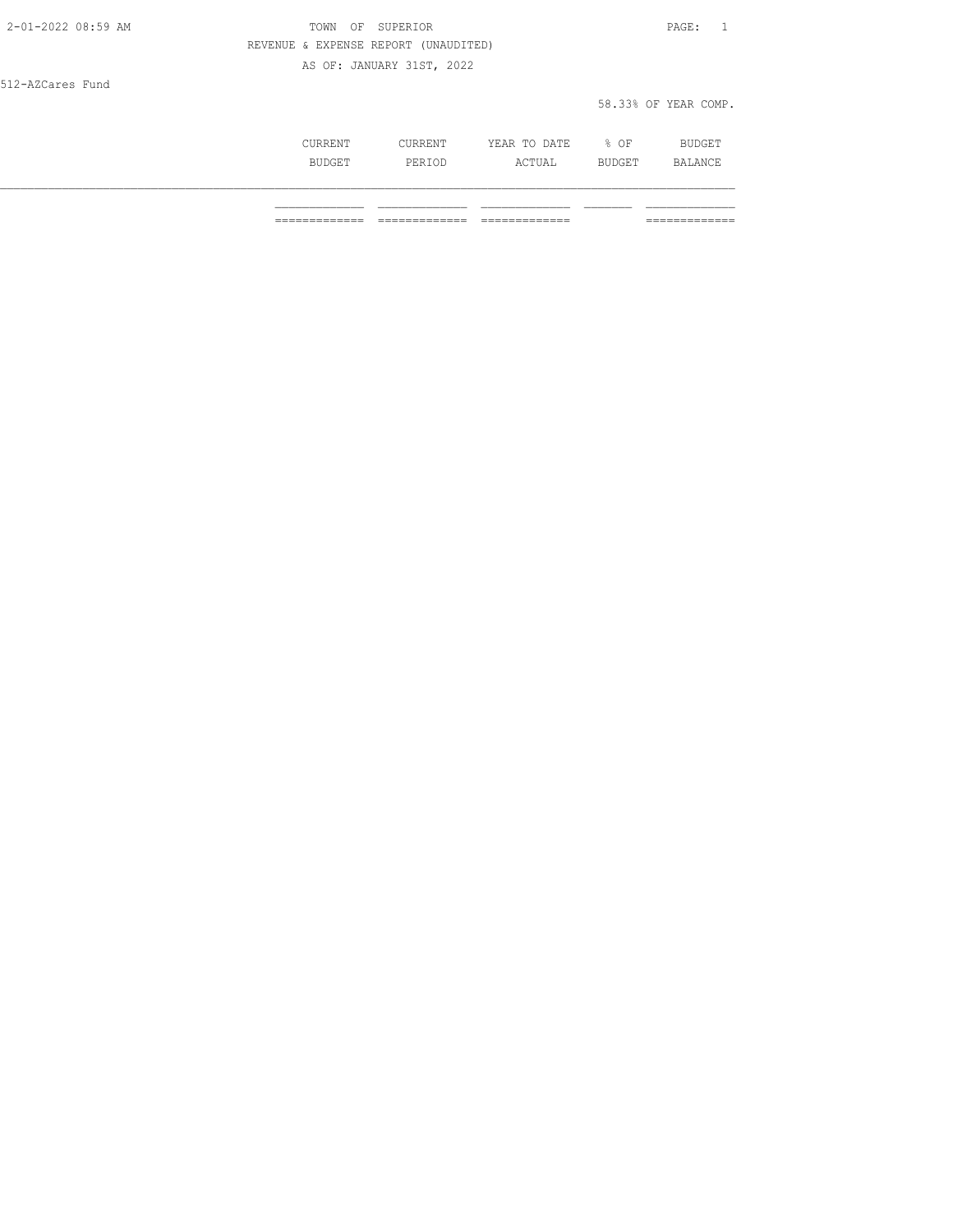| 2-01-2022 08:59 AM      | TOWN OF SUPERIOR                     |                           |                                  | PAGE: 1              |
|-------------------------|--------------------------------------|---------------------------|----------------------------------|----------------------|
|                         | REVENUE & EXPENSE REPORT (UNAUDITED) |                           |                                  |                      |
|                         |                                      | AS OF: JANUARY 31ST, 2022 |                                  |                      |
| 513-POLICE GRANTS       |                                      |                           |                                  |                      |
| ATTORNEY GENERAL GRANTS |                                      |                           |                                  | 58.33% OF YEAR COMP. |
|                         | CURRENT                              |                           | CURRENT YEAR TO DATE % OF BUDGET |                      |
|                         | BUDGET                               |                           | PERIOD ACTUAL BUDGET BALANCE     |                      |
|                         |                                      |                           |                                  |                      |
| REVENUES                |                                      |                           |                                  |                      |
| GRANTS                  |                                      |                           |                                  |                      |
|                         |                                      |                           |                                  |                      |
| EXPENDITURES            |                                      |                           |                                  |                      |
| SUPPLIES                |                                      |                           |                                  |                      |
| CAPITAL OUTLAY          |                                      |                           |                                  |                      |
|                         |                                      |                           |                                  |                      |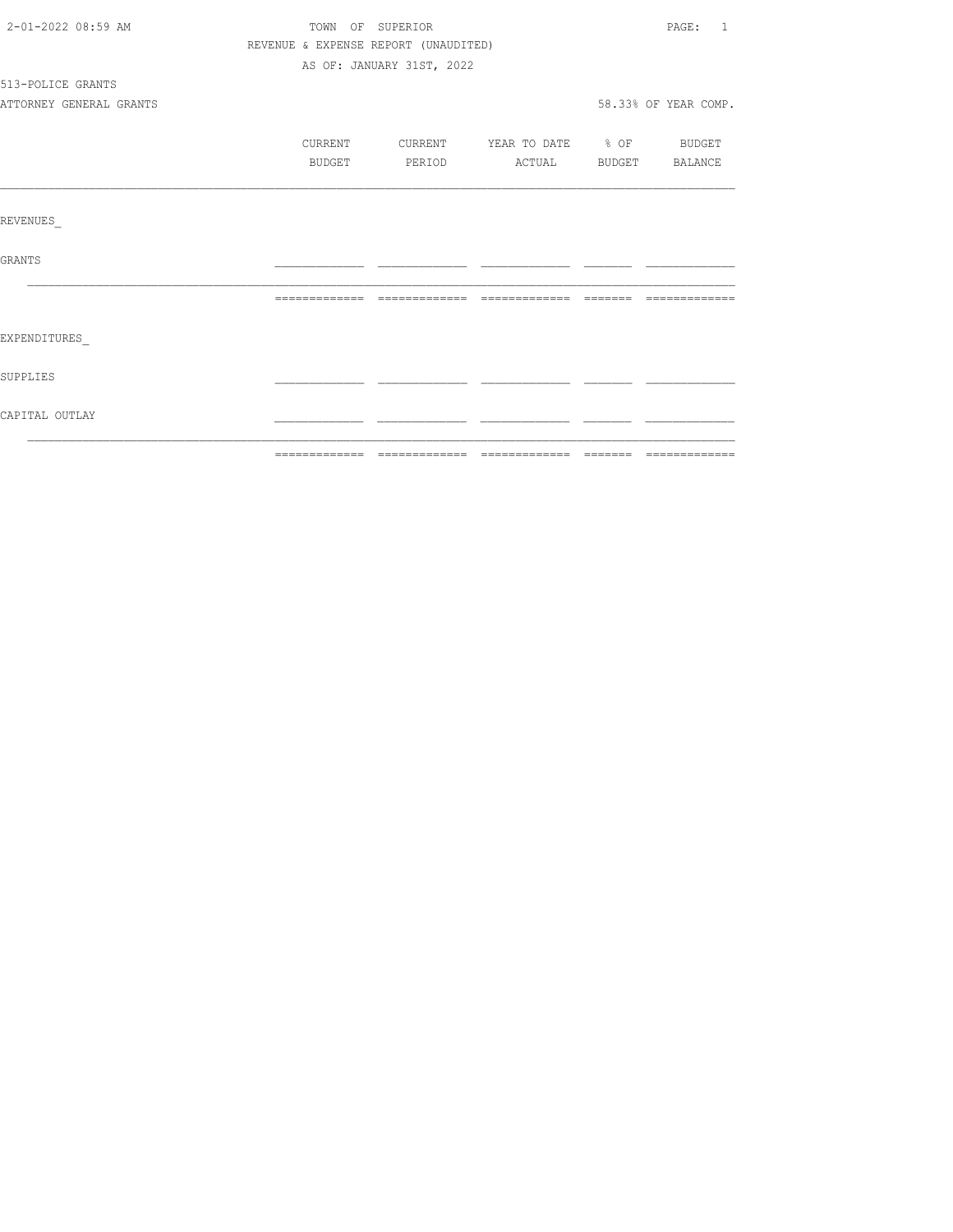| 2-01-2022 08:59 AM | TOWN          | OF SUPERIOR                          |                   | 2<br>PAGE:           |
|--------------------|---------------|--------------------------------------|-------------------|----------------------|
|                    |               | REVENUE & EXPENSE REPORT (UNAUDITED) |                   |                      |
|                    |               | AS OF: JANUARY 31ST, 2022            |                   |                      |
| 513-POLICE GRANTS  |               |                                      |                   |                      |
| ESC GRANTS         |               |                                      |                   | 58.33% OF YEAR COMP. |
|                    | CURRENT       | CURRENT                              | YEAR TO DATE % OF | BUDGET               |
|                    | BUDGET        | PERIOD                               | ACTUAL            | BUDGET BALANCE       |
| REVENUES           |               |                                      |                   |                      |
| GRANTS             |               |                                      |                   |                      |
|                    |               |                                      |                   |                      |
| EXPENDITURES       |               |                                      |                   |                      |
| CAPITAL OUTLAY     |               |                                      |                   |                      |
|                    | ------------- |                                      |                   |                      |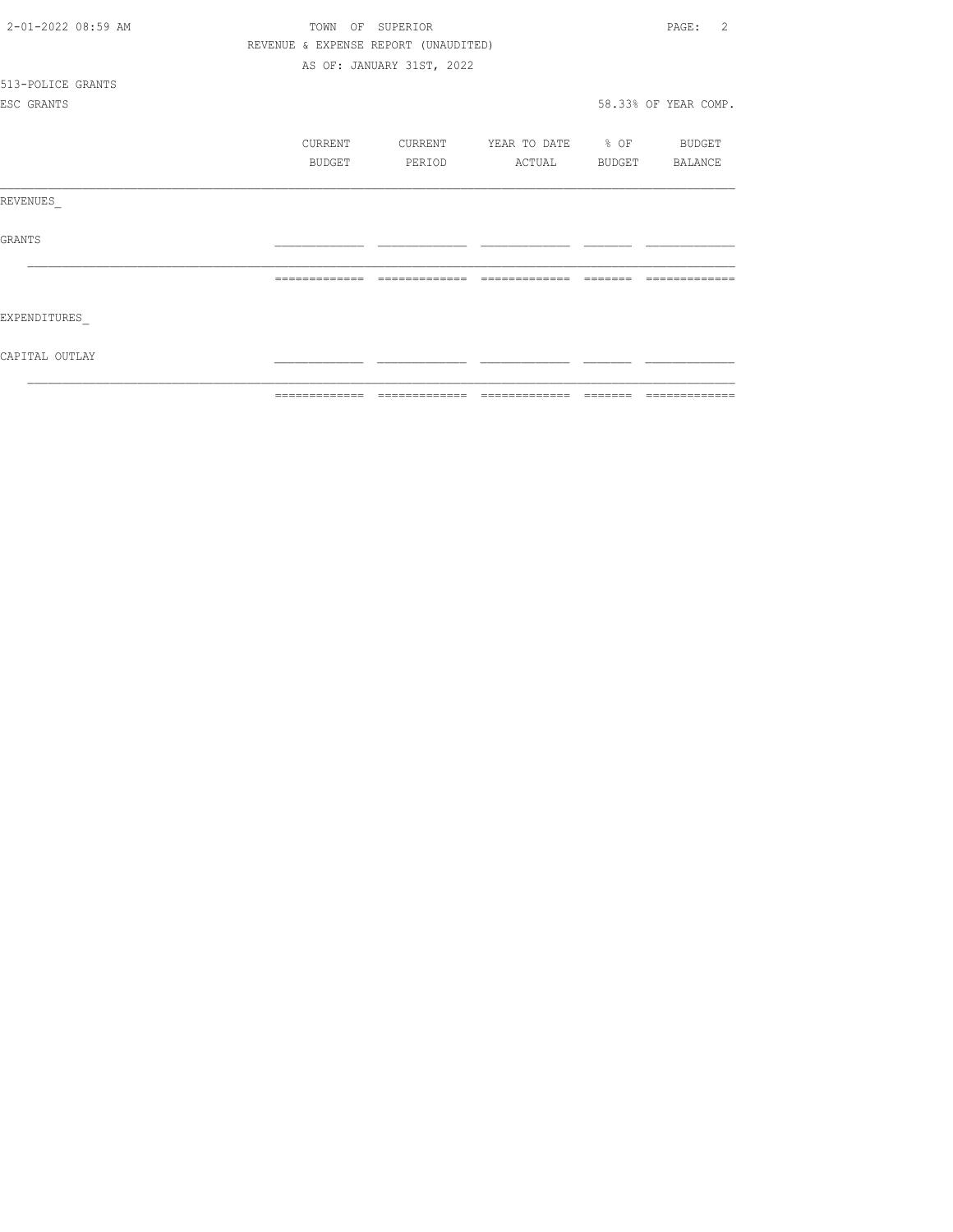| 2-01-2022 08:59 AM | TOWN          | OF SUPERIOR                          |                   |        | 3<br>PAGE:           |
|--------------------|---------------|--------------------------------------|-------------------|--------|----------------------|
|                    |               | REVENUE & EXPENSE REPORT (UNAUDITED) |                   |        |                      |
|                    |               | AS OF: JANUARY 31ST, 2022            |                   |        |                      |
| 513-POLICE GRANTS  |               |                                      |                   |        |                      |
| GOHS GRANTS        |               |                                      |                   |        | 58.33% OF YEAR COMP. |
|                    | CURRENT       | CURRENT                              | YEAR TO DATE % OF |        | BUDGET               |
|                    | BUDGET        | PERIOD                               | ACTUAL            | BUDGET | BALANCE              |
| REVENUES           |               |                                      |                   |        |                      |
| <b>GRANTS</b>      |               |                                      |                   |        |                      |
|                    |               |                                      |                   |        |                      |
| EXPENDITURES       |               |                                      |                   |        |                      |
| CAPITAL OUTLAY     |               |                                      |                   |        |                      |
|                    | ------------- |                                      |                   |        |                      |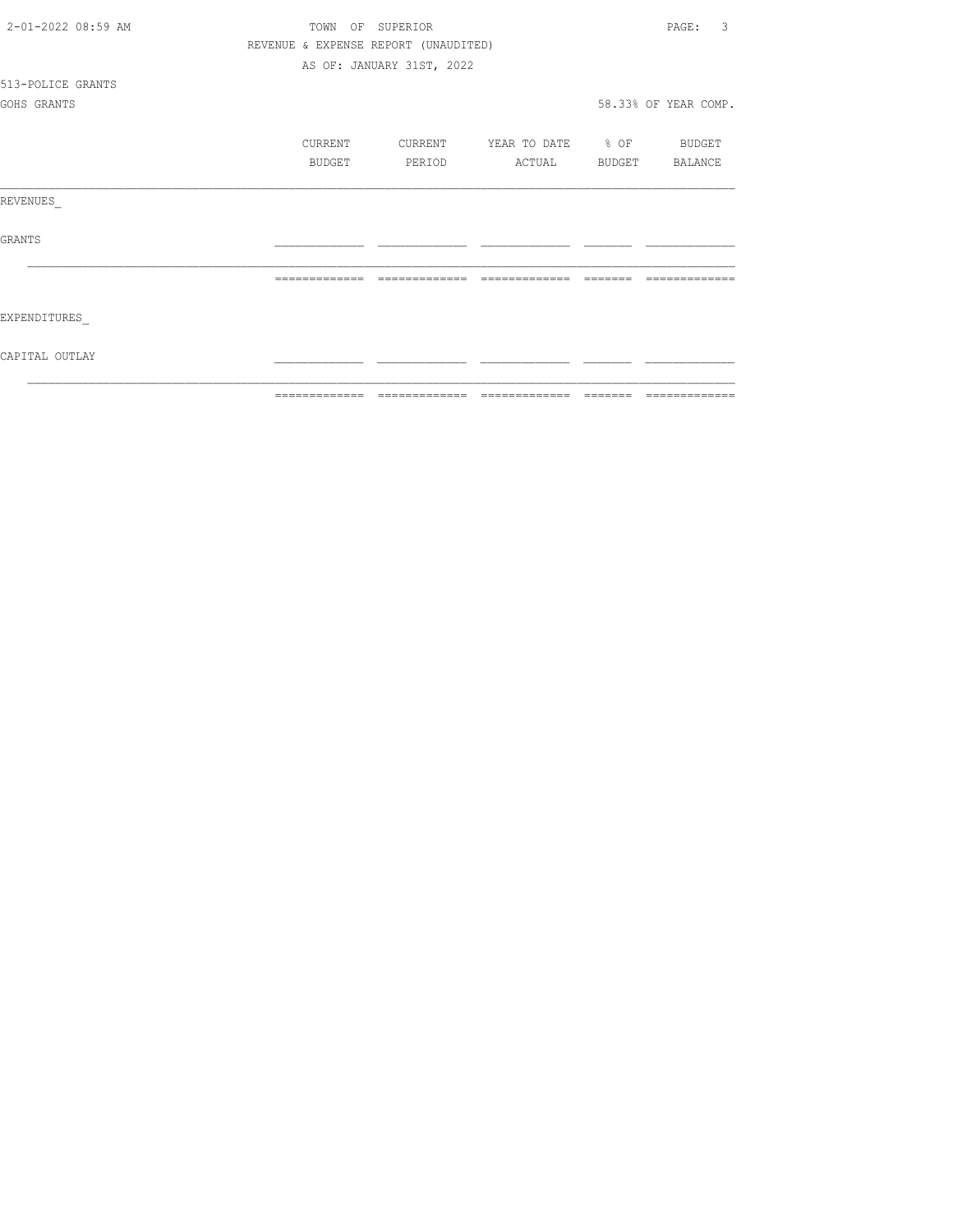| CAPITAL OUTLAY     |                  |                                      |                          |                         |
|--------------------|------------------|--------------------------------------|--------------------------|-------------------------|
| SUPPLIES           |                  |                                      |                          |                         |
| EXPENDITURES       |                  |                                      |                          |                         |
|                    |                  |                                      |                          | --------------          |
| GRANTS             |                  |                                      |                          |                         |
| REVENUES           |                  |                                      |                          |                         |
|                    | BUDGET           | PERIOD                               | ACTUAL                   | BUDGET BALANCE          |
|                    | CURRENT          | CURRENT                              | YEAR TO DATE % OF BUDGET |                         |
| DOHS GRANTS        |                  |                                      |                          | 58.33% OF YEAR COMP.    |
| 513-POLICE GRANTS  |                  |                                      |                          |                         |
|                    |                  | AS OF: JANUARY 31ST, 2022            |                          |                         |
|                    |                  | REVENUE & EXPENSE REPORT (UNAUDITED) |                          |                         |
| 2-01-2022 08:59 AM | TOWN OF SUPERIOR |                                      |                          | PAGE:<br>$\overline{4}$ |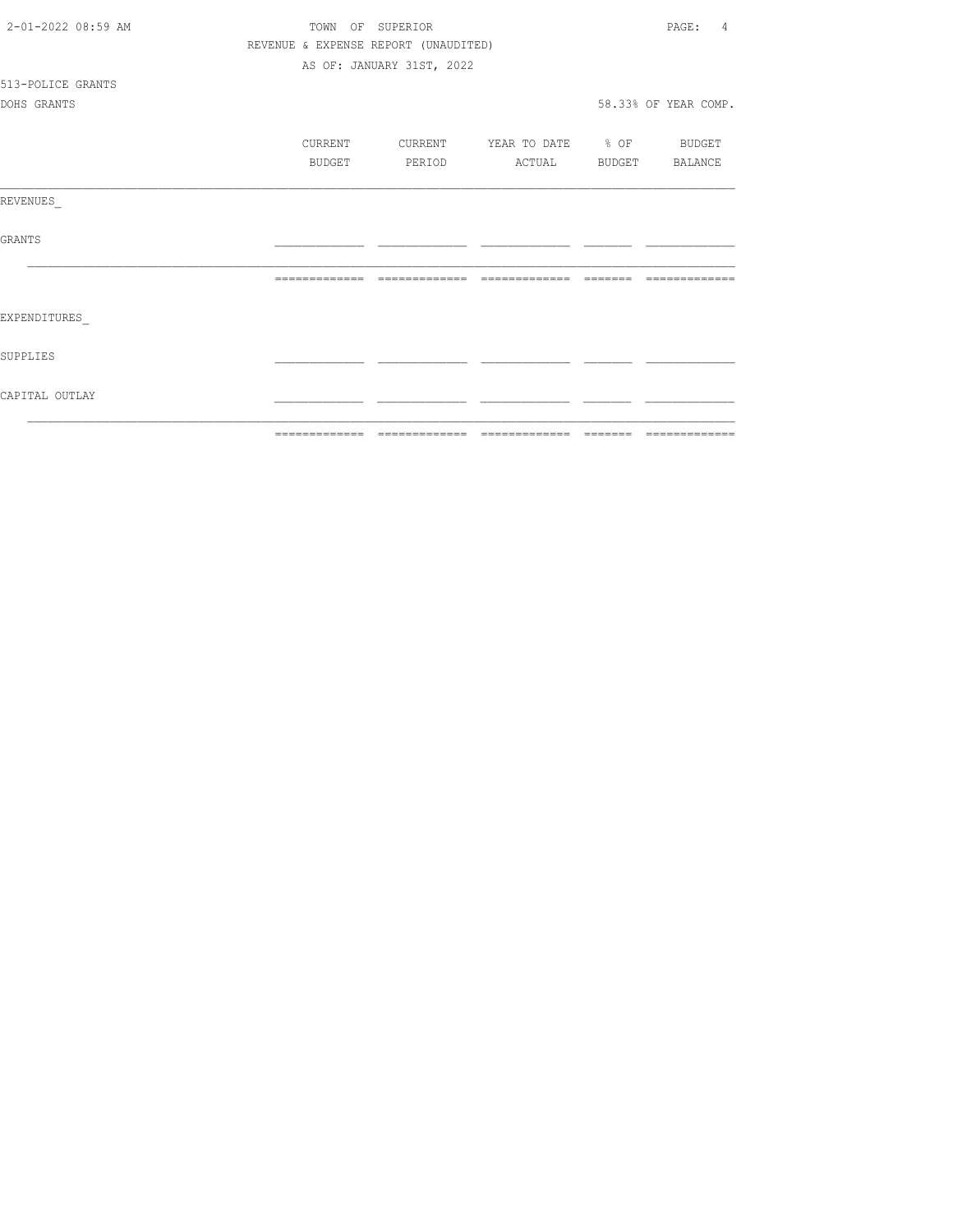| 2-01-2022 08:59 AM | TOWN<br>ΟF | SUPERIOR                             |              |        | $\texttt{PAGE}$ :<br>- 5 |
|--------------------|------------|--------------------------------------|--------------|--------|--------------------------|
|                    |            | REVENUE & EXPENSE REPORT (UNAUDITED) |              |        |                          |
|                    |            | AS OF: JANUARY 31ST, 2022            |              |        |                          |
| 513-POLICE GRANTS  |            |                                      |              |        |                          |
|                    |            |                                      |              |        | 58.33% OF YEAR COMP.     |
|                    |            |                                      |              |        |                          |
|                    | CURRENT    | CURRENT                              | YEAR TO DATE | $8$ OF | BUDGET                   |

BUDGET PERIOD ACTUAL BUDGET BALANCE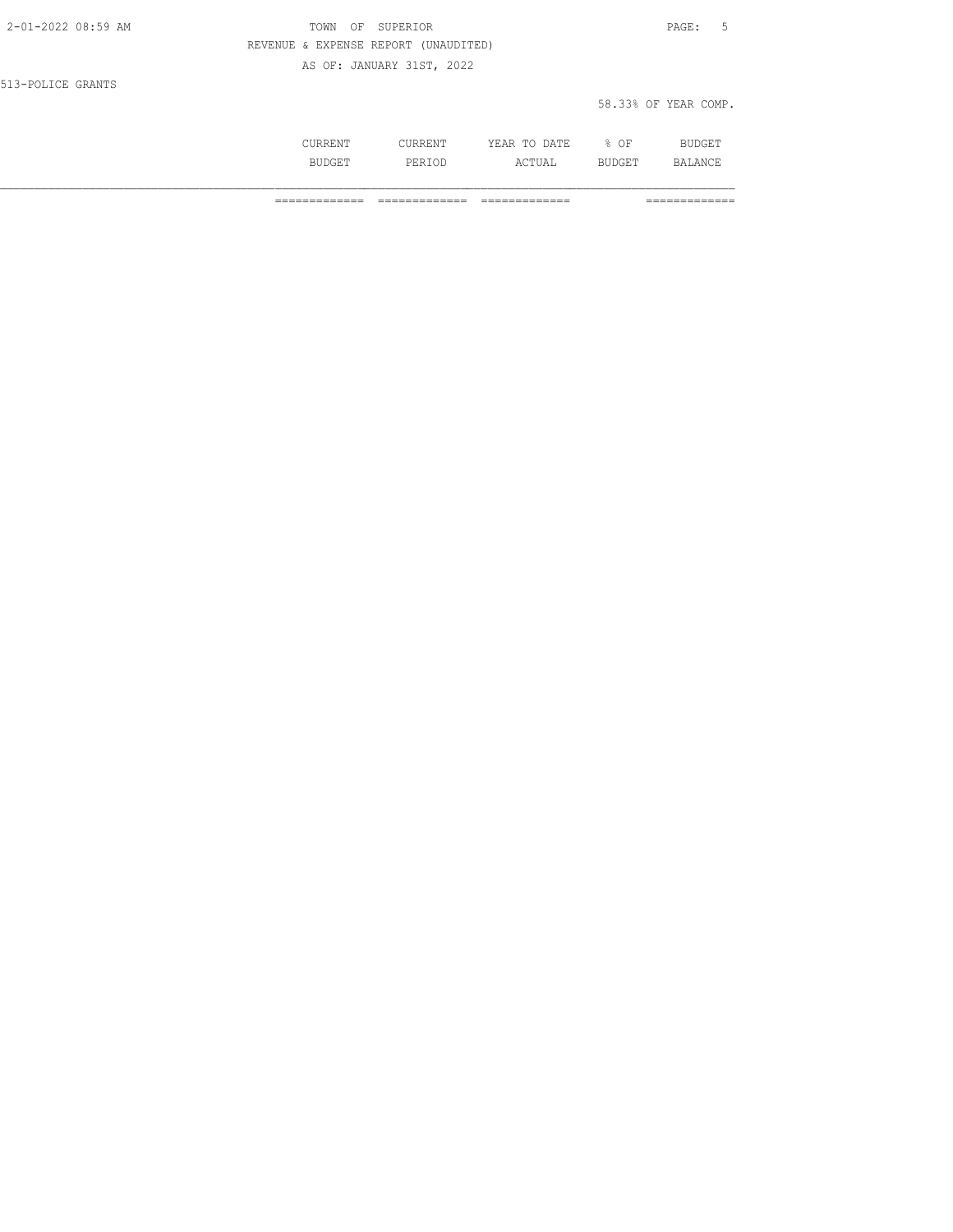| 2-01-2022 08:59 AM                                                       | TOWN OF SUPERIOR |                                             |                       | PAGE:<br>$\overline{1}$ |
|--------------------------------------------------------------------------|------------------|---------------------------------------------|-----------------------|-------------------------|
|                                                                          |                  | REVENUE & EXPENSE REPORT (UNAUDITED)        |                       |                         |
|                                                                          |                  | AS OF: JANUARY 31ST, 2022                   |                       |                         |
| 514-Economic Dev Grants                                                  |                  |                                             |                       |                         |
| ECONOMIC DEVELOPMENT                                                     |                  |                                             |                       | 58.33% OF YEAR COMP.    |
|                                                                          |                  |                                             |                       |                         |
|                                                                          | <b>CURRENT</b>   | CURRENT YEAR TO DATE % OF BUDGET            |                       |                         |
|                                                                          | BUDGET           | PERIOD                                      | ACTUAL BUDGET BALANCE |                         |
|                                                                          |                  |                                             |                       |                         |
| REVENUES                                                                 |                  |                                             |                       |                         |
| GRANTS                                                                   |                  |                                             |                       |                         |
|                                                                          |                  |                                             |                       | ---------               |
| EXPENDITURES                                                             |                  |                                             |                       |                         |
| SUPPLIES                                                                 |                  |                                             |                       |                         |
| GENERAL BUSINESS EXPENSE                                                 |                  |                                             |                       |                         |
| 514-19-5410 ADVERTISING                                                  |                  | $0.00$ 2,000.00 18,523.50 0.00 ( 18,523.50) |                       |                         |
| SUBTOTAL GENERAL BUSINESS EXPENSE 0.00                                   |                  | 2,000.00 18,523.50 0.00 ( 18,523.50)        |                       |                         |
| PROFESSIONAL SERVICES                                                    |                  |                                             |                       |                         |
| TOTAL EXPENDITURES                                                       |                  | $0.00$ 2,000.00 18,523.50 0.00 ( 18,523.50) |                       |                         |
|                                                                          |                  |                                             |                       |                         |
| REVENUES OVER/(UNDER) EXPENDITURES 6.00 (2,000.00) (18,523.50) 18,523.50 |                  |                                             |                       |                         |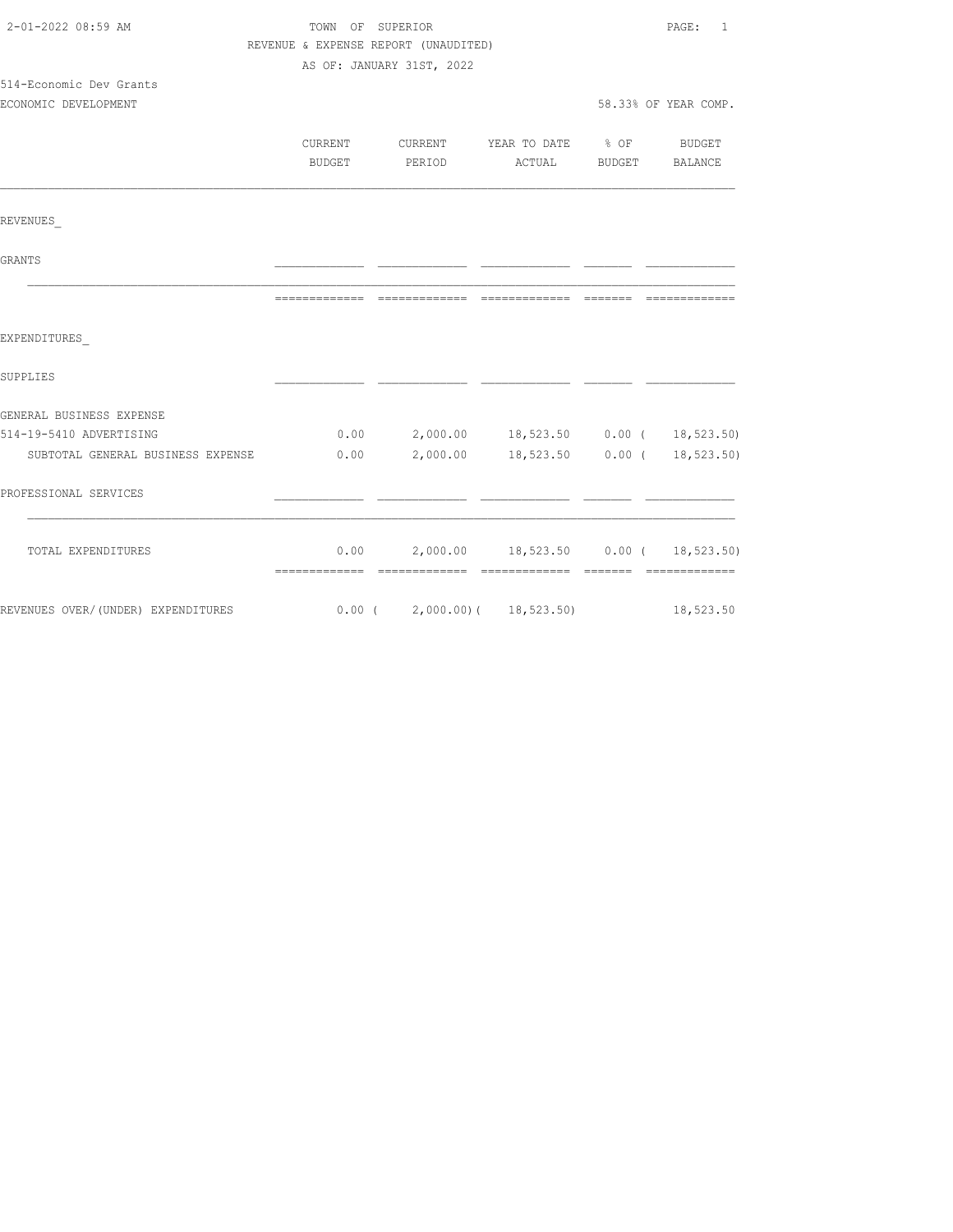### 2-01-2022 08:59 AM TOWN OF SUPERIOR PAGE: 2 REVENUE & EXPENSE REPORT (UNAUDITED)

AS OF: JANUARY 31ST, 2022

514-Economic Dev Grants

58.33% OF YEAR COMP.

|                                    | CURRENT<br>BUDGET | CURRENT<br>PERIOD | YEAR TO DATE<br>ACTUAL | % OF<br><b>BUDGET</b> | BUDGET<br>BALANCE         |
|------------------------------------|-------------------|-------------------|------------------------|-----------------------|---------------------------|
| FUND TOTAL EXPENDITURES            | 0.00              | 2,000.00          | 18,523.50              | $0.00$ (              | 18,523.50)                |
| REVENUES OVER/(UNDER) EXPENDITURES | 0.00(             | $2,000.00)$ (     | 18,523.50)             |                       | 18,523.50<br>____________ |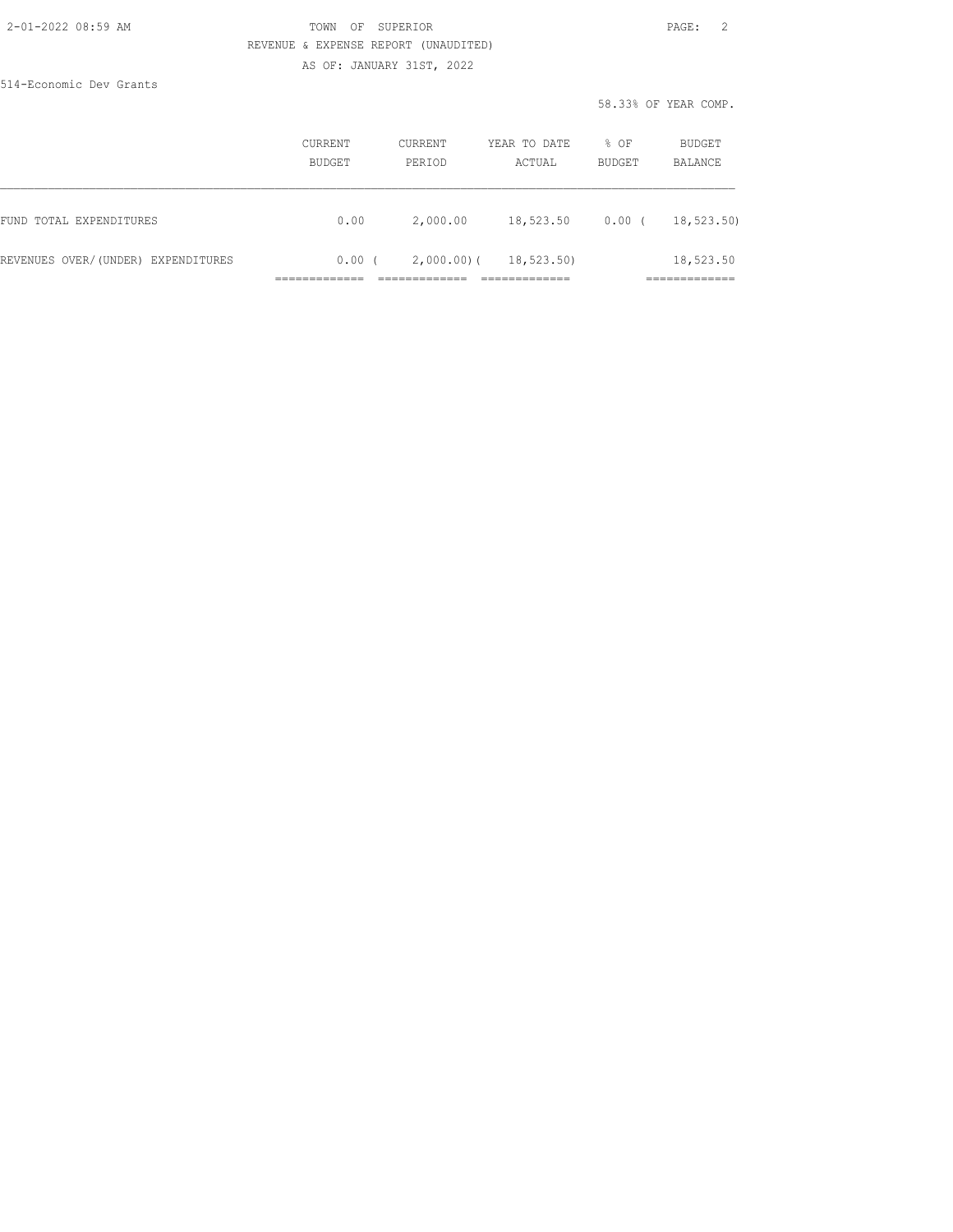| 2-01-2022 08:59 AM       |                                      | TOWN OF SUPERIOR                         |  | PAGE: 1              |
|--------------------------|--------------------------------------|------------------------------------------|--|----------------------|
|                          | REVENUE & EXPENSE REPORT (UNAUDITED) |                                          |  |                      |
|                          |                                      | AS OF: JANUARY 31ST, 2022                |  |                      |
| 800-FIRE DEPT PENSION    |                                      |                                          |  |                      |
| NON-DEPARTMENTAL         |                                      |                                          |  | 58.33% OF YEAR COMP. |
|                          |                                      |                                          |  |                      |
|                          |                                      | CURRENT CURRENT YEAR TO DATE % OF BUDGET |  |                      |
|                          | BUDGET                               | PERIOD ACTUAL BUDGET BALANCE             |  |                      |
|                          |                                      |                                          |  |                      |
| REVENUES                 |                                      |                                          |  |                      |
| <b>BUSINESS SERVICES</b> |                                      |                                          |  |                      |
| MISCELLANEOUS            |                                      |                                          |  |                      |
| CONTINGENCY              |                                      |                                          |  |                      |
|                          |                                      |                                          |  |                      |
| EXPENDITURES             |                                      |                                          |  |                      |
| SUPPLIES                 |                                      |                                          |  |                      |
| DEBT SERVICE             |                                      |                                          |  |                      |
|                          |                                      |                                          |  |                      |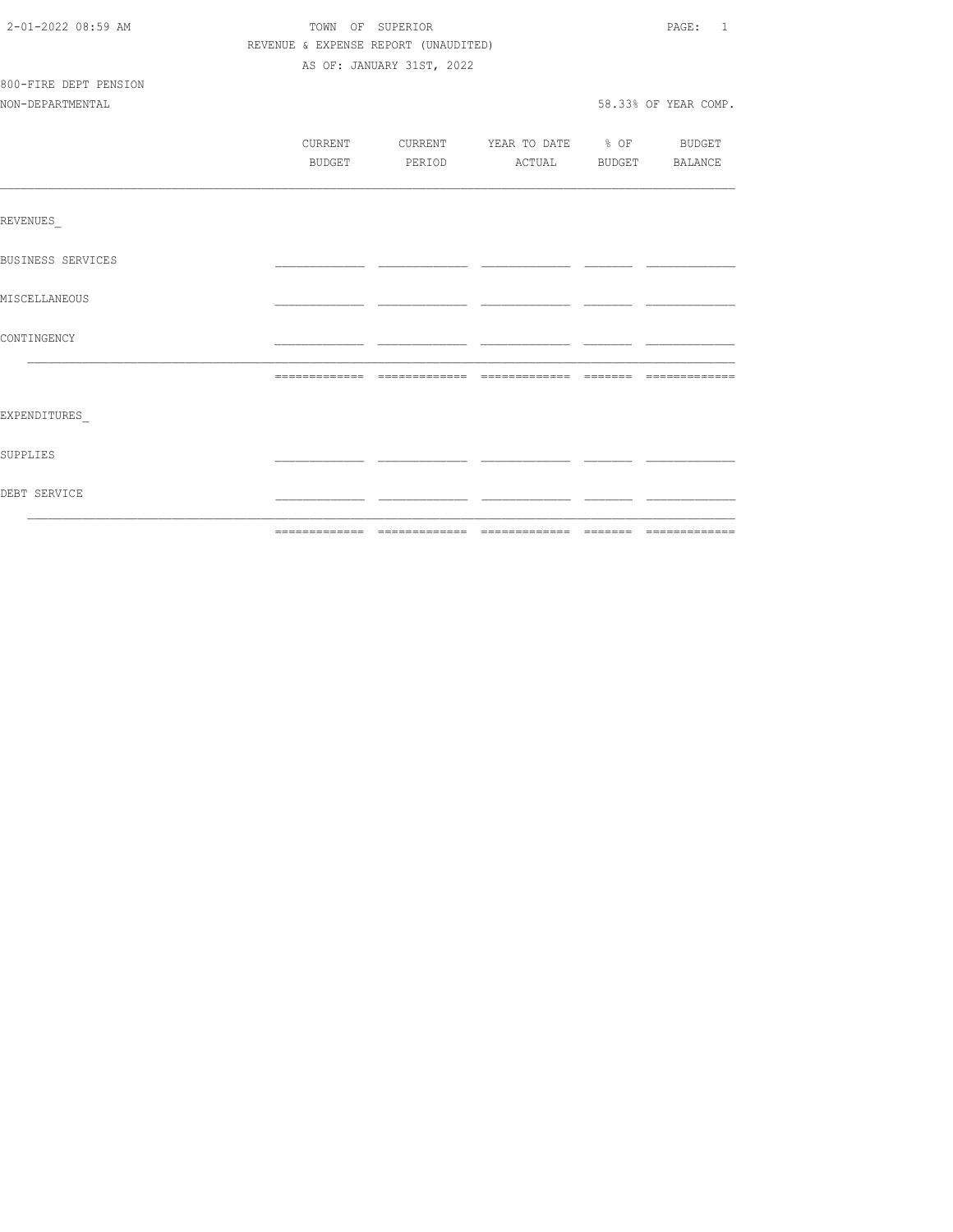| 2-01-2022 08:59 AM    | OF SUPERIOR<br>TOWN                  | PAGE: 2              |
|-----------------------|--------------------------------------|----------------------|
|                       | REVENUE & EXPENSE REPORT (UNAUDITED) |                      |
|                       | AS OF: JANUARY 31ST, 2022            |                      |
| 800-FIRE DEPT PENSION |                                      |                      |
|                       |                                      | 58.33% OF YEAR COMP. |

|     | .                   | הדוחיה<br>----<br>----- | ΟF<br>-<br>- | --   |
|-----|---------------------|-------------------------|--------------|------|
| --- | اما د .<br>ᆂ ᆜᆦᄾᆂᄝᄽ | ---<br>---              | .<br>-       | A NI |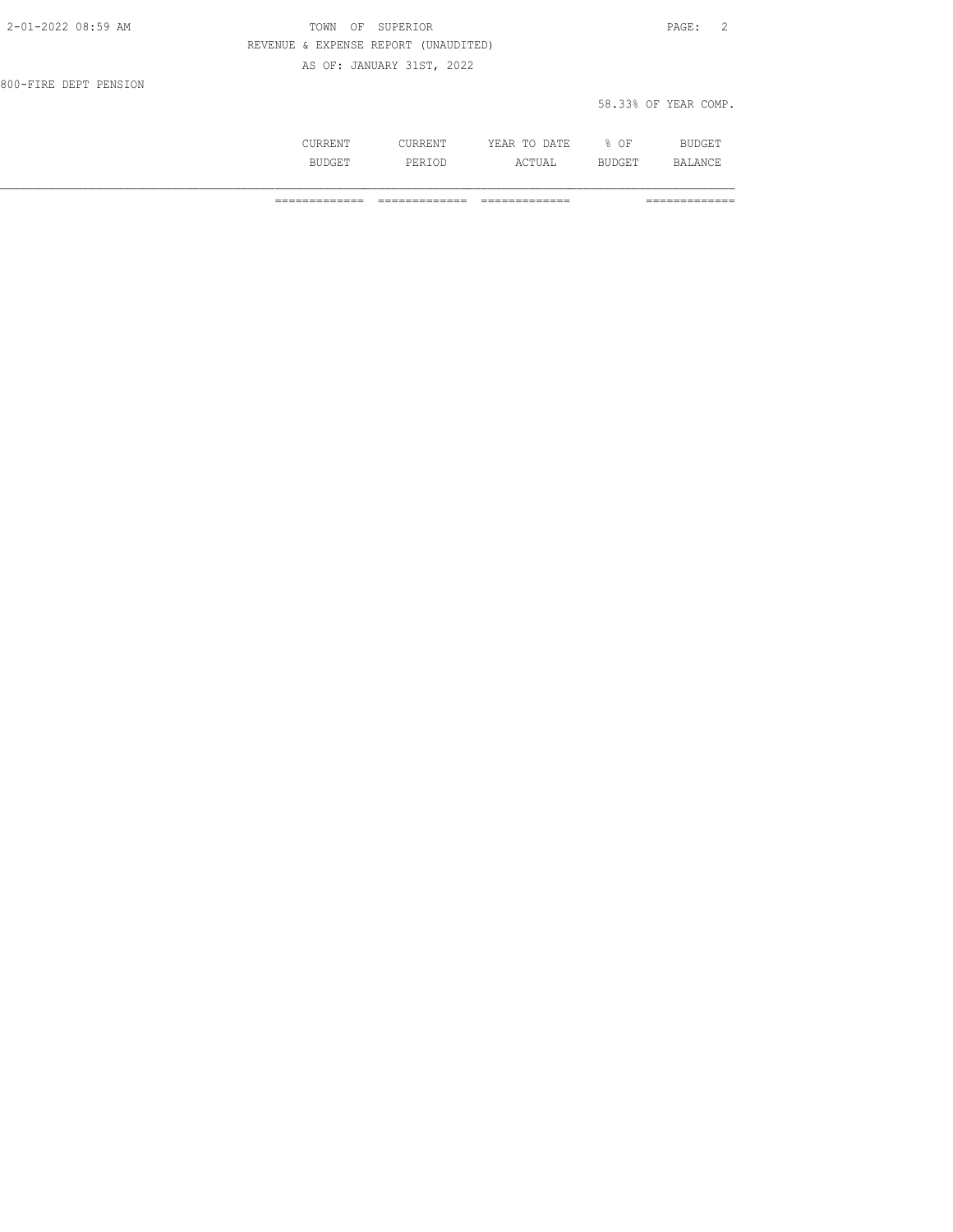| 2-01-2022 08:59 AM | TOWN OF SUPERIOR                     |                           |                   |        | PAGE:<br>-1          |
|--------------------|--------------------------------------|---------------------------|-------------------|--------|----------------------|
|                    | REVENUE & EXPENSE REPORT (UNAUDITED) |                           |                   |        |                      |
|                    |                                      | AS OF: JANUARY 31ST, 2022 |                   |        |                      |
| 810-LGIP           |                                      |                           |                   |        |                      |
| NON-DEPARTMENTAL   |                                      |                           |                   |        | 58.33% OF YEAR COMP. |
|                    | CURRENT                              | CURRENT                   | YEAR TO DATE % OF |        | BUDGET               |
|                    | BUDGET                               | PERIOD                    | ACTUAL            | BUDGET | BALANCE              |
|                    |                                      |                           |                   |        |                      |
| REVENUES           |                                      |                           |                   |        |                      |
| BUSINESS SERVICES  |                                      |                           |                   |        |                      |
|                    |                                      |                           |                   |        | =============        |
|                    |                                      |                           |                   |        |                      |
| EXPENDITURES       |                                      |                           |                   |        |                      |
| SUPPLIES           |                                      |                           |                   |        |                      |
|                    |                                      |                           |                   |        |                      |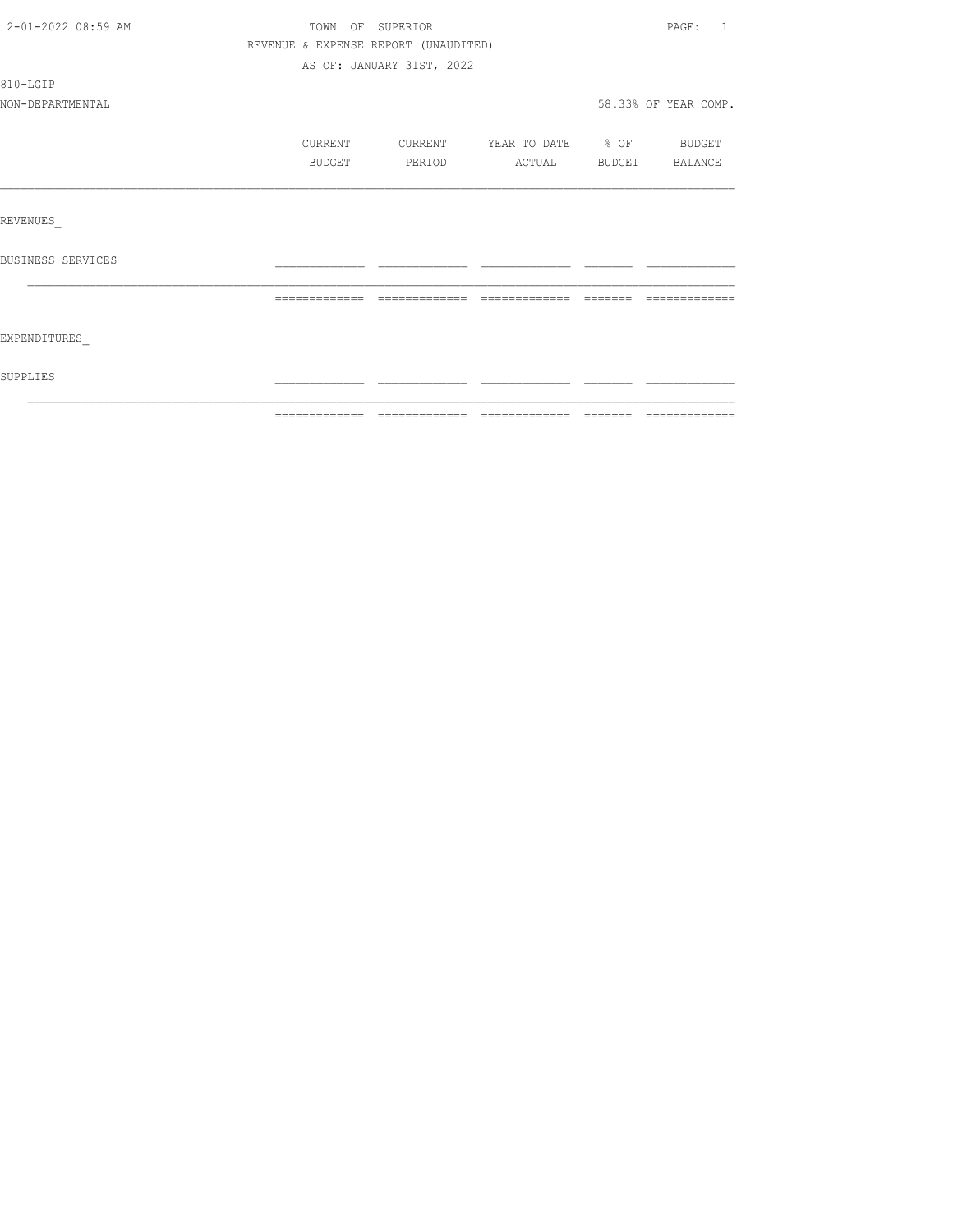| 2-01-2022 08:59 AM | SUPERIOR<br>TOWN<br>OF               | PAGE: 2              |
|--------------------|--------------------------------------|----------------------|
|                    | REVENUE & EXPENSE REPORT (UNAUDITED) |                      |
|                    | AS OF: JANUARY 31ST, 2022            |                      |
| 810-LGIP           |                                      |                      |
|                    |                                      | 58.33% OF YEAR COMP. |
|                    |                                      |                      |

 CURRENT CURRENT YEAR TO DATE % OF BUDGET BUDGET PERIOD ACTUAL BUDGET BALANCE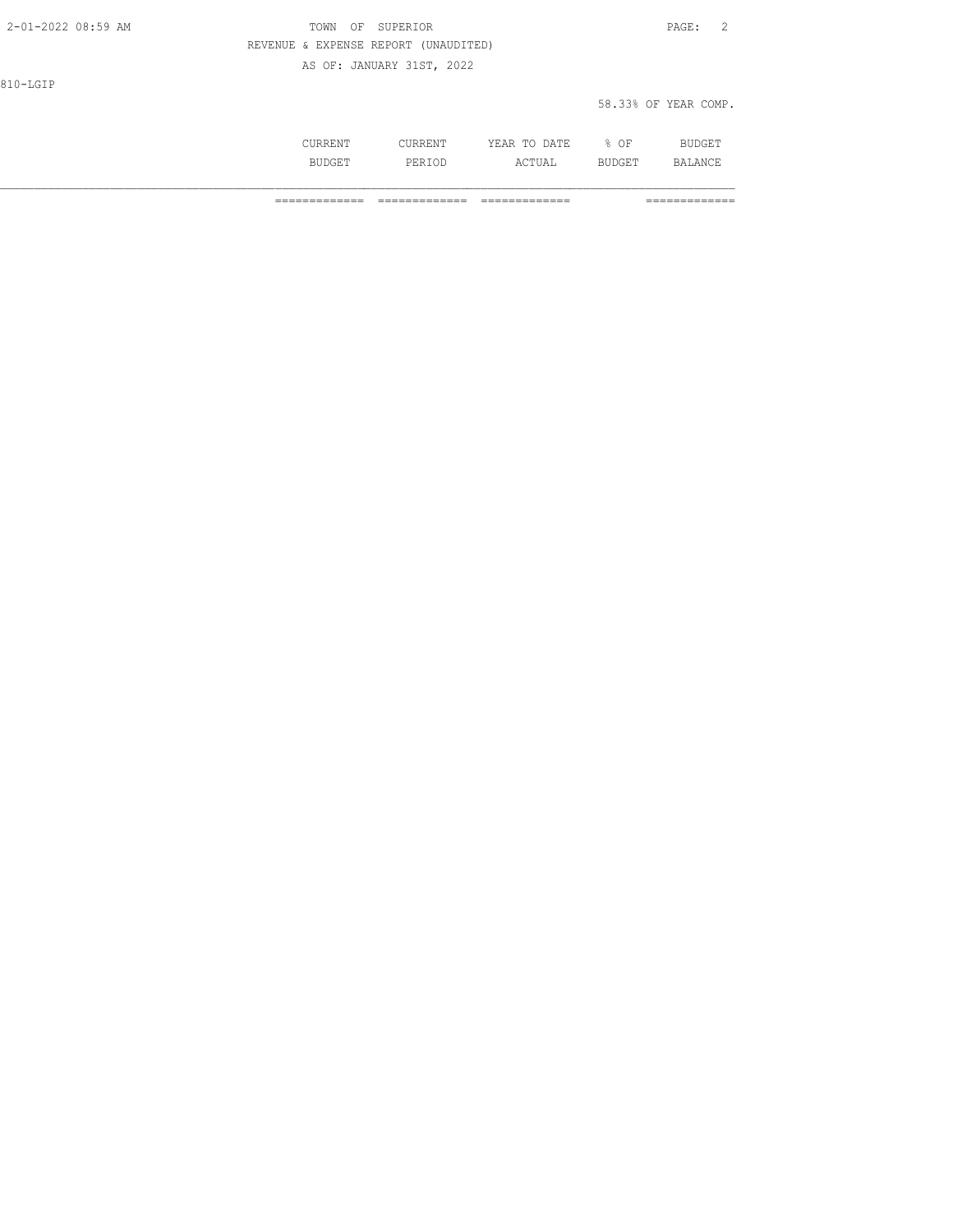| 2-01-2022 08:59 AM | TOWN OF SUPERIOR                     |                           |                   |          | PAGE:<br>$\overline{1}$ |
|--------------------|--------------------------------------|---------------------------|-------------------|----------|-------------------------|
|                    | REVENUE & EXPENSE REPORT (UNAUDITED) |                           |                   |          |                         |
|                    |                                      | AS OF: JANUARY 31ST, 2022 |                   |          |                         |
| 820-EXPLORERS      |                                      |                           |                   |          |                         |
| NON-DEPARTMENTAL   |                                      |                           |                   |          | 58.33% OF YEAR COMP.    |
|                    | CURRENT                              | CURRENT                   | YEAR TO DATE % OF |          | <b>BUDGET</b>           |
|                    | BUDGET                               | PERIOD                    | ACTUAL            |          | BUDGET BALANCE          |
|                    |                                      |                           |                   |          |                         |
| REVENUES           |                                      |                           |                   |          |                         |
| MISCELLANEOUS      |                                      |                           |                   |          |                         |
|                    |                                      |                           |                   | -------- |                         |
| EXPENDITURES       |                                      |                           |                   |          |                         |
| SUPPLIES           |                                      |                           |                   |          |                         |
|                    |                                      |                           |                   |          |                         |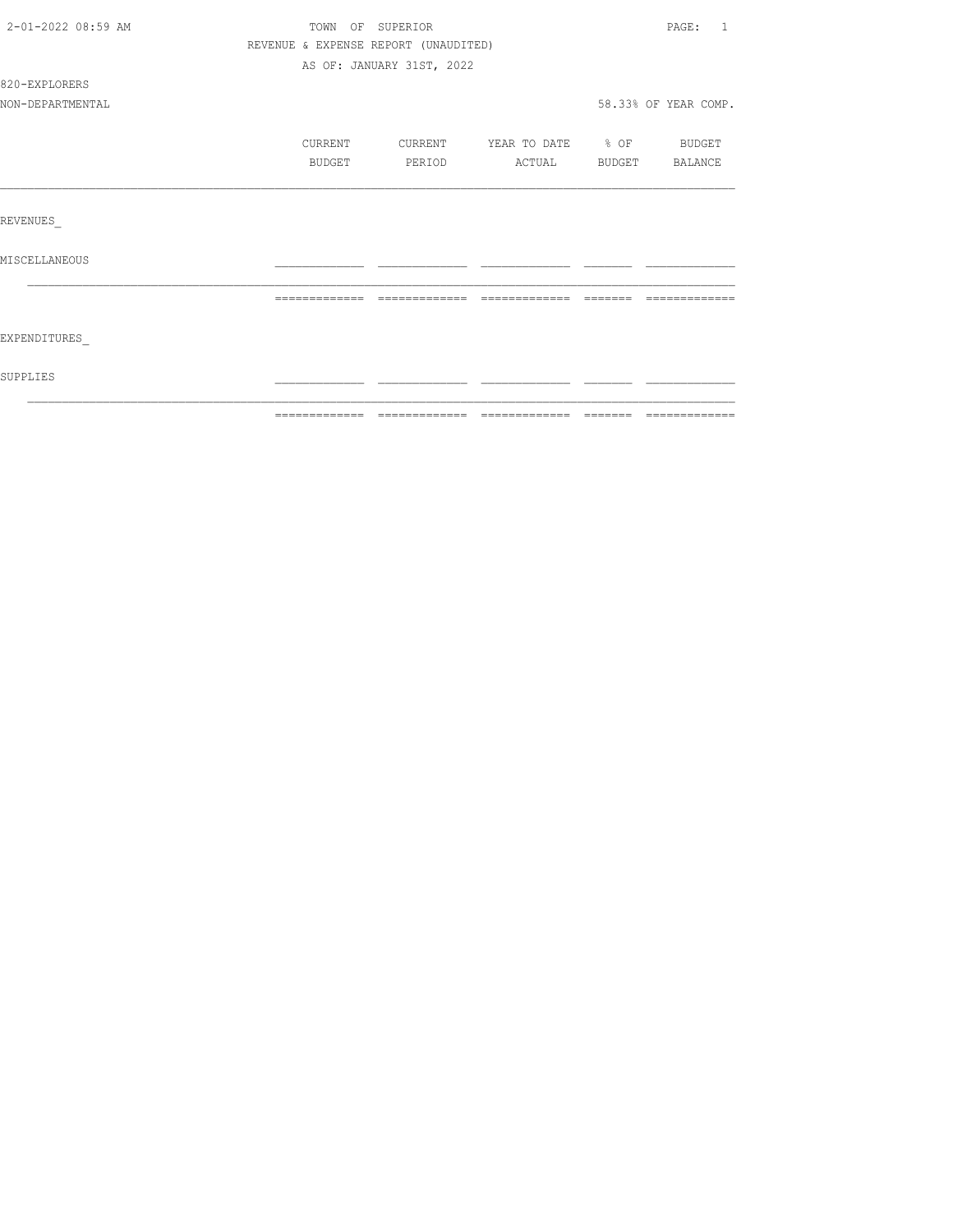| 2-01-2022 08:59 AM | OF SUPERIOR<br>TOWN                  | 2<br>PAGE:           |
|--------------------|--------------------------------------|----------------------|
|                    | REVENUE & EXPENSE REPORT (UNAUDITED) |                      |
|                    | AS OF: JANUARY 31ST, 2022            |                      |
| 820-EXPLORERS      |                                      |                      |
|                    |                                      | 58.33% OF YEAR COMP. |

|     | m<br>∸<br>----<br>-- | ∩F<br>◡ |                |
|-----|----------------------|---------|----------------|
| . . | .                    | ---     | $\mathbb{R}^n$ |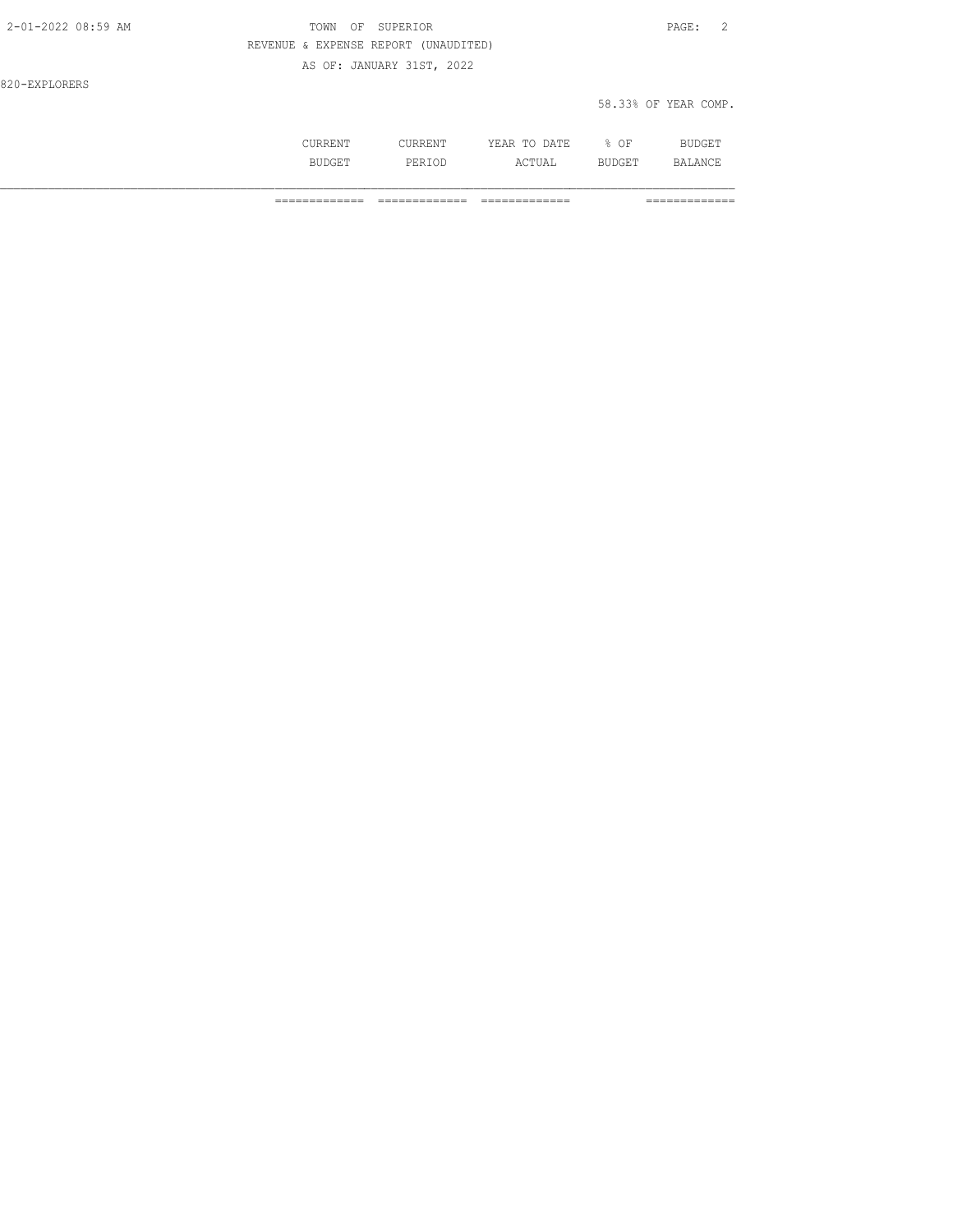#### 2-01-2022 08:59 AM TOWN OF SUPERIOR PAGE: 1 REVENUE & EXPENSE REPORT (UNAUDITED)

AS OF: JANUARY 31ST, 2022

| 830-TOYS FOR TOTS |  |  |
|-------------------|--|--|
|                   |  |  |

|                                    | CURRENT<br>BUDGET      | CURRENT<br>PERIOD | YEAR TO DATE % OF<br>ACTUAL                                                                                                                                                                                                                                                                                                                                                                                                                                                                                                                  | BUDGET                                                      | BUDGET<br>BALANCE           |
|------------------------------------|------------------------|-------------------|----------------------------------------------------------------------------------------------------------------------------------------------------------------------------------------------------------------------------------------------------------------------------------------------------------------------------------------------------------------------------------------------------------------------------------------------------------------------------------------------------------------------------------------------|-------------------------------------------------------------|-----------------------------|
| REVENUES                           |                        |                   |                                                                                                                                                                                                                                                                                                                                                                                                                                                                                                                                              |                                                             |                             |
| GRANTS                             |                        |                   |                                                                                                                                                                                                                                                                                                                                                                                                                                                                                                                                              |                                                             |                             |
| 830-00-4600 OTHER REVENUE          | 0.00                   | 0.00              | 7,075.00 0.00 ( 7,075.00)                                                                                                                                                                                                                                                                                                                                                                                                                                                                                                                    |                                                             |                             |
| SUBTOTAL GRANTS                    | 0.00                   | 0.00              |                                                                                                                                                                                                                                                                                                                                                                                                                                                                                                                                              | 7,075.00 0.00 (                                             | 7,075.00)                   |
| <b>TOTAL REVENUES</b>              | 0.00<br>-------------- | assessessesse     | $0.00$ 7,075.00 0.00 ( 7,075.00)<br>$\begin{tabular}{lllllllllllll} \multicolumn{2}{l}{{\color{red}\textbf{1}}}\\ \multicolumn{2}{l}{\color{blue}\textbf{2}}& \multicolumn{2}{l}{\color{blue}\textbf{2}}& \multicolumn{2}{l}{\color{blue}\textbf{2}}& \multicolumn{2}{l}{\color{blue}\textbf{2}}& \multicolumn{2}{l}{\color{blue}\textbf{2}}& \multicolumn{2}{l}{\color{blue}\textbf{2}}& \multicolumn{2}{l}{\color{blue}\textbf{2}}& \multicolumn{2}{l}{\color{blue}\textbf{2}}& \multicolumn{2}{l}{\color{blue}\textbf{2}}& \multicolumn{$ |                                                             |                             |
| EXPENDITURES                       |                        |                   |                                                                                                                                                                                                                                                                                                                                                                                                                                                                                                                                              |                                                             |                             |
| SUPPLIES                           |                        |                   |                                                                                                                                                                                                                                                                                                                                                                                                                                                                                                                                              |                                                             |                             |
| 830-00-5299 OPERATING SUPPLIES     | 0.00                   | 0.00              | 2,120.36 0.00 ( 2,120.36)                                                                                                                                                                                                                                                                                                                                                                                                                                                                                                                    |                                                             |                             |
| SUBTOTAL SUPPLIES                  | 0.00                   | 0.00              |                                                                                                                                                                                                                                                                                                                                                                                                                                                                                                                                              | $2,120.36$ 0.00 (                                           | 2,120.36)                   |
| TOTAL EXPENDITURES                 | 0.00<br>-------------  | 0.00              | --------------                                                                                                                                                                                                                                                                                                                                                                                                                                                                                                                               | $\begin{array}{cccccc} = & = & = & = & = & = & \end{array}$ | $2,120.36$ 0.00 ( 2,120.36) |
| REVENUES OVER/(UNDER) EXPENDITURES | 0.00                   | 0.00              | $4,954.64$ ( $4,954.64$ )                                                                                                                                                                                                                                                                                                                                                                                                                                                                                                                    |                                                             |                             |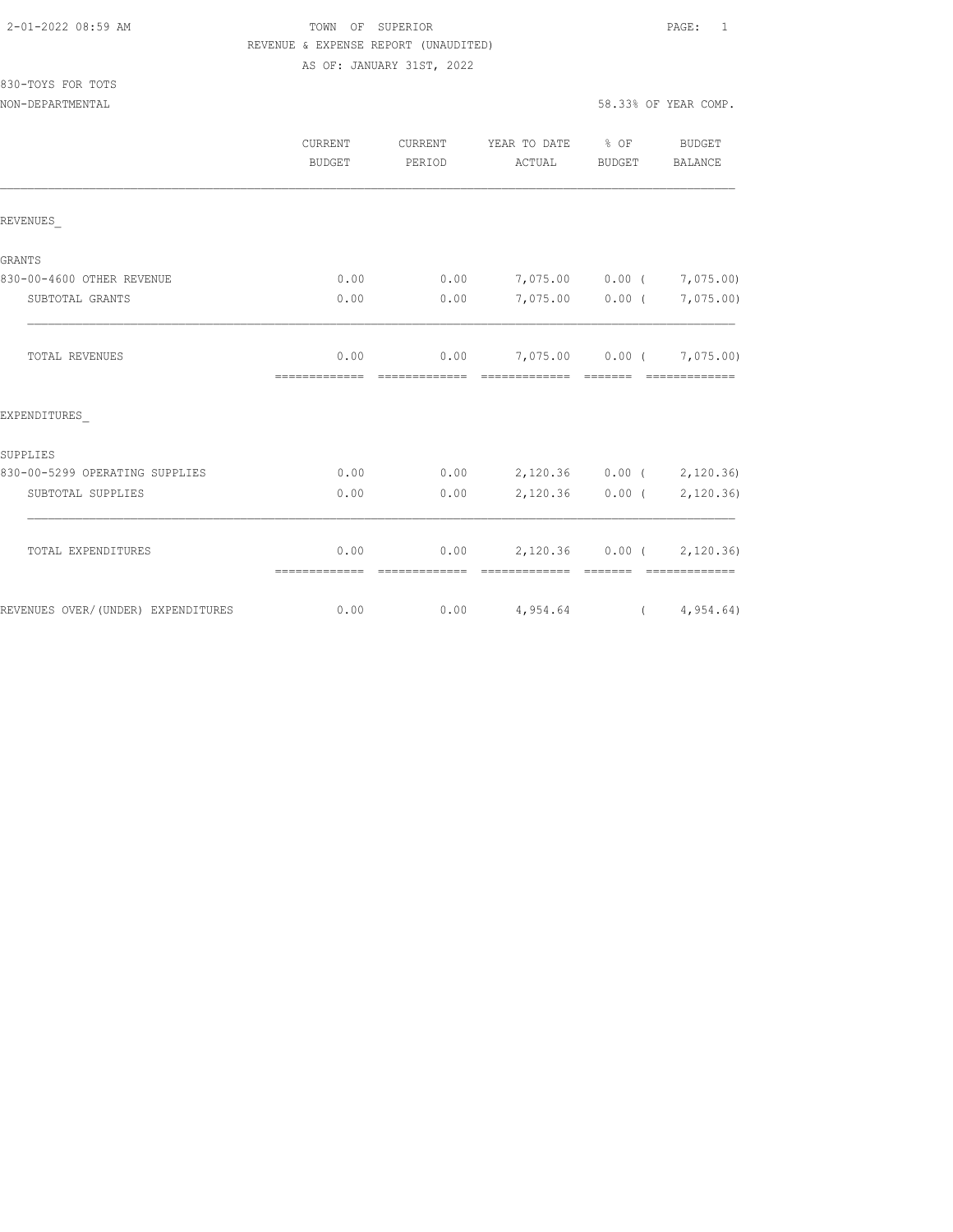#### 2-01-2022 08:59 AM TOWN OF SUPERIOR PAGE: 2 REVENUE & EXPENSE REPORT (UNAUDITED) AS OF: JANUARY 31ST, 2022

830-TOYS FOR TOTS

58.33% OF YEAR COMP.

|                                    | CURRENT<br><b>BUDGET</b> | CURRENT<br>PERTOD | YEAR TO DATE<br>ACTUAL | % OF<br><b>BUDGET</b> | BUDGET<br><b>BALANCE</b> |
|------------------------------------|--------------------------|-------------------|------------------------|-----------------------|--------------------------|
|                                    |                          |                   |                        |                       |                          |
| FUND TOTAL REVENUES                | 0.00                     | 0.00              | 7,075.00               | 0.00(                 | 7,075.00)                |
| FUND TOTAL EXPENDITURES            | 0.00                     | 0.00              | 2,120.36               | 0.00                  | 2,120.36                 |
| REVENUES OVER/(UNDER) EXPENDITURES | 0.00                     | 0.00              | 4,954.64               |                       | 4,954.64)                |
|                                    |                          |                   |                        |                       |                          |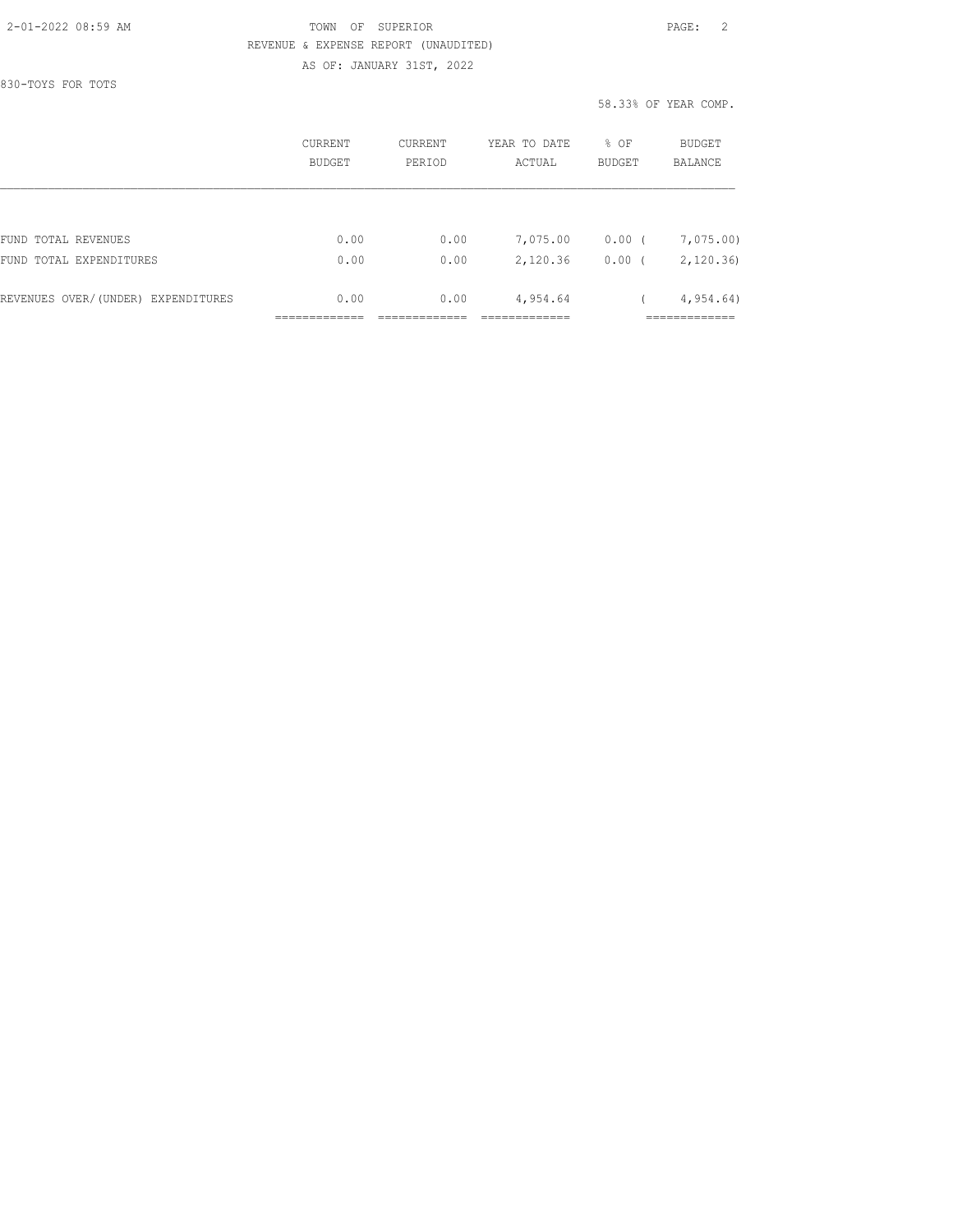|                          | =============                        | =============             | --------------           | assesse i | =============        |
|--------------------------|--------------------------------------|---------------------------|--------------------------|-----------|----------------------|
| NON-OPERATING            |                                      |                           |                          |           |                      |
| SUPPLIES                 |                                      |                           |                          |           |                      |
| EXPENDITURES             |                                      |                           |                          |           |                      |
|                          |                                      |                           |                          |           |                      |
|                          | BUDGET                               | PERIOD                    | ACTUAL BUDGET BALANCE    |           |                      |
|                          | CURRENT                              | CURRENT                   | YEAR TO DATE % OF BUDGET |           |                      |
| NON-DEPARTMENTAL         |                                      |                           |                          |           | 58.33% OF YEAR COMP. |
| 840-GENERAL FIXED ASSETS |                                      |                           |                          |           |                      |
|                          |                                      | AS OF: JANUARY 31ST, 2022 |                          |           |                      |
|                          | REVENUE & EXPENSE REPORT (UNAUDITED) |                           |                          |           |                      |
| 2-01-2022 08:59 AM       |                                      | TOWN OF SUPERIOR          |                          |           | PAGE: 1              |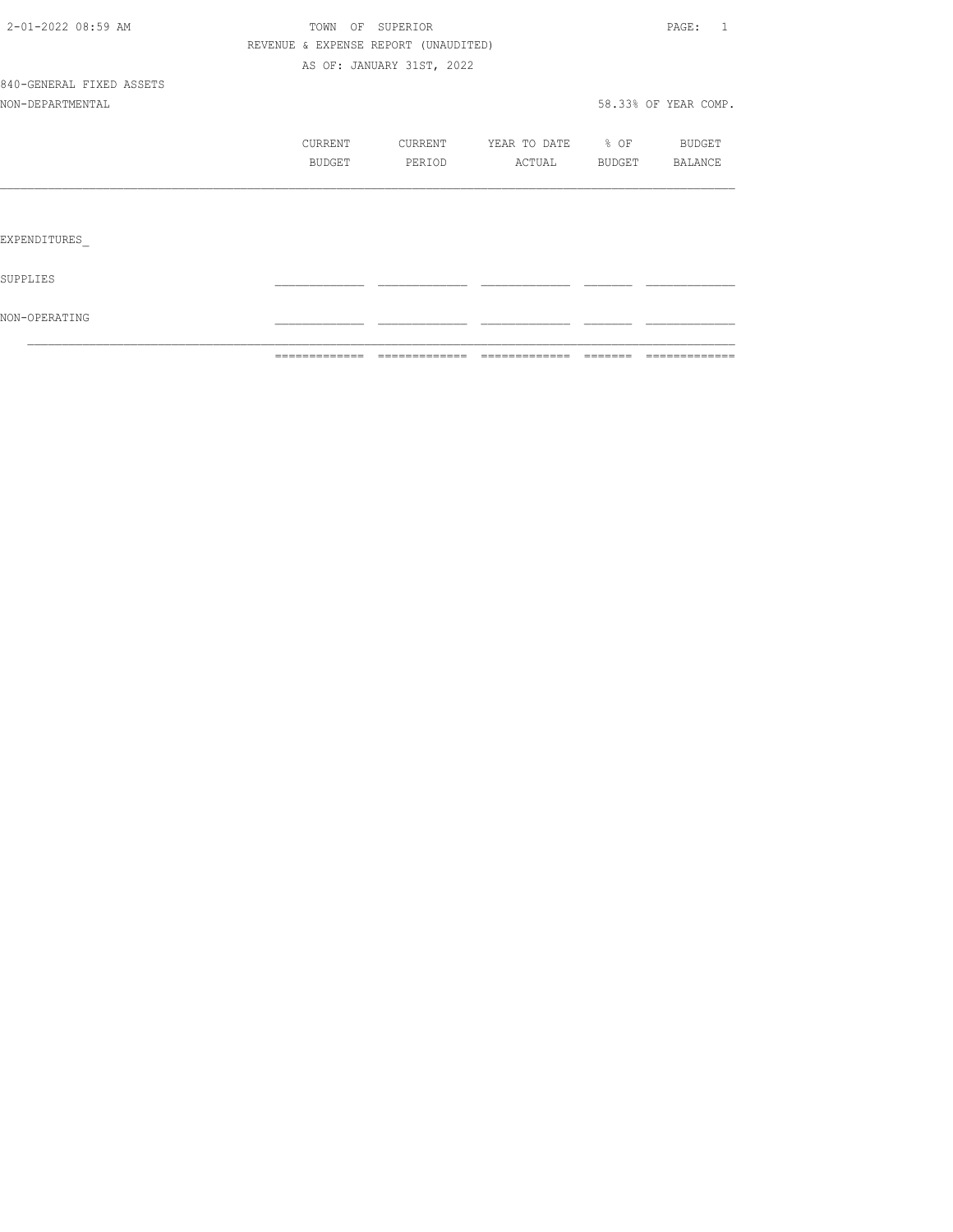| 2-01-2022 08:59 AM       | OF SUPERIOR<br>TOWN                  | $\texttt{PAGE}$ :    |
|--------------------------|--------------------------------------|----------------------|
|                          | REVENUE & EXPENSE REPORT (UNAUDITED) |                      |
|                          | AS OF: JANUARY 31ST, 2022            |                      |
| 840-GENERAL FIXED ASSETS |                                      |                      |
|                          |                                      | 58.33% OF YEAR COMP. |

|  | 175<br>. | ΟF<br>$\sim$ |  |
|--|----------|--------------|--|
|  |          |              |  |
|  |          |              |  |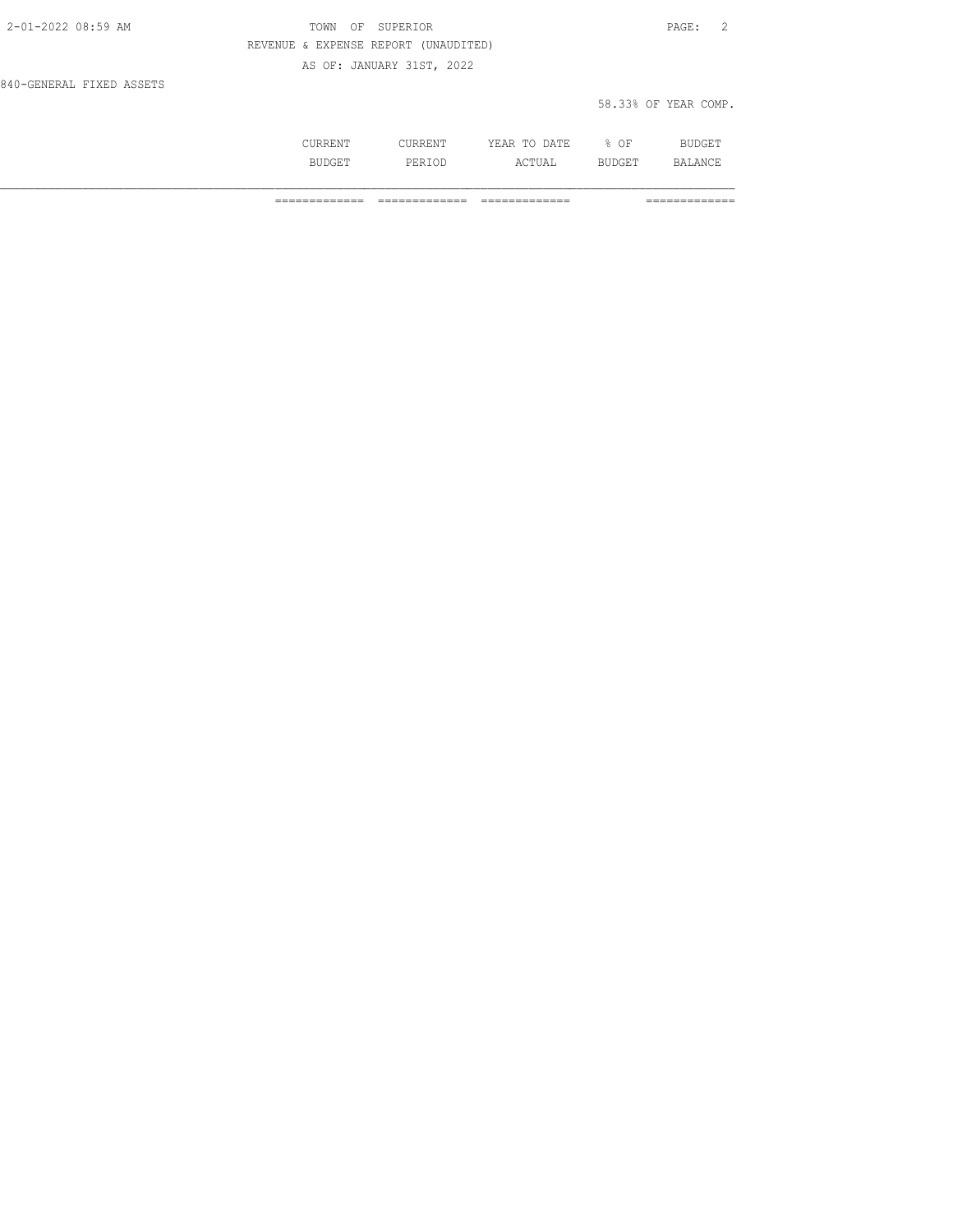| 2-01-2022 08:59 AM   | OF<br>TOWN                           | SUPERIOR                  |                   |        | PAGE:                |
|----------------------|--------------------------------------|---------------------------|-------------------|--------|----------------------|
|                      | REVENUE & EXPENSE REPORT (UNAUDITED) |                           |                   |        |                      |
|                      |                                      | AS OF: JANUARY 31ST, 2022 |                   |        |                      |
| 850-GENERAL L/T DEBT |                                      |                           |                   |        |                      |
| NON-DEPARTMENTAL     |                                      |                           |                   |        | 58.33% OF YEAR COMP. |
|                      | CURRENT                              | CURRENT                   | YEAR TO DATE % OF |        | BUDGET               |
|                      | BUDGET                               | PERIOD                    | ACTUAL            | BUDGET | BALANCE              |
|                      |                                      |                           |                   |        |                      |
|                      |                                      |                           |                   |        |                      |
| EXPENDITURES         |                                      |                           |                   |        |                      |
|                      |                                      |                           |                   |        |                      |

 ${\tt SUPPLIES}$